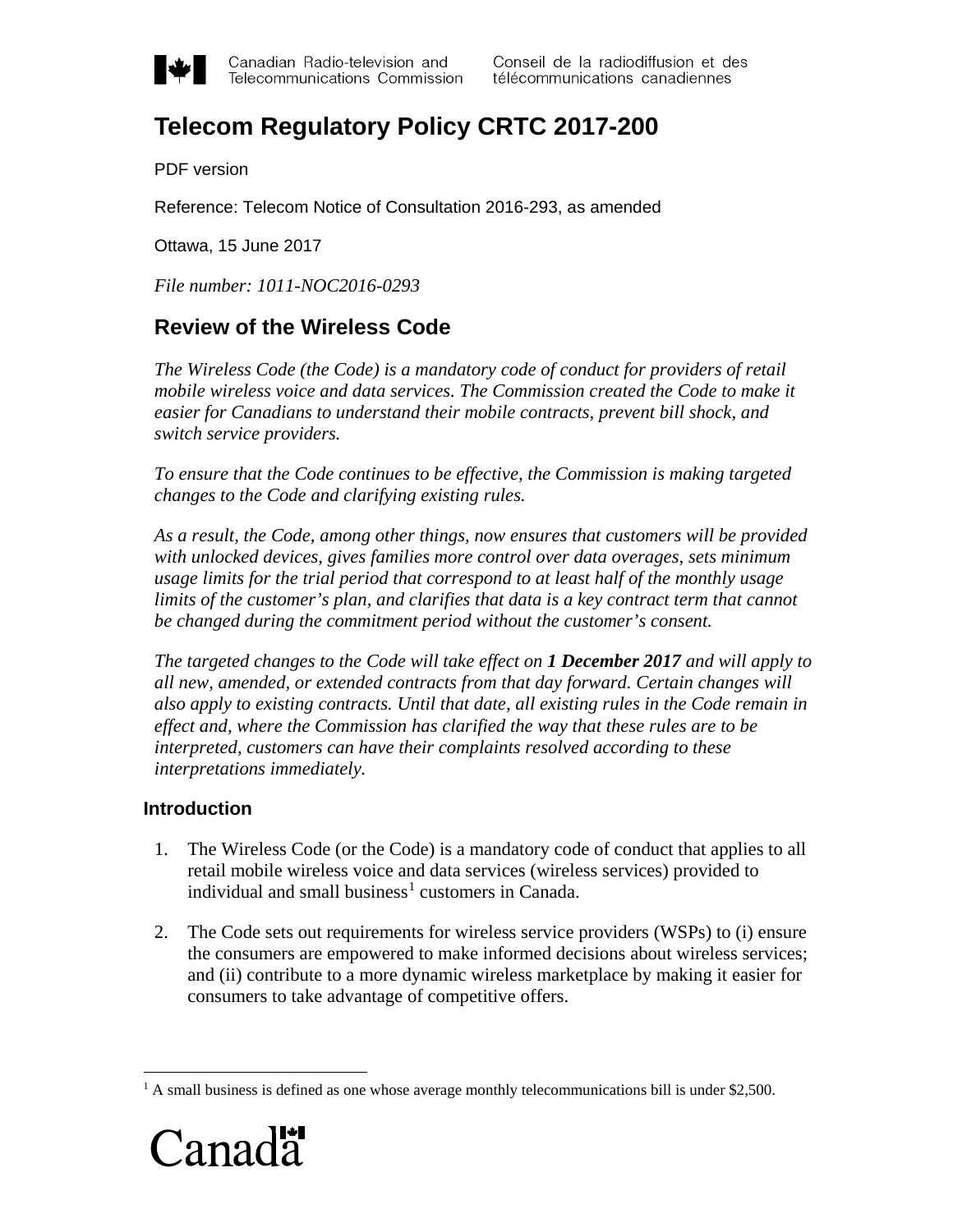- 3. The Code advances the telecommunications policy objectives established by Parliament and set out in paragraphs  $7(a)$ ,  $(b)$ ,  $(f)$ , and  $(h)$  of the *Telecommunications Act* (the Act). [2](#page-1-0)
- 4. To ensure that the Code continues to be effective, the Commission is making targeted changes to the Code and clarifying existing rules.
- 5. The **Wireless Code**, as amended by this decision, is set out in **Appendix 1** of this decision.
- 6. **Your Rights as a Wireless Consumer** (the consumer checklist), an updated checklist that highlights the most important aspects of the Code for consumers, is set out in **Appendix 2** of this decision.

## **Regulatory background**

- 7. In Telecom Regulatory Policy 2013-271 (the original Wireless Code policy), the Commission created the Code and considered it appropriate to develop an evaluation plan to assess the effectiveness of the Code, three years following its implementation. The Commission considered that a three-year time frame was appropriate to (i) monitor compliance with the Code, (ii) ensure the Code's effectiveness, and (iii) correct any issues that may develop during the implementation process.
- 8. The Commission also indicated that it would provide guidance if WSPs or other parties were unclear about the application or interpretation of the Code,<sup>[3](#page-1-1)</sup> and requested that the Commissioner for Complaints for Telecommunications Services Inc.  $(CCTS)^4$  $(CCTS)^4$  be the administrator of the Code.<sup>[5](#page-1-3)</sup>

## **Implementation report card**

9. Following implementation, the Commission required all WSPs to report publicly on their compliance to ensure they were following the rules. In September 2014, the Commission published results in the [Implementation Report Card](http://crtc.gc.ca/eng/publications/reports/rp140918.htm) which is based on the WSPs' [Compliance Reports.](https://services.crtc.gc.ca/pub/DocWebBroker/OpenDocument.aspx?Key=92619&Type=Notice)

<span id="page-1-0"></span> $\frac{1}{2}$ <sup>2</sup>The cited policy objectives of the Act are  $7(a)$  to facilitate the orderly development throughout Canada of a telecommunications system that serves to safeguard, enrich and strengthen the social and economic fabric of Canada and its regions; 7(b) to render reliable and affordable telecommunications services of high quality accessible to Canadians in both urban and rural areas in all regions of Canada; 7(f) to foster increased reliance on market forces for the provision of telecommunications services and to ensure that regulation, where required, is efficient and effective; and 7(h) to respond to the economic and social requirements of users of telecommunications services.

<span id="page-1-1"></span><sup>3</sup> See paragraph 379 of Telecom Regulatory Policy 2013-271.

<span id="page-1-2"></span><sup>4</sup> CCTS website: www.ccts-cprst.ca

<span id="page-1-3"></span><sup>5</sup> See paragraph 376 of Telecom Regulatory Policy 2013-271.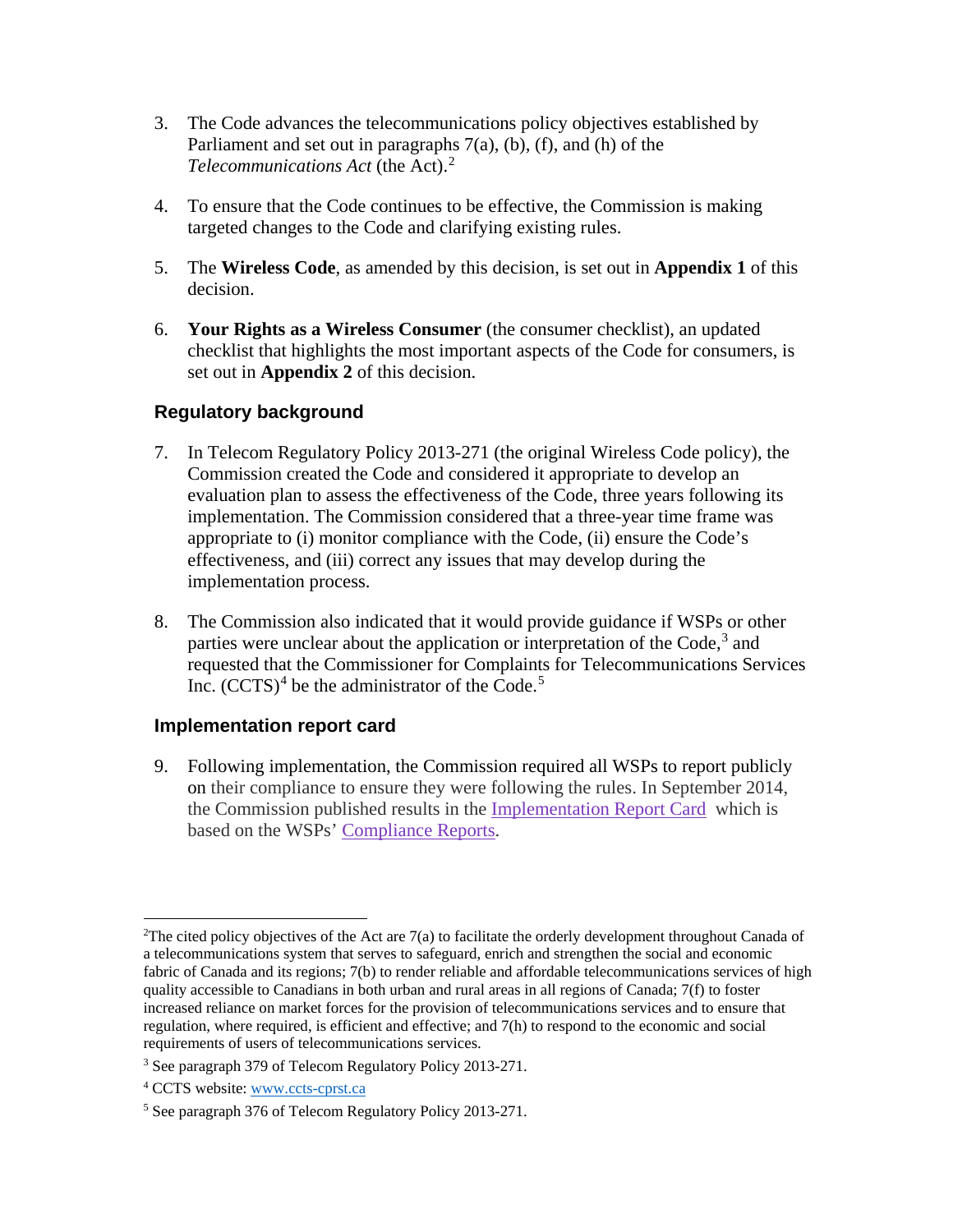## **Complaints reporting**

- 10. As the administrator of the Code, the CCTS is responsible for, among other things, (i) resolving any complaints related to the Code; (ii) monitoring trends in complaints; and (iii) reporting on both complaints and trends in its mid-year and annual reports (the CCTS reports).
- 11. Each year the [CCTS](https://www.ccts-cprst.ca/) reports publicly on all consumer complaints about the Wireless Code. These reports list the types of complaints that have been resolved and what steps were taken to resolve them. The CCTS has also published *CCTS Annotated Guide to the CRTC Wireless Code* (Annotated Guide), which sets out its interpretation of certain provisions in the Code. The relevant CCTS documents were placed on the record of this proceeding.

## **Public Opinion Surveys**

12. As part of the evaluation plan, the Commission has asked Canadians about their wireless plans each year since the Code was created. These public opinion surveys, prepared by a third party at the Commission's request, are the *[Wireless Code](http://epe.lac-bac.gc.ca/100/200/301/pwgsc-tpsgc/por-ef/crtc/2014/057-13-e/report.pdf)  [Public Opinion Research 2014](http://epe.lac-bac.gc.ca/100/200/301/pwgsc-tpsgc/por-ef/crtc/2014/057-13-e/report.pdf)*, the *[Wireless Code Public Opinion Research](http://epe.lac-bac.gc.ca/100/200/301/pwgsc-tpsgc/por-ef/crtc/2015/044-14-e/report.pdf)  [2015,](http://epe.lac-bac.gc.ca/100/200/301/pwgsc-tpsgc/por-ef/crtc/2015/044-14-e/report.pdf)* the *[Wireless Code Public Opinion Research 2016](http://epe.lac-bac.gc.ca/100/200/301/pwgsc-tpsgc/por-ef/crtc/2016/034-15-e/index.html)*, and the *[Wireless Code](http://epe.lac-bac.gc.ca/100/200/301/pwgsc-tpsgc/por-ef/crtc/2016/027-16-e/index.html)  [Public Opinion Research Fall 2016](http://epe.lac-bac.gc.ca/100/200/301/pwgsc-tpsgc/por-ef/crtc/2016/027-16-e/index.html)* (collectively, the Public Opinion Research [POR] reports). [6](#page-2-0)

## **Privacy report**

13. The Commission also commissioned a [report](http://crtc.gc.ca/eng/publications/reports/rp170106/rp170106.htm) to provide an overview of the collection and use of Canadians' personal information by WSP and third-party entities. The report was intended to assist the Commission with its review of the Code by providing insights as to how the Code is meeting its objectives with respect to its privacy provisions, in addition to contributing to the Commission's overall understanding of current and emerging privacy issues in the wireless market.

## **Clarification decisions**

14. In the original Wireless Code policy, the Commission noted that, as with any new set of rules, there may be issues of interpretation that it has not anticipated. To ensure the greatest benefit to consumers, if any part of the Code or a customer's contract is ambiguous, or if it is unclear how the terms of the Code or the contract are to be applied, the Commission further directed that the Code and the contract must be interpreted in a manner that is favourable to the customer. The Commission reserved the right to issue guidelines of general application.

<span id="page-2-0"></span> <sup>6</sup> The 2014 and 2015 POR reports were prepared by Harris/Decima; the 2016 POR reports were prepared by TNS Canada.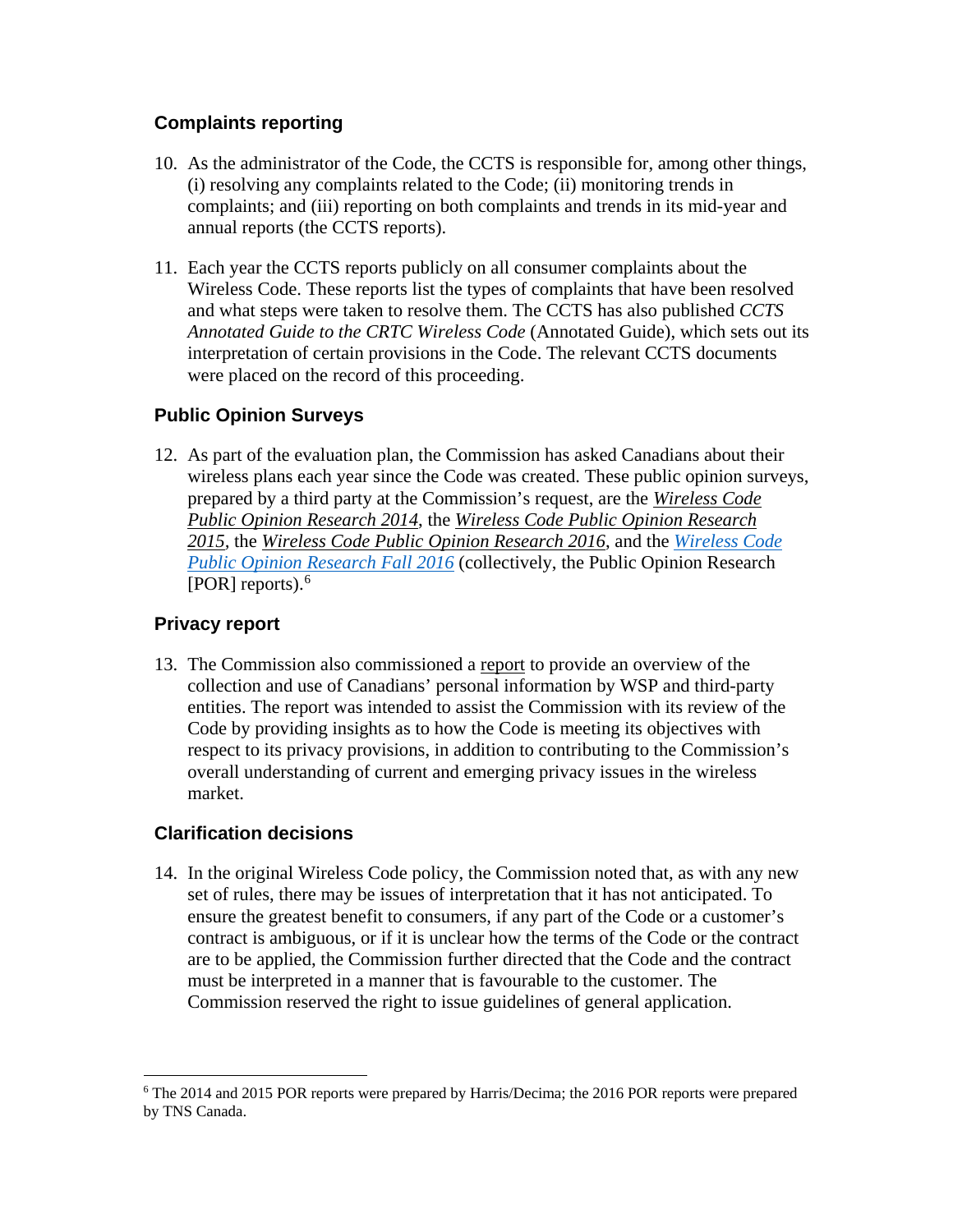- 15. Since the Code was created, the Commission issued several decisions that provide further interpretive guidance for certain aspects of the Code in response to requests for clarification. The Commission clarified how the Code applies to corporate plans; indeterminate contracts; tab contracts; [7](#page-3-0) suspensions of service; and refunds for services not provided following cancellation.<sup>[8](#page-3-1)</sup>
- 16. While these decisions did not amend the wording of the Code, they made clear how the existing provisions of the Code were to be interpreted, given the overarching objectives of the Code and the guiding principle that ambiguity is to be resolved in favour of the customer.

## **Overview of the proceeding**

- 17. In Telecom Notice of Consultation 2016-293, the Commission initiated a review of the Code and called for comment on the following issues:
	- the effectiveness of the Wireless Code;
	- the evolution of the retail mobile wireless market since the implementation of the Wireless Code;
	- the content and wording of the Wireless Code;
	- consumer awareness of the Wireless Code; and
	- how the Wireless Code's effectiveness should be assessed and reviewed going forward.
- 18. The proceeding included a two-phase online consultation to enable individual Canadians to participate easily, as well as a public hearing which was held in February 2017.
- 19. The Commission received comments from 375 parties, including over 350 individual Canadians.
- 20. The Commission received interventions from Bell Canada; Bragg Communications Incorporated, operating as Eastlink (Eastlink); the Canadian Wireless Telecommunications Association (CWTA); the CCTS; the Coalition (collectively, the Consumers' Association of Canada, the Council of Senior Citizens Organizations of British Columbia, the National Pensioners Federation, and the Public Interest Advocacy Centre); Comité pour le service cellulaire équitable

<span id="page-3-0"></span> <sup>7</sup> Tab contracts are contracts for wireless services in which the customer obtains a device at a reduced upfront cost and the amount of the device subsidy goes onto the customer's "tab." Thereafter, a percentage of the customer's monthly bill is used to "pay down" their tab.

<span id="page-3-1"></span><sup>8</sup> The Commission issued a clarification in a response to a request from Quebecor Media Inc. that Bell Canada and its subsidiaries be directed to give individual and small business customers pro-rated refunds when those customers cancel retail local voice (including voice over Internet Protocol [VoIP]) services, Internet services, and wireless services.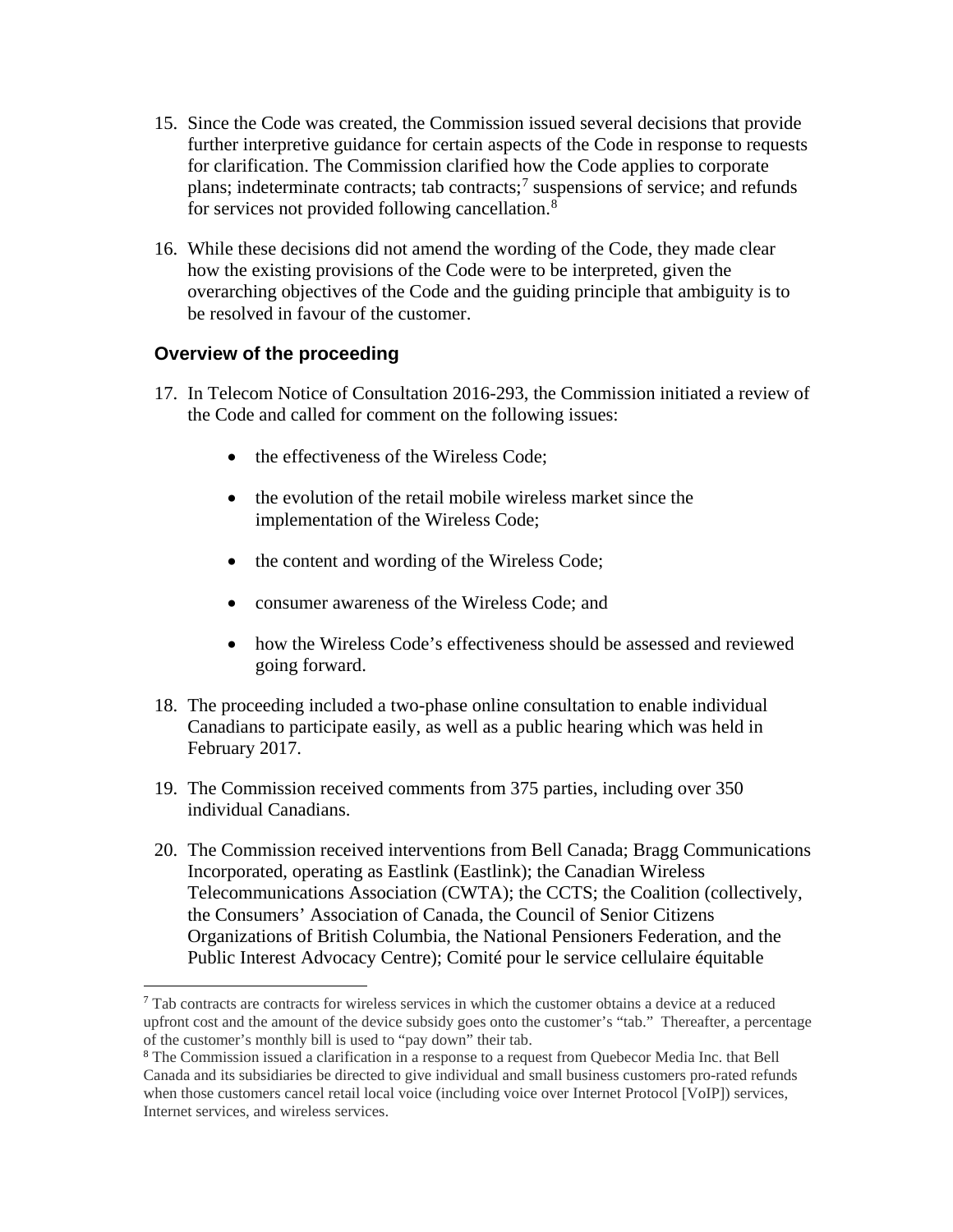L'Islet; Community Legal Aid (Windsor, Ontario); the Consumers Council of Canada (CCC); the Deaf Wireless Canada Consultative Committee (DWCC); Dr. Catherine Middleton, Canada Research Chair, Ted Rogers School of Management, Ryerson University and Dr. Tamara Shepherd, Assistant Professor, Department of Communication, Media and Film, University of Calgary (Middleton and Shepherd); the Forum for Research and Policy in Communications (FRPC); Freedom Mobile Inc. (Freedom Mobile) [formerly WIND Mobile Corp.]; Group of students from Huntington University at Laurentian University; Group of researchers from University of Ottawa: Marina Pavlovic, Mary Cavanagh, Sean Grassie and Lora Hamilton (collectively, Pavlovic et al.); Media Access Canada (MAC); Ministère de la Culture et des Communications du Québec et l'Office de la protection du consommateur; Quebecor Media Inc., on behalf of Videotron G.P. (Videotron); Rogers Communications Canada Inc. (RCCI); Saskatchewan Telecommunications (SaskTel); SSi Micro Ltd. (SSi Micro); TELUS Communications Company (TCC); l'Union des consommateurs (l'Union); and Vaxination Informatique (Vaxination).

21. The public record of this proceeding, which closed on 6 March 2017, is available on the Commission's website at www.crtc.gc.ca or by using the file number provided above.

#### **Issues**

- 22. Based on its review of all comments made during the proceeding, the Commission determines that the following are the key issues to be addressed in this decision:
	- Overall effectiveness of the Code
	- Evolution of the retail wireless market: new plan types and service offerings
		- o Multi-user plans
		- o Flex plans
		- o Data add-ons and roaming plans
		- o Pay-in-advance plans
	- Application of the Code
	- Content of the Code Clarifications and changes
		- o Introduction to the Code
		- o Application to prepaid and postpaid services
		- o Multi-user plans Consent and application of caps
		- o Plain language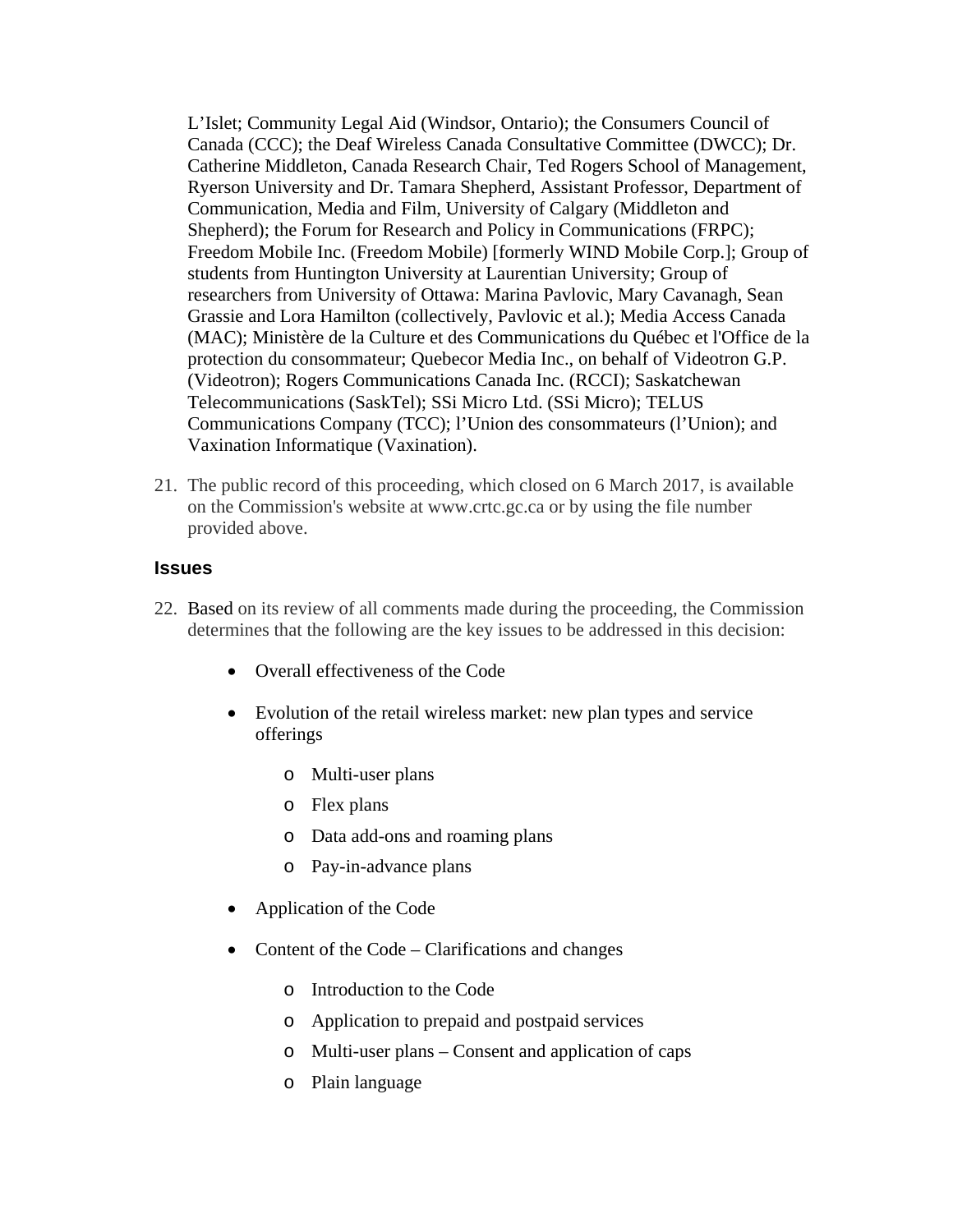- o Unlimited services
- o Postpaid service contracts
- o Critical Information Summary
- o Changes to contracts and related documents
- o Roaming charges
- o Cap on data overage charges
- o Unlocking
- o Trial period
- o Cancellation date
- o Contract extension/device subsidies
- o Disconnection
- o Expiration of prepaid balances
- o Accessibility
- Other proposals raised by parties
- Awareness of the Code
- **Implementation**
- Compliance monitoring and future reviews of the Code

## **Overall effectiveness of the Code**

- 23. The purpose of the review is to assess the Code's effectiveness to date and make adjustments as necessary to ensure its ongoing effectiveness.
- 24. Parties generally agreed that, as demonstrated by the POR reports and the CCTS reports, the Code has generally been effective in meeting its objectives. For example, the CCC, the Coalition, and the FRPC submitted that the Code has been particularly effective in reducing barriers to switching WSPs by prohibiting WSPs from imposing early cancellation fees after two years. The CCC and the FRPC further noted that the Code has successfully reduced the risk of bill shock by imposing caps on data roaming and overage charges. WSPs and the CWTA submitted that the reduction in wireless complaints is evidence of the Code's success overall.
- 25. With respect to complaints, the POR reports show that the percentage of Canadians who reported having made a complaint in the past 12 months has dropped by over a third in the past two years, down from 26% of Canadians in the spring of 2014 to 17% of Canadians in the fall of 2016. Similarly, the CCTS reports show a decline in wireless complaints. Complaints to the CCTS about wireless services dropped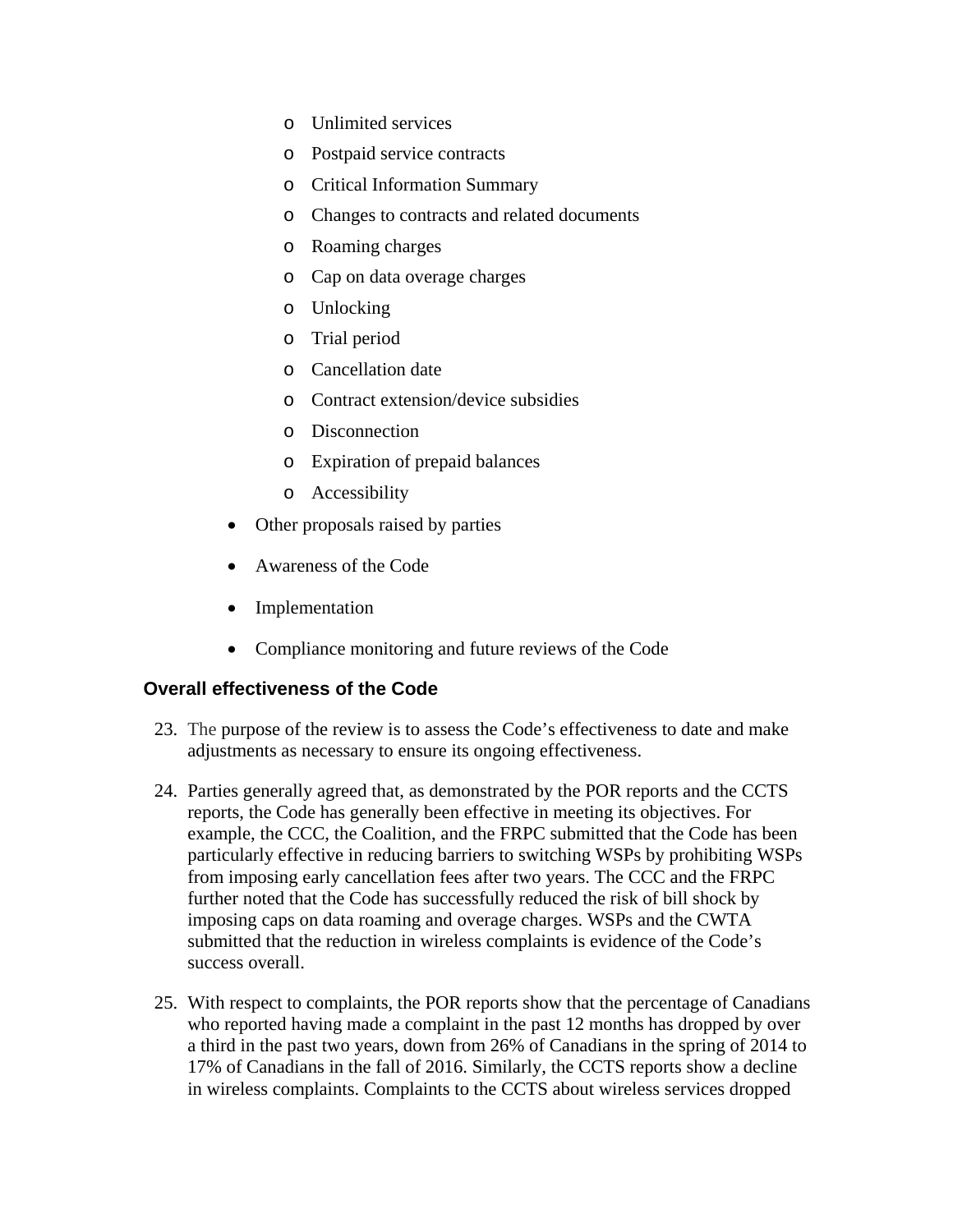since 2012 (60.2% in 2012 versus 50.3% in 2016). However, wireless services continue to generate the most complaints to the CCTS, compared to other services.

- 26. The POR reports also show that
	- the percentage of Canadians who reported experiencing bill shock has decreased by a quarter since 2014, down from 28% of Canadians in the spring of 2014 to 21% of Canadians in the fall of 2016;
		- o Canadians identified data overage fees (48%) and international roaming charges (17%) as the main reasons for bill shock in 2016; and
		- o those on multi-user plans (i.e. a shared or family plan), a relatively new and increasingly popular option for consumers, are also more likely to experience bill shock than those on an individual plan (28% versus 19%);
	- the percentage of Canadians reporting that their switch between WSPs was 'easy' has increased from 75% in 2014 to 79% in the spring of 2016; and
	- fewer Canadians reported having their wireless plans changed without notice, decreasing since 2014 (19% in the spring of 2014 versus 17% in the spring of 2016).
- 27. With respect to contract clarity, the CCTS reports show that misleading or unclear contract terms continues to be a source of frustration and complaints for consumers. The POR reports show that Canadians' understanding of contract language remained relatively stable, with 66% of Canadians reporting that they found their contracts clear and easy to understand (consistent with 2014 and 2015); and the number of Canadians who thought their contracts were unclear and difficult to understand decreased since 2014 (16% in the spring of 2014 versus 14% in the spring of 2016).
- 28. No party proposed a radical overhaul of the Code. Instead, most parties proposed that the Commission make targeted changes to the wording and/or content of the Code or clarify how existing rules are to apply given (i) new business practices that have emerged since the Code was introduced, and (ii) determinations made in related Commission decisions.

- 29. The Commission considers that the evidence on the record indicates that the Code has made considerable strides towards achieving its objectives. Specifically, since the Code was introduced
	- wireless complaints have decreased;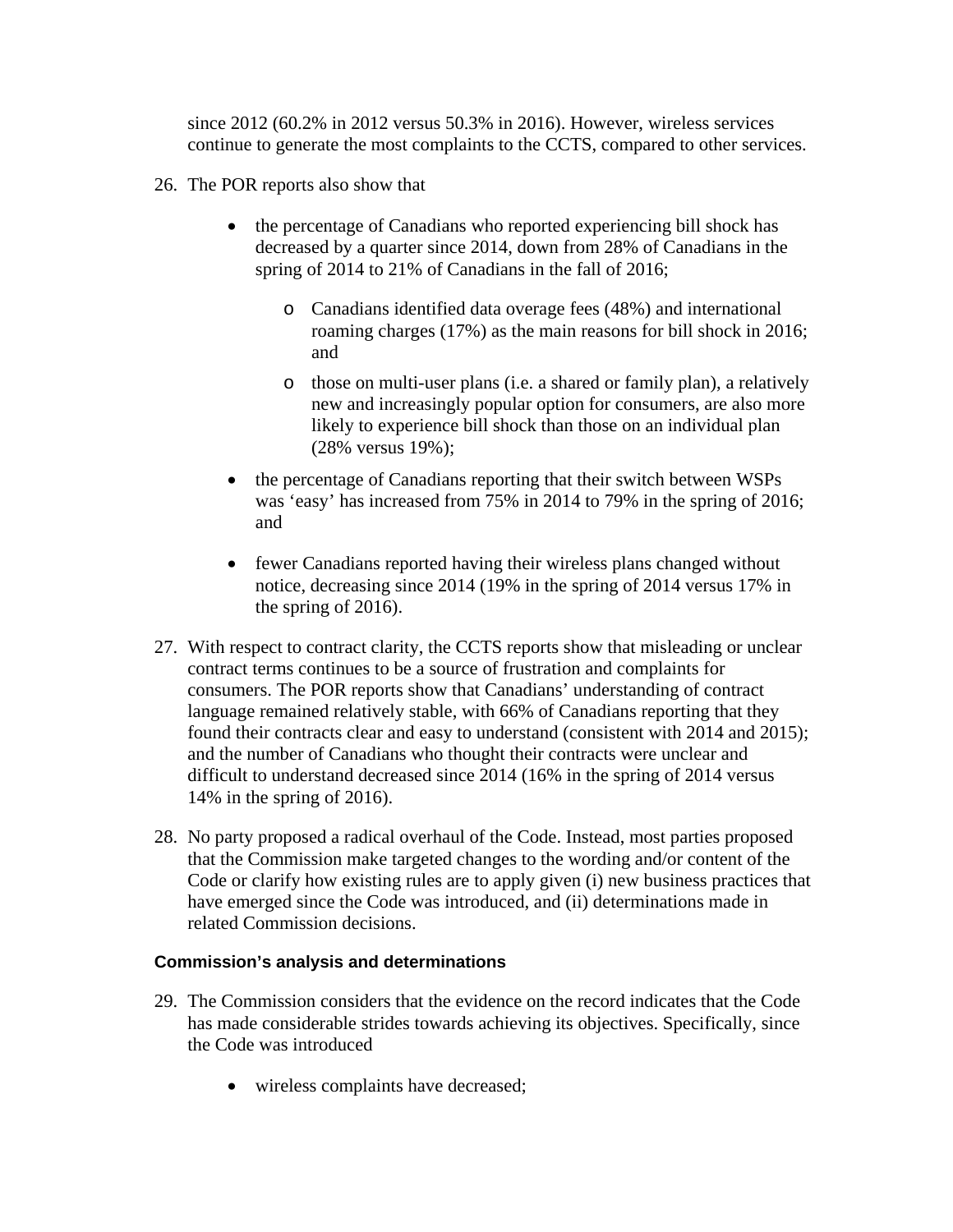- bill shock has decreased;
- unilateral changes to contract terms have decreased; and
- ease of switching providers has increased.
- 30. However, the evidence on the record of this proceeding also shows areas where the Code's effectiveness in reaching its objectives could be improved. For example, despite the significant strides the Code has made in protecting consumers against unexpectedly high bills, data overage and roaming charges continue to be a problem for one-in-five Canadians and half of Canadians still find it difficult to manage roaming fees while travelling abroad. Locked phones and unlocking fees were also key consumer concerns expressed by individual Canadians on the record of this proceeding, and were viewed by many as barriers to the advancement of the Code's objectives.
- 31. Accordingly, to ensure that the Code continues to be effective, the Commission determines that it is necessary to make certain targeted changes to the Code and to clarify certain existing rules.

## **Evolution of the retail wireless market: new plan types and service offerings**

- 32. Since the Code was created, the wireless market has continued to evolve, introducing new types of wireless plans and services. To ensure the Code continues to be effective for all consumers, no matter what type of wireless plan or service they choose, the Code must respond to market changes.
- 33. When the Code was developed, multi-user plans and flex plans were not offered by most WSPs. As a result, they were neither discussed extensively on the record of that proceeding nor specifically addressed in the original Wireless Code policy.

## **Multi-user plans**

- 34. Multi-user plans include family and shared plans. In a multi-user plan, the customer generally chooses a wireless plan with voice, text, and/or data and shares it between family, friends, or devices. Certain multi-user plans enable the customer to add up to nine other users and/or devices.
- 35. According to the *Wireless Code Public Opinion Research 2016* report, there has been a 5% increase in the use of family plans (up from 25% in 2015 to 30% in 2016) at the expense of individual plans (down from 73% in 2015 to 68% in 2016).<sup>[9](#page-7-0)</sup> Notably, the report also indicates that Canadians with a family or shared plan are more likely to have made a complaint about their wireless services.

<span id="page-7-0"></span> <sup>9</sup> TNS Canada, *Wireless Code Public Opinion Research 2016* report, page 35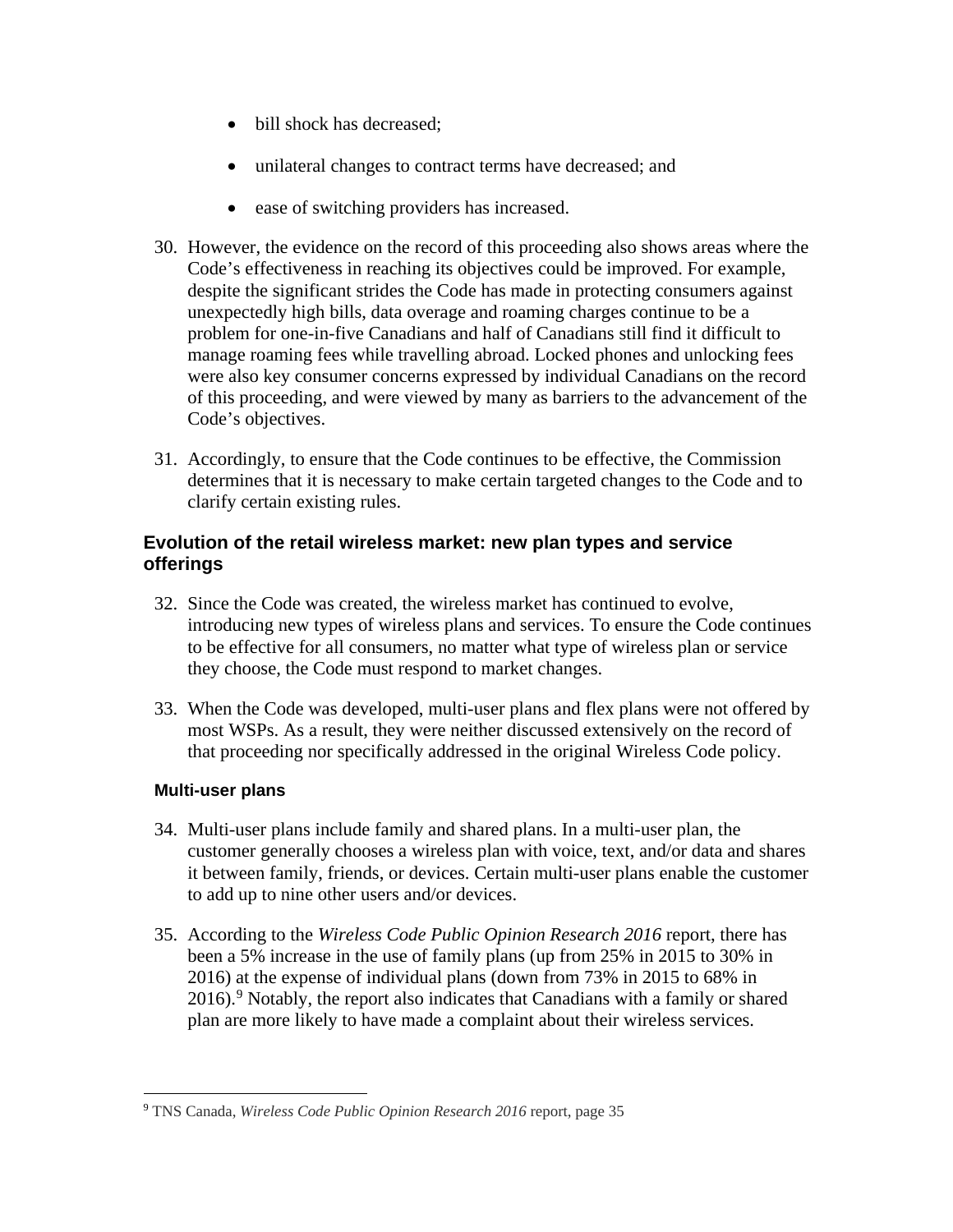36. How the Code applies to multi-user plans was one of the most contentious issues in this proceeding. Key issues related to multi-user plans include who can consent to charges and changes; who should receive usage notifications; and how data caps should be applied to multi-user plans.

#### **Flex plans**

- 37. In today's market consumers can purchase data as part of their wireless plan in several ways. Most plans that include data have a set maximum amount of data that can be used before data overage charges begin to apply.
- 38. In contrast, flex plans provide a tiered approach to using and purchasing data. Such plans usually include a minimum monthly data fee and a series of additional flat fees that customers may pay as they use more data.
- 39. Many flex plans still enable a customer to incur data overage fees when a customer's data usage during a billing cycle exceeds the topmost tier in the plan.

#### **Data add-ons and roaming plans**

- 40. When the Code was developed, data add-ons and roaming plans were neither discussed extensively on the record of that proceeding nor specifically addressed in the original Wireless Code policy.
- 41. Add-ons are packages of optional services that customers can add to or remove from their monthly plan without changing the plan itself. When the Code was first developed, the most common types of add-ons were long distance, voice mail, and call display. Today, WSPs are offering more extensive add-ons like data top-ups and travel or roaming plans.
- 42. Generally speaking, data add-ons are data packages that the customer can add to their plan for a single billing cycle, with no commitment beyond that billing cycle and without changing the plan itself.
- 43. By purchasing a data add-on, instead of being billed at standard data overage rates, the customer buys extra data at a different rate. This provides some predictability for the customer in terms of the total charge they can expect on their bill at the end of the billing cycle. If the customer wants another data add-on next billing cycle, they must actively purchase it again. The customer may continue to incur overage fees at the standard overage fee rate if they exceed the data included in their monthly allotment and the data add-on.
- 44. Most wireless plans do not include roaming fees as part of the customer's monthly plan. Travel or roaming plans enable customers to purchase voice, text, and/or data roaming services to use while travelling. In one common roaming plan model, the customer pays a small daily fee to access the equivalent of the amount of data they have in their wireless plan at the same or similar rate as when they are not roaming. Any usage that exceeds the allotted amounts in the customer's monthly wireless plan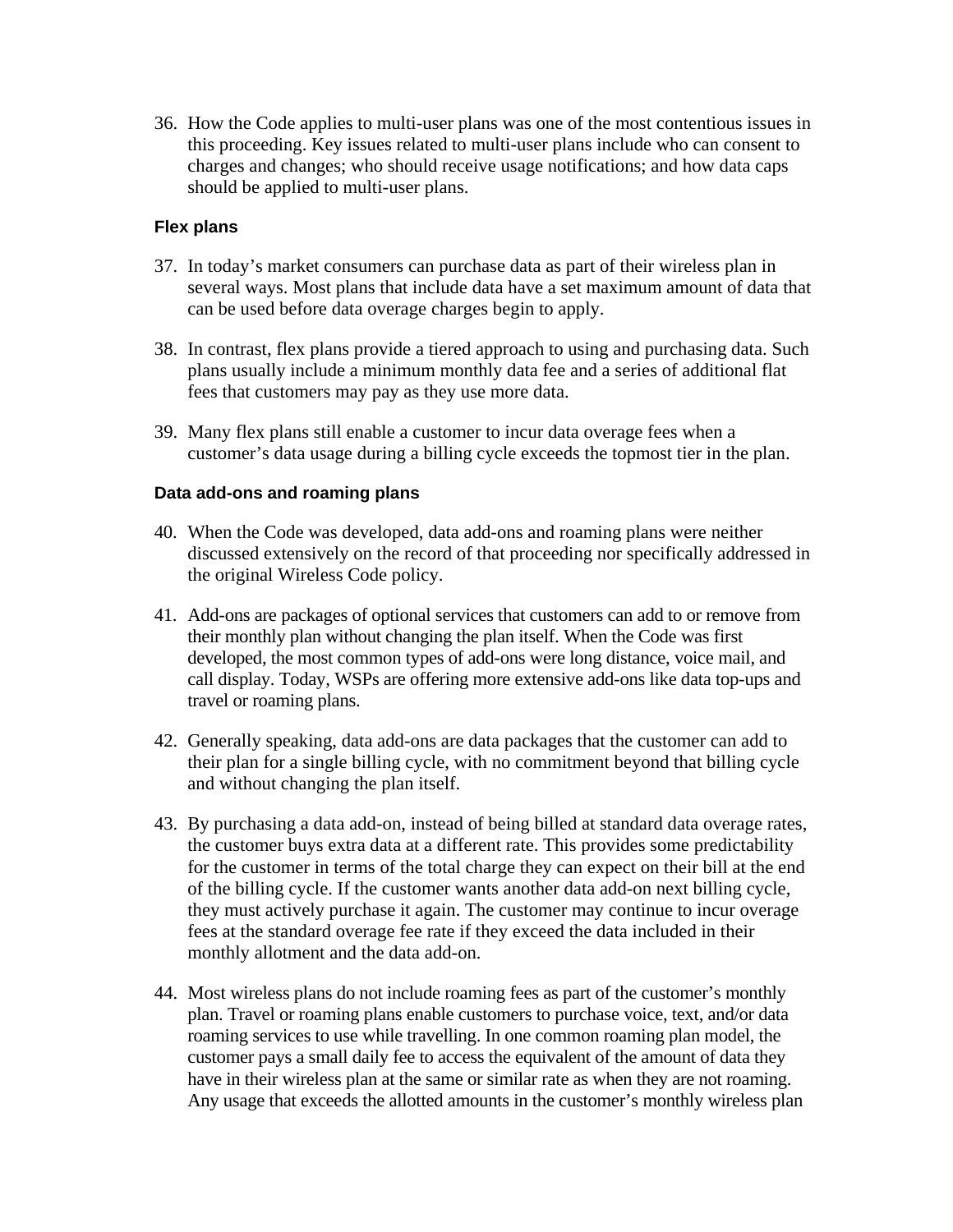are charged at the overage rate applicable to the customer's plan. In another common model, customers purchase a specific amount of voice, text, and/or data roaming services to use while roaming; the roaming usage limits are unrelated to their monthly usage allowance for these services.

#### **Pay-in-advance plans**

- 45. In the original Wireless Code policy, the Commission noted that the distinction between prepaid and postpaid services is when the customer pays for the service – in advance or after usage. The Commission considered that postpaid customers required additional protection under the Code since they were subject to overage charges and the services were less transactional in nature.
- 46. However, the prepaid market has changed since the introduction of the Code.
	- Fewer Canadians are selecting prepaid plans; however, a significant portion of the population (3.6 million Canadians) continues to use prepaid services.
	- Fewer prepaid plans offered by WSPs resemble the traditional prepaid plan types - prepaid cards or pay-as-you-go plans. The overall percentage of complaints about wireless services are trending down, but the percentage of complaints about prepaid services are trending up; prepaid customers are twice as likely to make a complaint about their wireless service – according to the CCTS, some WSPs are not informing customers about all the conditions and fees that apply to their prepaid services.
- 47. The Code's current distinction between prepaid and postpaid services is based on the fact that, at the time of the original Wireless Code policy, most prepaid customers used prepaid cards or pay-as-you-go plans. Prepaid cards are transactional in nature and do not require the WSP to collect any information about the customer. There is no risk of bill shock with the use of prepaid cards. Similarly, pay-as-you-go plans are entirely paid for by the customer in advance. The customer has to top up their account regularly and is not subject to overage charges.
- 48. Since the Code came into effect, more WSPs have started offering another type of prepaid plan which will hereafter be referred to as pay-in-advance plans. While the terms and conditions of these plans vary from provider to provider, unlike prepaid cards and pay-as-you-go plans, some of these plans allow the WSP to charge the customer after usage. For example, in some cases, a customer can deplete the prepaid balance in their pay-in-advance account and continue to use the service, incurring overage charges that are billed to the customer the next billing period. These plans are also sometimes offered on a term and with a subsidized device. These plans are therefore functionally very similar to postpaid plans. The only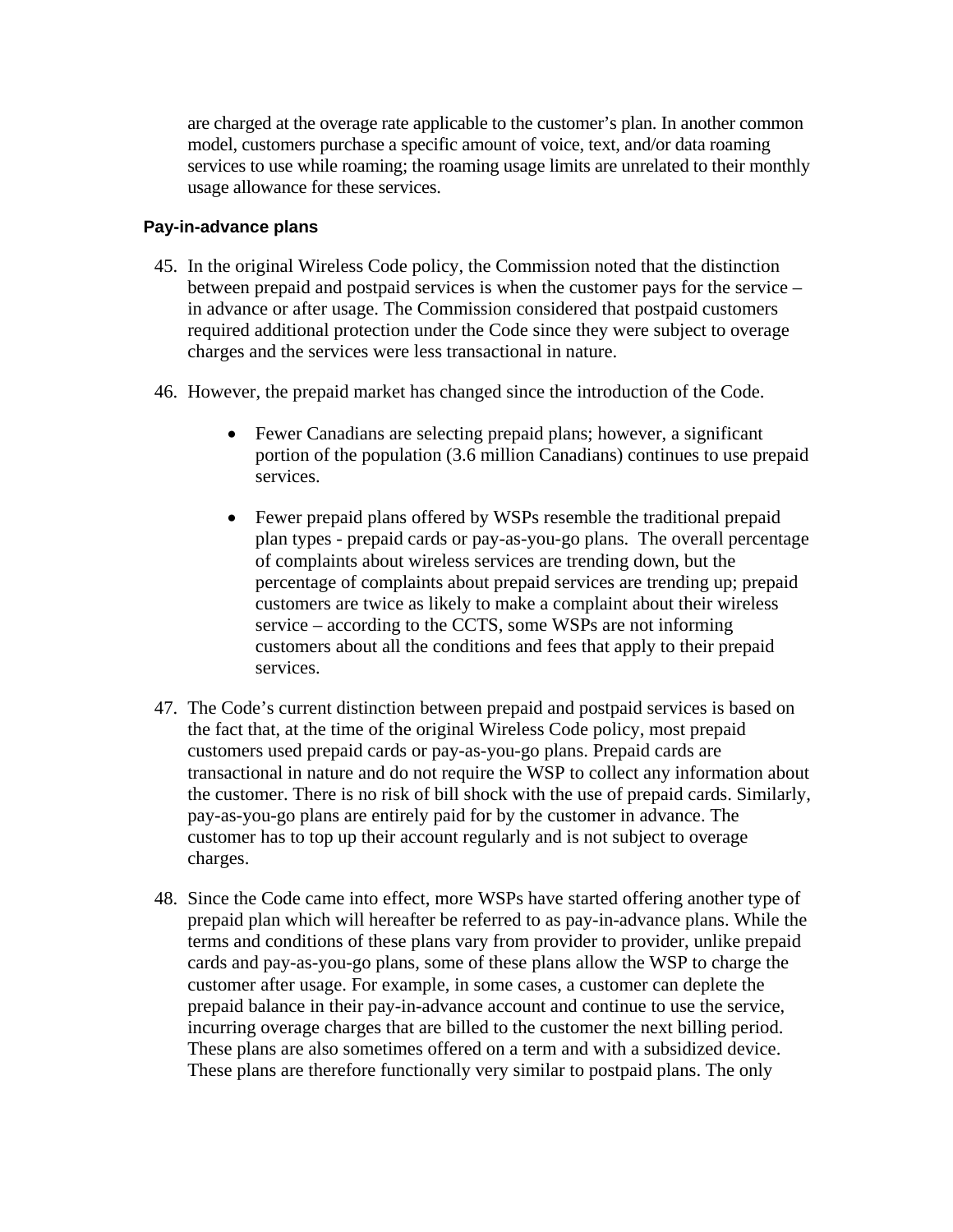remaining difference is that typically no credit checks or security deposits are required.

#### **Commission's analysis and determinations**

49. The Commission considers that the changes in the wireless market, notably the changes related to multi-user plans, flex plans, data add-ons, roaming packages, and pay-in-advance plans require clarifications of and changes to the Code. These clarifications and changes are set out in more detail in subsequent sections of this decision.

## **Application of the Code**

## **How the Code applies to corporate plans**

- 50. The Code applies to wireless services provided to individual and small business customers in all provinces and territories regardless of the status and business models of the WSP and whether the wireless services are purchased (i) independently from other services or as part of a bundle of services; and (ii) in person, over the phone, or over the Internet.
- 51. In Telecom Decision 2014-528,  $^{10}$  $^{10}$  $^{10}$  the Commission reiterated that the Wireless Code applies to retail mobile wireless voice and data services provided to individuals and small businesses. This means that it applies to all wireless plans for such services where the contract is between (a) an individual and a WSP, or (b) a small business and a WSP. Further, the Commission clarified that the Wireless Code applies to all contracts between an individual and a WSP where the individual is responsible for some or all charges related to the contract.
- 52. Parties who commented on the Commission's intention to reflect any Wireless Code clarification decisions issued since the Code came into effect did not raise any specific issues with regard to the corporate plans clarification.

#### **Commission's analysis and determinations**

53. To ensure ongoing clarity with respect to the Code's application, the Commission reiterates that the Wireless Code applies to retail mobile wireless voice and data services provided to individuals and small businesses. This means that it applies to all wireless plans for such services where the contract is between (a) an individual and a WSP, or (b) a small business and a WSP. Further, the Commission reiterates that the Wireless Code applies to all contracts between an individual and a WSP where the individual is responsible for some or all charges related to the contract.

<span id="page-10-0"></span><sup>&</sup>lt;sup>10</sup> See paragraphs 11 and 15 of Telecom Decision 2014-528 for TCC's submissions on these terms.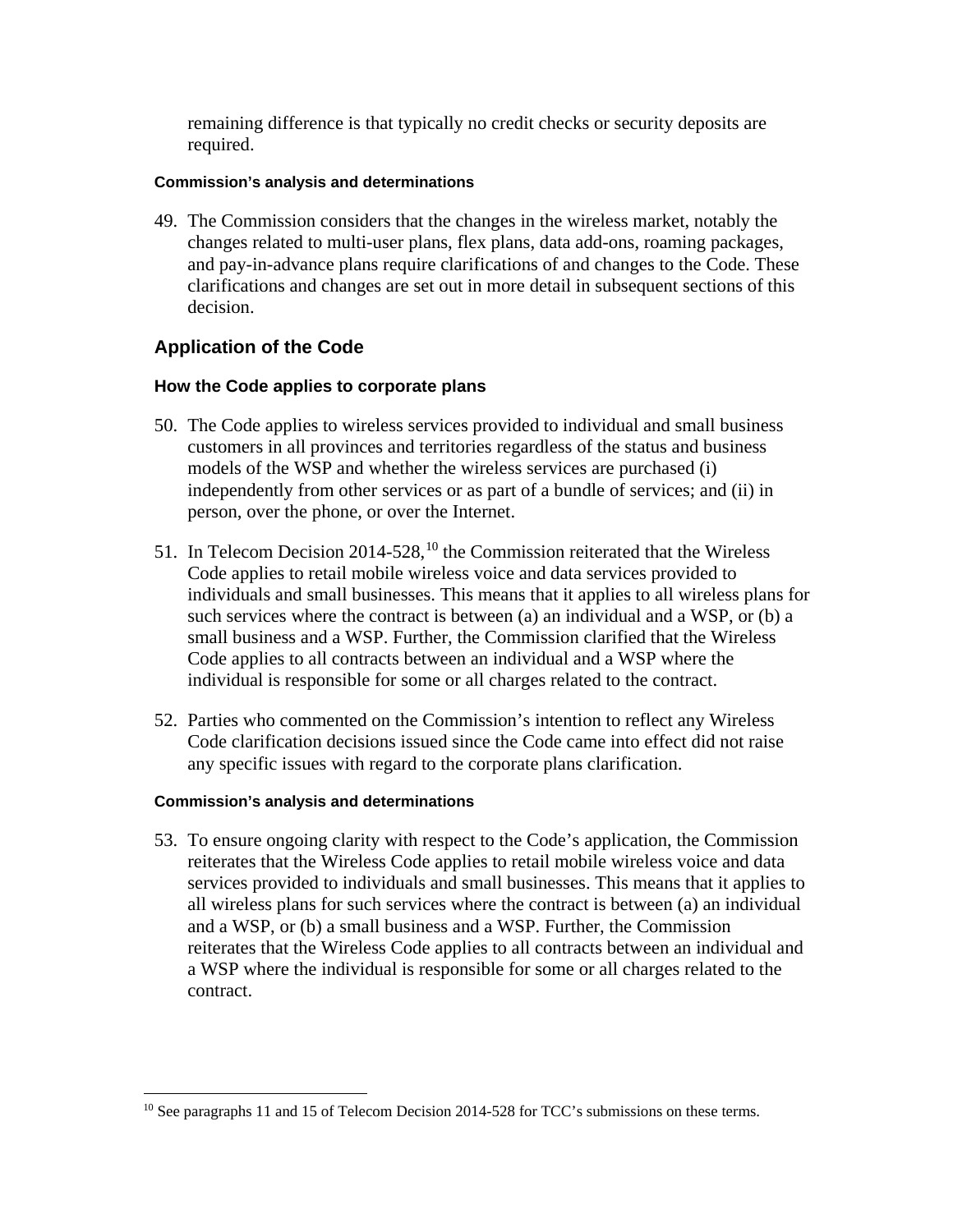54. The Commission also reiterates that the Wireless Code does not apply to agreements between a WSP and a medium or large business where the individual using the service is not responsible for any of the charges incurred.

#### **The Code's interaction with provincial legislation**

- 55. In the original Wireless Code policy, the Commission determined that the Code would apply to all Canadian consumers of wireless services equally, regardless of any consumer protection legislation in force in the provinces or territories. Further, it stated that the Code would take precedence over valid provincial laws in cases of direct conflict.
- 56. Multiple WSPs, the Coalition, and the CWTA requested that the Commission declare that the Code is the only valid set of rules for wireless consumer contract regulation in Canada. These parties argued that conflict with provincial rules is creating confusion, frustrating the objectives of the Code, and imposing an undue compliance burden on WSPs.
- 57. TCC argued that provincial consumer protection laws intrude on the core of the federal power to regulate telecommunications.
- 58. Videotron submitted that it was not ideal, at the operational level, for there to be co-existing provincial and federal rules in the wireless sphere, but that it had been able to navigate the situation thus far.
- 59. MAC and l'Union argued that the Commission should not make any determination with respect to the constitutionality of provincial laws, since (i) there is little evidence of direct conflict, (ii) doing so may deprive consumers of additional protections, and (iii) a recognition of overlapping jurisdiction in this area would be consistent with Canada's co-operative federal tradition.

#### **Commission's analysis and determination**

60. No party provided compelling evidence of serious conflict between the Code and provincial consumer protection laws, or of the Code's objectives being frustrated by such laws. However, if direct conflict with provincial legislation should arise, the Commission reiterates that, consistent with general constitutional principles of interpretation, the Code takes precedence.

#### **Content of the Code – Clarifications and changes**

61. The following addresses the sections of the Code that parties proposed be changed or clarified. The issues set out below generally follow the order in which they appear in the Code.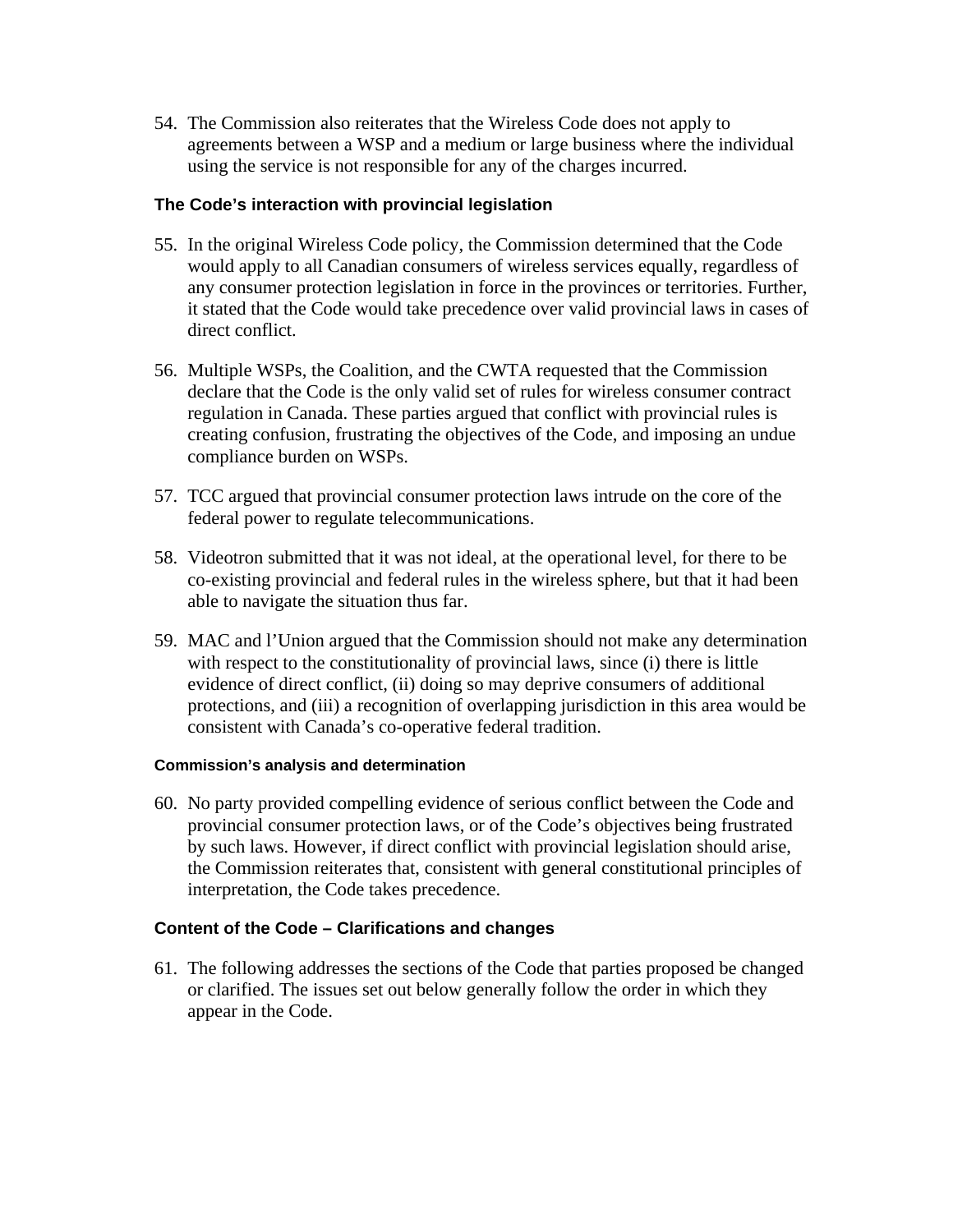- 62. There are certain sections of the Code that no party suggested be changed. Any sections and provisions of the Code that are not clarified or changed in this decision continue to be interpreted and applied as set out in [the](http://www.crtc.gc.ca/eng/archive/2013/2013-271.htm) original Wireless Code policy.
- 63. The Wireless Code, as amended by this decision, is set out in Appendix 1 of this decision.

## **Introduction to the Code**

- 64. The introduction to the Code explains the Code's objectives, which sections apply to prepaid or postpaid services, customers' options for dealing with a problem or complaint, and an interpretive statement indicating that if any part of the Code or the customer's contract is ambiguous, or if it is unclear how the terms of the Code or the contract are to be applied, then the Code and the contract must be interpreted in a manner that is favourable to the customer.
- 65. Some parties noted that the Code currently does not have any interpretive clauses built into the Code itself and questioned whether WSPs are respecting the spirit or intention of the Code. The Coalition and l'Union proposed that several interpretive clauses be added to the Code. They considered that this approach would ensure all interested parties, including WSPs and consumers, are aware of how the Code's requirements should be interpreted and operationalized. Further, l'Union submitted that it would be useful for the CCTS to refer to such clauses when investigating complaints.
- 66. L'Union submitted that a formal preamble be added to the Code, setting out the following general interpretive principles:
	- the Code and contracts must be interpreted at all times in favour of the consumer;
	- any waiver by the consumer of his rights under this Code is void, whether contractual or otherwise;
	- service providers may not, on their own initiative, contractually or otherwise, add to the conditions and exceptions set out in the Code;
	- service providers cannot assume consumer knowledge: their practices and representations must be adapted to the particular vulnerabilities of consumers; and
	- any attempt by service providers to circumvent the Code or its principles of interpretation must be interpreted as a Code breach.
- 67. The FRPC also submitted that WSPs should be prohibited from requiring customers to waive their rights under the Code.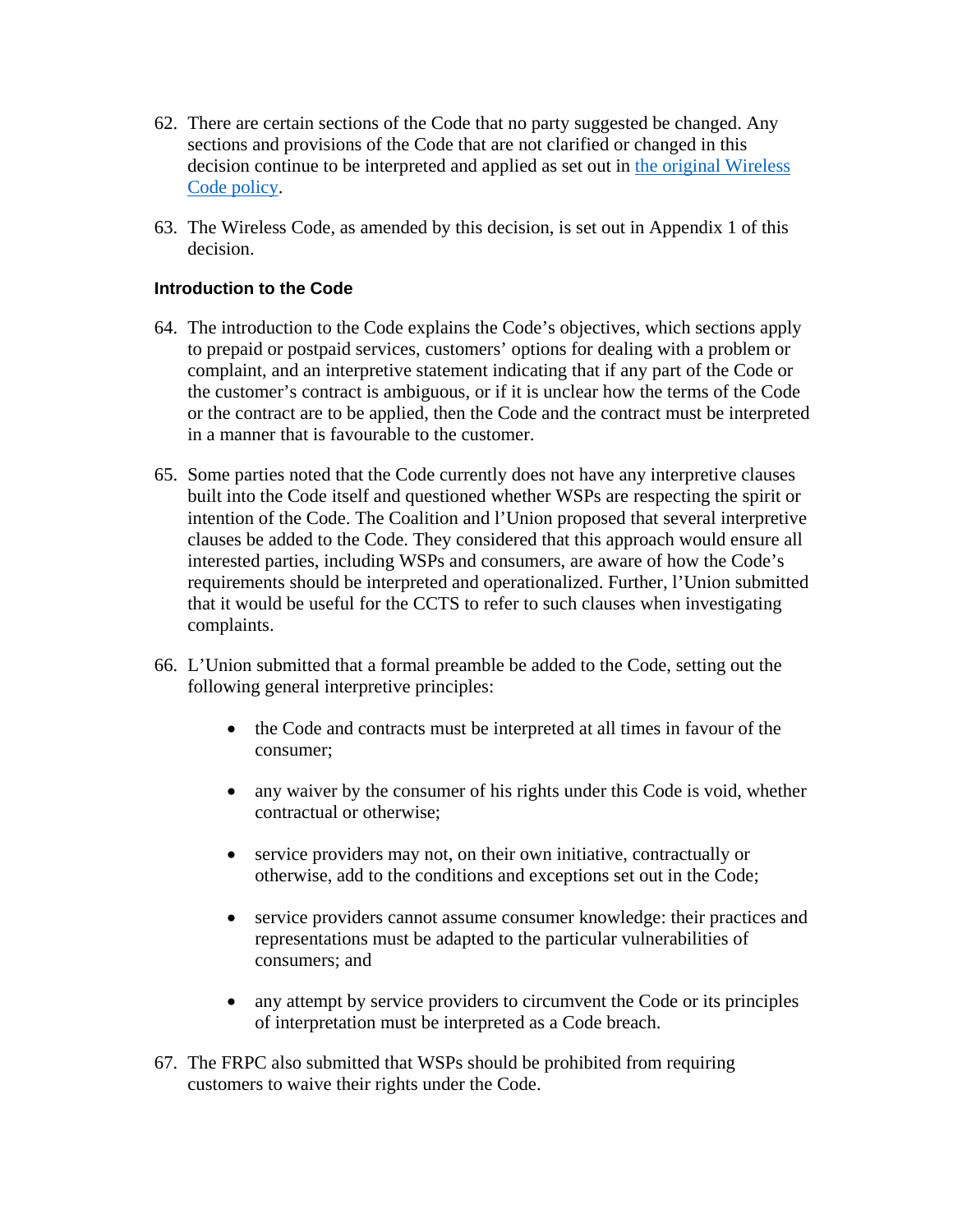68. The CCTS cited a specific example of this practice occurring in which two WSPs have drafted their contracts such that consent to receive the permanent copy of the contract and related documents electronically is built directly into the agreement. This practice does not provide the customer with the ability to accept the wireless services agreement without also agreeing to receive their documents electronically, which would appear to result in the customer waiving their right under the Code to choose a paper copy of the contract.

- 69. The Commission considers that the introduction to the Code must be clear and easy to read and understand. Further, the introduction is an appropriate place to explain information related to the application and objectives of the Code. The Commission considers it appropriate to incorporate text into the body of the Code that sets out the fundamental principles that are critical to the interpretation, implementation, and administration of the Code's provisions.
- 70. The Code's introduction includes the following statement: "If any part of the Code or the customer's contract is ambiguous, or if it is unclear how the terms of the Code or the contract are to be applied, then the Code and the contract must be interpreted in a manner that is favourable to the customer." The Commission considers that this statement has helped to further the Code's objectives and should be reflected in the new preamble section of the Code. The Commission therefore determines that it is appropriate to **change** the Code by moving this statement to a new preamble section of the Code.
- 71. On the matter of the waiver of a customer's rights under the Code, it could seriously undermine the Code's effectiveness if WSPs were permitted to insert such waivers in their form contracts. In the original Wireless Code policy, the Commission noted that "express consent" cannot be obtained through a default provision or by requiring the customer to "opt out." In an effort to bring even greater clarity to this issue and meet the objectives of the Code, namely establishing consumer-friendly business practices and making it easier for consumers to understand the information in their wireless service contracts, the Commission considers that the Code should explicitly address this issue by including an interpretive clause to that effect in the new preamble section of the Code. The Commission determines that it is appropriate to **change** the Code by including an interpretive clause to that effect in the new preamble section of the Code.
- 72. With regard to the proposal that the Code include an interpretive clause to address the particular vulnerabilities of consumers, the Commission notes that the Code is generally intended to afford necessary protections to all consumers, including those with particular vulnerabilities. As an example, certain additional protections are afforded to persons with disabilities. Moreover, such a clause could complicate the application and interpretation of the Code, especially considering that no definition for the concept of vulnerability has been proposed. It could also be a challenge for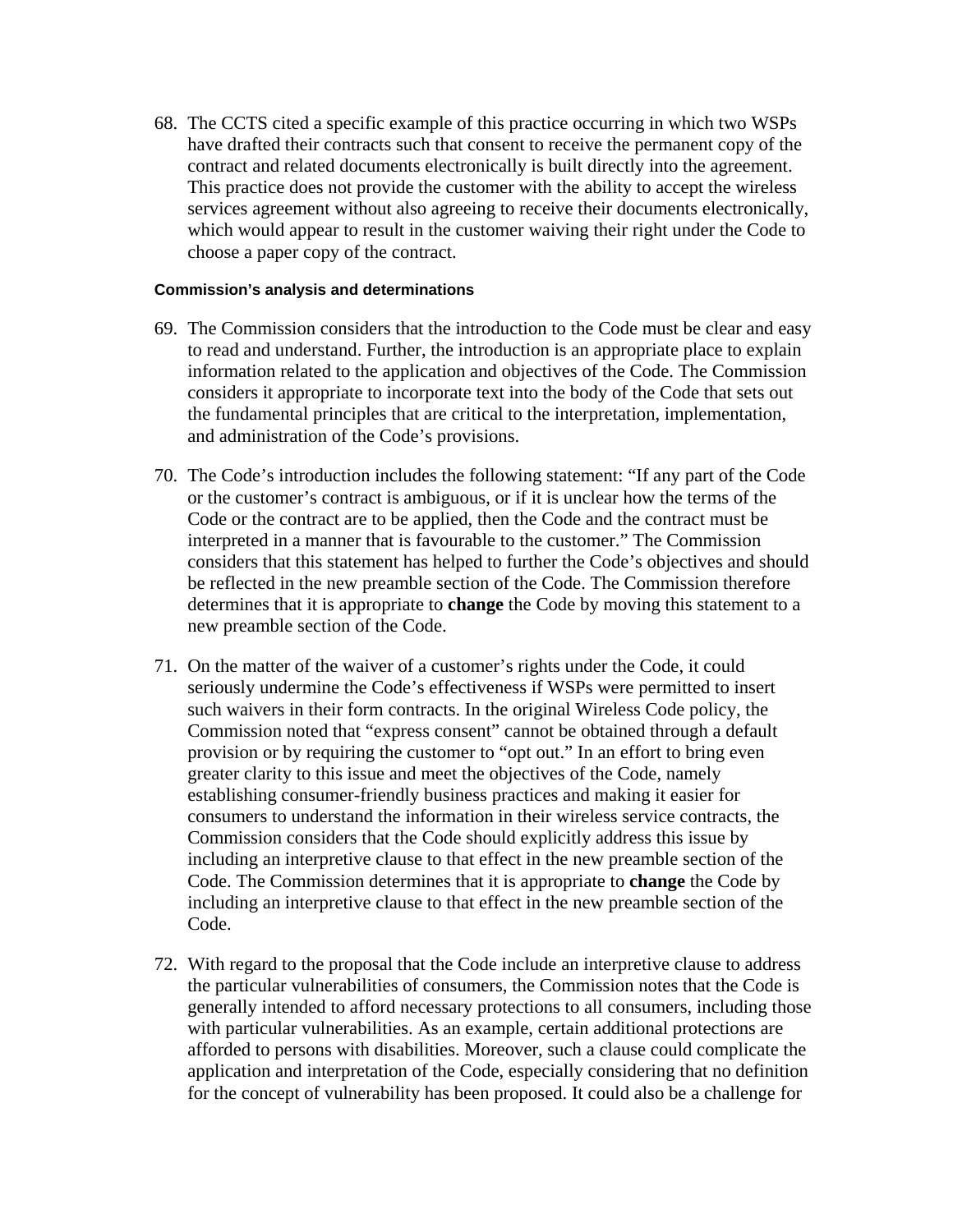the CCTS to administer. For these reasons, the Commission considers that it is not appropriate to add this proposed interpretive clause to the Code.

- 73. With respect to the proposal that the Code include an interpretive clause regarding WSP attempts to circumvent the Code, there are already consequences to a WSP not complying with the Code. The CCTS reports breaches of the Code that arise during complaint investigations in its reports. In most cases, WSPs must compensate customers (WSPs compensated customers in 74% of cases brought before the CCTS in 2016).<sup>[11](#page-14-0)</sup> WSPs must also pay a fee to the CCTS for every complaint it receives relating to their service. For these reasons, the Commission considers that it is not appropriate to add this proposed interpretive clause to the Code.
- 74. Nonetheless there is an opportunity to provide further interpretive clarity by explicitly stating that the Code is to be interpreted in a purposive manner. In other words, the provisions of the Code must be understood to further the objectives of the Code. This would be best achieved by reference to the Commission's analysis and determinations in the original and revised Wireless Code policies. The original Wireless Code policy is already the CCTS's main source of information to determine what the Commission intended with each obligation and provision of the Code. The Commission therefore determines that it is appropriate to **change** the Code by including a clause stating that the Code must be interpreted purposively, by reference to the original Wireless Code policy and this policy.
- 75. In summary, the Commission determines that it is appropriate to **change** the Code by adding a preamble section at the beginning of the Code that includes the following three interpretive clauses:
	- In interpreting the Code, if any part of the Code or a contract for wireless services is ambiguous, or if it is unclear how the terms of the Code or the contract are to be applied, then the Code and the contract must be interpreted in a manner that is favourable to the customer;
	- A service provider may not require a customer to waive a right under the Code, contractually or otherwise, in order to receive the service provider's services; and
	- The Code and its provisions are to be interpreted purposively, by reference to their objectives. In order to understand the objectives of the Code and any specific provisions of the Code, reference shall be made to Telecom Regulatory Policy 2013-271 and Telecom Regulatory Policy 2017-200.

<span id="page-14-0"></span> <sup>11</sup> CCTS Annual Report 2015-2016, page 42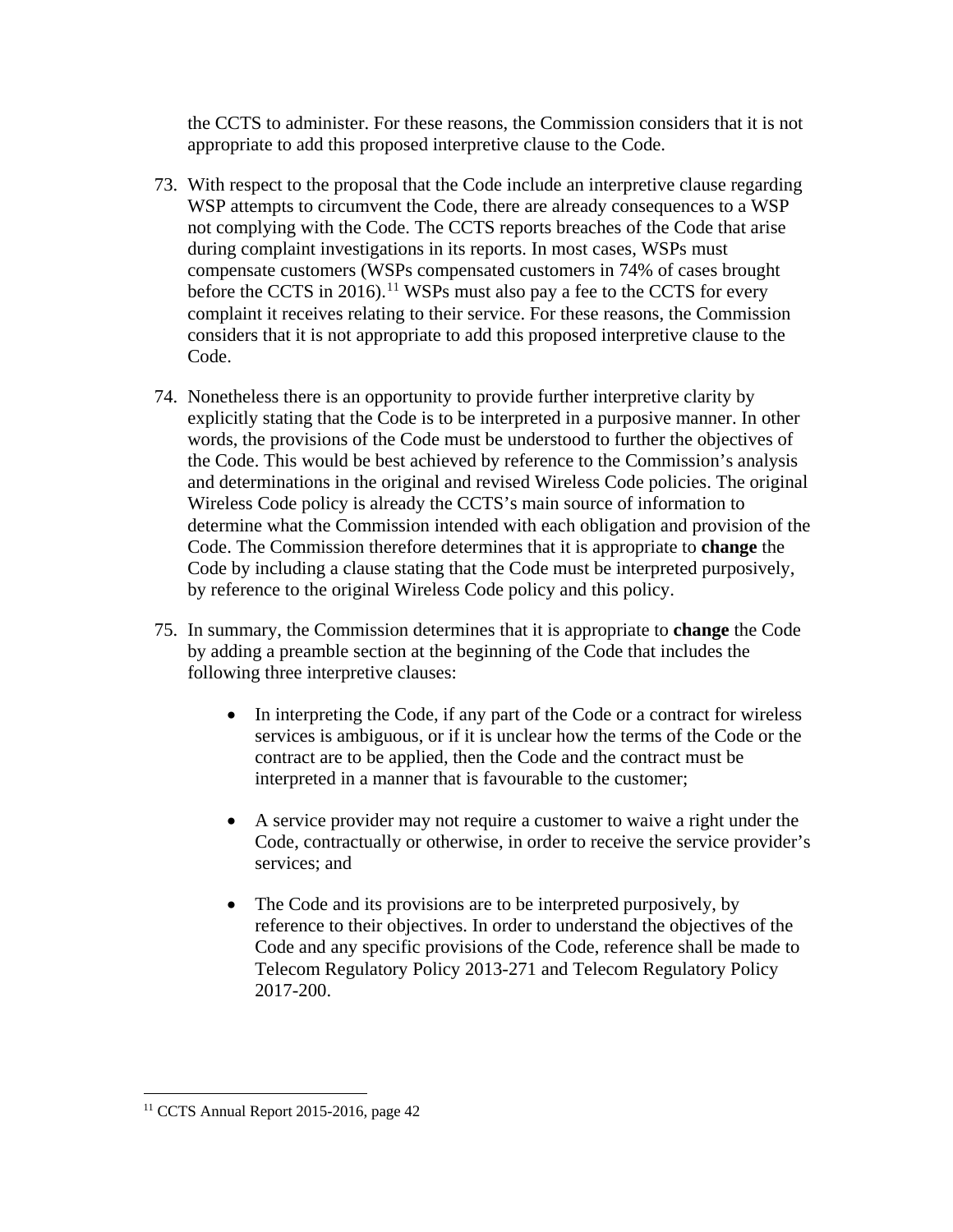#### **Application to prepaid and postpaid services**

- 76. In the original Wireless Code policy, the Commission considered that postpaid customers required additional protection under the Code since they were subject to overage charges and the services were less transactional in nature. As a result, how the Code applies to contracts depends on whether they are prepaid or postpaid. All sections of the Code, with the exception of section J (Expiration of prepaid cards), apply to postpaid services; sections A.1-3 (Clarity); B.2 (Prepaid service contracts); E.1 (International roaming notification), E.4 (Unsolicited wireless services), and E.5 (Mobile premium services); F.1-4 (Mobile device issues); G.1-4 (Early cancellation fees and Trial period); and J (Expiration of prepaid cards) also apply to prepaid services.
- 77. Some parties questioned whether some or all of the Code's postpaid protections should be extended to apply to customers of prepaid services, particularly in light of how some prepaid plans have changed.
- 78. Service providers were generally opposed to changing how the Code applied to prepaid plans. In contrast, consumer groups generally considered that consumers deserve equal protection and information, irrespective of what type of contract they choose.
- 79. Parties further discussed how changes to the prepaid business models may impact the effectiveness of the Code for prepaid customers. The CCTS submitted there are many types of prepaid plans now available and some of these are so similar to postpaid plans that they are practically indistinguishable. In particular, the customer's experience when subscribing to prepaid plans that bill at regular intervals based on pre-established usage thresholds are essentially the same as that of a postpaid customer.
- 80. Bell Canada, Eastlink, Freedom Mobile, RCCI, SaskTel, and TCC submitted that they offer such pay-in-advance plans. Freedom Mobile noted that this is the only type of prepaid plan that it currently offers.
- 81. Freedom Mobile argued that these plans are still different from postpaid plans in that there are no credit checks or security deposits; personal identification is not required; there are no tab accounts; there are no commitment terms; customers always pre-pay and re-commit for one month of plan usage at a time; there are no cancellation fees; and no monthly bills are provided (but customers can monitor usage and payment history through their online account).
- 82. Bell Canada, Eastlink, RCCI, SaskTel, and TCC submitted that they still offer payas-you-go prepaid plans, in which a prepaid balance is drawn down on a pay-peruse basis; Eastlink, SaskTel, and TCC noted that they still offer prepaid cards.
- 83. Some WSPs stated that increased obligations under the Code for some or all prepaid services could increase costs for WSPs and customers and lead WSPs to stop offering such plans.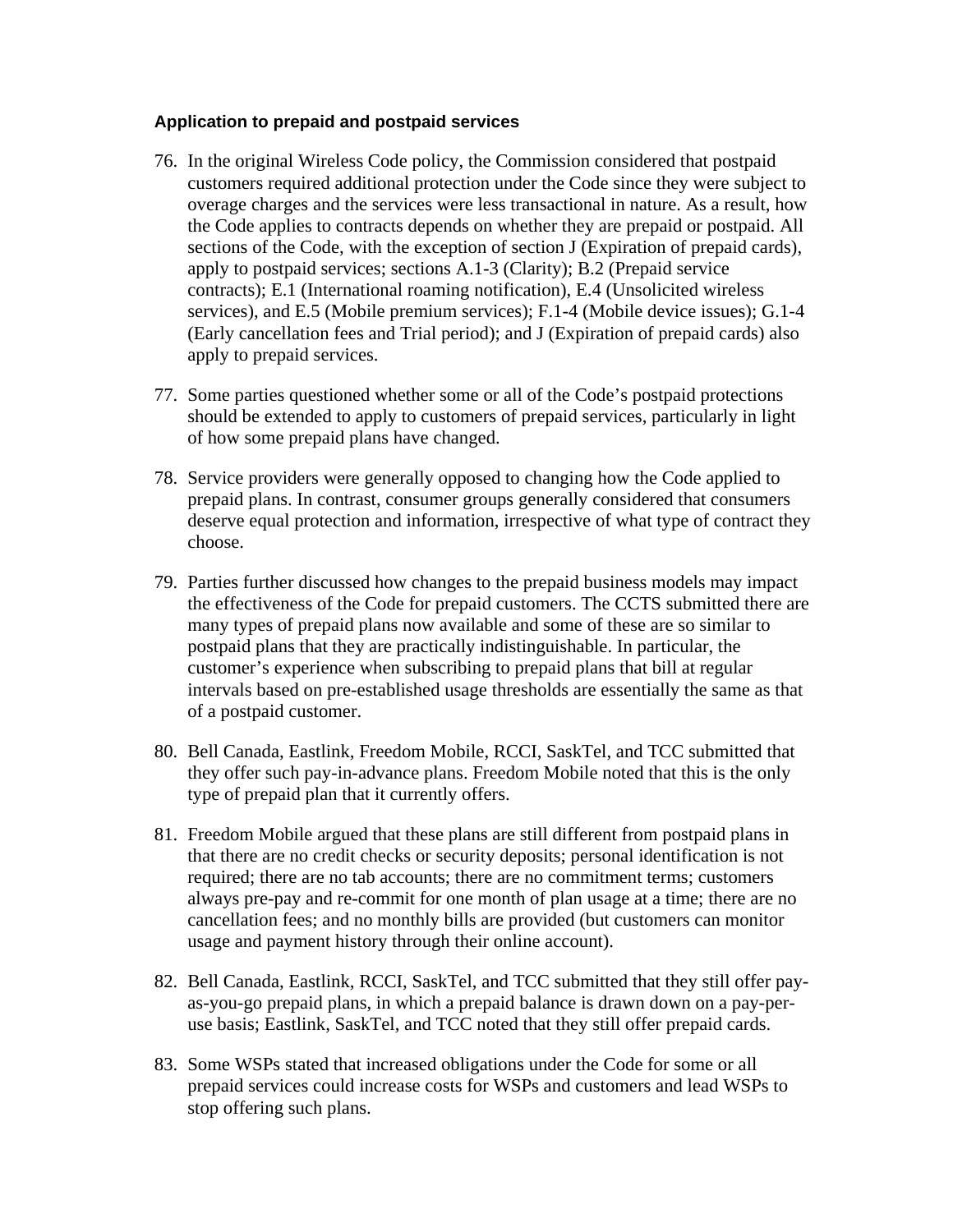- 84. Parties disagreed on whether prepaid customers should receive a Critical Information Summary (CIS). The Coalition submitted that prepaid subscribers should receive a CIS. Eastlink, Freedom Mobile, and SaskTel noted that they currently offer a CIS to prepaid users even though they are not required to. RCCI and TCC opposed providing a CIS to prepaid users. RCCI submitted that it would be impractical, regardless of the duration of the service, to mandate a requirement to provide a CIS for prepaid services. TCC submitted that including a CIS runs contrary to the spirit of prepaid services, namely that they are meant to be easy and convenient for consumers to obtain, with a reduced contractual burden.
- 85. Parties also noted that prepaid customers currently do not have key contract terms, and, as a result, WSPs can change any term of a contract even during long-term contracts where the customer may be locked in by an early cancellation fee (ECF).
- 86. In light of the evolution of the prepaid business model, the CCTS suggested that prepaid customers with a pay-in-advance plan valid for up to one year should have key contract terms that cannot be changed. The Coalition supported this view.
- 87. The CWTA stated that key differences between customers with prepaid services and those with postpaid services are that prepaid customers are not on term contracts or contracts that automatically extend every 30 days without any action on the customer's part.
- 88. RCCI and TCC noted that they offer plans on a multi-month basis through some of their brands, but that no rate changes are instituted during the commitment periods.

- 89. The prepaid market has changed since the Code came into effect, with fewer Canadians selecting prepaid plans as compared to postpaid plans; however, a significant portion of the population continues to use prepaid services. Fewer plans offered by WSPs resemble the traditional concept of prepaid - prepaid balances drawn down on a per-use basis, such as prepaid cards or pay-as-you-go plans.
- 90. According to the CCTS reports, the overall percentage of complaints about wireless services are trending down, but the percentage of complaints about prepaid services are trending up.
- 91. Prepaid customers are also twice as likely to make a complaint about their wireless service according to the Wireless Code POR of spring 2016.<sup>[12](#page-16-0)</sup>
- 92. The Commission considers that under the original Code, it has been possible for some services to be marketed as prepaid when they are, in fact, functionally very similar to postpaid services.

<span id="page-16-0"></span> <sup>12</sup> TNS Canada, *Wireless Code Public Opinion Research 2016* report, page 24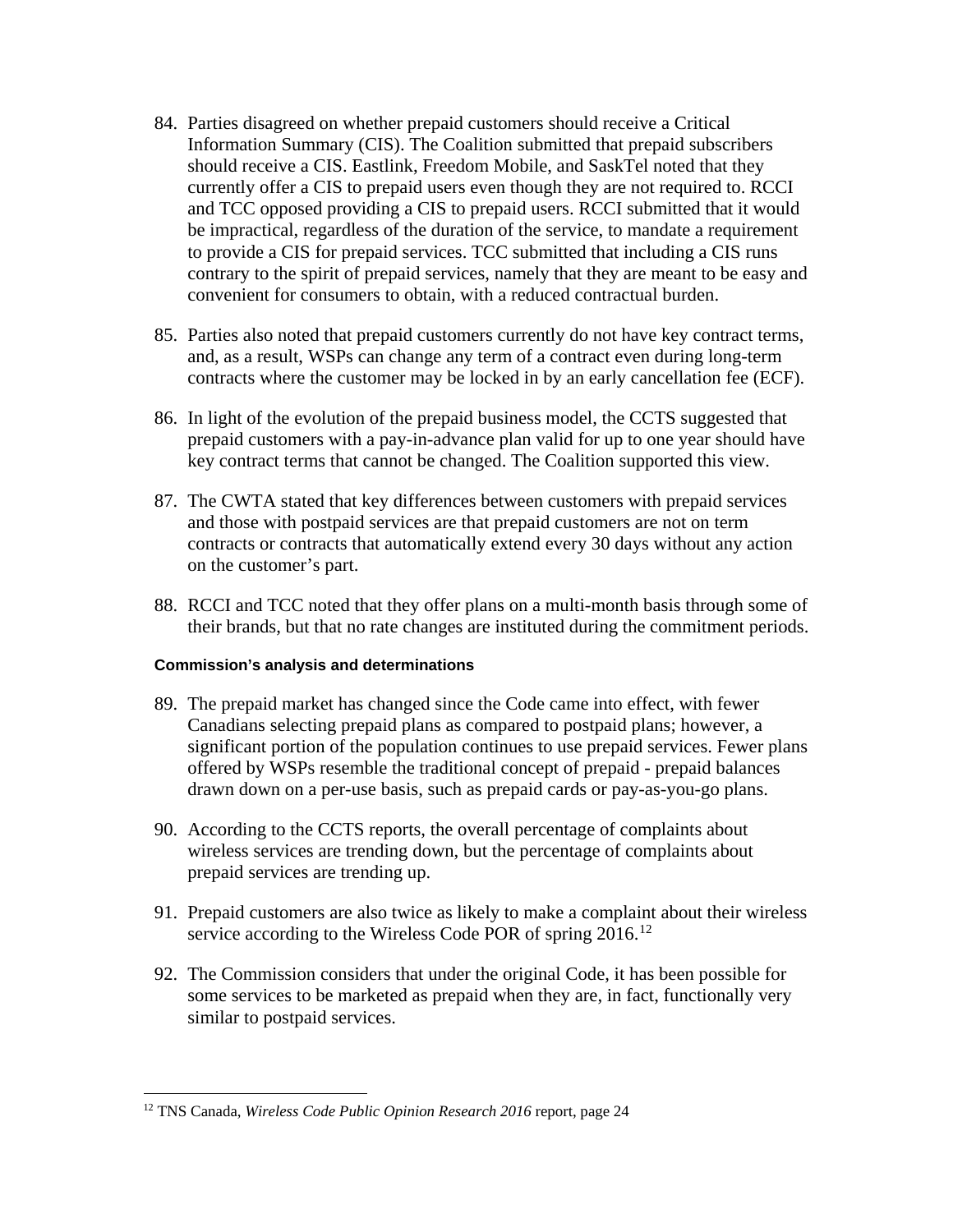- 93. Based on the evidence on the record of this proceeding, the Commission considers that certain pay-in-advance plans are effectively the same as postpaid plans, particularly from the customer's point of view. Service providers have noted certain differences, including that, with pay-in-advance plans, customers are generally not subject to credit checks or the imposition of a security deposit. However, the Commission considers that these differences are minor and that the plans bear a far greater resemblance to postpaid plans than to other types of prepaid plans, such as prepaid cards or pay-as-you-go plans. Most significantly, some of these pay-in-advance services have similar capacity for bill shock as postpaid services, given the potential for overage charges beyond the prepaid balance,  $^{13}$  $^{13}$  $^{13}$  and customers on such contracts could still be subject to an ECF. Further, as some customers may have contracts with fixed terms of up to one year, some pay-inadvance services are not transactional in nature to the same degree as prepaid cards or pay-as-you-go services.
- 94. The Commission notes that not all pay-in-advance plans are structured the same way, so it would be difficult to treat all pay-in-advance plans the same under the Code.
- 95. Accordingly, the Commission determines that it is appropriate to **change** the Code by extending the full postpaid protections of the Code to any service that may be billed all or in part after use, and in which overage charges beyond the prepaid balance can be incurred.
	- If a service meets these criteria, it is considered postpaid and is therefore subject to the postpaid sections of the Code irrespective of how it is marketed or described by a WSP.
	- This will protect customers who are exposed to a higher risk of bill shock compared to more traditional prepaid services.
- 96. To reflect this policy change in the Code, the Commission **changes** the definitions of "prepaid services" and "postpaid services" in the Code as follows:
	- Prepaid services: Wireless services that are purchased in advance of use only, such as the use of prepaid cards and pay-as-you-go services.
	- Postpaid services*:* Wireless services that may be billed all or in part after use, for example in a monthly bill, and for which overage charges can be incurred. For greater clarity, any pay-in-advance plan where the service provider may bill the customer for some or all charges after use or where the customer may incur overage charges beyond the prepaid balance is treated as a postpaid plan for the purposes of the Code.

<span id="page-17-0"></span> <sup>13</sup> "Overage" is defined in the Code as "[a] charge for exceeding an established limit on the use of a service."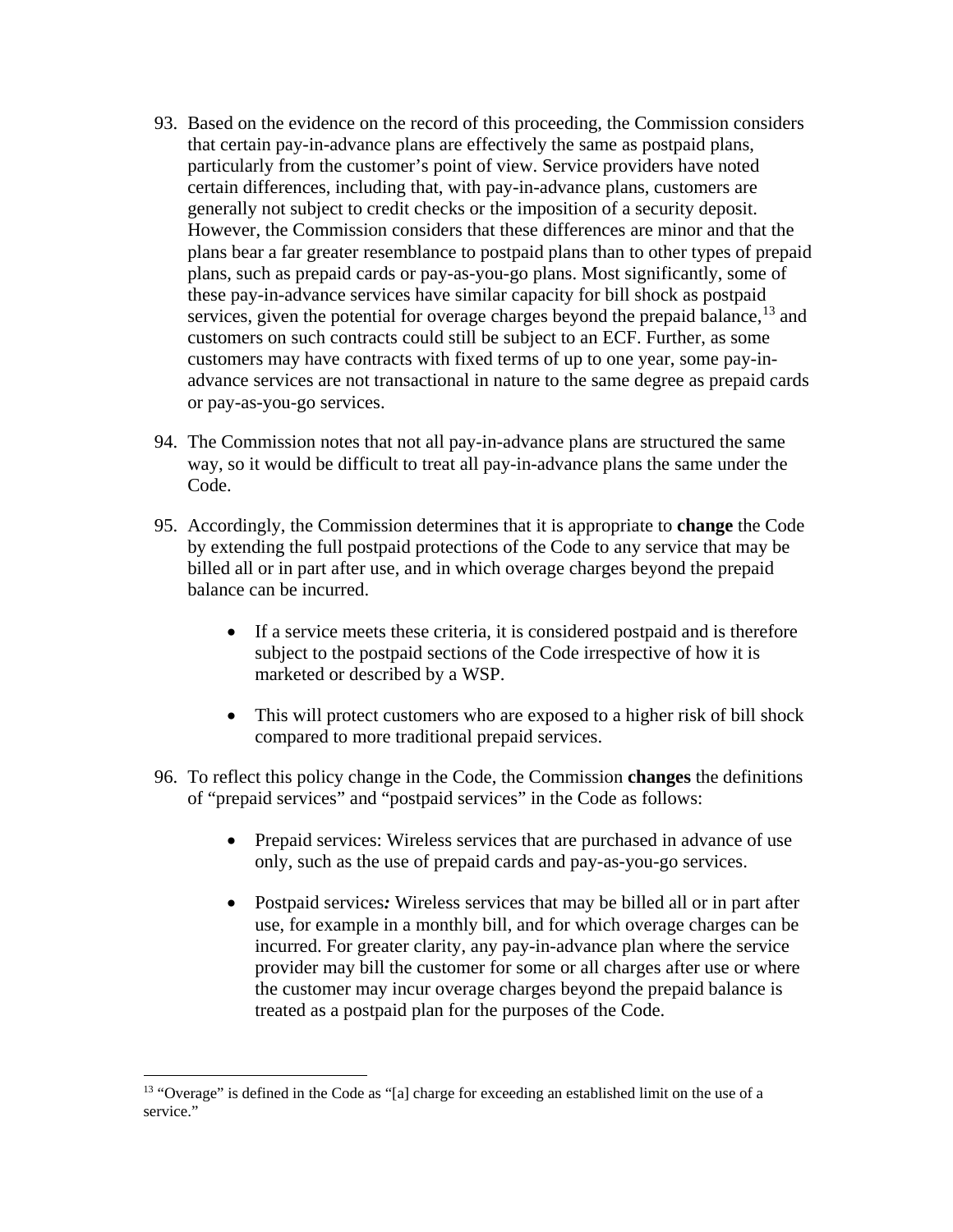- 97. As a result of this change, the sections of the Code that previously only applied to postpaid services, including the requirement to provide a CIS and the rules related to key contract terms, will apply to any plan that meets the definition for postpaid, which will include some pay-in-advance plans.
- 98. The purpose of this change is to expand the definition of postpaid service. Accordingly, where the postpaid definition currently applies to services for which no overage charges can be incurred because they have been purchased on an unlimited basis, that definition will continue to apply.
- 99. These changes will
	- help to ensure that all customers are afforded an appropriate level of protection based on the risk of bill shock, regardless of how the plan is marketed by the WSP;
	- provide the CCTS with clearer guidelines on what is considered a prepaid service or a postpaid service; and
	- make it easier for a wider range of customers to obtain and understand the information in their contracts and establish further necessary customerfriendly business practices, thereby making these customers better able to make choices in the competitive marketplace.
- 100. The Commission further determines that the Code's rules applicable to prepaid services, including the more flexible information provision requirements of section B.2 of the Code, continue to be appropriate for other types of prepaid services, such as prepaid cards or pay-as-you-go plans, or pay-in-advance plans that do not allow the customer to incur overages beyond the prepaid balance. Customers choosing these types of services remain more insulated from bill shock and are able to walk away with greater ease, and these services remain more transactional in nature.

## **Multi-user plans – Consent and application of caps**

- 101. A key issue raised in this proceeding is which users of a multi-user plan can consent to additional charges or changes to the plan. The Code currently requires that WSPs must suspend data overage and data roaming charges once they respectively reach \$50 and \$100 within a monthly billing cycle, unless the customer expressly consents to pay additional charges. The Code also prohibits a WSP from changing the key contract terms and conditions of a postpaid wireless contract during the commitment period without the customer's informed and express consent.
- 102. Many parties also raised the related issue of how the Code's rules on data overage and data roaming caps should be applied to multi-user plans. Certain WSPs indicated that they apply the caps on a per-device basis, rather than a per-account basis. For example, a WSP applying the caps on a per-device basis would only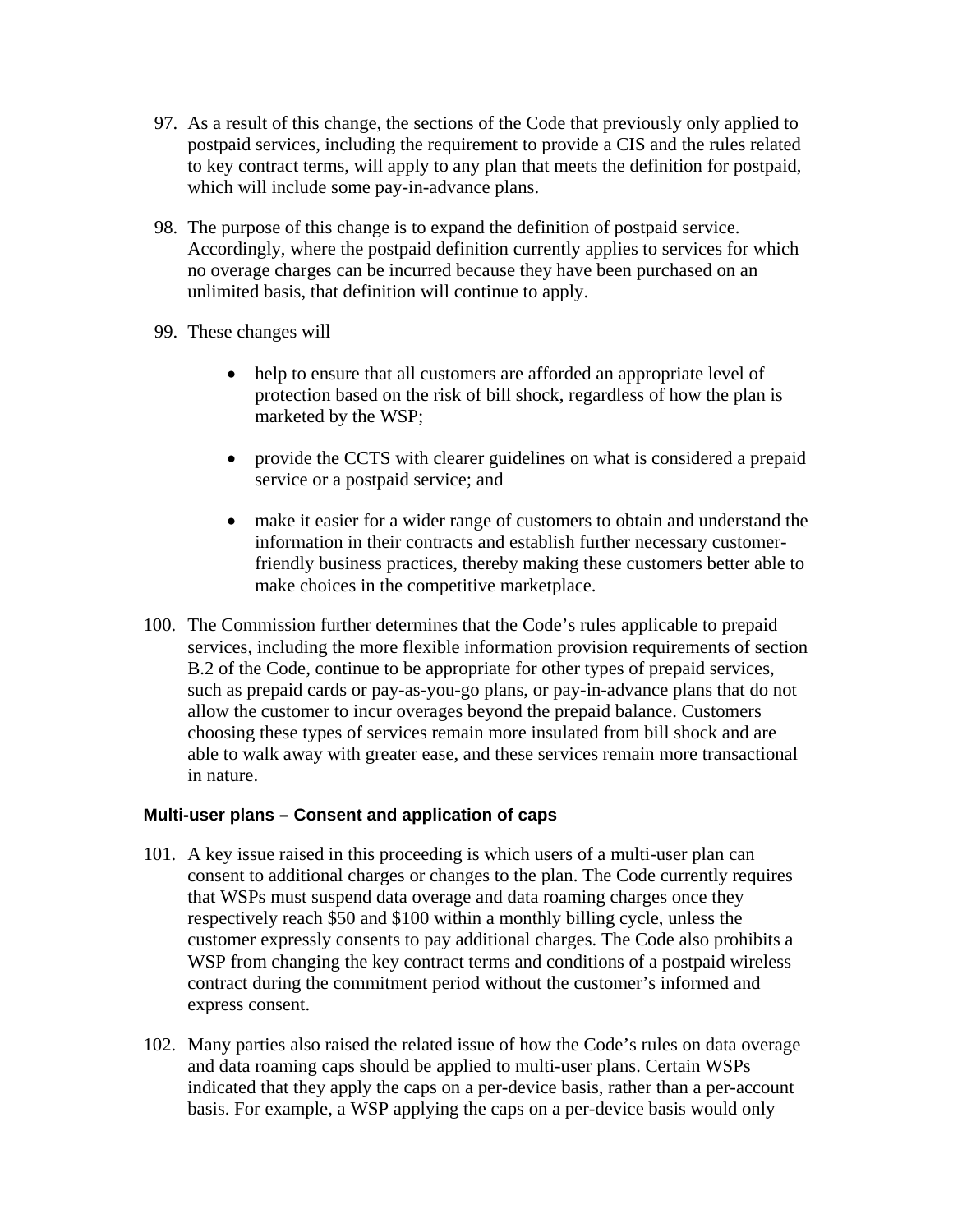apply the \$50 data overage cap to a plan with five devices when the plan hits \$250 in overage fees. Similarly, they would only apply the \$100 roaming cap to a plan with five devices when the bill reaches \$500 in roaming fees. At issue is whether the Code requires that the caps be applied at the account or the device level.

- 103. The CCTS stated that it received many complaints from account holders (i.e. the person who pays the bill for the mobile wireless services in question) who claimed that they did not consent to data charges above the \$50 cap or roaming charges above the \$100 cap. According to the CCTS, these complaints resulted from some WSPs sending a notification to the devices incurring the data roaming charges on a multi-user plan and allowing the device user, who may not be the account holder, to consent to additional charges. Consistent with the principle that ambiguity must be interpreted in favour of the customer, the CCTS has interpreted the Code to mean that only the account holder can consent to additional charges.
- 104. The CCC, the Coalition, the FRPC, l'Union, Vaxination, and Videotron agreed with the CCTS's interpretation. Eastlink also agreed, but noted that users with which the account holder has expressly agreed to share this responsibility should be allowed to do so.
- 105. Canadians who participated also generally agreed with the CCTS's views and some reported bill shock as account holders of multi-user plans.
- 106. Bell Canada, the CWTA, RCCI, and TCC opposed the CCTS's interpretation. They argued that by signing up for a multi-user plan, the account holder is implicitly assuming the responsibility for any additional device user's action – including minors. WSPs further argued that it is particularly important to small business device users to be able to consent to overage charges.
- 107. Eastlink, RCCI, TCC, and Videotron noted that they now have features that allow account holders to stop specific device users from being able to consent to overage charges.
- 108. Vaxination submitted that all WSPs should put such protections in place.
- 109. With regard to how the caps are applied, the CCTS was of the view that the limit should be \$50 in overages for the entire account prior to suspension, not per device connected to the account. Specifically, the CCTS submitted that it has seen complaints about at least one WSP that is not applying the data or roaming cap once the \$50 or \$100 threshold has been reached. Instead, it calculates the threshold by multiplying this amount by the number of wireless devices activated on the shared plan. The CCTS suggested that the Commission clarify that WSPs are required to suspend data overage charges at \$50 per monthly billing cycle and data roaming charges at \$100 per monthly billing cycle and that these thresholds are to be applied per account, not per device activated on the account.
- 110. The Coalition and the FRPC agreed with the CCTS's position.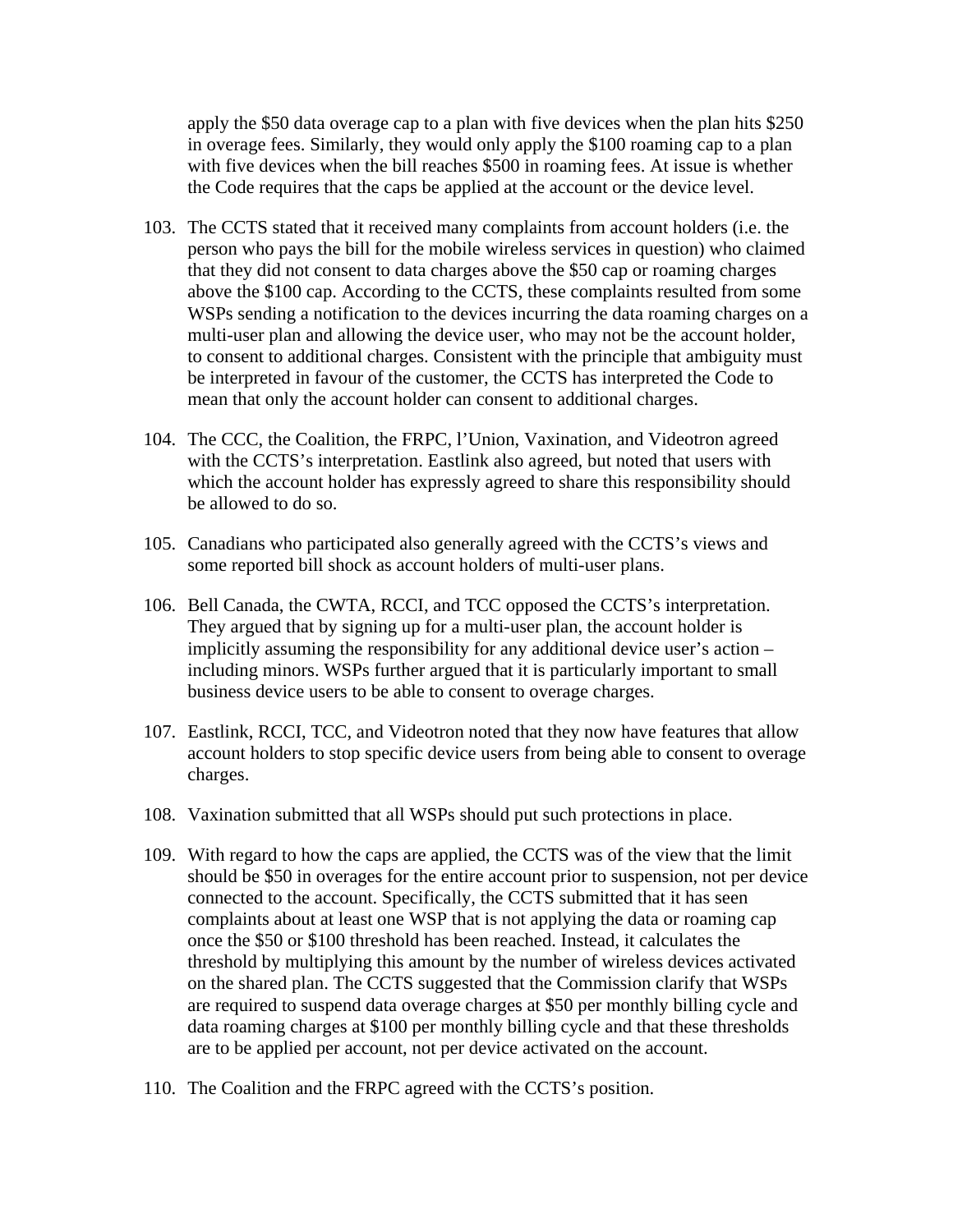- 111. WSPs generally disagreed, noting that they generally do not apply the cap at the account level for multi-user plans. TCC argued that doing otherwise may see the cap reached too quickly, for example for small business customers.
- 112. WSPs reported two different approaches to applying the caps either by (a) applying the cap to each individual device when that device reaches the Code-established cap in overage fees, or (b) by multiplying the Code-established cap by the number of devices and applying the cap when that amount is reached for the account.
- 113. The FRPC submitted that, for consistency, under sections E.1 (International roaming notification), E.4 (Unsolicited wireless services), and E.5 (Mobile premium services) of the Code, both the account holder and the device user should be notified when a device on a multi-user plan is roaming in another country, and that only account holders should be able to consent to additional charges related to unsolicited wireless services and mobile premium services.

- 114. The Commission considers that the key issue to be resolved is who constitutes "the customer" when interpreting the Code in the context of multi-user contracts – the device user and/or the account holder for the purposes of consenting to changes and additional charges.
- 115. The Code should be interpreted as offering a consistent approach with regard to who can consent to additional charges, who can consent to WSP-initiated changes to contracts and related documents, and who should receive notifications. In general, consumer-friendly practices are those that ensure that the account holder, as payor of the bill, remains informed and in control of the account at all times, as a means of limiting the potential for bill shock.
- 116. The consent models currently used by some WSPs expose account holders to significant bill shock, an issue further evidenced by the complaints on the record of this proceeding. The Commission further notes that the CCTS already interprets the Code to ensure that account holders of multi-user plans are as protected by the Code as customers with individual plans.
- 117. The Commission considers that the CCTS's interpretation of who can consent to overage charges is consistent with the Code's objectives and with the general interpretive guidance set out in the Code. Accordingly, the Commission clarifies that only the account holder, or a user authorized by the account holder (an authorized user), may consent to additional data overage charges or data roaming charges beyond the cap.
- 118. The approaches to the overage caps used by some WSPs also expose customers to significant bill shock by calculating the cap based on the number of devices in a multi-user plan. The Code does not provide that this cap applies per device. Multiplying the cap by the number of devices before suspending charges greatly diminishes the customer protection of the Code. To the extent that the Code is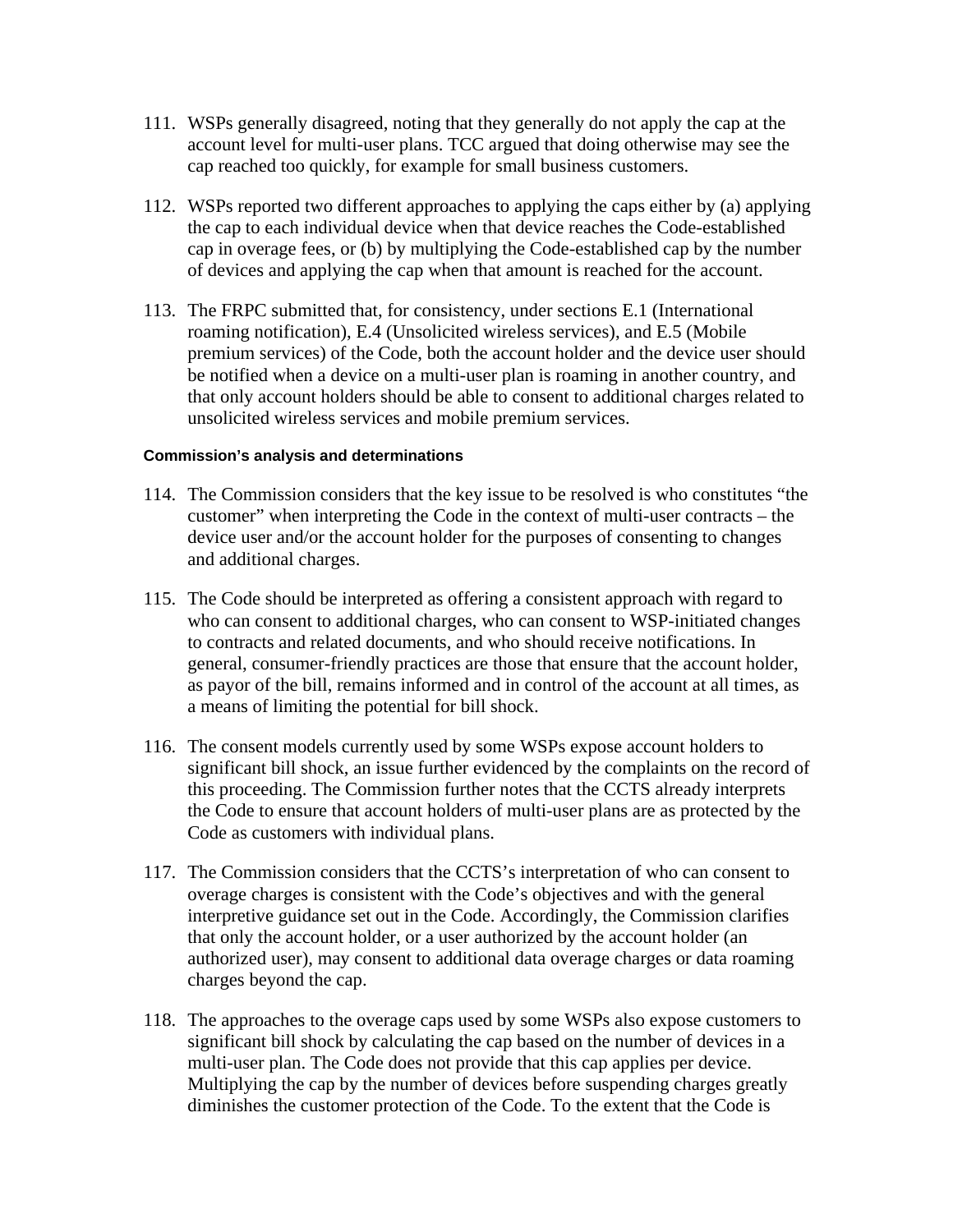ambiguous in this regard, the Commission considers that the CCTS's interpretation is consistent with the Code's objectives and with the general interpretive guidance set out in the Code, as it resolves this ambiguity in favour of the customer by limiting the risk of bill shock. The Commission therefore clarifies that the cap on data roaming charges (section E.2 of the Code) and the cap on data overage charges (section E.3 of the Code) is reached when the account incurs a combined \$100 in data roaming charges or \$50 in data overage charges.

- 119. Further, the Commission clarifies that account holders, being ultimately responsible for paying the bill, must by default hold the sole power to consent to additional data overage or data roaming charges beyond the cap. WSPs may allow account holders to alter the default rule and designate additional device users on the account as authorized users who are thus able to consent to additional charges beyond the cap and subsequently allow the account holder to rescind that designation; however, WSPs must ensure that any designations by account holders are done in an informed and express manner. The Commission reminds WSPs that in cases of complaints, the onus is on them to establish that designations were made in an informed and express manner.
- 120. The Commission considers that WSPs may implement various approaches to seeking consent, as long as they respect the determinations above.
- 121. The Commission also expects that WSPs will ensure that all device users of a multi-user plan are notified when the data roaming cap or the data overage cap has been reached, unless the account holder has specified otherwise.
- 122. The Commission further clarifies that only the account holder or an authorized user can consent to changes to key contract terms (section D.1 of the Code) and the account holder must be notified of changes to other contract terms and conditions or related documents (section D.2 of the Code). Similarly, the Commission clarifies that only the account holder, or an authorized user, may consent to charges related to unsolicited wireless services (section E.4 of the Code), and that the account holder, in addition to the roaming device user, should be notified when a device is roaming in another country (section E.1 of the Code).
- 123. In order to ensure that these clarifications are reflected in the Code itself going forward, the way in which a customer is defined should explicitly reflect the reality of multi-user plans. This is particularly important for provisions of the Code relating to notifications (sections D.2 and E.1), express consent to incur additional charges or purchase additional services (sections E.2, E.3, and E.4), and express consent to a change to a key contract term (section D.1). This will further help to address the concerns related to how the Code rules, especially those related to notifications, data caps, and customers consenting to changes to their plans or services, apply to multi-user plans.
- 124. Accordingly, the Commission determines that it is appropriate to reflect these clarifications in the Code by **changing** the definition of "customers" and by adding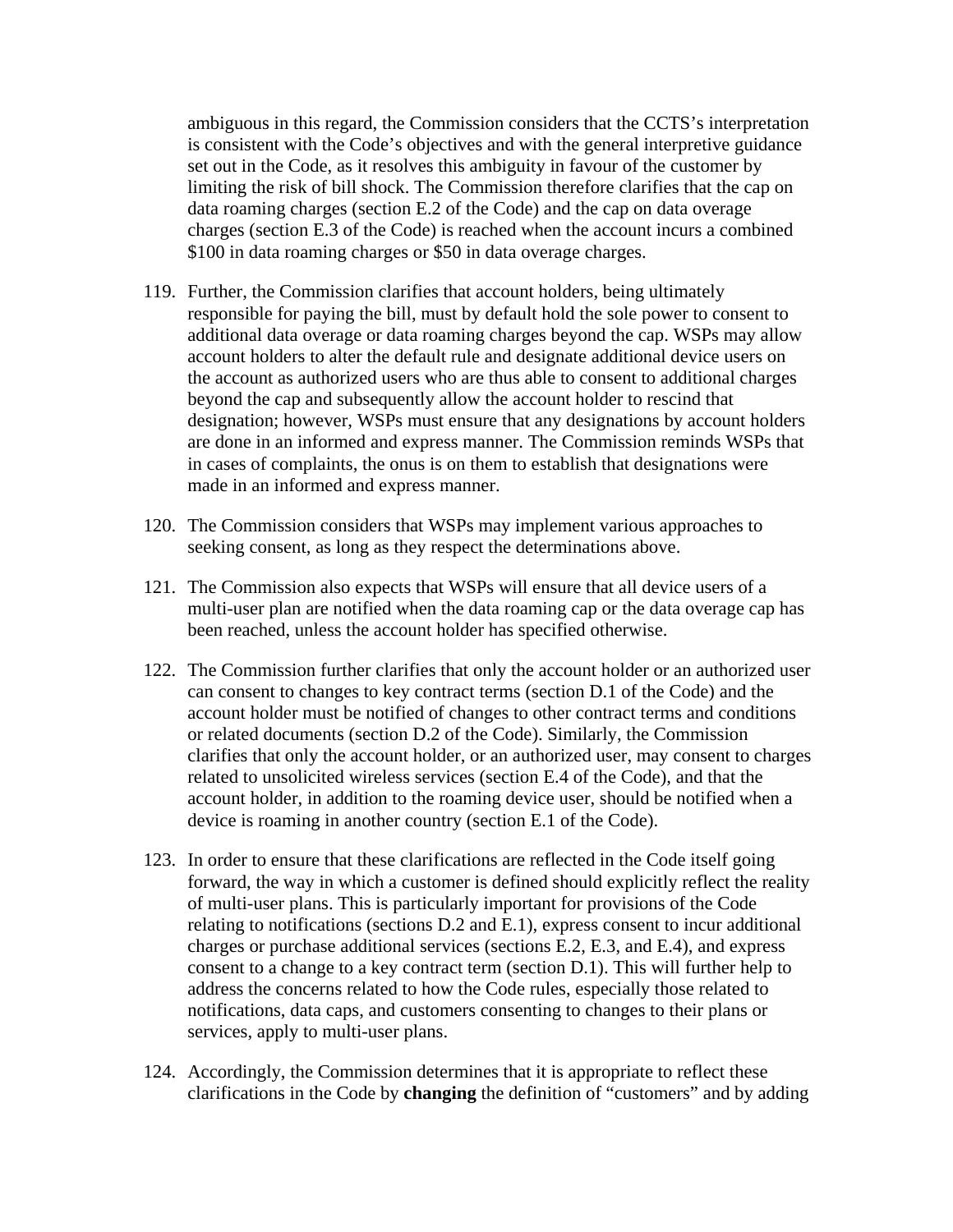the new definitions for account holder, device user, and authorized user and using them as appropriate. The definitions for these terms are now as follows:

Account holder: A person who is responsible for payment under a contract.

Authorized user: A device user who has been authorized by the account holder to consent to additional charges on the account or changes to key contract terms and conditions.

Customers: Individuals or small businesses subscribing to wireless services, including account holders, device users, and authorized users.

Device user: A person who uses a device associated with a contract, including authorized users.

#### **Plain language**

- 125. The Wireless Code requires WSPs to communicate with customers using plain language and to ensure that written contracts and related documents present information in a way that is clear and easy for customers to read and understand, including using an easy-to-read font.
- 126. Individual consumers, consumer groups, and WSPs submitted that clarity and plain language continue to be important. Pavlovic et al. and the CCTS submitted that, to respond to an increasingly information-saturated marketplace, the Code must address how and when WSPs provide information to customers.
- 127. The CCTS, the Coalition, and l'Union submitted that the Commission should provide detailed guidance as to how to interpret the plain language section of the Code. In its Annotated Guide, the CCTS sets out the specific questions and criteria used to determine whether a WSP has complied with its obligation to use plain language. The CCTS's assessment tools reference the Government of Canada's *The Canadian Style* language guide, which provides guidance on how to communicate in plain language (written and spoken).

- 128. The Commission considers that clear communication continues to be important and that the increasingly information-saturated wireless marketplace can create challenges for customers in navigating information and making informed decisions about their wireless services.
- 129. With respect to this provision of the Code, the Commission considers that it would be appropriate to provide some additional guidance with respect to plain language by enunciating specific aspects of this manner of communication, including that WSPs are to provide information to customers in a way that is clear, timely, and accurate.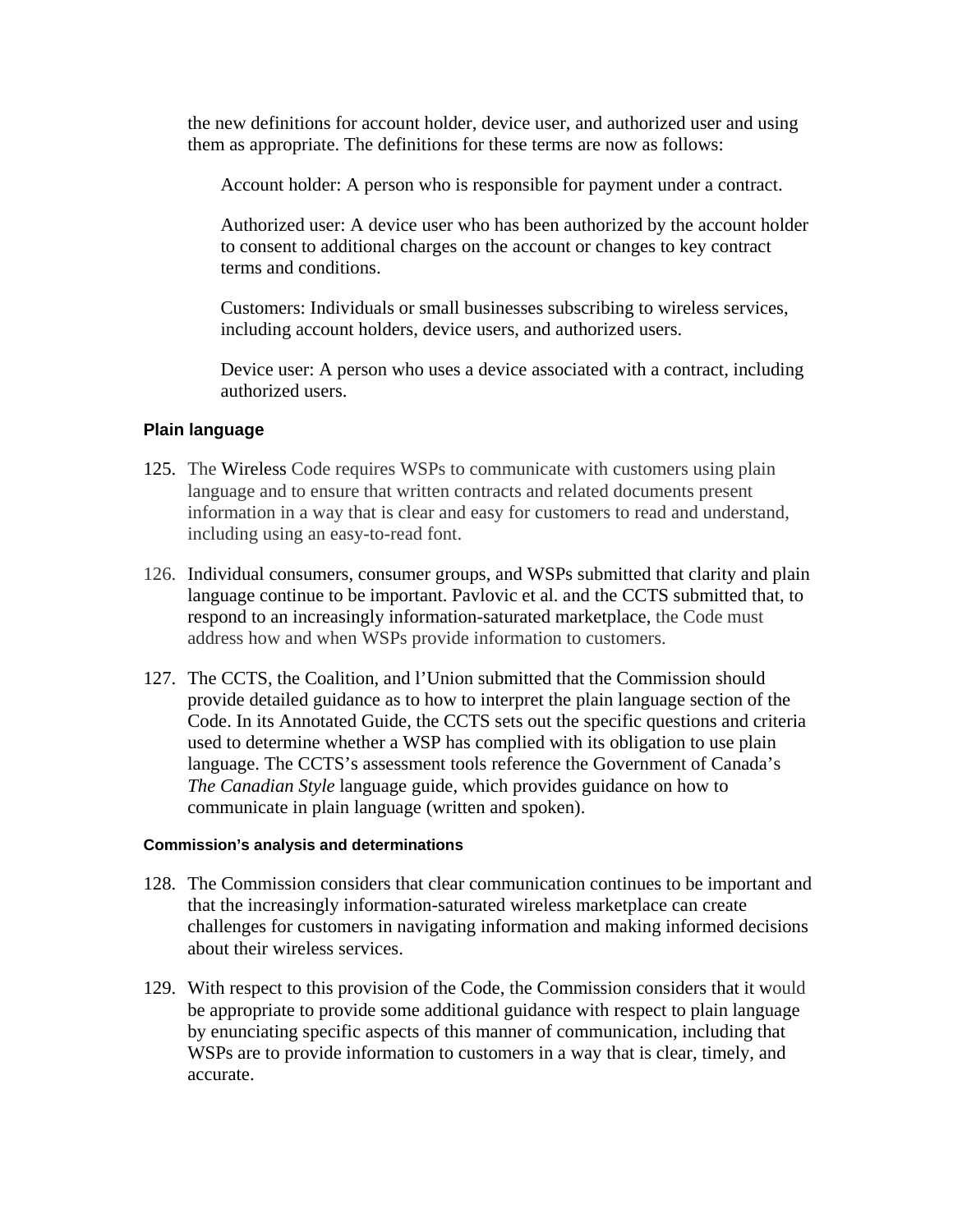- 130. However, it is not necessary to add any guidance beyond this to the Code, given that the CCTS's Annotated Guide provides clear, appropriate, and readily available guidance on how to communicate in plain language.
- 131. In light of the above, the Commission determines that it is appropriate to **change** the Code to require WSPs to communicate with customers in not only plain language, but also in a way that is clear, timely, and accurate.

#### **Unlimited services**

- 132. The Code prohibits WSPs from charging customers any overage charge for services purchased on an unlimited basis. It also requires WSPs to clearly explain any limits associated with such plans in their fair use policy.
- 133. The FRPC and l'Union submitted that the Code should only use the term "unlimited" when no limits are placed on a service and when no overage fees are ever imposed on a service.
- 134. The FRPC submitted that, despite the fact that the Code already prohibits WSPs from charging any overages for services purchased on an unlimited basis, some WSPs have, nevertheless, charged overages for unlimited plans after explaining the overage fees in their fair use policy.
- 135. In contrast, Vaxination stated that the definition of "unlimited" does not need to be modified. Vaxination was of the view that consumers need to be further educated on what exactly "unlimited services" means and what to look for in the details of wireless contracts.
- 136. Bell Canada indicated that there are no usage limitations on its unlimited plans but supported disclosure of limits on the use of an unlimited service. However, in response to a question as to whether such disclosure should be included in the CIS, Bell Canada cautioned that it may not be practical to include additional information in the CIS given space restrictions.
- 137. RCCI and TCC had similar concerns about adding to the length of the CIS.

- 138. The Code requires that any limits to a service that is purchased on an unlimited basis needs to be clearly stated in the fair use policy so that the customer realizes the consequences when the limit on their plan is reached.
- 139. The Commission considers that having additional clarity at the point of sale on what limits a WSP imposes on unlimited plans, such as a reduction in data speed after a pre-determined amount of data is consumed, would benefit customers and contribute to the Code's objective of making it easier for customers to understand their wireless contracts.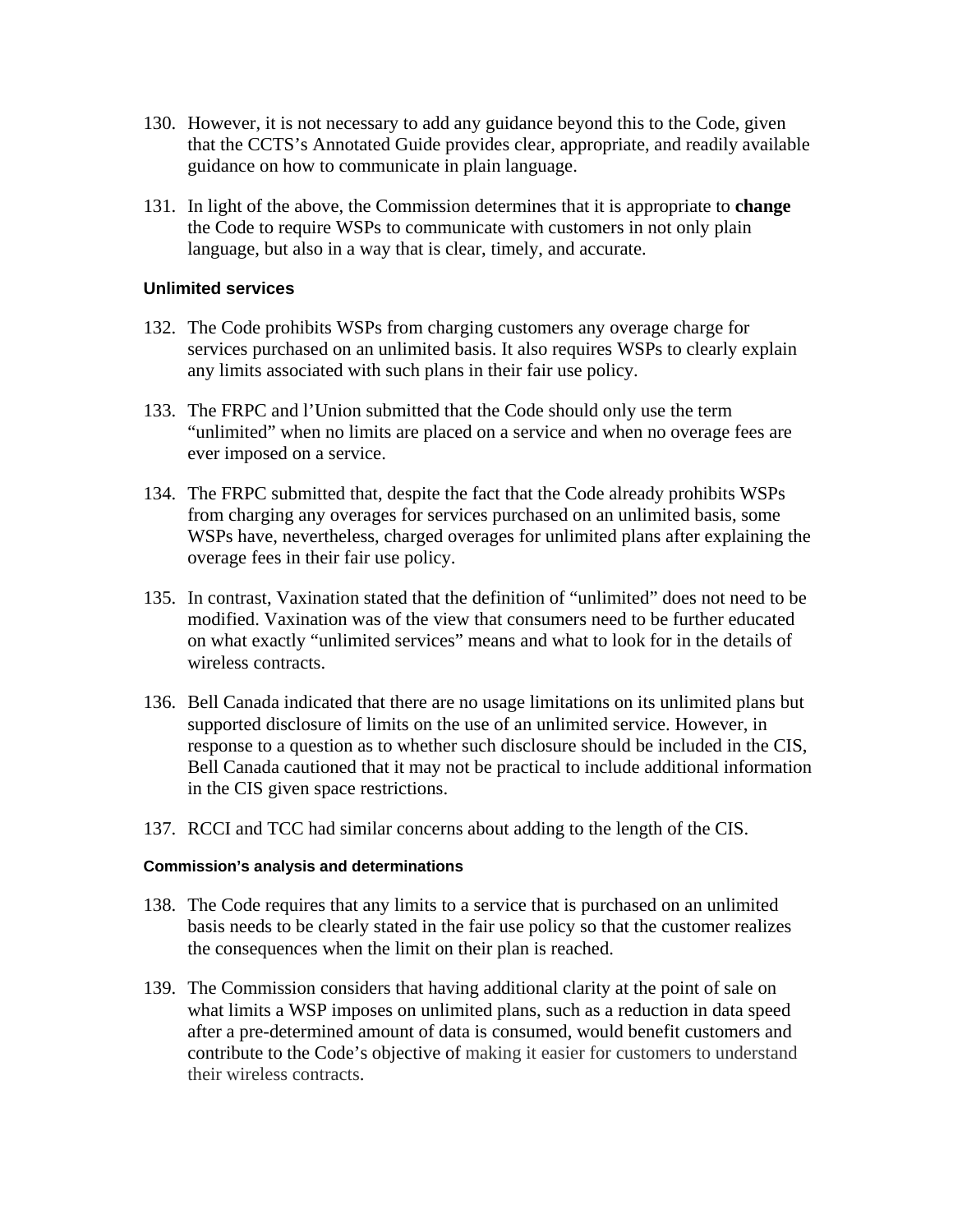- 140. The Commission considers that the CIS is the most appropriate place to highlight this information since it will help customers to quickly understand a fundamental aspect of their unlimited plan. The Commission notes that the CIS may be up to two pages long and considers that this provides sufficient space to include all information required in the CIS.
- 141. The Commission determines that it is appropriate to **change** the Code to require WSPs to ensure that the CIS contains a description of any limits imposed on services purchased on an unlimited basis.
- 142. The Commission reiterates that WSPs are not permitted to apply overage charges for any plan purchased as unlimited under any circumstances, and that disclosure of such overages does not render that requirement moot.

#### **Postpaid service contracts**

143. The Code ensures that postpaid customers receive a permanent copy of their contracts and related documents and explains what information must be included in these documents.

#### **Format of the contract**

- 144. Bell Canada, the CWTA, Freedom Mobile, RCCI, TCC, and Videotron argued that, while the Code allows for a permanent copy of the contract to be electronic, the Commission should, as it did in the Television Service Provider (TVSP) Code,<sup>[14](#page-24-0)</sup> determine that "it would not be appropriate to mandate that the permanent copy of the agreement be in paper format" as part of this review. Some WSPs argued that the default method for delivery should be electronic, while others have suggested that each WSP should be permitted to decide.
- 145. Vaxination submitted that customers should be explicitly asked to choose which format they prefer. L'Union and Videotron supported the view that customers should ultimately decide. The Coalition also supported this view, but added that customers who opt for paper or alternative formats should receive them free of charge.
- 146. The CCTS noted that during the course of its investigations it had noticed that, while some clients had agreed to receive a permanent copy of their contracts and related documents in electronic format, the electronic copy provided was not an inalterable one. The CCTS noted that some WSPs send customers a link to their website to consult the related documents. The CCTS requested that the Commission clarify whether that is acceptable; the CCTS suggested that it should not be given the importance of these documents.

<span id="page-24-0"></span><sup>&</sup>lt;sup>14</sup> See paragraph 57 of Broadcasting Regulatory Policy 2016-1.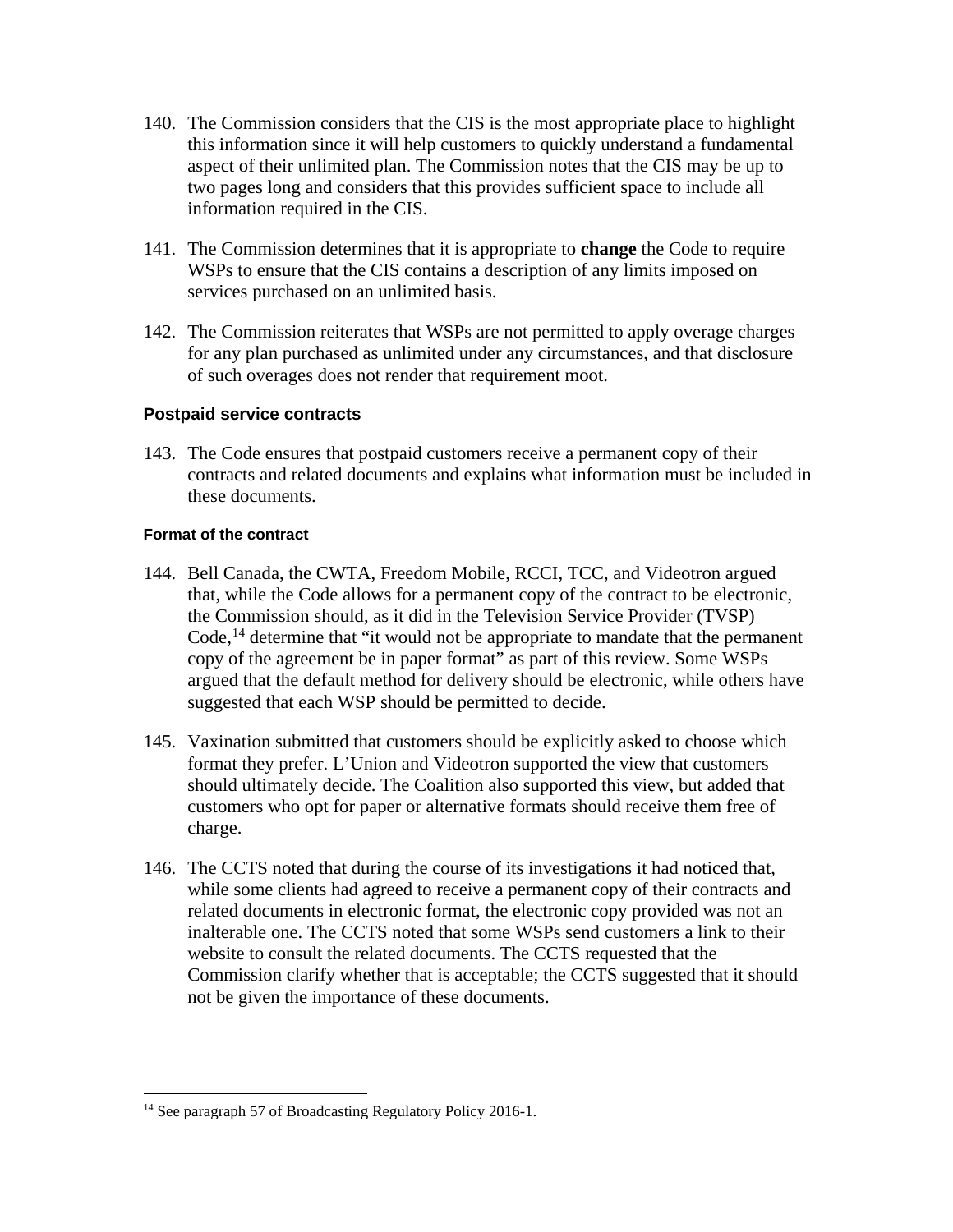- 147. Vaxination submitted that the permanent copy must reside with the customer, and not on the WSP's infrastructure.
- 148. The FRPC argued that, as there are no limits to contract length, all terms and conditions to a contract should be included in the contract itself, and not relegated to the WSPs' websites.
- 149. The CCTS submitted that it has noticed that some contracts appear to not offer an option for the customer to agree to the contract without also agreeing to receive the permanent copy of their contract and related documents electronically. The CCTS requested that the Commission clarify whether that is acceptable.

- 150. In the TVSP Code, the Commission determined that a TVSP must "provide a customer with a permanent copy of the agreement in the format of the customer's choosing (electronic or paper) upon request at no charge, at any time during the commitment period."
- 151. The Commission also defined "permanent copy" in the TVSP Code as "[a]n inalterable copy (e.g. a paper copy or  $PDF<sup>15</sup>$  $PDF<sup>15</sup>$  $PDF<sup>15</sup>$  version) of the agreement that is free of hyperlinks that can be changed by TVSPs, as of the date of signing or the date of the latest amendment."
- 152. The Commission considers that customers should actively choose what format the permanent copy of their contract should be in (electronic or paper), and that it continue to be provided at no charge, regardless of the format they choose. In addition to being consistent with the Commission's approach in the TVSP Code, it would also be consistent with the Wireless Code objective that customers be able to obtain and understand information more easily.
- 153. Accordingly, the Commission **changes** the Code so that WSPs must provide a permanent copy of the contract in the format of the customer's choosing (electronic or paper) upon request at no charge at any time during the commitment period and amend the definition of "permanent copy" to incorporate the notion that it must be an inalterable copy of the contract that is free of hyperlinks that can be changed by the WSP.
- 154. When verifying the Code compliance of WSPs as part of the follow-up to the Telecom Regulatory Policy 2013-271 proceeding, the Commission considered WSPs who required customers to contract-out of their Code rights as part of a standard-form contract not to be implementing the Code as required, as this was inconsistent with the requirement that consent be made in an informed and express manner.

<span id="page-25-0"></span><sup>&</sup>lt;sup>15</sup> PDF stands for Portable Document Format.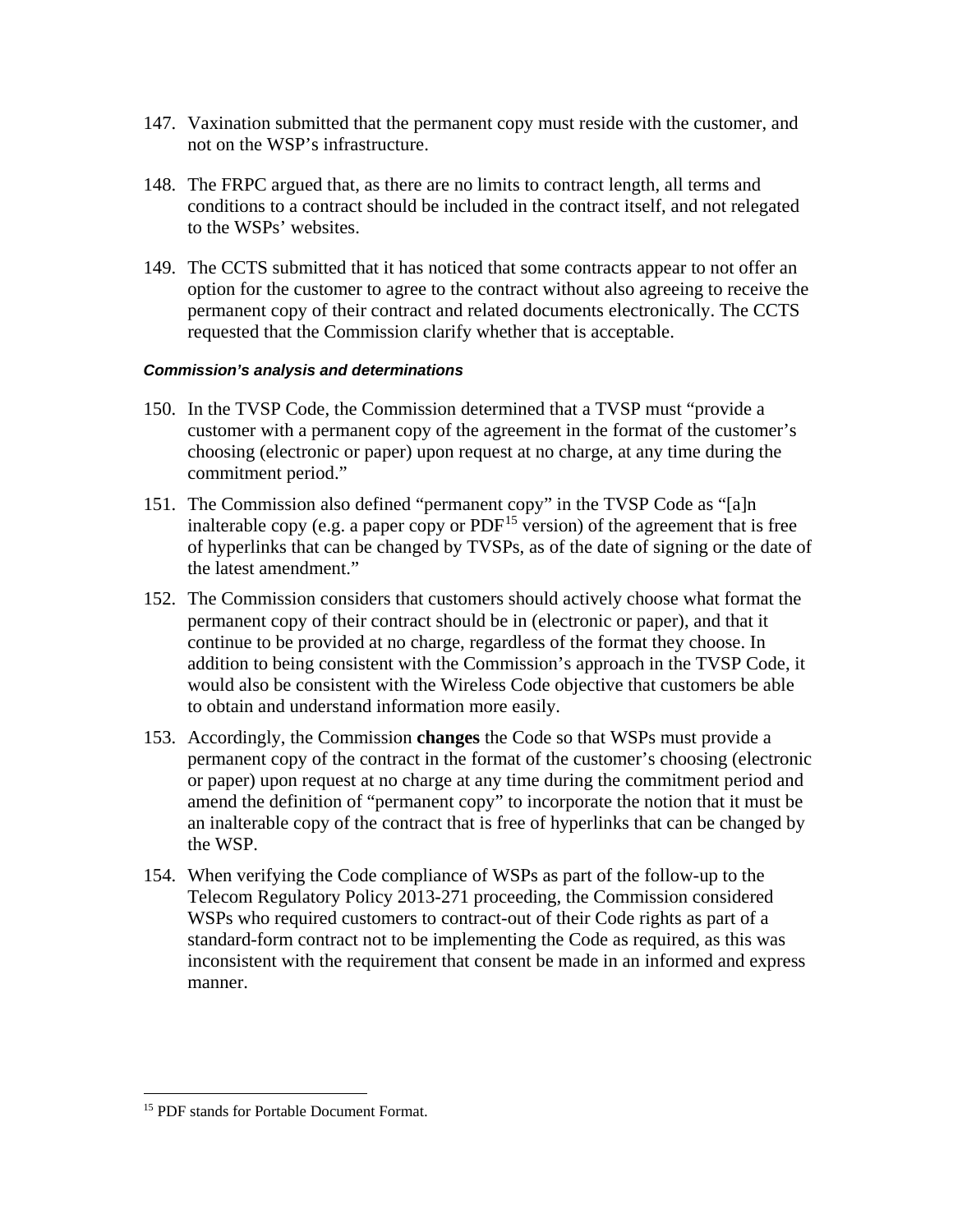#### **Key contract terms**

- 155. The CCTS submitted that its interpretation of the Commission's intentions is that the purpose of identifying "key terms" and "other contract terms" was to distinguish between aspects of wireless services that were critical or vital to most customers (i.e. the service itself) and those aspects that were ancillary, such as privacy policies and one-time costs. It should be made clear and explicit to customers which terms are key contract terms and thus afforded protection from unilateral changes, and that this information should be reflected in the contract and the CIS.
- 156. The CCTS also noted that some WSPs now appear to be describing the data component of the contract as an "add-on," and noted that, if this were permissible under the Code, the WSP could unilaterally decrease the customer's data or increase the rate for data during the contract term. The CCTS reported having received 77 complaints since December 2013 regarding a unilateral change to the data component of service contracts. The CCTS further noted that it has even seen instances where there are no services listed as key contract terms and all the services are characterized by the WSP as "add-ons." The CCTS noted that this change in business practice has had a considerable impact on consumers and the availability of the rights prescribed to them in section D.1 of the Wireless Code. According to the CCTS, data must be considered a key component of service where it is actually treated by the customer as such.
- 157. Vaxination submitted that voice, text, and data should be considered key contract terms. L'Union cautioned that being this explicit would not be future proof, both in what customers will value and with regard to other parts of the service that could warrant protection in the future.
- 158. The Coalition submitted that the minimum monthly charge, usage allowance, and the speed of data should also be key contract terms, and that changes to fair use and privacy policies that affect these should also be considered key contract terms.

- 159. The record of this proceeding clearly demonstrates that there is a disagreement between what some WSPs consider to be key terms and what most customers would consider to be key terms of a contract, particularly with regard to data.
- 160. The Commission considers that the key issue to be resolved is the appropriate interpretation of the term "key contract terms and conditions" as it is used in the Code.
- 161. To prevent situations of customers being locked into long-term contracts with significant ECFs, while nonetheless being subject to unilateral increases in the price of key services or decreases in the amount of key services, the Code prohibits key contract terms and conditions from being changed without the customer's consent, whereas optional features can be.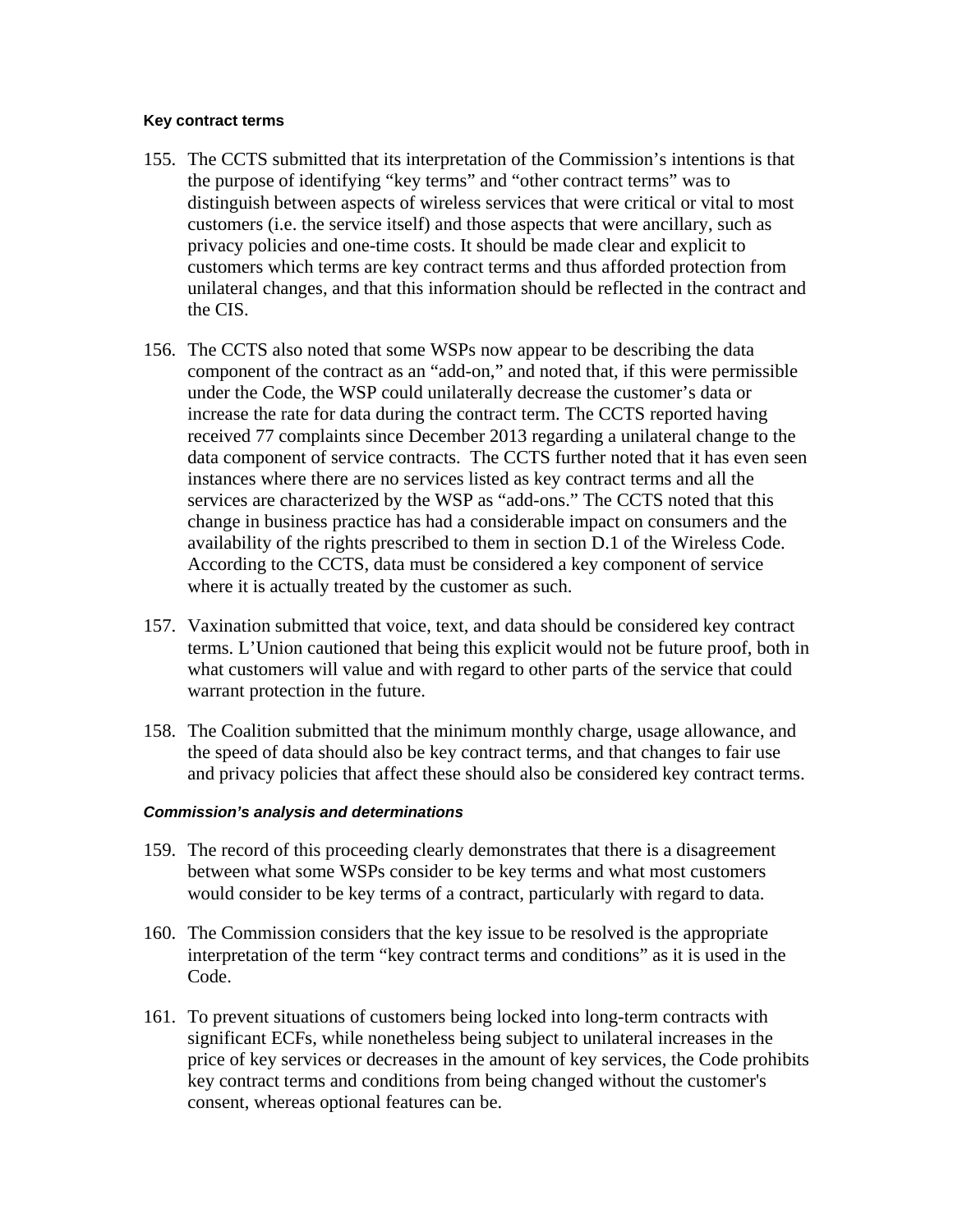- 162. In the original Wireless Code policy, the Commission considered that customers needed certainty that the terms and conditions that are integral to the contract will not change without their express consent during the commitment period. The key terms were therefore intended to include the services, other than optional services, that the customer agreed to when they signed up, which, at that time, was usually a mix of calling minutes, text messages, and data (in 2014, 64% of wireless subscribers had a data component to their plan; in 2015 this increased to 74%).<sup>[16](#page-27-0)</sup> However, these services were not specifically enumerated in the Code as being "key." While this approach would allow new types of key services to emerge, it may have introduced a degree of ambiguity into the Code.
- 163. Optional features, as the Code definition of that term makes clear, were intended to capture services like voice mail and caller identification, which customers could buy as extras and add or remove on a month-to-month basis without impacting their minimum monthly fee or changing their underlying wireless plan. Another example of an optional feature is roaming services, which may change from time to time and which customers generally did not sign up for as an integral part of their contract.
- 164. In keeping with the principle that any potential ambiguity in the Code must be resolved in favour of customers, and consistent with the objectives of the Code more broadly, the Commission clarifies that, at a minimum, the terms upon which voice, text, and data services are provided must be interpreted as being key terms if the customer has agreed to a contract that includes the provision of these services throughout the duration of the commitment term. The fact that a customer has agreed to such a contract is a strong indication that those services, provided in the specified amounts and at the specified rates, are integral to that contract. This interpretation means, among other things, that a customer who signs up for a data plan cannot have that plan changed during their contract term without their consent.
- 165. Interpreting the term in this way limits the risk of bill shock and ensures that customers are not forced to choose between having to accept unforeseen changes that leave them paying more for service or receiving less service on the one hand, or cancelling a contract that no longer meets their needs while potentially being subject to an ECF on the other hand. As a result of this interpretation, it should not be possible for a contract for wireless services to have no key contract terms, as referenced by the CCTS.
- 166. While WSPs may offer customers time-limited add-on features or services, it frustrates the achievement of the Code's objectives if the simple use of the term "add-on" could avoid the Code's requirements related to key contract terms when services are provided for the duration of the term.

<span id="page-27-0"></span> <sup>16</sup> See the Commission's *Communications Monitoring Report <sup>2016</sup>*, page 294.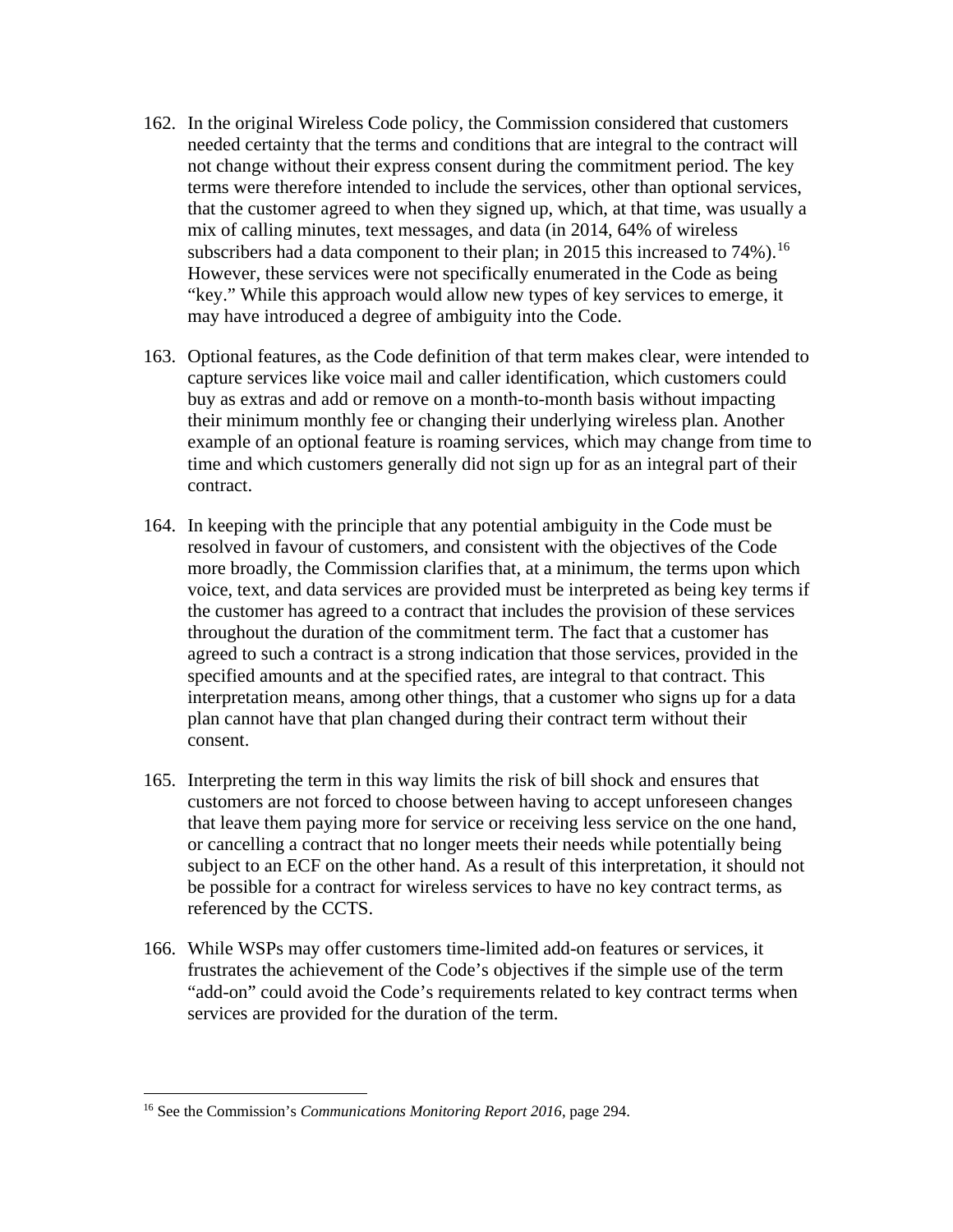- 167. In order to ensure that this clarification is reflected in the Code itself going forward, the way in which "key contract terms and conditions" and "optional services" are defined should be changed to reflect the relative importance of specific aspects of the contract to the general customer base. This will further help to address concerns related to how Code rules apply to specific aspects of wireless contracts, especially data plans.
- 168. Accordingly, the Commission **changes** the definition of "key contract terms and conditions" to make explicit reference to the services in the contract, "such as voice, text and data services, that the customer agreed to upon entering into the contract and will receive for the duration of the contract." The definition of "optional services" will also be **changed** to reflect the clarification that one-time purchases of add-ons that do not continue for the duration of the contract are not key contract terms.

#### **Tab contract and indeterminate contract clarifications**

169. TCC and Vaxination requested that the Commission's clarification on how the Code applies to tab contracts be incorporated into the Code. No parties commented specifically on the clarification related to indeterminate contracts.

- 170. Parties who commented on this issue had no objection to incorporating any of the follow-up decisions into the Code as part of the review.
- 171. To reflect the clarification issued in Telecom Regulatory Policy 2013-598, the Commission reiterates that the obligation to provide a permanent copy of the contract, set out in sections  $B(1(i)(a))$  and  $B(1(i)(b))$  of the Wireless Code, is not engaged upon automatic renewal of a contract.
- 172. The Commission further determines that the wording of sections B (Contracts and related documents) and C (Critical Information Summary) of the Code should be modified to reflect the clarification issued in Telecom Regulatory Policy 2013-586, specifically that
	- the early cancellation fee does not need to decrease by an equal amount each month, so long as the cancellation fee (i) never exceeds the amount set out in the Wireless Code, (ii) is reduced to \$0 in 24 months or less, and (iii) is reduced each month in a way that is clear, transparent, and predictable to a customer.
	- WSPs must set out in their tab contracts either a) the minimum amount by which the ECF will be reduced each month, or b) the percentage amount that will be used to determine the monthly cancellation fee reduction. Additionally, to ensure clarity, where the ECF is not a fixed dollar amount, WSPs must provide an example of how this fee is calculated in both the contract and the CIS.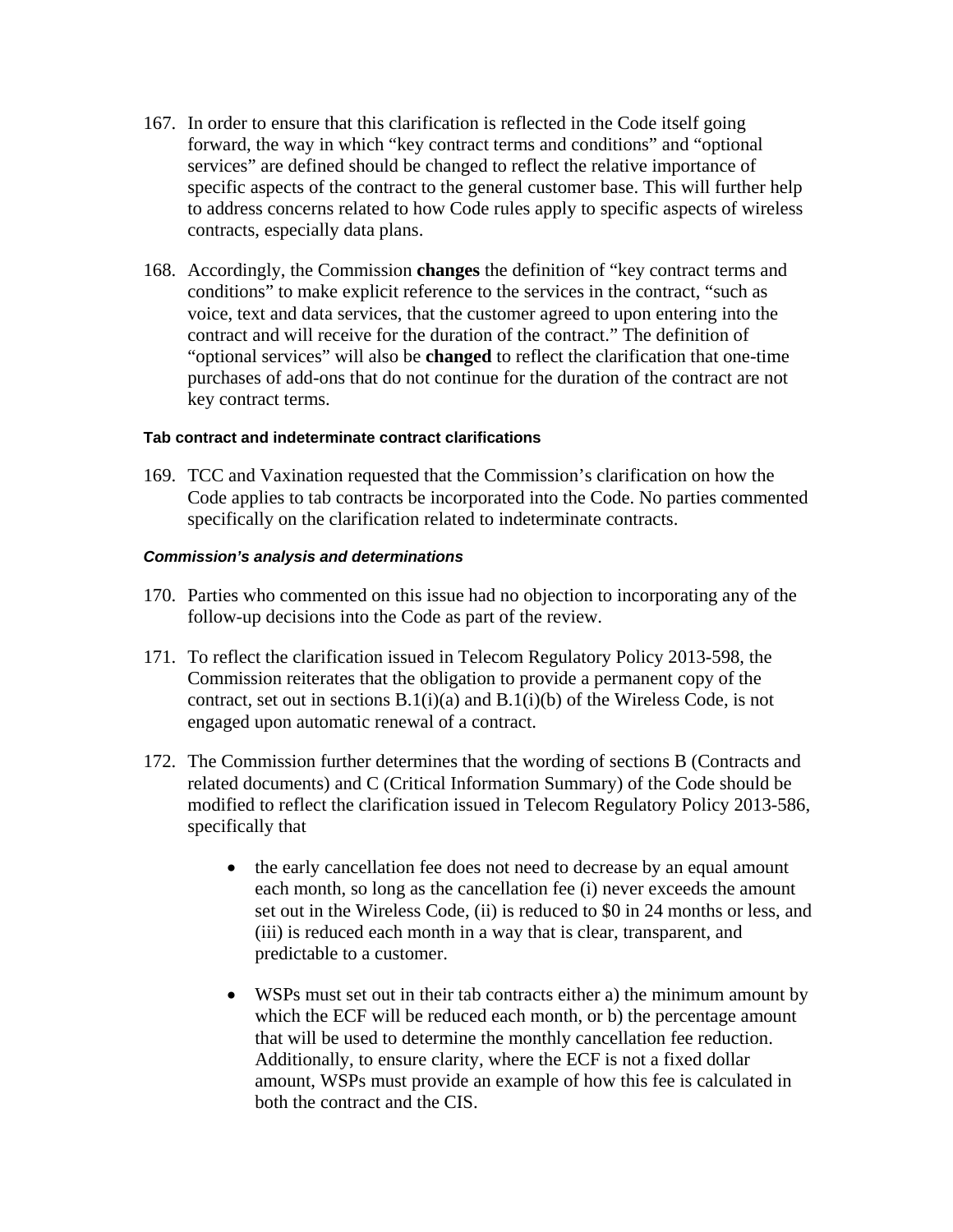#### **When the contract and related documents should be provided**

- 173. The CCTS noted that the 15 calendar days that WSPs are currently permitted from the date of the contract to send the contract and related documents to the customer may make it difficult for customers to verify whether the written contract reflects their understanding of what was agreed upon. Further, the CCTS submitted that it may make it difficult for a customer to make use of the trial period.
- 174. The CCTS further noted that related documents, such as privacy and fair use policies, may not always be provided at the same time as the contracts and that, in its view, these documents contain important information. The CCTS argued that it should be ensured that these documents are provided along with the contract in all instances.
- 175. The Coalition submitted that contracts and related documents should be emailed immediately or mailed within 24 hours in the case of distance contracts, and that any contract that was not signed in person be immediately sent to the customer (by email or by mail) to ensure it arrives well within the trial period.
- 176. The DWCC, MAC, Middleton and Shepherd argued that electronic contracts should be available almost immediately.
- 177. L'Union suggested that the time frames for sending these documents, whether in electronic or paper format, should be kept as short as possible.
- 178. Bell Canada, Eastlink, and SaskTel noted that electronic contracts can be emailed to a customer almost immediately. Videotron noted that it sends electronic copies of its contract within a maximum of five business days. TCC argued that seven days would be a reasonable time frame.

- 179. The Code requires that customers must receive the permanent copy of their contract (a) immediately if agreed to in person or (b) within 15 calendar days if the contract is not agreed to in person (e.g. over the phone or online).
- 180. Evidence suggests that the timing of the receipt of a contract can be an impediment to customers' ability to determine whether or not the service and documents match their understanding and expectations and to their ability to use the trial period. When customers cannot benefit from these protections, it frustrates the objectives of the Code.
- 181. Accordingly, the Commission **changes** the Code so that where the customer chooses to receive their contract electronically, it must be provided no later than one business day after the agreement was entered into, whether the contract was entered into in person, online, or over the phone.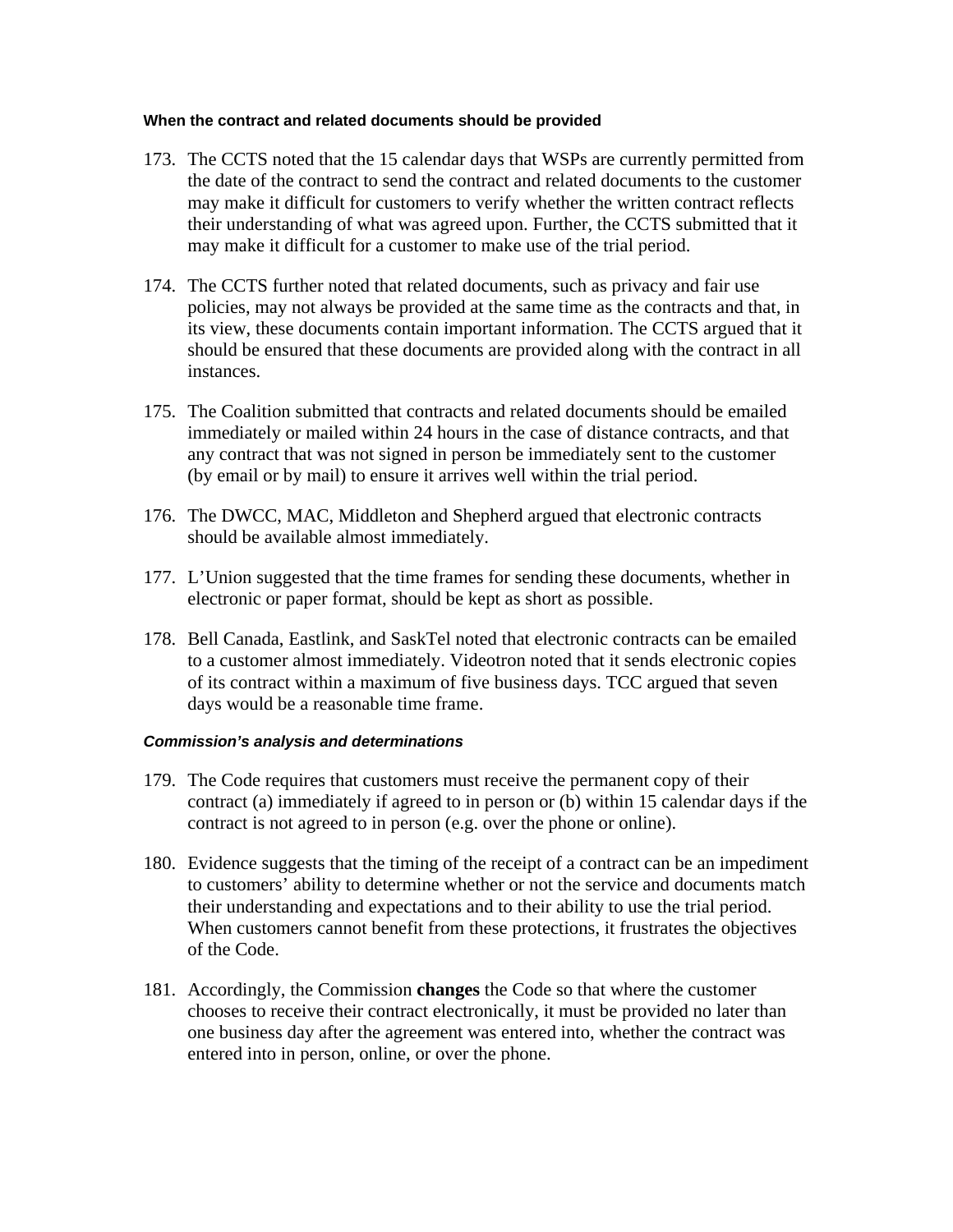182. For customers who elect to receive a paper copy of their contract, the existing provision applies and it must be provided within 15 calendar days of the agreement being entered into. However, the Commission expects that reception of the paper copy, if it is beyond this time period, should not prevent a customer from availing themselves of the trial period, and that WSPs should extend the trial period as appropriate in such circumstances.

#### **CIS**

183. In the original Wireless Code policy, the Commission considered that certain elements of a wireless service contract are consistent sources of confusion, and, as a result, are a source of disputes between the customer and the WSP. In light of this, the Commission determined that in addition to the information disclosure requirements for postpaid contracts (section B.1 of the Code), WSPs must provide a CIS of certain especially important information, no longer than two pages, when they provide the permanent copy of a contract to the customer.

#### **Provision of a CIS prior to entering into a contract**

- 184. The Coalition, the FRPC, Middleton and Shepherd, Pavlovic et al., and l'Union submitted that a CIS should be available upon request during the pre-purchase stages and should act as a firm offer from the WSP, and therefore be usable as a comparative shopping tool.
- 185. WSPs opposed the proposal, submitting that they offer information on available plans and promotions to consumers online and in-store.

- 186. During the hearing for the original Wireless Code policy, the Commission considered a similar proposal. It determined, however, that requiring WSPs to provide a CIS before a contract has been entered into would involve a significant burden, from both a financial and a resource perspective.
- 187. The Commission considers that parties in this proceeding have not provided evidence that circumstances have changed sufficiently since the Code came into effect such that the benefit of providing consumers with a CIS during the prepurchasing stage would outweigh the burden on WSPs.
- 188. Although the information contained in a CIS would be a useful resource for consumers to compare products and services offered by WSPs, the way in which a WSP chooses to promote its services can be considered a point of competitive differentiation. The Commission therefore considers that WSPs should not be required to provide the CIS, upon request, prior to the customer entering into an agreement.
- 189. The Commission notes that there are comparison-shopping tools available to wireless customers. These are readily found, for instance, online, and the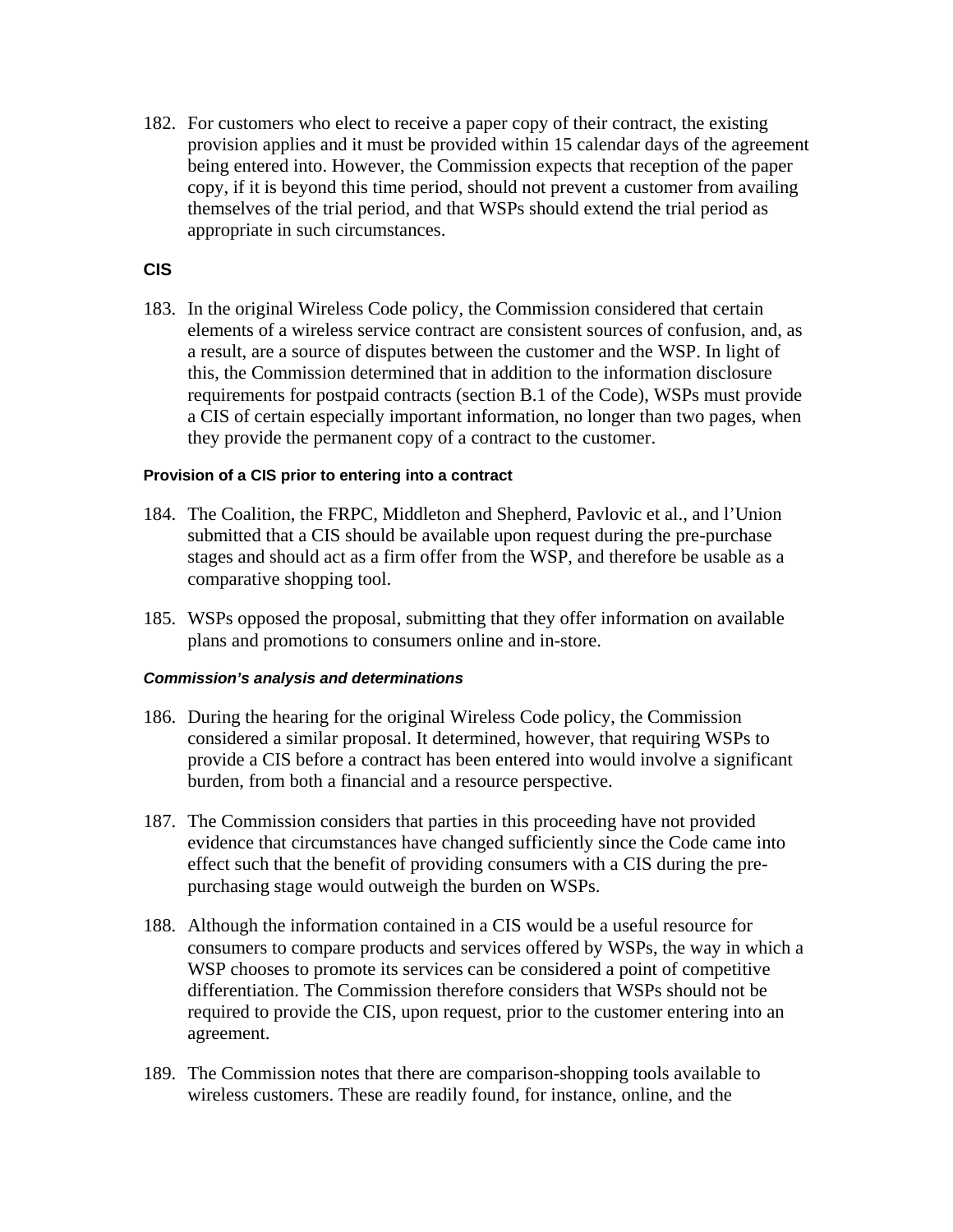Commission encourages consumers to utilize these tools when shopping for wireless services. Links to some of these tools can be accessed through the [Commission's](http://www.crtc.gc.ca/eng/comm/compar.htm) website.

#### **CIS as a summary of key elements of the contract**

- 190. The CCTS submitted that it has found that some WSPs are not using the CIS as a summary of key elements of the service contract, as directed in the Wireless Code, and rather are blending the CIS into the contract, or using it as a contract in itself. It requested that the Commission clarify that the CIS, a summary of key elements that accurately reflects the content of the contract, is to be given to customers in addition to a contract. In this regard, the Coalition submitted that the use of the CIS in this way undermines the basic purpose of the CIS as an aid to consumer comprehension which would enable customers to better understand their wireless contract, even if not provided separately.
- 191. TCC argued that it was consistent with the Wireless Code for WSPs to design their agreement such that terms and conditions described in the CIS not be replicated or described elsewhere in the contract materials.

- 192. The Commission determined in the original Wireless Code policy that WSPs should have the flexibility to determine whether the CIS will either be a separate document from the written contract or included prominently on the first two pages of the written contract. However, in the wording of the Code itself, the CIS is described as a document that summarizes the most important elements of the contract. It does not follow from this that the CIS may replace the contract itself, either in whole or in part.
- 193. Accordingly, the Commission clarifies that the CIS is an independent summary of the most important elements of the contract, whether it is provided as a separate document or as the first pages of the written contract, and that information provided in the CIS does not replace or fulfill any requirements to provide the same or similar information within the actual written contract. This interpretation resolves any potential ambiguity in the Code in favour of customers, and is more consistent with the objectives of the Code.
- 194. In the TVSP Code policy, the Commission determined that information provided in the CIS does not replace or fulfill any requirement to provide the same or similar information within the written agreement. The insertion of language similar to that used in the TVSP Code will help make this point clearer.
- 195. As a result, the Commission **changes** the wording of the Code in order to reflect this clarification, by explicitly stating that the provision of information in the CIS does not replace or fulfill any Code requirement to provide the same or similar information in the actual written contract.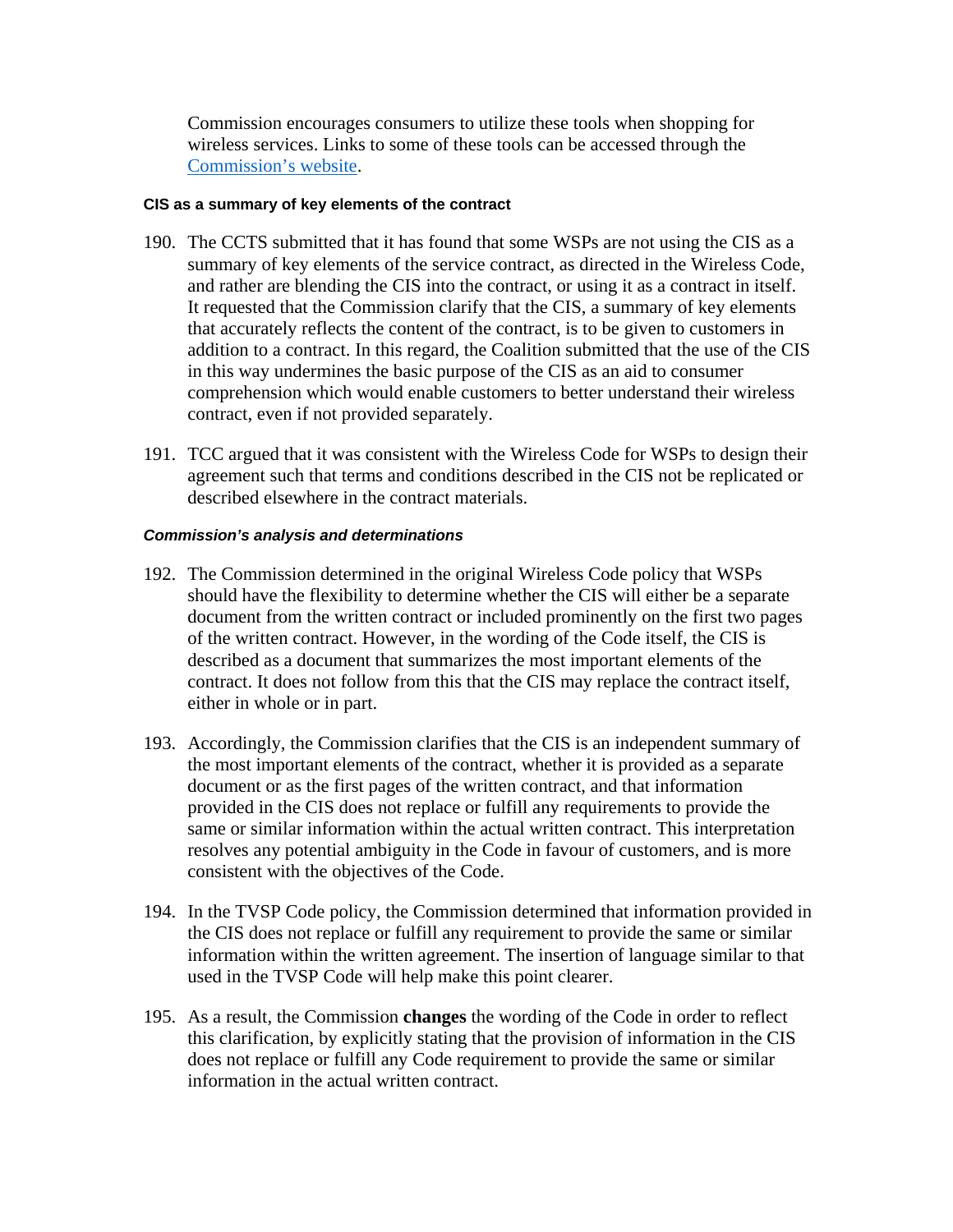#### **Changes to contracts and related documents**

- 196. The Code prohibits WSPs from changing a key contract term of a postpaid wireless service during the commitment period without the customer's informed and express consent, unless the change clearly benefits the customer by either reducing the rate for the service or increasing the usage allowance for a single service. The customer may refuse a change to a key contract term. For changes to other contract terms and conditions, the WSP must provide 30 calendar days' notice before making the change.
- 197. Bell Canada submitted that, if the Commission determines that data is a key contract term, customers could be liable for ECFs should they request to change the data portion of the plan during their term.<sup>[17](#page-32-0)</sup>

#### **Commission's analysis and determinations**

- 198. The Commission considers that Bell Canada's position appears to be based on an interpretation of the Code whereby a change to a key contract term initiated by either party would constitute the end of the agreement as it was originally agreed upon and the start of a new agreement replacing it.
- 199. The Code does not expressly address customer-initiated changes to key contract terms. The framework provided in section D of the Code is concerned with WSPinitiated changes to a contract only.
- 200. The Commission considers that the protections put in place in the Code do not prevent customers from seeking to change a key contract term to better reflect their needs and that such a change would not necessarily constitute an occasion where an ECF can be assessed (as outlined in the Code).
- 201. Moreover, the Code expressly provides that WSP-initiated changes to key contract terms that clearly benefit the customer are permitted. As such, the Commission clarifies that the provisions of the Code regarding changes to contract terms apply to WSP-initiated changes only and that a customer-initiated request to change a key term of their contract, such as to (a) reduce the rate for a service or (b) increase their allowance for that service, does not constitute a situation in which the ECF may be triggered, should the WSP accept the requested change.

#### **Roaming charges**

202. The Code requires a WSP to suspend national and international data roaming charges once they reach \$100 within a single monthly billing cycle, unless the WSP obtains express consent from the customer to pay additional charges.

<span id="page-32-0"></span><sup>&</sup>lt;sup>17</sup> Wireless Code Review, oral hearing transcript, 7 February 2017, line 1555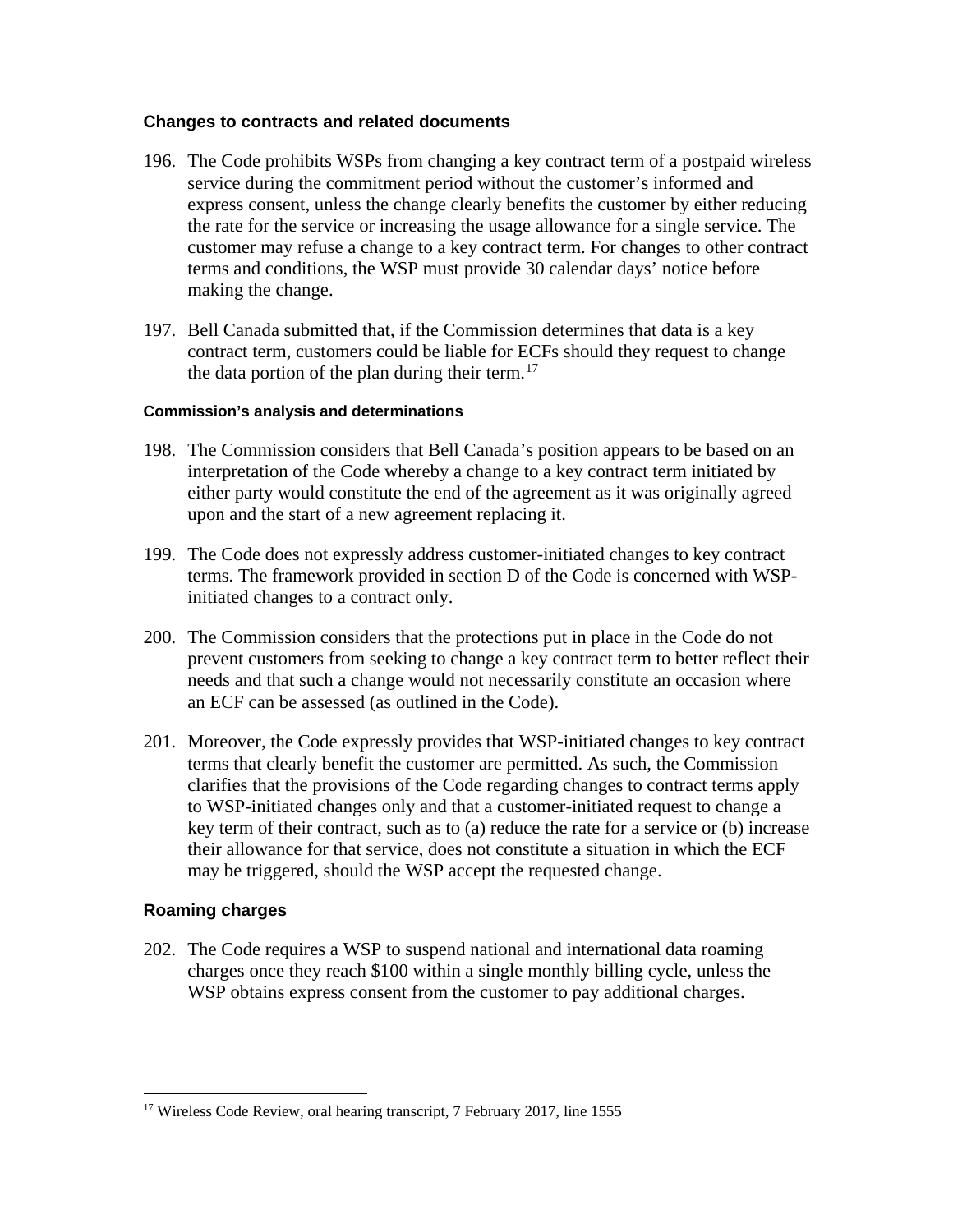#### **Voice roaming cap**

- 203. The CCTS indicated that, in 2015-16, customers raised issues regarding roaming charges 215 times and that 71% of these pertained to voice roaming charges. Many customers complained that they were not aware that data roaming plans did not cover voice roaming and were surprised to receive a bill for these calls. The CCTS acknowledged there may be technical challenges to implementing a voice roaming cap, but suggested that in the absence of a requirement in the Code, the Commission may wish to consider whether better disclosure to customers of their potential exposure to voice roaming charges may be appropriate.
- 204. L'Union put forward several suggestions for dealing with voice roaming, including placing a cap on voice roaming, waiving the charges for the first incidence of voice roaming bill shock, requiring WSPs to enable customers to block voice roaming, and requiring that customers receive voice notification of voice roaming charges prior to connecting the call.
- 205. WSPs indicated that, unlike data, they do not receive voice roaming information in real time from their international roaming partners (of which WSPs can have several hundred) – it typically takes one to three days, and in some instances it can take up to 30 days, to receive call records. As such, there is a technical barrier to capping voice roaming charges that makes it nearly impossible to implement.
- 206. WSPs submitted that consumers have the option of purchasing a roaming package to have unlimited voice for a fixed price while abroad, to provide protection against bill shock and that customers also receive notifications when they enter a foreign country, in accordance with the Code.
- 207. Freedom Mobile suggested that the Commission send a signal in the decision that WSPs are to make good-faith efforts to do real-time monitoring and notification for voice roaming and note that exceptions would be permitted where foreign partners do not or cannot participate.
- 208. The Coalition submitted that a voice roaming cap is needed and that to address the technical challenges the matter could be investigated and reported to the Commission by the CRTC Interconnection Steering Committee (CISC).

#### *Commission's analysis and determinations*

209. The Commission determined in the original Wireless Code policy that it was not necessary to cap voice service charges since the use of those services are generally well understood and easily managed by customers. Further, the Code also requires WSPs to clearly set out the services included in the contract and any limits on the use of those services that could trigger overage charges or additional fees in both the contract and the CIS. Finally, the Code requires that customers be notified when their device is roaming in another country and this notification must clearly explain the rates for voice services.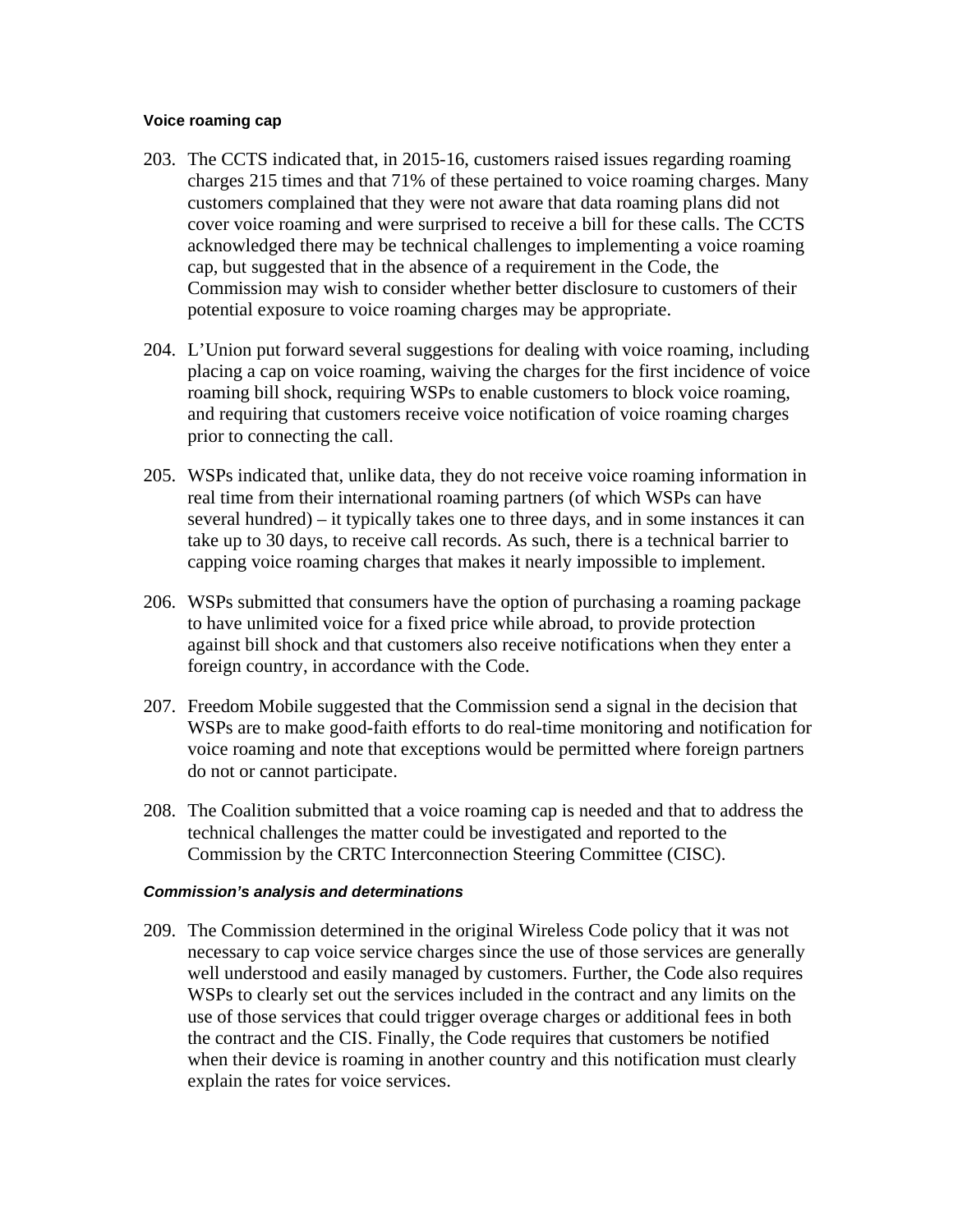- 210. The Commission notes that customers have a number of ways to manage their bills with respect to voice roaming. For instance, WSPs offer various roaming packages that include a certain allotment of voice, text, and data (including options for unlimited voice minutes while roaming to certain countries). Customers can also track voice minutes on a device, which is far simpler to track accurately than data consumption.
- 211. The technical challenges of imposing a voice roaming cap are considerable, given the hundreds of roaming arrangements each WSP has around the world. The costs and resource implications that would be placed on WSPs to implement a voice roaming cap are not justified under the circumstances.
- 212. In light of the above, the Commission determines that a voice roaming cap should not be imposed at this time.
- 213. The Commission further considers that the clarification of section E.1 of the Code set out in this decision, which also requires WSPs to notify the account holder when they are roaming in another country, will help to avoid the potential for any bill shock associated with voice roaming charges on multi-user plans.

#### **Application of the cap on data roaming charges to data roaming plans**

- 214. Several WSPs argued that for those customers that have selected add-on roaming packages that feature unlimited roaming for a fixed price per day (e.g. unlimited text and picture messaging for \$10 per day for one month), the \$100 data cap for roaming charges should not apply.
- 215. TCC argued that roaming add-ons should not count towards the \$100 cap, since it is unnecessary to combat bill shock.
- 216. Bell Canada argued that the alternative to roaming add-ons would be to revert to pay-per-use data roaming which was likely the cause of data roaming bill shock in the first place. Roaming add-ons are deliberately added by customers for their future travel and provide a measure of control over spending, thereby preventing bill shock.
- 217. Vaxination stated that clarity is needed with respect to those WSPs that offer fixed daily fees when roaming (as part of an add-on roaming package), and whether those fees count towards the \$100 data roaming cap.

#### *Commission's analysis and determinations*

218. The purpose of the data roaming cap is to help customers avoid bill shock and better manage their roaming fees. The Commission considers that the key issue here is the how the data roaming cap is to be interpreted to apply to roaming packages.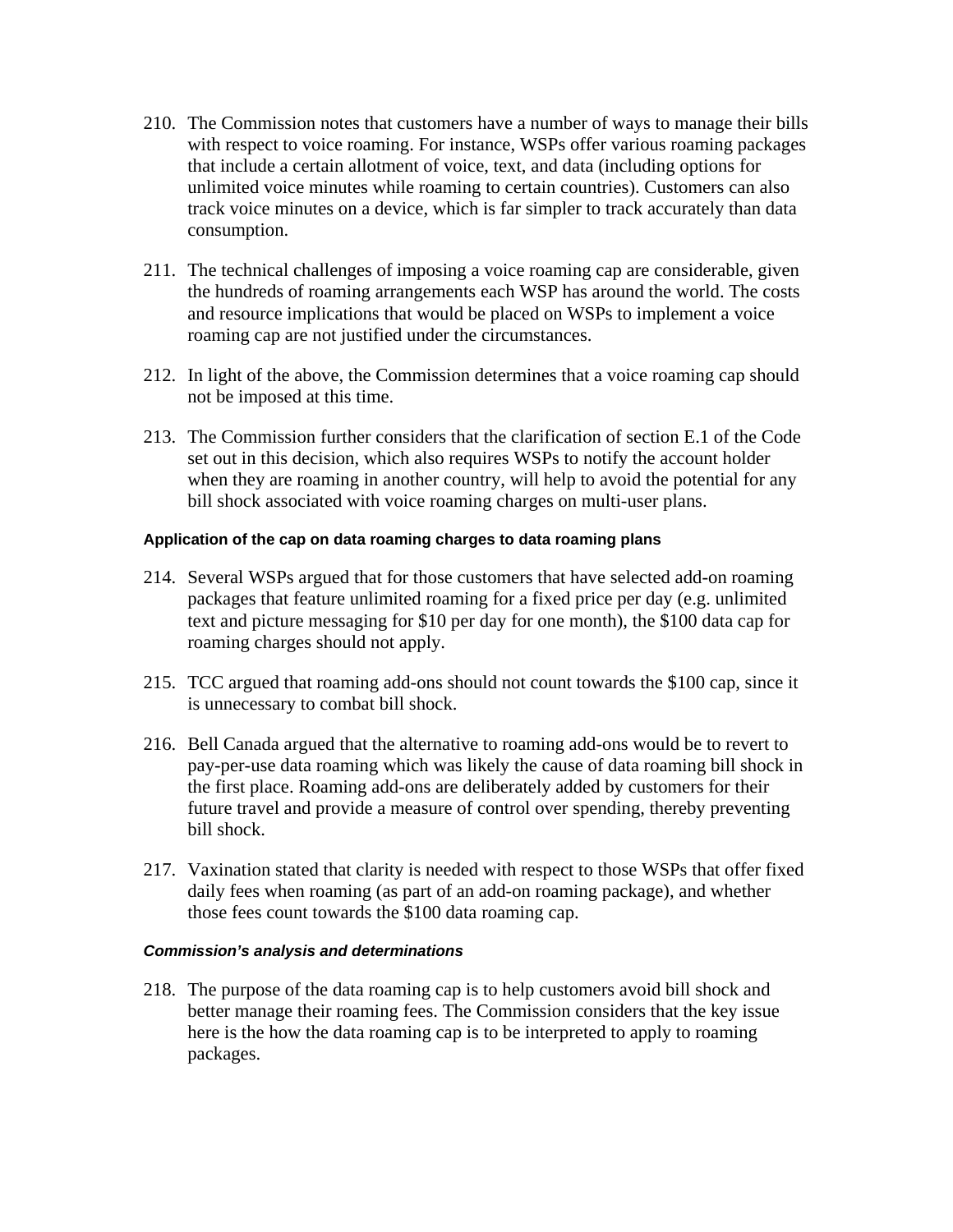- 219. As the Commission noted in the original Wireless Code policy, customers generally find it difficult and unintuitive to estimate how much data they are using or how much the data will cost – especially given the differences in cost of data in the customer's home region and the cost of data while travelling. The evidence in this proceeding does not establish that customers' understanding has substantially improved in this regard.
- 220. Some roaming packages offered by WSPs allow customers to use their domestic plan's voice, text, and data allotments while travelling, for a fixed price per day. WSPs indicated that customers can be subject to overage fees if they exceed their domestic plan's allotments. Other roaming packages allow customers to purchase buckets of voice, text, and data; if customers exceed the allotments in these buckets, they have the option to purchase more.
- 221. While roaming packages are a tool that may help consumers manage their roaming fees in certain circumstances, they do not represent a solution to bill shock, as it is still possible for customers to exceed the limits of these packages.
- 222. The Commission considers that since the introduction of the roaming cap, WSPs have been able to fashion various roaming packages and data roaming add-ons to fit a variety of customers' roaming needs. This suggests that the roaming cap has not hindered or impaired WSPs' ability to develop new roaming offerings. In fact, the reduction in the number of complaints to the CCTS concerning international data roaming suggests that the cap, as presently constituted, has been successful in preventing bill shock.
- 223. However, if the cap was interpreted as not applying in the case of customers who have purchased roaming packages, there is a serious risk that the provision would not achieve its purpose. The Commission therefore clarifies that the Code's data roaming cap applies to roaming packages as follows: any amount that the customer pays in data roaming fees, whether via a package (before use) or via overage fees (after use), counts toward the cap. WSPs must suspend service when the customer reaches \$100 in overage fees during a billing cycle, unless the customer expressly consents to additional charges.
- 224. Further, it is appropriate to reflect these clarifications by **changing** the Code to include the term "roaming add-on," defined to mean roaming packages that the customer can add to their plan for a single billing cycle, with no commitment beyond that billing cycle and without changing the plan itself, and using this term in the Code provision imposing the cap on data roaming charges. This will further help to address concerns related to how Code rules apply to roaming packages.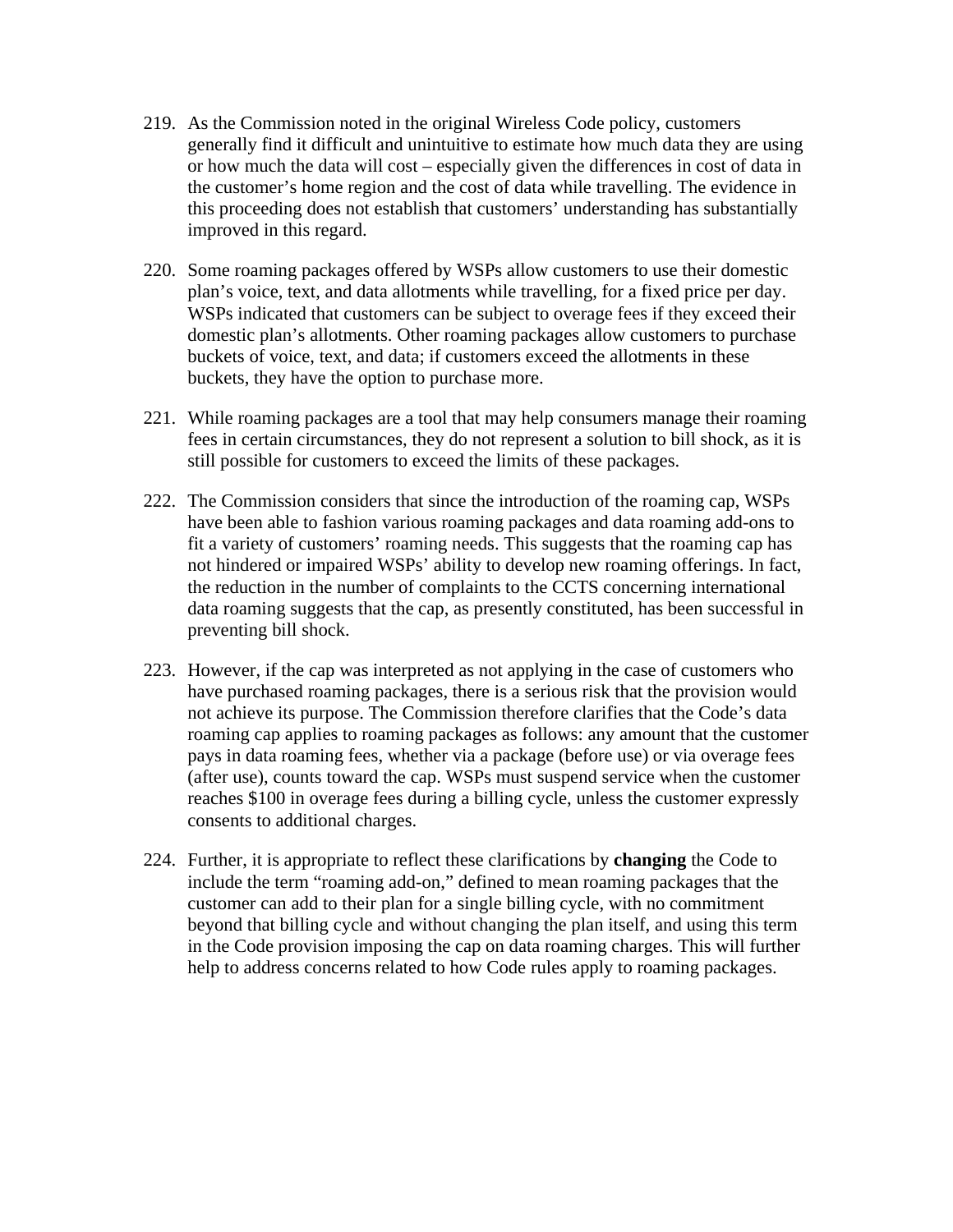### **Cap on data overage charges**

225. The Code requires WSPs to suspend data overage charges once they reach \$50 in a single monthly billing cycle, unless they obtain express consent from the customer to pay additional charges.

### **Amount of the cap**

- 226. A number of individuals suggested that the cap be reduced from \$50 to \$0 so that data services are suspended before any overage charges can be incurred.
- 227. WSPs all argued that the current \$50 cap was reasonable. The Coalition concurred with that specific assessment while other consumer groups did not generally oppose keeping the cap at \$50, but had concerns as to how it was being applied in some cases.
- 228. TCC, in particular, noted that its sub-brand, Koodo Mobile (Koodo), already offers a functional cap at \$0. Eastlink also offers a similar service. Freedom Mobile noted that while it throttles<sup>[18](#page-36-0)</sup> speed once the cap is reached, it does not charge overages.

- 229. The Commission notes that there is evidence of innovation on the part of some WSPs to try to better serve their customers in avoiding bill shock related to data overages. TCC's sub-brand Koodo caps overages at \$0 before seeking consent, Eastlink does in some instances as well, and Freedom Mobile does not charge overages, but rather throttles speeds when a pre-set data limit is reached.
- 230. The Code itself does not dictate the means through which the \$50 cap is to be implemented, just that charges be suspended once they reach that amount unless the customer explicitly and knowingly agrees to pay additional charges.
- 231. WSPs that do charge overages have all adopted an approach through which they suspend any data charges when the cap is reached, sending a notification to their customers that they must agree to further charges should they want data service to be restored for this billing cycle.
- 232. Most parties considered that the amount of the cap (\$50) should not be changed. Further, WSPs have notification practices above and beyond what is required in the Code.
- 233. In light of the above, the Commission determines that the amount of the cap should not be changed at this time.

<span id="page-36-0"></span><sup>&</sup>lt;sup>18</sup> In the context of wireless services, throttling refers to the practice of a WSP slowing down the speed of data services.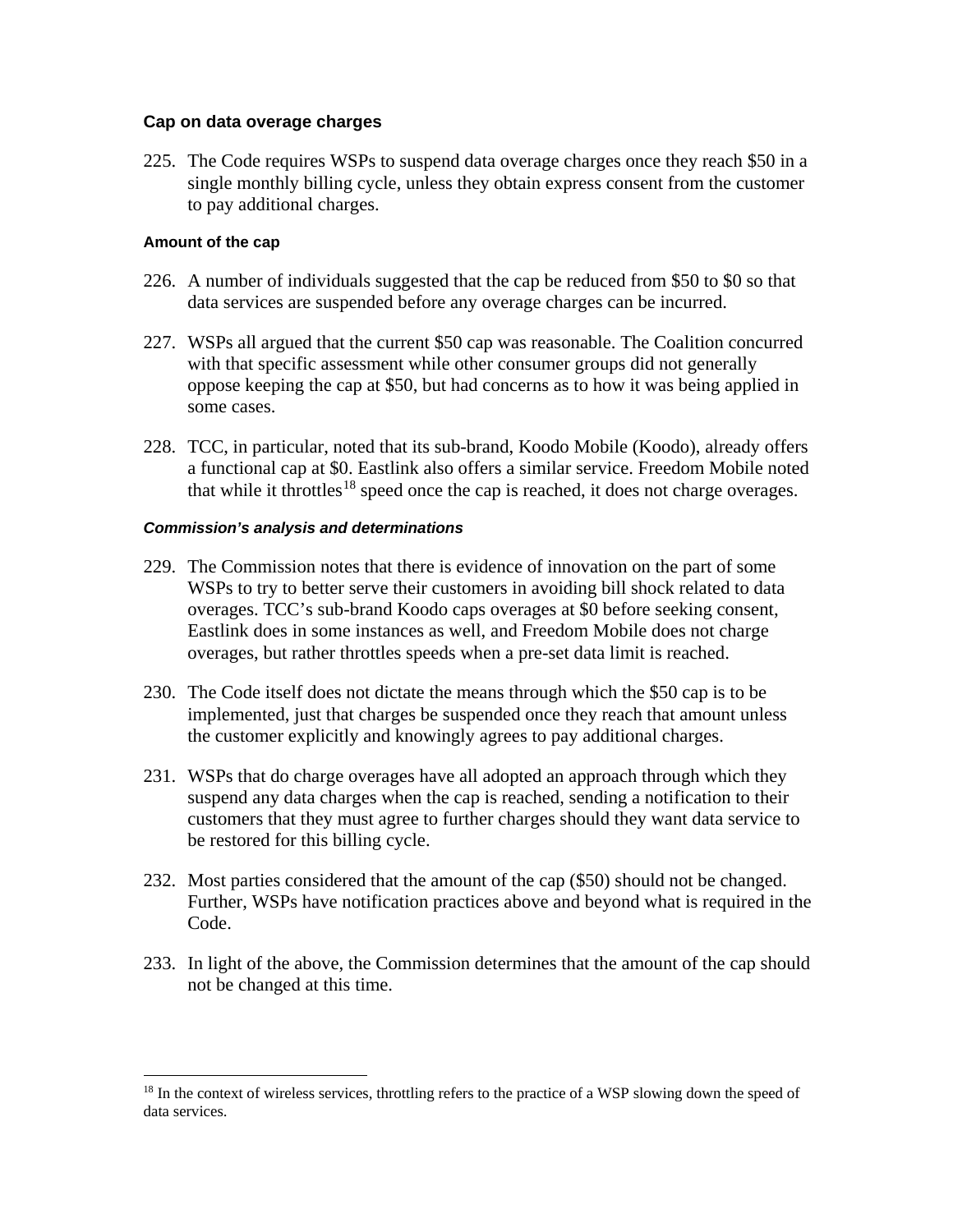#### **Requiring notifications about usage**

- 234. While the Code requires WSPs to obtain express consent to go beyond the data overage cap, it does not set out explicit requirements for the WSP to notify the customer about data usage before overages are incurred or when the data cap is reached.
- 235. The CCC and the Coalition argued that the Commission should require the WSPs to offer customers the ability to customize their data overage cap alerts based on their preferences (e.g. when they reach 100% of their monthly data allotment; at \$25 in data overage charges). The CCTS was not opposed to this suggestion, but noted that WSPs should clearly be required to explain this process to customers, along with the implications of changing the default thresholds put in place by the WSPs.
- 236. WSPs and the CWTA generally opposed mandatory notification, with WSPs submitting that they already send notices about data usage and the data cap, despite such notifications not currently being required by the Code. WSPs generally submitted that they notify customers at least once before they reach 100% of their data allotment for the billing period, and again once they reach that data limit.
- 237. WSPs noted that their implementation of the data cap provisions of the Code are generally implemented through notices sent by text to the device that has incurred an overage seeking consent to further overage charges.
- 238. L'Union noted its concern that the Code does not require the disclosure of how overage charges accrue and that this can lead to significant bill shock.
- 239. WSPs generally noted that they offer web-based and app-based solutions for customers to monitor their usage and that, in most instances, the data in those solutions is presented in real time. Exceptions include situations where monitoring depends on intercarrier information or customers subscribe to legacy plans.

- 240. The Commission notes that WSPs are sending notifications at various intervals prior to any overage charges being incurred, before the \$50 cap is reached, and even beyond the \$50 cap. WSPs are therefore already providing more usage notifications than what is required by the Code, to the benefit of customers.
- 241. The Commission therefore considers that the Code does not need to prescribe how often WSPs notify customers of the state of their data usage and data overages. This is largely a competitive issue and the market has implemented appropriate solutions.
- 242. The Commission encourages WSPs to continue to notify customers in advance of their data-usage allotments being depleted to support customers in managing their data usage and preventing bill shock.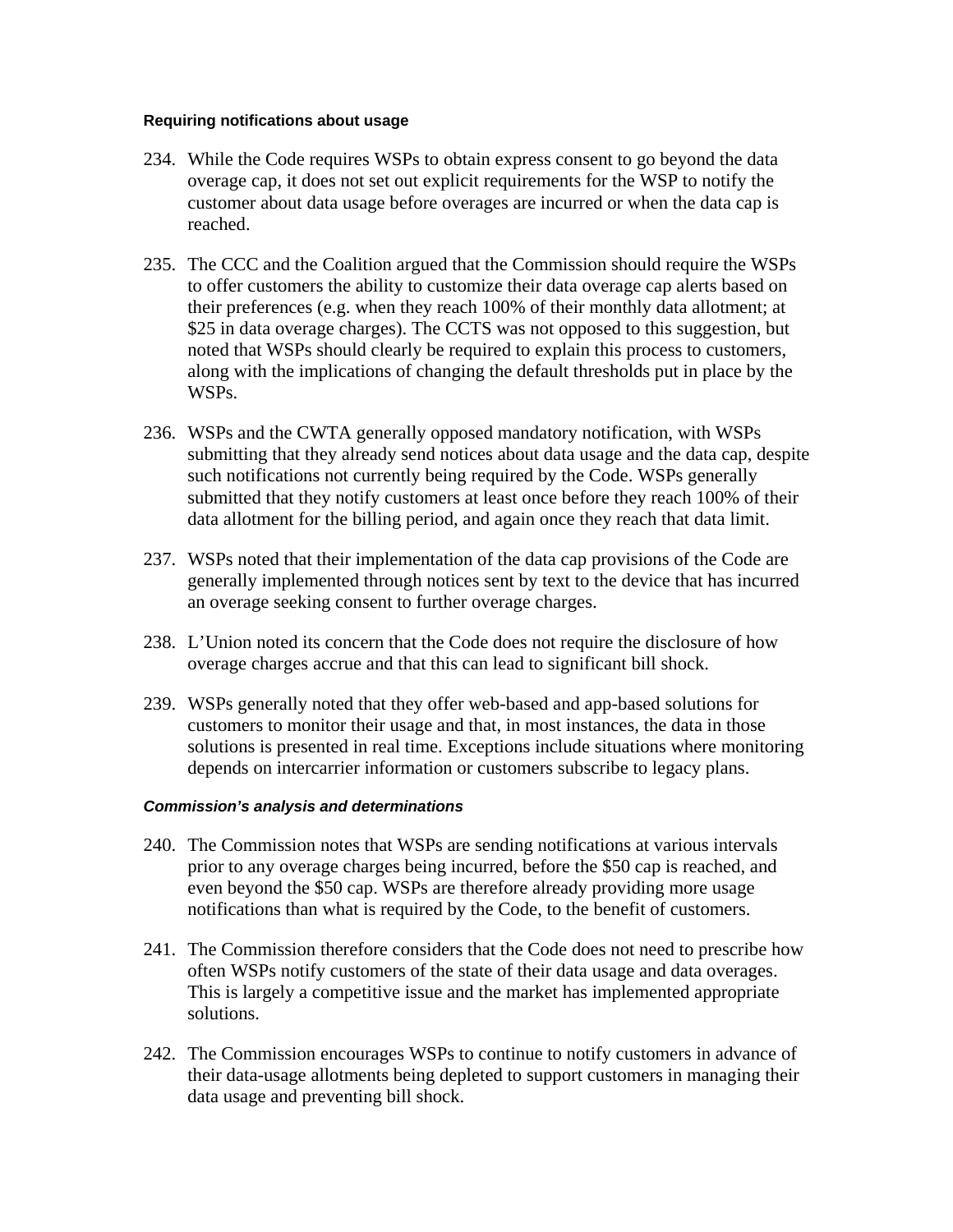### **Application of the cap to flex plans and data add-ons**

- 243. The CCTS, Middleton and Shepherd, and l'Union requested that the interaction between flex plans and the cap be clarified.
- 244. The CCTS noted that for certain flex plans built with a "ceiling," that is a maximum monthly charge, protections are built in, but that bill shock can be unlimited for flex plans without ceilings.
- 245. Middleton and Shepherd suggested that WSPs should be required to obtain consent to move the customer into each progressive tier of the flex plan.
- 246. L'Union argued that the standard determined by the Code, that consent for additional charges be sought once the customer has incurred \$50 in charges over and above their regular monthly charges for data, should be applied. However, it noted that this interpretation would not require that notices be sent at every step of a flex plan.
- 247. The Coalition argued that moving to a higher tier should be considered an overage. The Coalition further argued that subscribing to a flex plan does not imply explicit consent to unlimited charges.
- 248. Videotron disagreed with the proposal that the \$50 cap remain in effect for flex plans, arguing that this would impede innovation in the creation of plans that customers want. Bell Canada and TCC shared that view.
- 249. With regard to data add-ons, the CCC and the Coalition argued that add-ons should be counted as part of the cap. In contrast, the DWCC, Middleton and Shepherd, and l'Union submitted that these add-ons, if expressly agreed to, should not be counted as part of the cap. WSPs generally considered that add-ons should not be considered as part of the cap.
- 250. The Coalition, the FRPC, MAC, Middleton and Shepherd, and l'Union all submitted that the explicit agreement to purchase an add-on does not imply explicit consent to any charges above the \$50 cap, beyond the amount of that specific add-on.

- 251. The Code's \$50 cap was designed so that users must explicitly consent to charges over and above those that they expected, and \$50 was determined to be a reasonable amount to trigger this decision point. The cap provides consumers with greater control over their monthly spending and helps to prevent bill shock; however, there is an issue as to how this cap applies to flex plans and data add-ons.
- 252. Flex plans can provide customers with a predictable scale of data-related expenses, where the monthly assessed fee is based on the level of data use that the customer reached during the billing period. However, many flex plans still enable a customer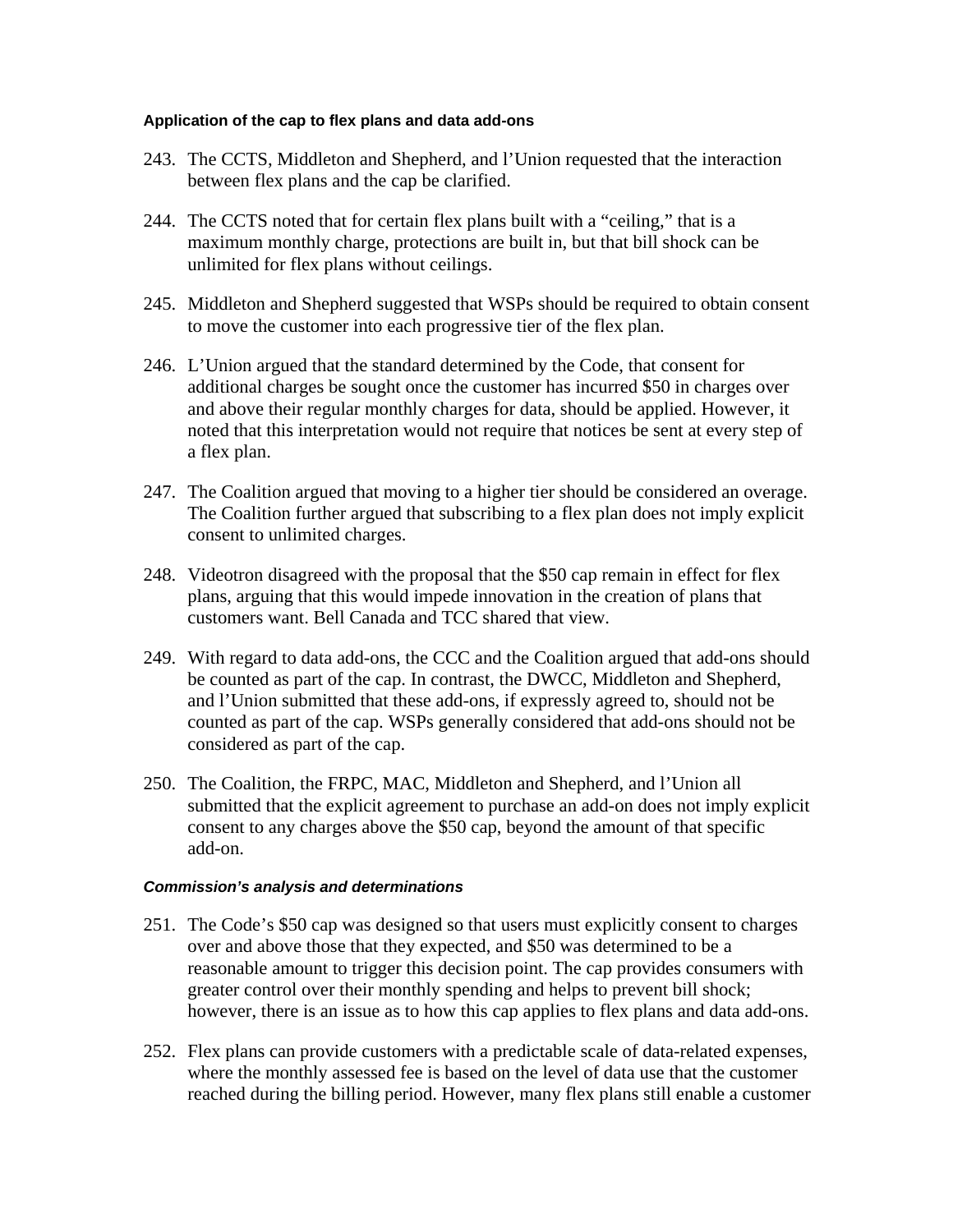to incur overage fees once a customer goes beyond the topmost step in the flex plan.

- 253. The Commission considers that, to achieve its purpose, the \$50 cap must be interpreted as already applying to all postpaid data services, regardless of how the plan in question is structured or marketed, given that customers subscribing to these services may face bill shock. The Commission considers that creating an exception for the application of the data cap to plans labelled a certain way would not be a sustainable approach, and could lead to uncertainty, especially given that the nature of such plans may change over time at the WSPs' discretion.
- 254. While some flex plans, as they currently exist, do provide an ultimate ceiling for overages, this is not necessarily true for all such plans. Further, having an eventual ceiling only partially mitigates bill shock, rather than preventing it.
- 255. The Commission considers that interpreting the calculation of the data overage cap to begin after the first tier or base level of a flex plan is exceeded ensures a similar level of protection from bill shock for flex plan customers as compared to customers of more traditional data plans. Accordingly, this interpretation resolves any ambiguity in favour of customers and furthers Code objectives by ensuring all customers have a similar level of control over their bills.
- 256. The Commission therefore clarifies that the \$50 overage cap applies to flex plans as follows: the customer begins incurring overage fees after the first tier or base level of data is exceeded, and the WSP must suspend data service when they reach an additional \$50 in overage fees, unless the account holder or authorized user expressly consents to additional charges. The Commission also encourages WSPs offering flex plans to notify customers as they reach each tier or level of spending.
- 257. With regards to data add-ons, the Commission notes that customers who purchase a one-time data add-on for the month generally either already exceeded, or are about to exceed, their monthly data allotment; the add-on is therefore a kind of data overage for most customers, since these customers will, in most cases, have already exceeded their monthly usage allotment. Accordingly, the Commission considers that the price of the data add-on purchased by the customer must contribute to the calculation of the \$50 cap.
- 258. Some WSPs noted that they require customers to both consent to purchasing an add-on as well as to override their \$50 cap due in a single transaction. The Commission considers that agreeing to purchase a data add-on before the \$50 cap is reached does not override the requirement for WSPs to obtain a separate consent to incur further additional charges once the \$50 cap is reached. This interpretation resolves potential ambiguity in favour of the customer and furthers the Code's objectives by giving a customer more information and autonomy of choice.
- 259. The Commission clarifies that the price of the data add-on should be included in the calculation of the \$50 cap on data overage fees and reiterates that WSPs must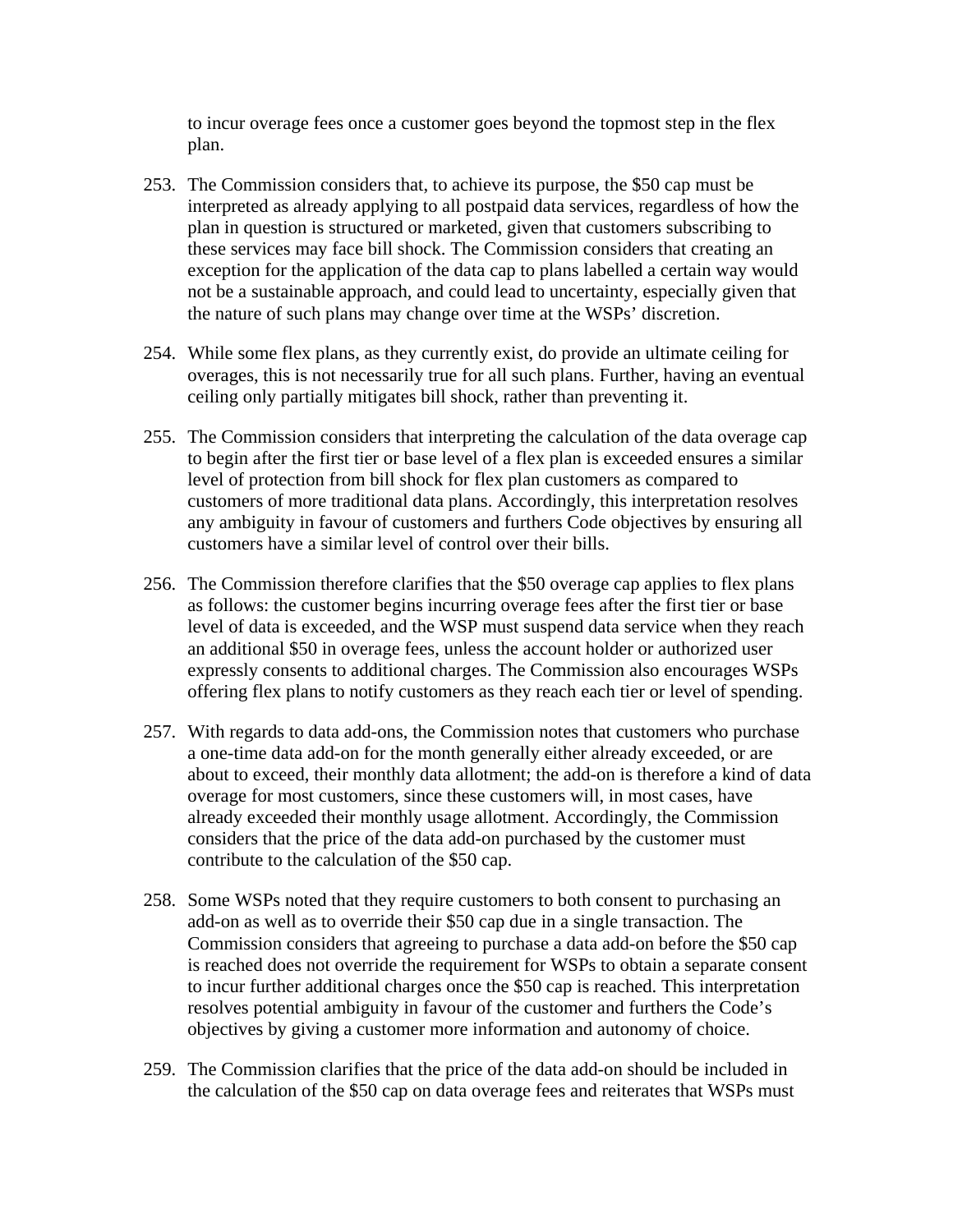obtain a separate consent to incur further additional charges once the \$50 cap is reached.

260. In order to ensure that these clarifications are reflected in the Code itself going forward, the Commission **changes** the Code by defining "flex plan" and "data addon" and including these terms in the Code provision imposing the data cap in order to more explicitly reflect the reality of the market. This will further help to address the concerns related to how the Code rules apply to flex plans and data add-ons.

# **Unlocking**

- 261. In the original Wireless Code policy, the Commission required WSPs to unlock unsubsidized devices upon request of the customer. For subsidized devices, WSPs were required to unlock the devices of customers who had been subscribed to their services for 90 days, upon request. In both cases, the Commission did not limit the WSP's ability to charge for this unlocking.
- 262. Having to pay to unlock a device was a key consumer frustration expressed by individuals on the record of the proceeding. Individuals and consumer groups generally submitted that unlocking fees were too high or should be prohibited, arguing that WSPs should bear the cost of unlocking phones from their networks as a cost of doing business, or they should not lock devices in the first place.
- 263. WSPs generally argued that they should be permitted to continue locking devices, and that no conditions should be placed on their ability to levy charges for unlocking. Many of the arguments raised by WSPs in support of current practices had to do with a potentially increased risk of subscription fraud if the provision of locked devices or the levying of unlocking fees were no longer permitted.

# **Providing locked devices to wireless customers**

- 264. Consumer groups and some individual Canadians submitted that WSPs should not be permitted to lock devices at all since, in their view, it serves no purpose other than (i) to ensure customers do not replace the subscriber identity module (SIM) card while travelling, thus protecting WSPs' roaming revenues, and (ii) to make it more difficult for customers to switch WSPs and to avail themselves of more competitive offers. Some individuals stated that the locked status of their phone was a disincentive from participating in the second-hand device market or from passing along used phones to family members.
- 265. L'Union argued that no justification for the practice, including concerns related to potential fraud, has been clearly substantiated.
- 266. Freedom Mobile submitted a proposal that all phones should be sold unlocked within six months of the Commission's decision. It viewed current WSP practices regarding locking to be a major inconvenience and a barrier to switching WSPs for the customer.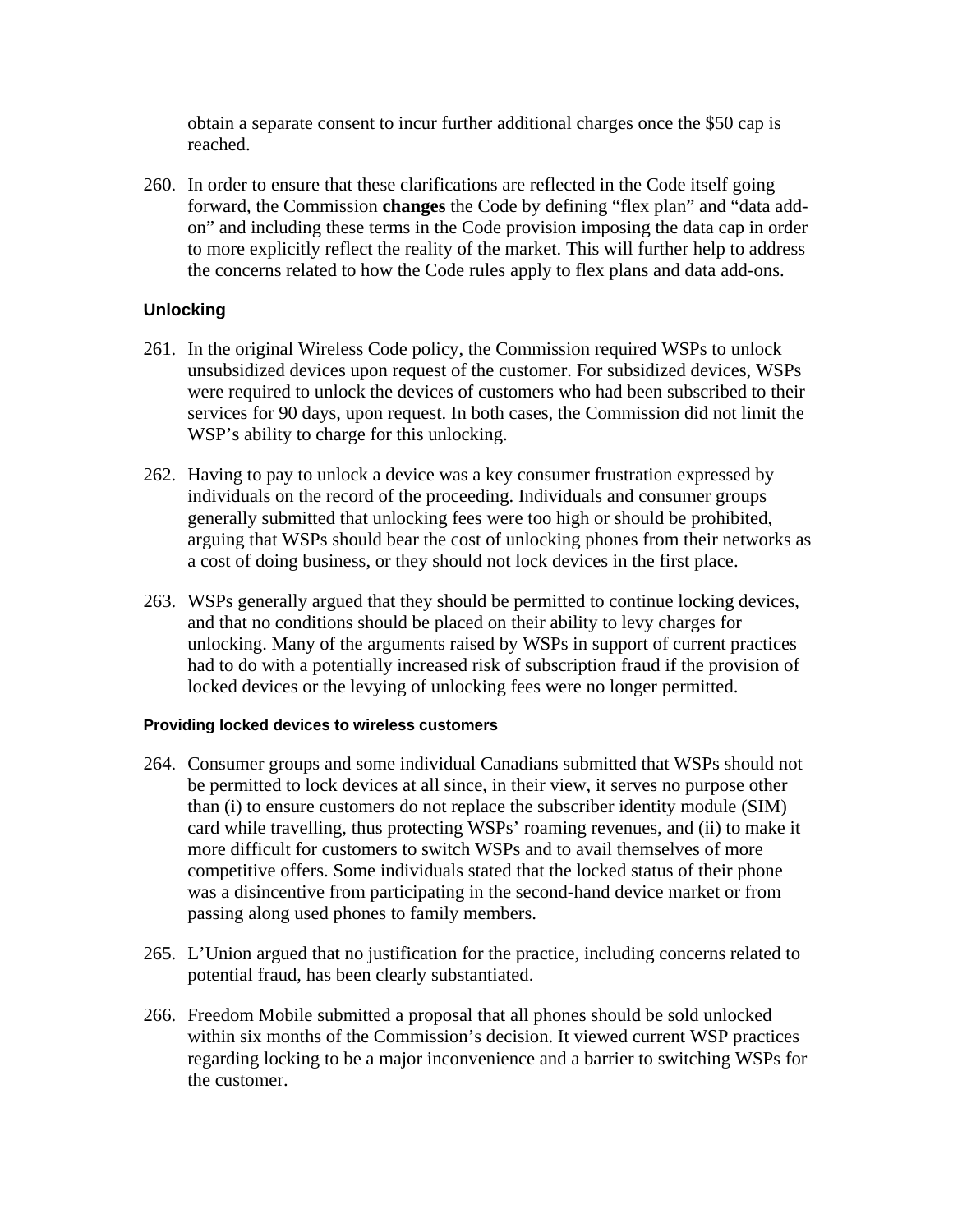- 267. Bell Canada and Freedom Mobile submitted that WSPs can order devices either locked or unlocked from the manufacturer, but that some manufacturers include an auto-locking feature on their devices. Freedom Mobile submitted that giving WSPs six months to start providing devices unlocked to customers would be enough time to ensure that device manufacturers have the appropriate inventory levels of unlocked phones available for the Canadian market.
- 268. The Coalition and the FRPC supported Freedom Mobile's proposal that devices be provided unlocked within six months. The Coalition stated that locking devices makes the wireless market less dynamic by adding technical complexity and additional expense to switching providers.
- 269. Some individuals expressed frustration that devices they had purchased unlocked from a manufacturer became locked to a WSP's network once a SIM card was inserted.
- 270. Individuals, consumer groups, MAC, and Vaxination submitted that there are other mechanisms in place to help WSPs prevent subscription fraud and avoid nonpayment that are at least as effective as locking devices, such as credit checks, security deposits, and the contract itself. The CCC stated that given the extent of credit checking that is performed by WSPs before entering into a contract for a subsidized device and wireless services with a customer, the risk of fraud is no greater than that experienced by vendors of other products and services in the Canadian marketplace.
- 271. The Coalition stated that phone locking is not necessarily effective in preventing fraud since anyone can have a phone unlocked by a third party. Several individuals stated that they have used third-party unlocking services without issue.
- 272. Further, the Coalition argued that WSPs have a significant financial interest in ensuring that consumers enter into device financing agreements rather than purchasing devices second-hand, and that current locking practices encourage entry into such arrangements.
- 273. Bell Canada, RCCI, and Videotron opposed proposals that would require customers to be provided with unlocked devices. WSPs generally submitted that current locking practices, including the existing Code provision that only requires unlocking of subsidized devices after 90 days, are key tools in ensuring that unscrupulous customers do not abscond with devices without honouring the terms of their wireless contracts. RCCI submitted that its own records show that a portion of their customers who have unlocked their devices now have cancelled accounts with an outstanding unpaid amount.
- 274. RCCI stated that Freedom Mobile's proposal that devices be provided unlocked within six months does not take into consideration how the supply chain for wireless devices works. RCCI estimated that, at a minimum, it would be six months before it could take delivery of unlocked devices from manufacturers and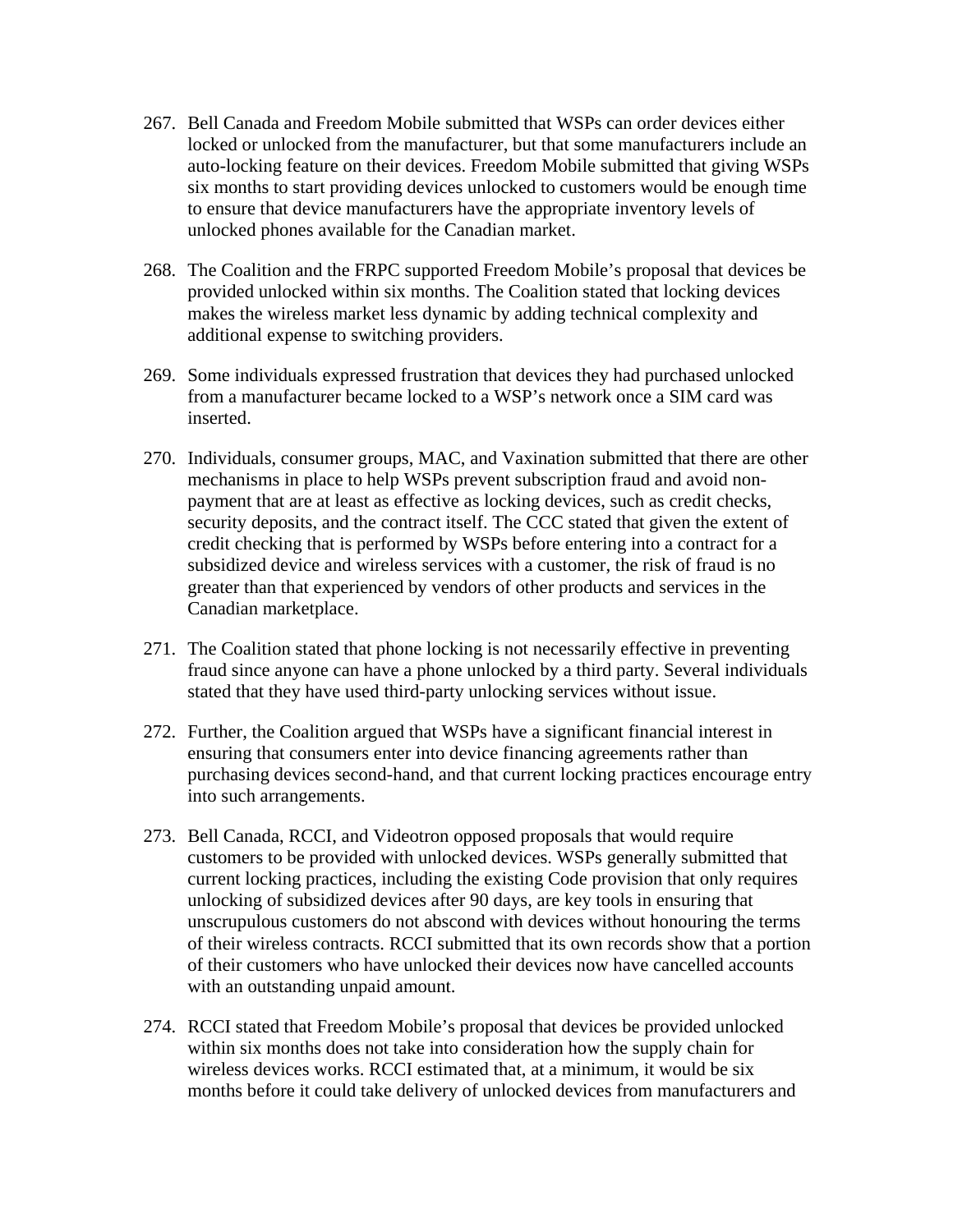12 months from the date of the Commission's decision for its existing inventory of locked devices to be depleted.

- 275. Bell Canada stated that Freedom Mobile has not supported its argument that current locking practices have a dampening effect on the dynamism of the wireless market, and has provided no analysis of the impacts the proposal would have on the competitive wireless market. Bell Canada argued that Freedom Mobile, or any WSP, is already free to sell unlocked devices or to unlock devices at no charge as a way to attract new customers and differentiate itself from competitors if it so chooses.
- 276. Bell Canada further stated that the benefits of current locking practices such as preventing fraud, providing optimal device performance, and keeping device prices low for Canadian consumers far outweigh any of the suggested benefits. Samsung Canada provided a letter supporting Bell Canada's position that WSPs can only provide assurance to customers that their devices will perform optimally if those devices are locked to the carrier's network and that WSPs generally cannot provide quality assurance of a device's ability to perform on another's network. Videotron concurred with this submission.

#### **Levying a charge to unlock devices**

- 277. Most individuals who complained about having to pay to unlock a device cited two main reasons: (i) they considered the device to be their property, for which they should not have to pay an additional charge to continue to use, and (ii) if WSPs lock devices for their own benefit, rather than for the benefit of customers, WSPs should bear the cost of unlocking those devices.
- 278. Some individuals submitted that unlocking fees were a disincentive to bringing their devices to their new WSP when switching providers; instead, they opted to put those funds towards the purchase of new devices.
- 279. The CCC, Middleton and Shepherd, and l'Union submitted that the cost to unlock devices should be set to the actual costs incurred by the WSPs.
- 280. Vaxination considered that the costs of processing a request to unlock a device are self-imposed since it is the WSP that has chosen to lock the device, and argued that the practice of locking phones limits churn as customers cannot simply leave their WSP's network with their mobile device.
- 281. In Freedom Mobile's view, charging for unlocking should be prohibited immediately. Any lost WSP revenues resulting from a ban on unlocking fees would be offset by the reduction in costs for the WSPs not having to provide unlocking codes.
- 282. WSPs argued that charging to unlock devices allows the providers to recover the costs associated with providing the unlocking service, such as customer servicerelated costs and costs to maintain a database of unlocking codes. With the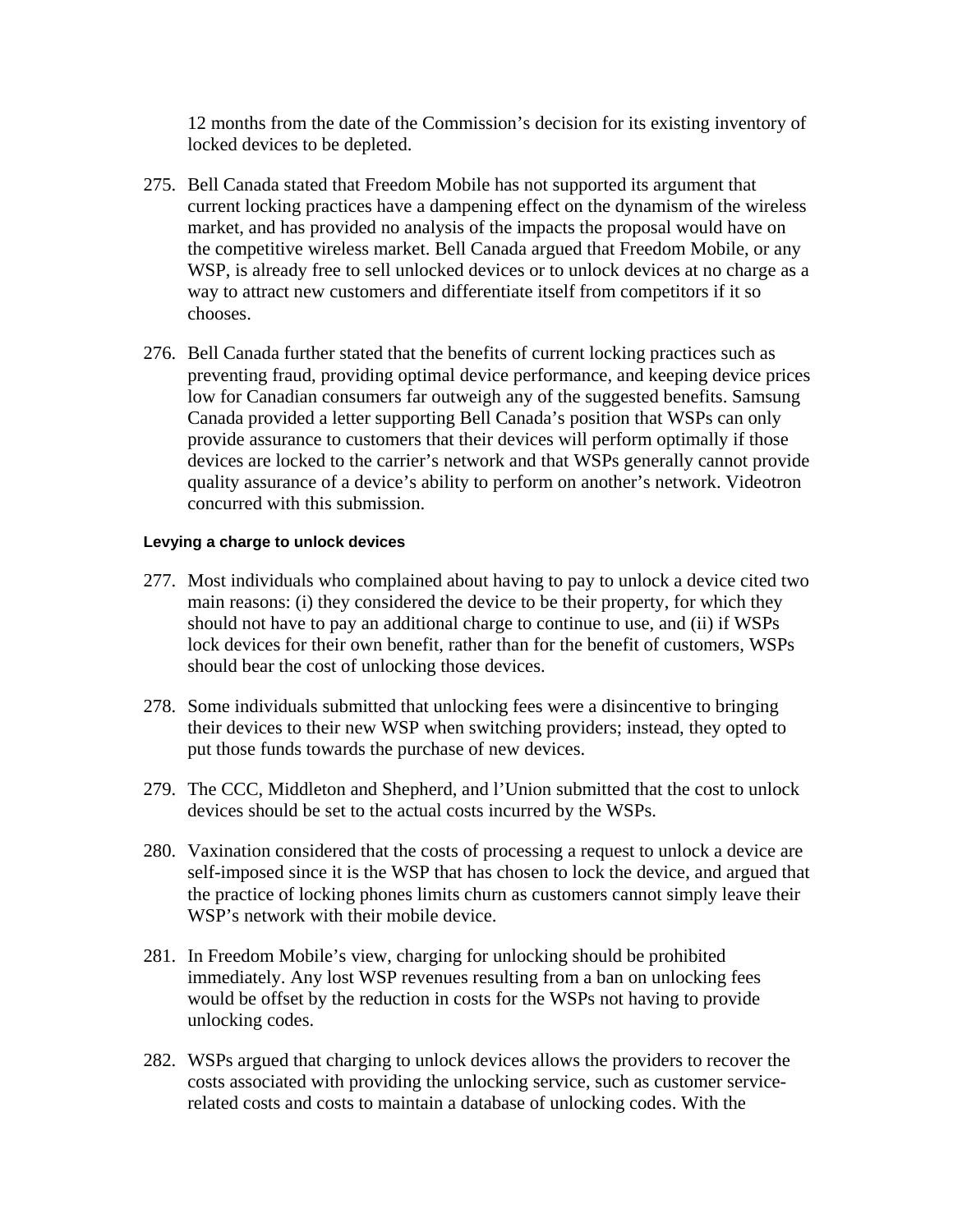exception of Freedom Mobile, WSPs also argued that the removal of unlocking charges could result in a greater likelihood of customers with subsidized devices defaulting on their bills.

- 283. Bell Canada and RCCI stated that the amount of the unlocking charge varies among WSPs and is thus a potential point of competitive differentiation.
- 284. Eastlink, Freedom Mobile, and SaskTel indicated that they provide their customer service representatives with the flexibility to waive the unlocking charge at the customer's request. SaskTel suggested that a cap could be set at \$50, still allowing WSPs to compete on price. SaskTel further stated that given that industry churn is close to 25% per annum, and that a relatively small proportion of wireless customers choose to unlock their devices, it does not appear that charging to unlock a device is acting as a barrier to reduce the customer's ability to switch to another WSP.
- 285. If WSPs were prohibited from charging to unlock a device, RCCI, SaskTel, and TCC stated that unlocking costs would then be borne by all customers, including even those customers that never request the service, thus resulting in higher rates for the entire customer base.
- 286. Most WSPs submitted time and cost estimates related to proposals that would do away with the charge for unlocking. With few exceptions, they indicated that a sixmonth implementation time frame would be feasible and the costs that would need to be incurred would not be substantial.
- 287. Bell Canada and TCC submitted that the Commission is not permitted, in the context of this proceeding, to limit the amount that can be charged to unlock a device. Bell Canada and TCC argued that unlocking is a mobile wireless service, the rates for which are forborne from regulation. In order to place limits on the amounts that WSPs can charge for unlocking, the Commission must reverse this forbearance determination.
- 288. TCC submitted that, in the alternative, unlocking may relate to the regulation of "terminal equipment." The Commission has forborne from both the regulation of rates and the imposition of conditions of service on such equipment. Further, TCC argued that it did not have sufficient notice that the Commission would consider issues related to unlocking fees to participate meaningfully with respect to the issue. TCC submitted that, if the Commission does impose additional requirements related to unlocking, it should only do so on a prospective basis.
- 289. The Coalition argued that the Commission may regulate unlocking practices with a view to implementing the objectives of the Code, and notes that the Commission has limited fees for other services under the Code. In the Coalition's view, the Commission would be free to prohibit locking outright, and so it should not be beyond its jurisdiction to limit fees if locking is ultimately permitted.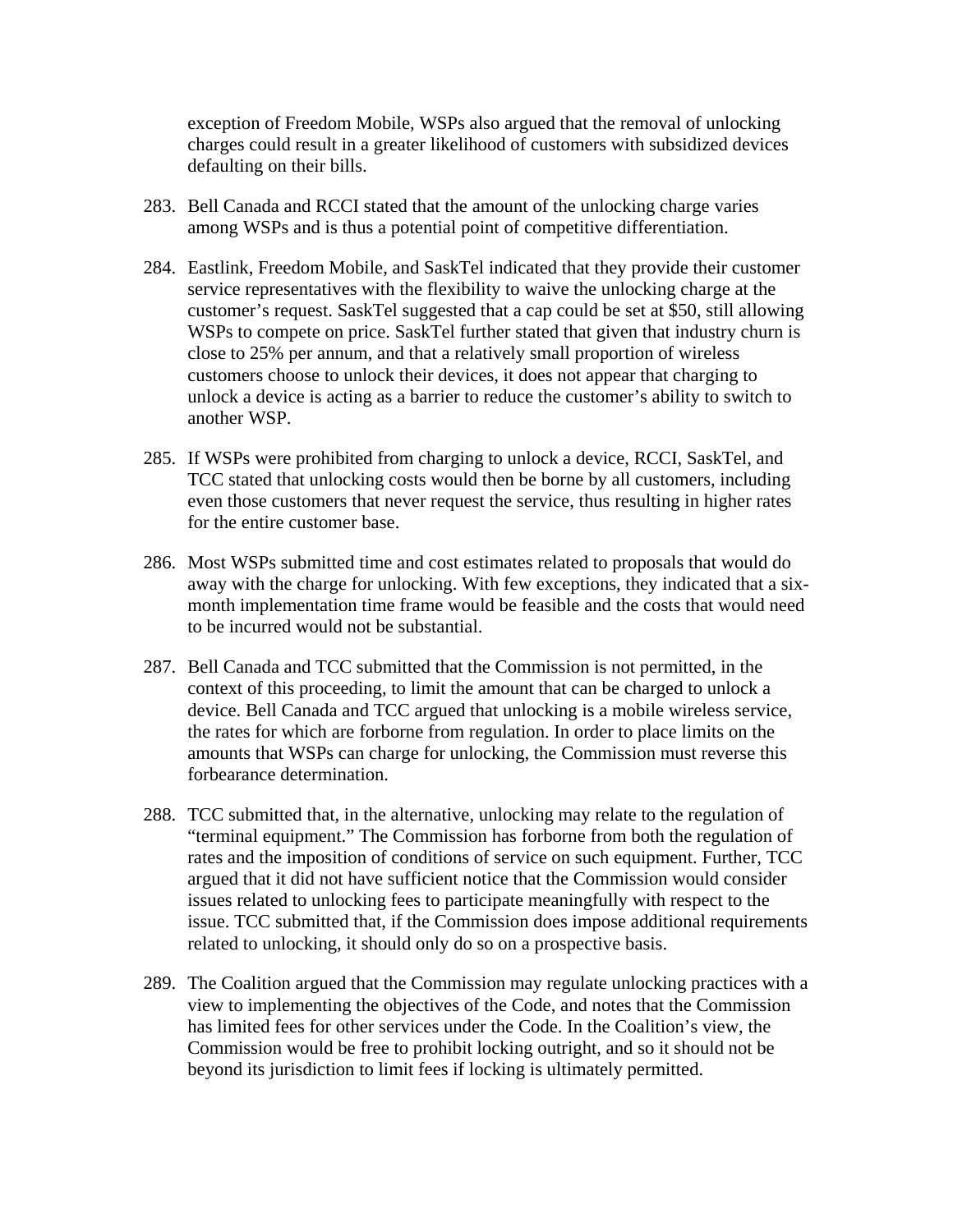290. The Coalition is of the view that parties were given ample notice that changes to unlocking - including possible prohibitions on charges and on the practice itself would be considered and have been provided with ample opportunities to respond.

- 291. As a preliminary matter, the record of this proceeding has made clear the importance of the rules surrounding unlocking to all parties. Numerous proposals regarding unlocking were put forward, and all parties were give multiple opportunities to make arguments and submit evidence regarding these proposals.
- 292. Further, the Commission considers that it has jurisdiction to impose conditions on the unlocking practices of WSPs as part of the Code. The locking and unlocking of devices are practices put in place specifically to affect the way in which those devices interact with a carrier's network, in order to facilitate or hinder the provision of wireless services to customers by WSPs through those networks. Moreover, the Code only applies to devices that are sold incidental to the purchase of wireless services.
- 293. The Code is imposed as a condition on the offering and provision of wireless telecommunications services and represents those obligations that the Commission has determined are necessary in the competitive marketplace to protect the interests of consumers and to contribute to the dynamism of that marketplace, thereby furthering important policy objectives set out in section 7 of the Act by, among other things, responding to the social and economic requirements of users of telecommunications services.
- 294. In certain cases, the Commission has required that specific practices related to the provision of wireless services be prohibited; in others, it has placed limits on these practices that stop short of prohibition. These may include limits on the amounts that WSPs can charge customers in relation to these practices, where such limits are necessary to further the objectives of the Code and the Act.
- 295. Accordingly, the Code is an appropriate mechanism through which to impose conditions on unlocking practices, including conditions that may affect the ability of WSPs to charge to unlock devices.
- 296. As mentioned in the original Wireless Code policy, the provision of locked devices was one of the most significant sources of consumer frustration with wireless services. Based on the record of this proceeding, locking practices in general, including the locking of devices, and the charges to unlock them, continue to be a key consumer concern.
- 297. The Commission also considered at the time of the original Wireless Code policy that locked devices can be a barrier for customers who want to migrate to a competing WSP or subscribe to services from a foreign WSP while travelling abroad, and that locked devices do not, therefore, contribute to a more dynamic marketplace. However, the Commission did consider at the time that WSPs had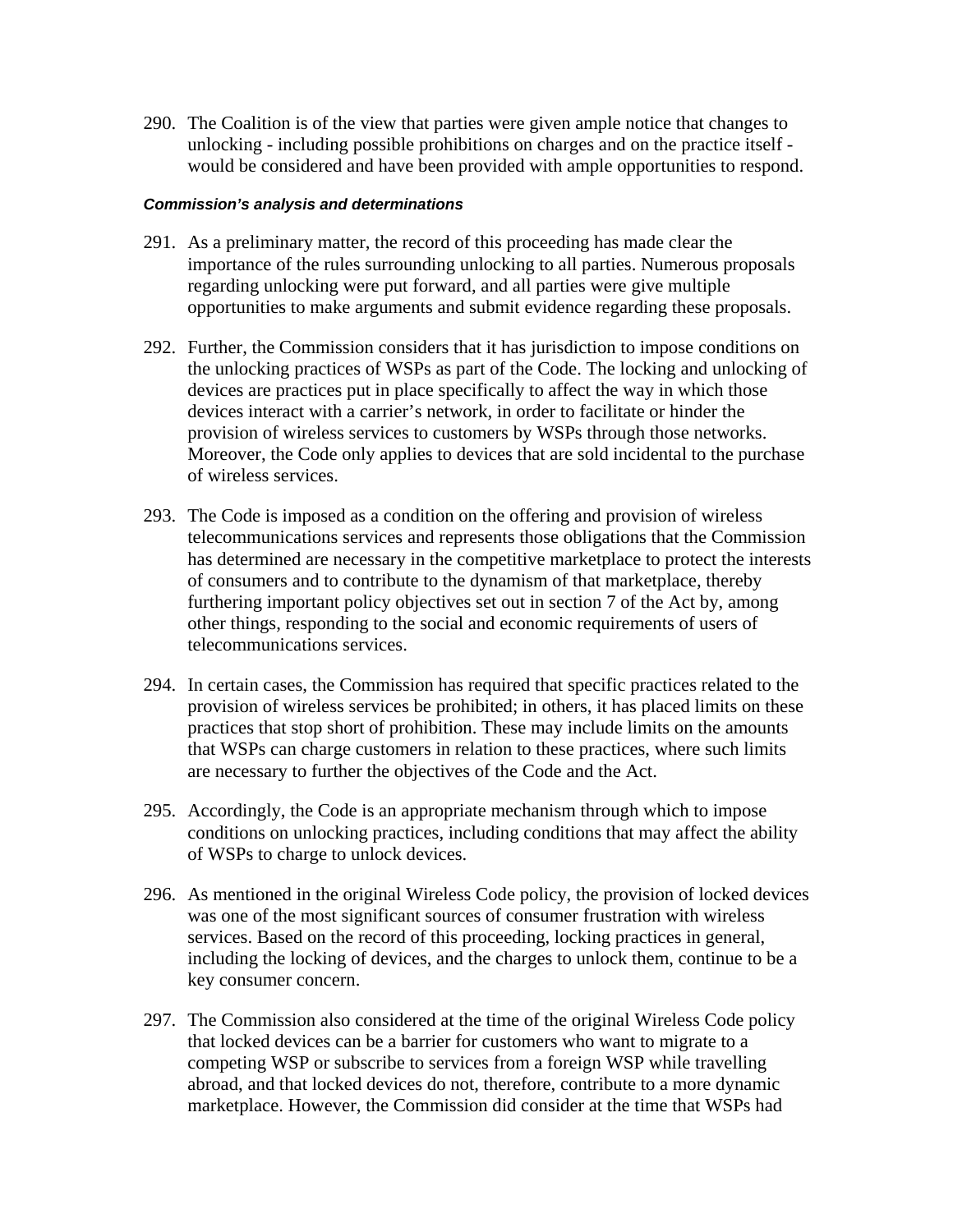provided some evidence that locking may be necessary at the start of the customer's contract to limit subscription fraud, in some circumstances.

- 298. Based on the record of the current proceeding, it is clear that locked devices still impede the development of a more dynamic marketplace. Unlocked devices offer more consumer choice and convenience, contribute to a decreased risk of bill shock by providing options to consumers while travelling abroad, and reduce a significant barrier to switching WSPs by improving device portability. Further, while some evidence has been provided on the record of this proceeding regarding a potential link between locking devices or charging to unlock them, and subscription fraud, the Commission considers that it is not persuasive in the circumstances.
- 299. International roaming charges are the second most-cited reason for bill shock according to the *Wireless Code Public Opinion Fall 2016* report. While some roaming packages do currently exist in the market, ensuring that customers had unlocked devices would greatly increase consumer choice with respect to roaming. A customer who travels abroad with an unlocked device can opt to replace the SIM card in their device to roam in other jurisdictions without having to contact their WSP in advance, providing more options to the customer to manage their bill and reduce the risk of bill shock.
- 300. With regard to ensuring that customers are more able to take advantage of competitive offers by switching WSPs, an unlocked phone allows them to do so without having to wait for the phone to be unlocked and without being deterred by unlocking fees to bring their device with them to the new provider.
- 301. Further, WSPs have confirmed that they verify the identity and credit history of customers through credit checks or by requiring security deposits. Some attempt has been made to draw a correlation between unlocking and non-payment of bills, including the submission of some figures, in confidence, showing a proportion of WSP accounts with both unlocked phones and unpaid bill amounts. However, on the whole, the empirical evidence provided to support such a connection was minimal and the record of the proceeding does not demonstrate that the potential concern that an expansion of unlocking would lead to an increase in bill default is anything more than merely speculative. It is also doubtful that the current unlocking rules would serve to dissuade bill default. There is evidence of unregulated, third-party unlocking services in the market, and locked devices can be sold second-hand to buyers who may not be aware that the devices are locked, leaving those buyers to unlock the devices.
- 302. While WSPs cannot use the National Blacklist of Lost and Stolen Devices (the Blacklist)<sup>[19](#page-45-0)</sup> for debt collection purposes, they can place the international mobile

<span id="page-45-0"></span><sup>&</sup>lt;sup>19</sup> The Blacklist [\(www.devicecheck.ca\)](http://www.devicecheck.ca/) is a list of international mobile equipment identity (IMEI) numbers that are associated with mobile devices that should be denied service on mobile networks because they have been reported as lost, stolen, faulty, or otherwise unsuitable for use. Canadian consumers can enter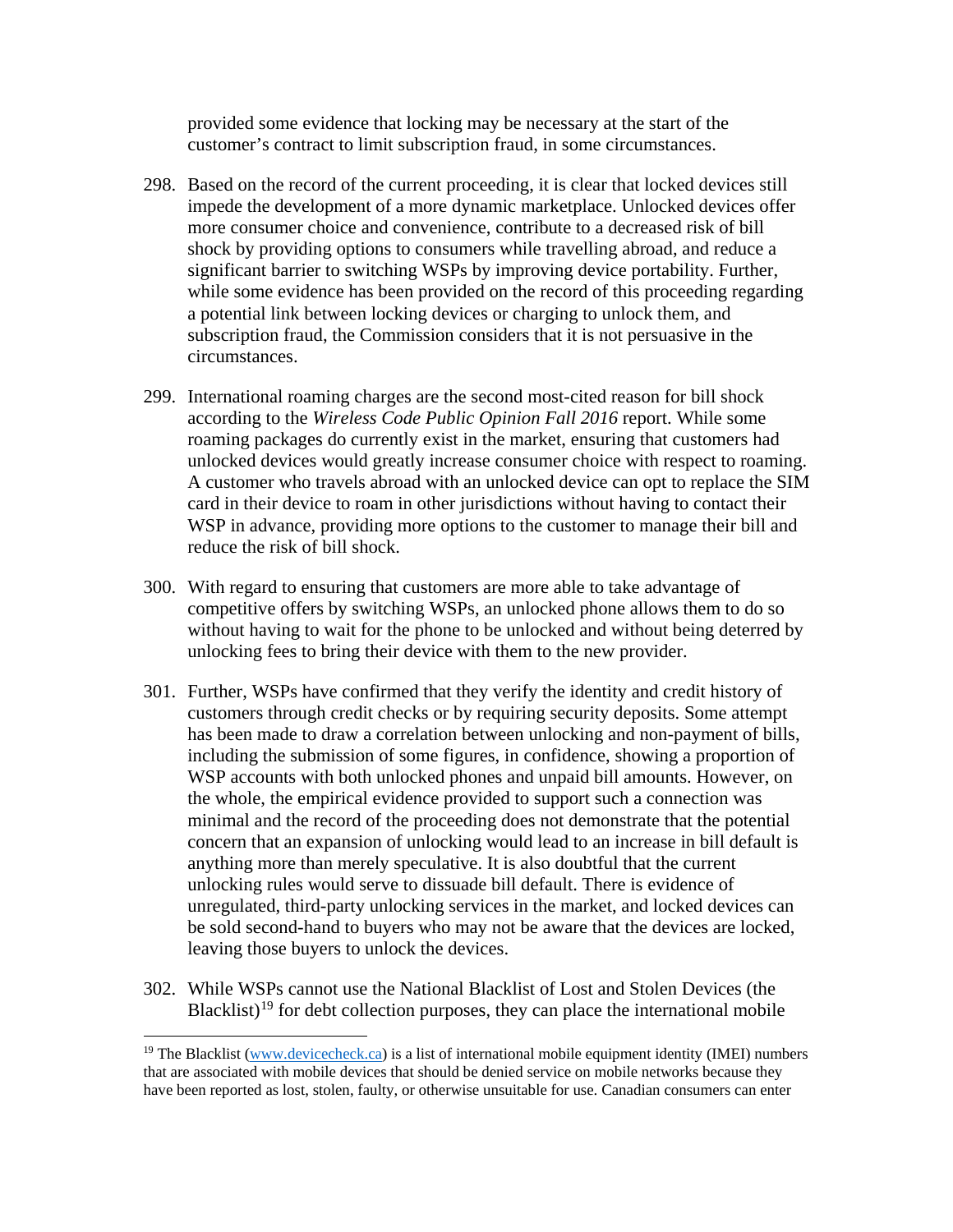equipment identity (IMEI) numbers of devices stolen from their retail outlets or those associated with genuine cases of subscription fraud on the Blacklist to help deter the resale of those devices. The Commission notes the success of the Blacklist since its launch in September 2013 and considers it to be a valuable tool to help consumers safely participate in the second-hand device market. The Commission commends the CWTA's efforts in its administration of the Blacklist and encourages WSPs to continue supporting the Blacklist going forward.

- 303. Given the above, the Commission considers that it is necessary to ensure that customers of wireless services can more easily benefit from the use of unlocked devices in order to further the objectives of the Code and the Act.
- 304. The Commission notes that the interaction of the competitive market with the Code's current unlocking rules has not resulted in the widespread provision of wireless services to customers by way of unlocked devices. The evidence on the record suggests that only a very low proportion of subscribers' devices in the Canadian wireless market have been unlocked.[20](#page-46-0)
- 305. Further, as noted above, there is some evidence of third-party device unlocking in the market, but the reliability and effectiveness of such options have not been demonstrated, and in any event there is no indication that these options have led to unlocked devices being widely used. Accordingly, further measures in the Code are required in this regard.
- 306. In this proceeding, several proposals were put forward that would promote the provision of wireless services through unlocked devices. The Commission considers that the most efficient and effective proposal is one which would require WSPs, who are providing devices to their wireless service customers, to ensure that, on a going-forward basis, such devices are unlocked at or before the time of sale. This would be the simplest way to ensure that customers have the benefit of unlocked devices on a going-forward basis.
- 307. However, this proposal would not ensure that existing customers receive a similar benefit. In this case, given the importance of providing unlocked devices to customers to the objectives of the Code and the Act, it is necessary to ensure that customers in similar circumstances are treated similarly to the greatest extent possible. If existing customers continued to be required to pay to unlock their phones, they would be deprived of a key benefit and placed at a disadvantage in the competitive marketplace over other, substantially similar customers. This would not be consumer-friendly, and would not contribute to a more dynamic

the IMEI number of a wireless device into the Blacklist's lookup tool to find out immediately if that device has been blacklisted in Canada. If the IMEI number has been blacklisted, that device will not be able to be used on any participating Canadian network.

<span id="page-46-0"></span> $20$  The CWTA submitted that, based on its own calculations, there were approximately 29.4 million wireless subscribers in Canada in 2015. Additional evidence demonstrated that, in the aggregate, WSPs unlocked approximately 923,000 phones that year, which would represent approximately 3.1% of subscribers' devices.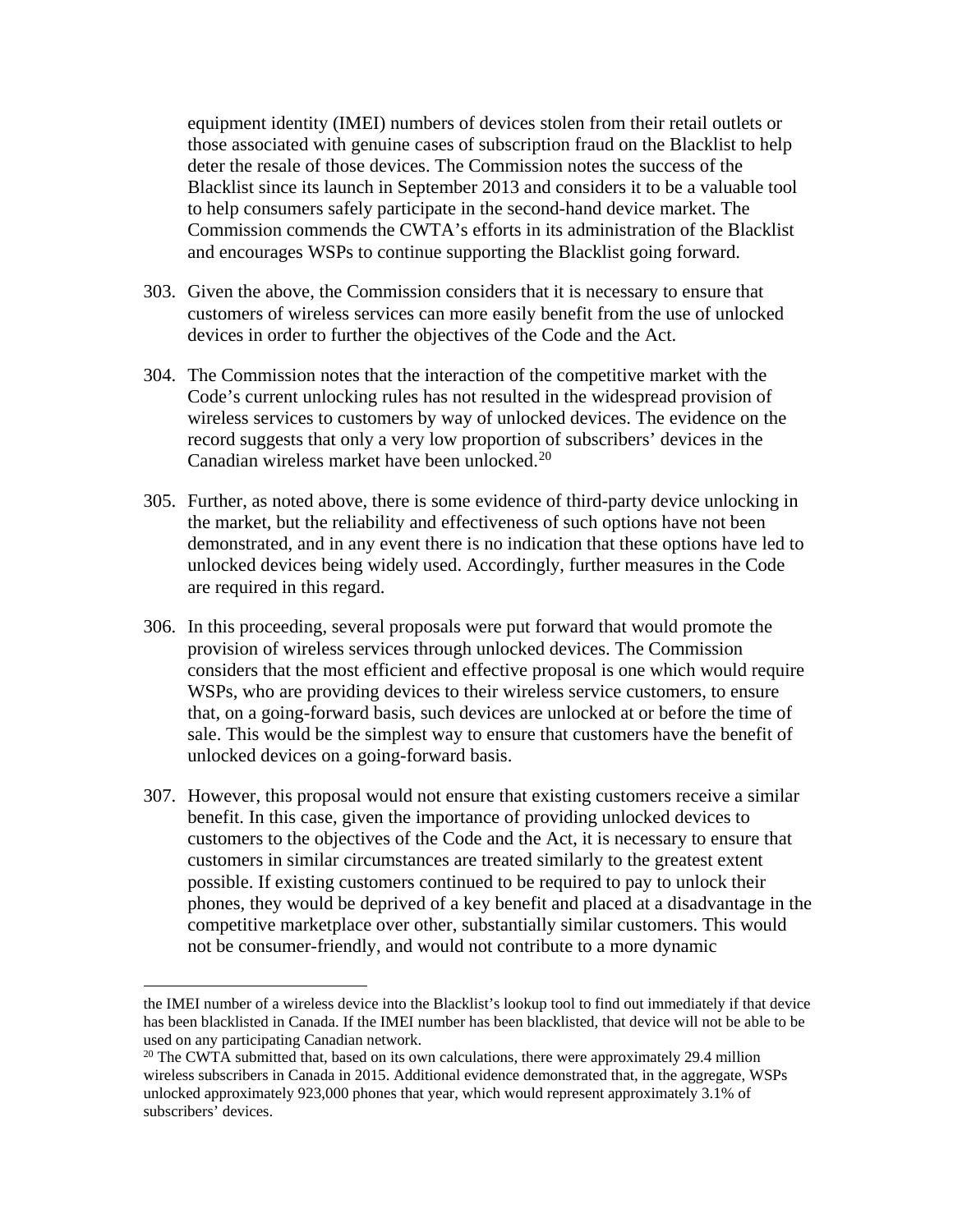marketplace. A simpler, more streamlined regulatory approach will serve to reduce market confusion, will be clearer for consumers, and will be less complex for the CCTS to administer. Accordingly, existing customers who had previously been provided with locked phones should be able to request that their devices be unlocked free of charge.

- 308. This may prevent WSPs from recovering certain charges provided for in their contracts in some cases. However, the record demonstrates that WSPs themselves choose to order locked devices, and that this practice does not benefit customers in a significant way, but serves to reduce the dynamism of the marketplace. These are further indications that any costs associated with unlocking these devices should be considered a cost of doing business and borne by WSPs.
- 309. The Commission also notes that the requirement to provide unlocked devices will eventually result in the elimination of certain costs to WSPs associated with current locking practices.
- 310. For these reasons, this approach will ensure that customers in similar circumstances are able to benefit from the reduced barrier to switching at the same time, and will ensure that the Code implements the policy objectives set out in paragraphs 7(a), (b), (f), and (h) of the Act to the greatest extent possible.
- 311. The Commission therefore determines that it is appropriate that the Code be **changed** so that starting no later than **1 December 2017**, any devices provided by a WSP to the customer for the purpose of providing wireless services must be provided unlocked and if a device already provided to the customer is or becomes locked to the network, a WSP must unlock the device, or give the customer the means to unlock the device, upon request, at no charge.
- 312. The Commission further determines that for greater clarity, a definition for the term "locked" should be added to the Code to mean "[w]hen a wireless device is programmed to work only with the network through which the service provider provides wireless services to the customer."
- 313. The Commission considers that it would be appropriate to provide WSPs with approximately six months to implement these requirements. This period should be sufficient for WSPs to adjust their procurement practices while at the same time ensuring that consumers benefit from a reduced barrier to switching WSPs within a reasonable time frame and is consistent with the estimates of most WSPs as to the time frame that would be required to implement proposals doing away with the charge for unlocking.
- 314. If a WSP still has locked devices in its inventory after 1 December 2017, these can still be sold, as long as the WSP unlocks the device before providing it to the customer.
- 315. For additional clarity, customers with existing contracts who already have a locked device and who wish to have their devices unlocked will be subject to the terms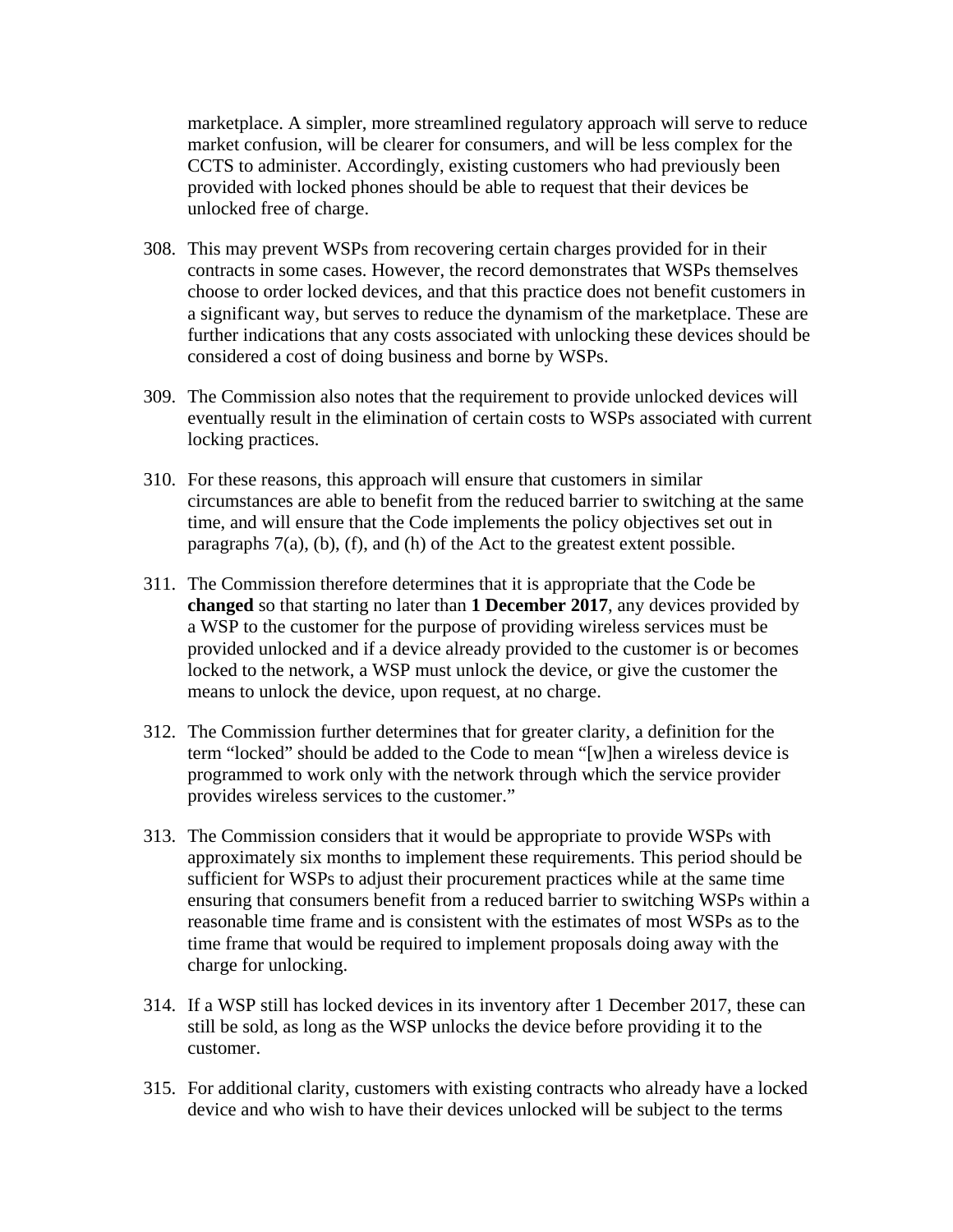and conditions associated with unlocking set out in their wireless contract until 30 November 2017. However, as of the revised Code's effective date (**1 December 2017**), customers with pre-existing contracts can request that their devices be unlocked at no charge.

316. Finally, once the revised Code comes into effect, WSPs will no longer be required to list a fee for device unlocking in their contracts or CIS as required under sections  $B.1(iv)(e)$ iii and  $C.1(i)$ (a) of the Code.

# **Trial period**

- 317. The Code requires WSPs to offer a trial period for services for which an ECF applies. In the original Wireless Code policy, the Commission considered that, for wireless contracts under which a customer is subject to an ECF, the customer needs a trial period to test the service, including a device purchased as part of the contract.
- 318. The CCC, the CWTA, the DWCC, MAC, and most WSPs believed that the current standard trial period of 15 calendar days is sufficient for a customer to test their device and ensure that service is reliable. However, the Coalition and l'Union requested that the trial period be extended to 30 days to allow customers to experience the full functionality of the device during an entire billing period. Furthermore, the CCTS noted that in the event a customer signs up for services over the phone or online, the 15-day trial period could elapse or the usage limits could be exceeded before the customer receives a copy of the contract.
- 319. Many consumer and accessibility groups submitted that not enough consumers are being made aware of their right to a trial period and the limitations surrounding the use of the service during that period. Many groups felt this could be addressed if WSPs were required to include information about the trial period in the CIS. However, WSPs were generally opposed to this proposal, arguing that they already make sufficient efforts to inform new customers of the trial period.
- 320. Consumer and accessibility groups argued that the WSPs have set the limits on the use of the trial period too low to be considered reasonable. They requested that the usage limits be made less restrictive and correspond to at least half of the permitted usage under the contract selected by the customer. However, WSPs, except Freedom Mobile, were generally against this proposal, claiming that the purpose of the trial period is not to replicate "normal" usage by the customer over a fifteenday period, but rather, to allow customers to test the device to determine whether their needs are met.
- 321. L'Union submitted that the Code should prohibit WSPs from imposing any additional conditions on the customer in conjunction with the trial period. However, WSPs were largely opposed to this proposal, as they believed they should be able to limit their responsibility for costs incurred during the trial period by the customer, such as roaming or long distance fees.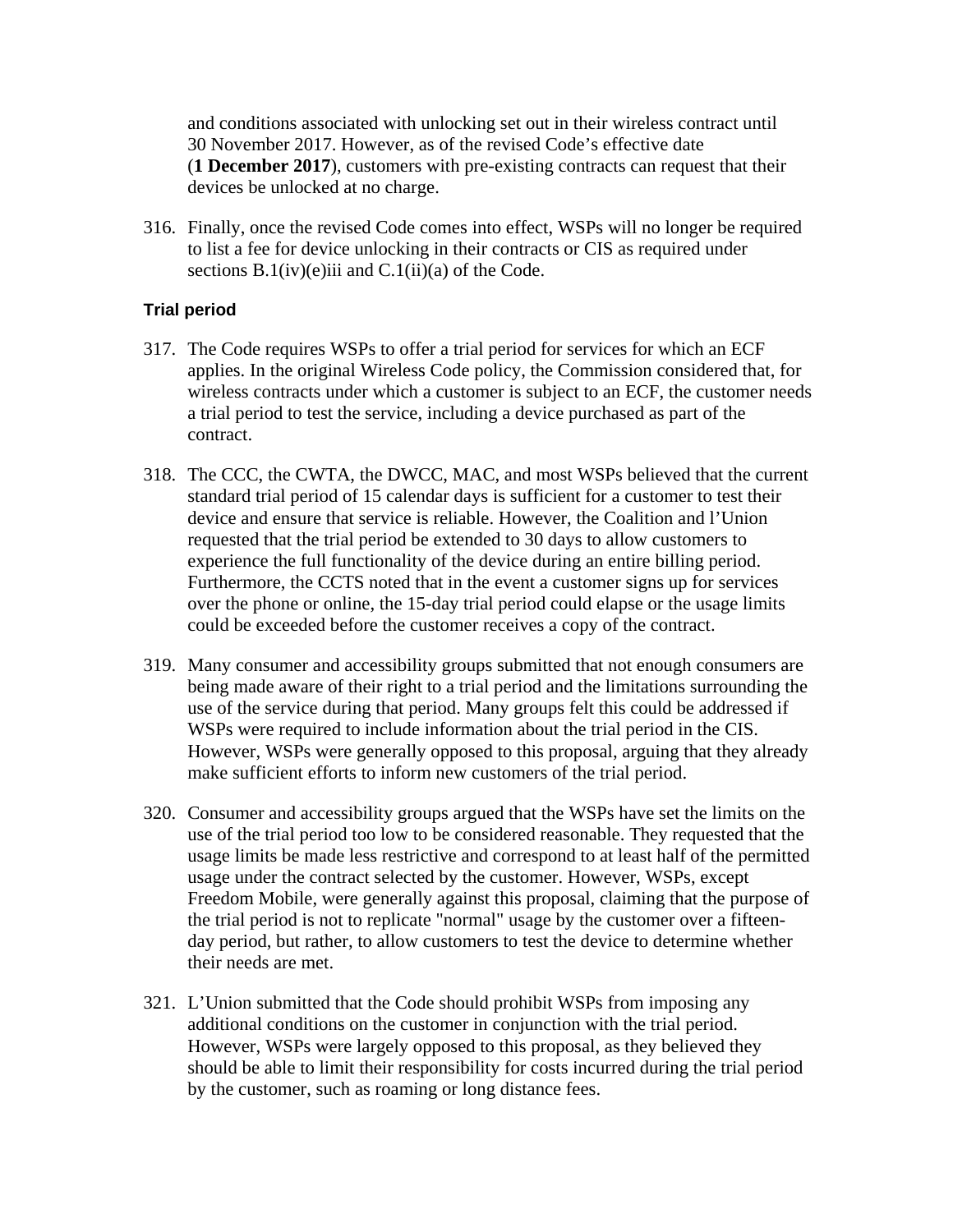- 322. The CWTA and WSPs requested that the Commission change the Code to allow WSPs to charge a "restocking fee," at a rate to be determined by the WSP, which would permit the WSP to offset a portion of the loss when returned devices are resold at reduced rates. However, the consumer and accessibility groups were against this proposal, arguing that restocking fees would punish customers who receive unsuitable devices or do not have coverage where it is promised.
- 323. Videotron requested that the Commission include in the Wireless Code a provision similar to that in the [TVSP Code](http://www.crtc.gc.ca/eng/archive/2016/2016-1.htm) that requires the return of gifts given to customers at the time of purchase in the event customers cancel their agreement during the trial period.<sup>[21](#page-49-0)</sup> While WSPs generally supported this proposal, the DWCC, the FRPC, and MAC were against it. Specifically, the FRPC submitted that this would reintroduce a barrier to switching WSPs, and that gifts given out by WSPs as part of a customer acquisition strategy should be considered a cost of doing business.

- 324. The Commission notes the CCTS's concern that the standard trial period of 15 calendar days could inadvertently result in the customer's trial period being over, or the usage limits exceeded, by the time the customer receives a copy of the contract, if they agreed to it online or over the phone. However, this concern is mitigated, to an extent, by the Code's new requirement that customers who agree to an electronic copy of the contract be provided with that copy no later than one business day after the contract was agreed to. The Commission further considers that 15 calendar days for the standard trial period and 30 calendar days for the extended trial period for persons with disabilities continue to be a sufficient length of time for the customer to test the functionality of their device and quality of service.
- 325. The Commission therefore determines that the standard trial period of 15 calendar days, and 30 calendar days for the extended trial period for persons with disabilities established in [Telecom Regulatory Policy 2013-271,](http://crtc.gc.ca/eng/archive/2013/2013-271.htm) remain appropriate.
- 326. The trial period is currently not addressed in the CIS, but it must be clearly explained in the contract. However, a review of various WSPs' contracts and terms of service revealed that while contracts may mention the trial period, it is sometimes mentioned only in small print, and in certain cases is found only in WSPs' terms of service, a separate document from the contract. Given these information disclosure practices, the Commission considers that many consumers may not be made aware of the trial period, and that WSPs should make greater efforts to publicize it.
- 327. To ensure consumers will be aware of the trial period, the Commission determines that it is appropriate to **change** the Code to require WSPs to disclose the terms and conditions of the trial period in the CIS for all customers, including the extended

<span id="page-49-0"></span> <sup>21</sup> See TVSP Code, section VIII.3.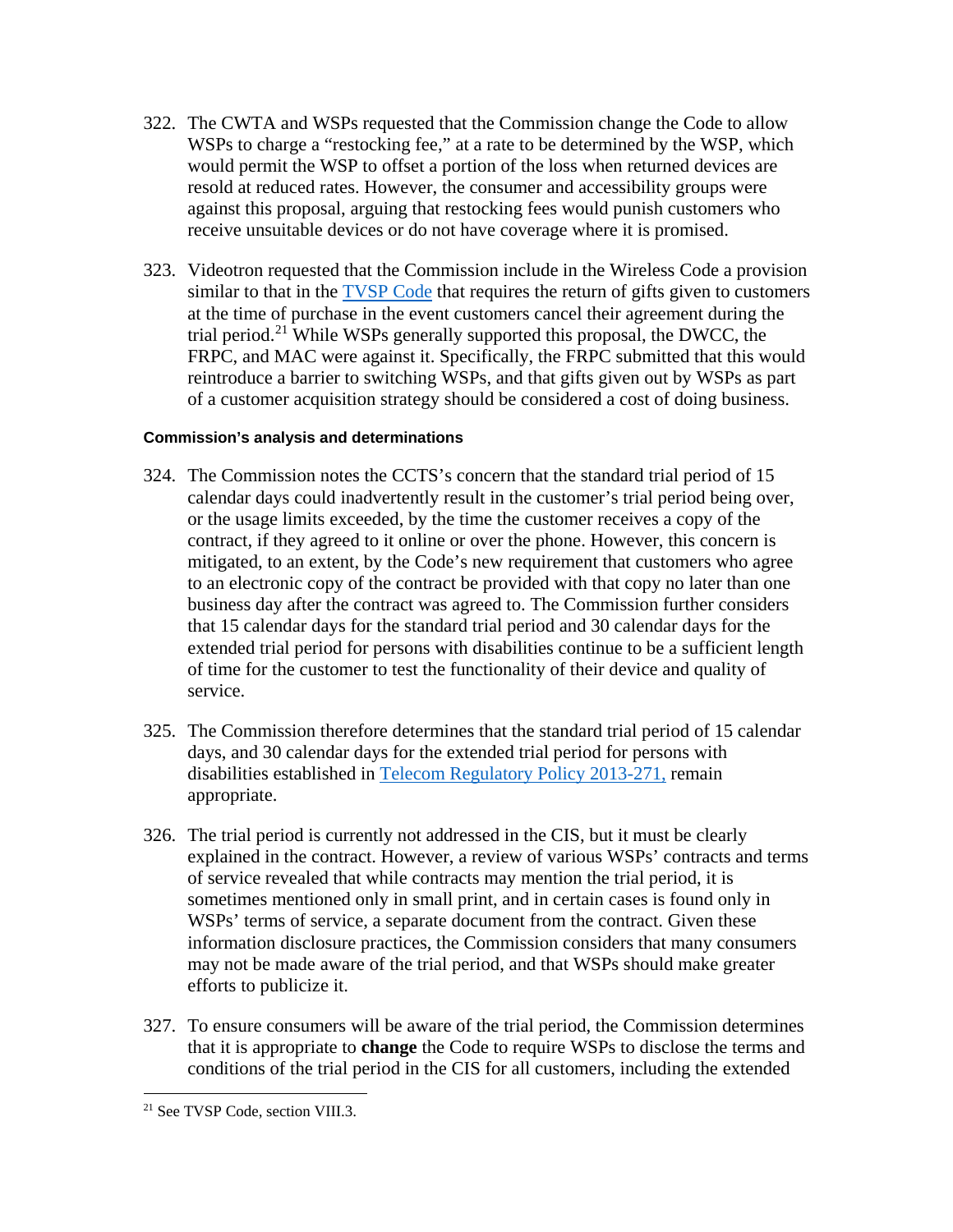trial period for persons with disabilities. Furthermore, the Commission **directs** WSPs to promote the availability of the extended trial period in the accessibility portion of their websites by **1 December 2017**.

- 328. The Code does not currently set minimum voice, text, and data usage limits that WSPs must provide during the trial period, but rather requires that limits be reasonable. In 2015, approximately 70% of wireless data subscribers had plans that provided for at least 1 gigabyte of data usage per month; however, most WSPs stated that they set the trial period limits on voice, texting, and data consistently lower (e.g. as low as 30 calling minutes and 50 megabytes of data). Given that the 15-day trial period represents approximately half a month, the Commission considers that minimum trial period limits should correspond to at least half the amount of voice, text, and data that the customer's plan offers. The Commission considers that this is a more consumer-friendly and appropriate business practice since it would allow customers to not only test the device and service, but to assess whether their chosen plan has a sufficient amount of voice, text, and data without triggering the payment of an ECF. Ensuring the customer has a genuine opportunity to take advantage of the trial period contributes to greater market dynamism, a key objective of the Code.
- 329. To ensure customers have a reasonable opportunity to avail themselves of the trial period if necessary without triggering the payment of an ECF, the Commission **changes** the Code to set the standard trial period usage limits to at least 50% of the monthly usage limit for each respective voice, text, or data service in a customer's plan. However,
	- for multi-user plans in which services are to be shared between several device users, limits are set to at least 50% of the monthly usage limit for the entire account;
	- for any unlimited services in either a single- or multi-user plan, trial period usage limits are prohibited; and
	- for the extended trial period for persons with disabilities, the usage limits are doubled, consistent with the Code's original requirement and with evidence that customers with disabilities still require additional usage in order to ascertain the suitability of devices and services to their needs.
- 330. The Commission clarifies that additional conditions currently imposed by certain WSPs, such as requiring customers to pay for international roaming charges or long distance charges incurred during the trial period, are permissible. However, the trial-period provision requires WSPs to accept the return of one or more devices associated with a wireless contract as long as a customer has not exceeded the trial period usage limits and can return the device in near-new condition, including the original packaging.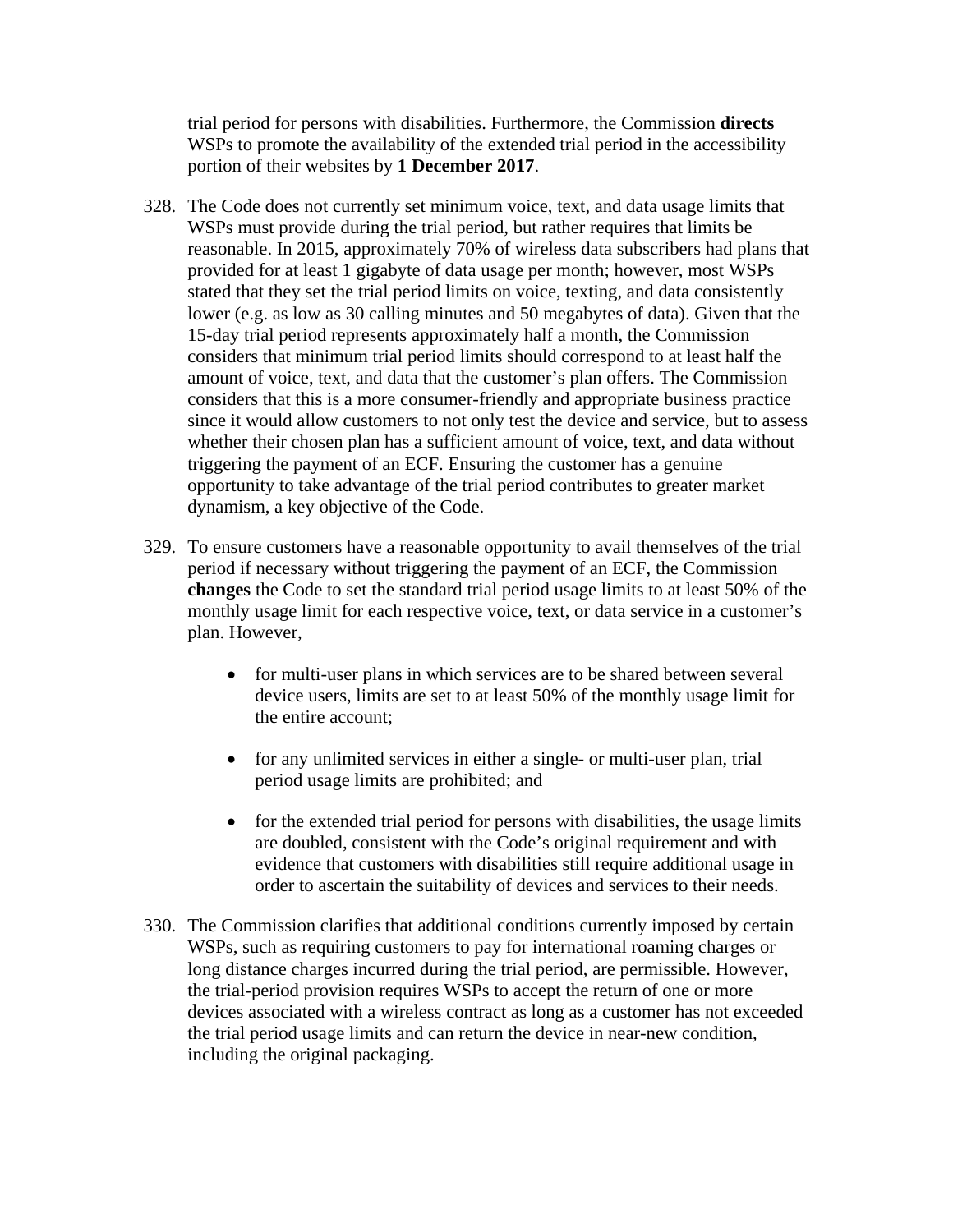- 331. When the Commission reviewed WSPs' implementation of the original Code, the Commission (i) determined that charging a restocking fee during the trial period was inconsistent with both the wording and the objectives of the Code,  $^{22}$  $^{22}$  $^{22}$  and (ii) required WSPs that were charging or imposing a restocking fee in their contracts to change their practices. The Commission considers that the evidence on the record of this proceeding also establishes that imposing restocking fees on customers would introduce a further barrier to switching devices and providers.
- 332. The Commission further considers that a change to the Code to require the return of gifts in the event customers cancel their agreement during the trial period would introduce a further barrier to switching. Given the high value of ECFs in the wireless market and the incentive WSPs would have to offer a gift with purchase that might get used right away to invalidate the trial period, the risk associated with providing a gift or promotional incentive during the trial period should be borne by WSPs rather than by consumers. The Commission notes that WSPs have the option of waiting until the trial period has elapsed before issuing a gift.
- 333. The Commission therefore determines that proposals to allow WSPs to either (a) charge a restocking fee, or (b) require customers to return gifts or promotional incentives are not consistent with the objectives of the Code.

# **Cancellation date**

- 334. In the original Wireless Code policy, the Commission determined that customers may cancel their wireless services at any time by notifying their WSP, and that cancellation must take effect on the date on which the WSP receives this notice. The requirement applies only to postpaid services. Following the publication of the Wireless Code, the Commission issued a prohibition of 30-day cancellation policies,<sup>[23](#page-51-1)</sup> which extended the effective date of cancellation requirements to other services (home phone, Internet, and television), consistent with the approach used in the Wireless Code.
- 335. In Telecom Decision 2016-171, in response to an application from Videotron, the Commission clarified that the Code requires wireless WSPs to provide pro-rated refunds to customers for postpaid services following cancellation in circumstances where some or all of the monthly service fees are billed in advance.
- 336. Parties to this proceeding did not make submissions on incorporating the 30-day cancellation policy clarification in the Code as part of this review.

<span id="page-51-1"></span><span id="page-51-0"></span><sup>&</sup>lt;sup>22</sup> For example, see *Commission letter* [d](http://www.crtc.gc.ca/eng/archive/2014/lt140814i.htm)ated 14 August 2014.<br><sup>23</sup> See Broadcasting and Telecom Regulatory Policy 2014-576.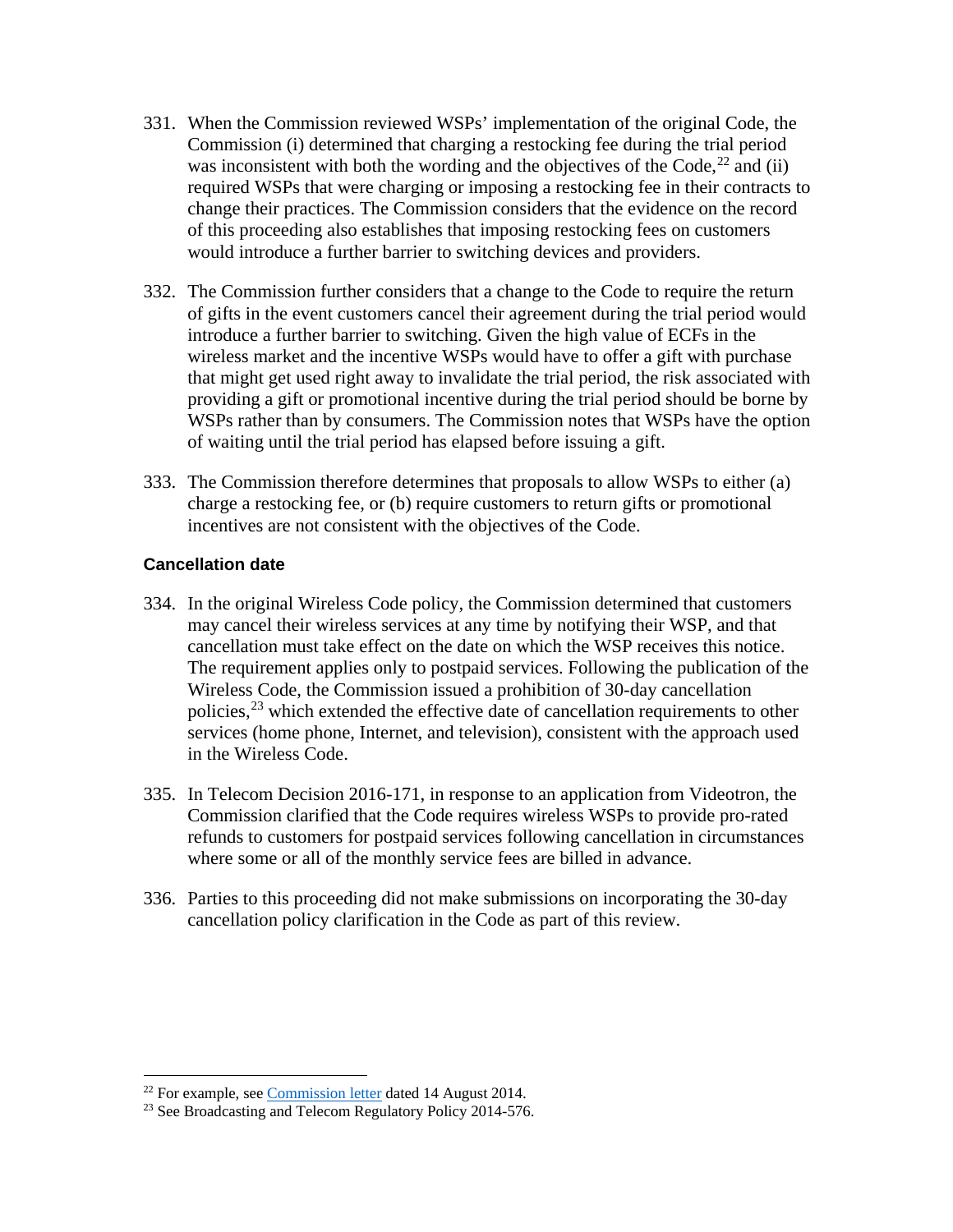#### **Commission's analysis and determinations**

- 337. In order to ensure that the Code is clear and that service providers continue to apply the Code appropriately, the Commission considers that this clarification should be reflected in the revised Wireless Code policy.
- 338. The Commission therefore reiterates that WSPs must not charge for a service that is not, and cannot be, provided following cancellation. The Commission also reiterates that all WSPs must provide refunds for retail wireless services following cancellation of such services when some or all of the monthly service fees are billed in advance. The refunds must be pro-rated, based on the number of days left in the last monthly billing cycle after cancellation.

### **Contract extension/device subsidies**

- 339. In order to allow for greater clarity regarding what will trigger contract extensions, the Commission determined, in the original Wireless Code policy, that upon contract expiry, WSPs may automatically extend their customers' contracts on a month-to-month basis, at the same rates, terms, and conditions. In the case of automatic renewal, WSPs need to give customers 90-days' notice. In the case of a device upgrade, WSPs must clearly explain any changes to the existing contract terms, including the commitment period.
- 340. Some individuals submitted that their monthly bill should decrease by the amount of the monthly charge indicated as the device subsidy after their contract term has expired. The Coalition and Vaxination submitted that unbundling service from the device subsidy would allow the customer's invoice to be automatically reduced once a device is paid off since the customer no longer pays for the subsidy repayment and only pays for the wireless services. The Coalition also submitted that the notice that is currently provided to customers 90 days prior to a contract's end-date could be strengthened with additional information.
- 341. Eastlink submitted that it offers all of its plans with the cost of the device subsidy independent from the cost of the monthly service plan, indicating on the service agreement the monthly amount that will go towards paying off the device subsidy. Eastlink further submitted that once the device subsidy has been paid off, this charge is removed from the customer's monthly invoice.
- 342. WSPs generally opposed the proposal to unbundle the wireless service from the device subsidy, submitting that it would require significant and costly changes to their billing systems, and could take up to two years to implement for some WSPs. RCCI submitted that this would constitute a fundamental change to WSPs' business models that would likely lead to greatly increased prices for consumers, as WSPs' ability to use device subsidies as a means to incentivize a commitment by the customer would be greatly restricted.
- 343. SaskTel submitted that it does not reduce a customer's monthly fee once a device subsidy has been paid off since the device subsidy is not, and has never been,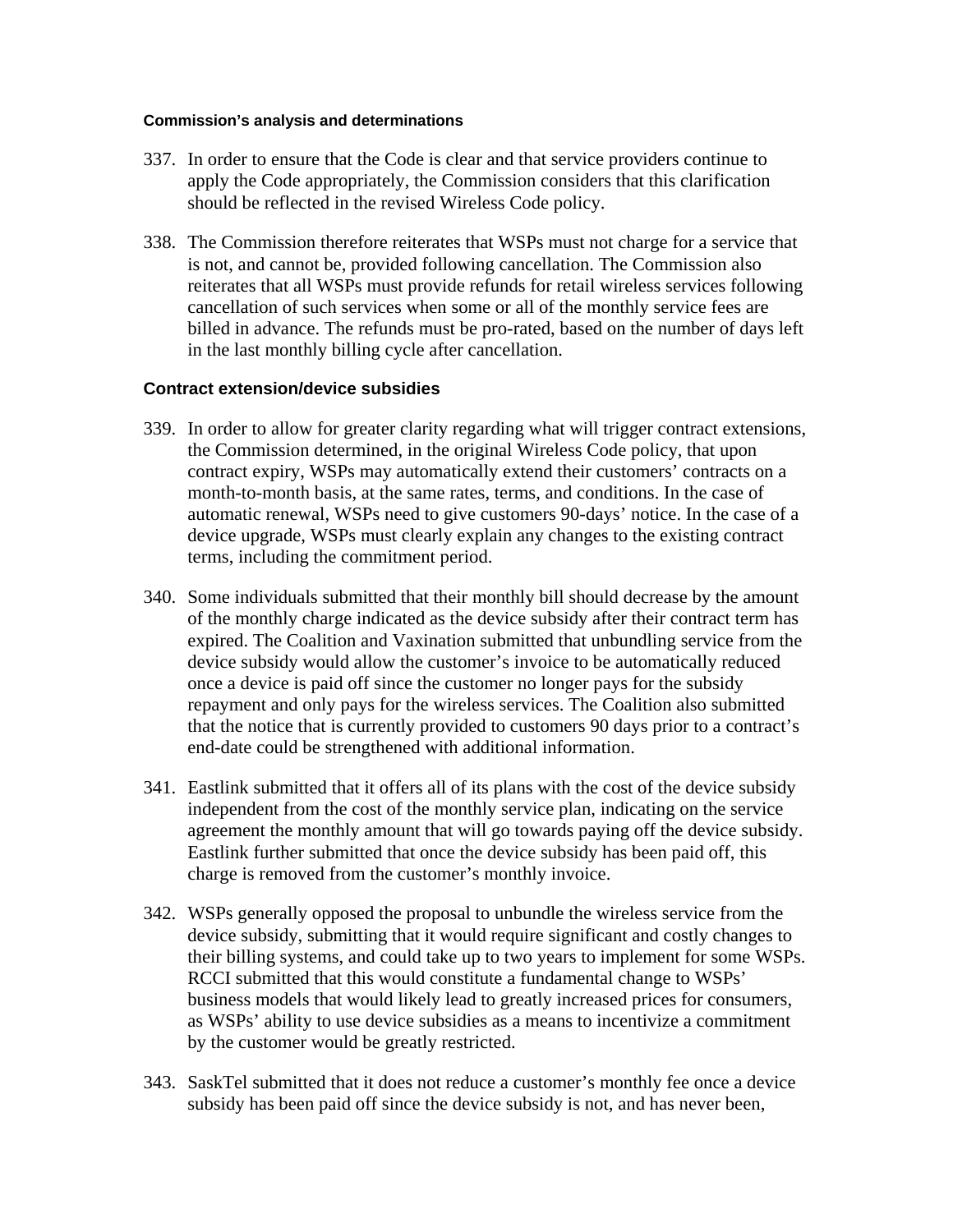related to the monthly cost of a service plan. SaskTel added that device subsidies are only offered to customers who have committed to purchasing SaskTel's services for an extended period of time.

- 344. Given the high cost of updating WSPs' systems, and the likelihood of this cost being passed on to consumers, the Commission considers that the proposal to separate the device subsidy charge from the monthly wireless service charge on a customer's bill would not be appropriate at this time.
- 345. The Commission notes that the requested practice has been adopted by Eastlink. The Commission therefore considers that it is a practice that could be viewed as an opportunity for WSPs to exercise a competitive advantage in the market.
- 346. The Commission considers that there are alternative means to further the objectives of the Code, by providing customers with additional information related to device subsidies, which would allow WSPs to retain a greater degree of flexibility. Specifically, a clarity issue remains with respect to subsidized devices as it is not sufficiently clear to Canadians who accept a device subsidy that there may be outstanding amounts owing in relation to the subsidized device, and that they may not leave their provider with their phone until such time as their contract has been completed or they have paid the ECF. The Commission considers that WSPs should do more to inform customers about when they are no longer subject to an ECF and that their contract term has elapsed.
- 347. The Commission notes that provision G.6(ii) of the Code currently requires WSPs to notify a customer on a fixed-term contract at least 90 calendar days before the end of their initial commitment period whether or not the contract will be automatically extended, but it does not require WSPs to indicate that customers are no longer subject to a penalty should they decide to switch plans or providers.
- 348. The Commission considers that making customers more aware of the options that exist to them when their contract is about to expire will ensure further clarity around the practices related to device subsidies and help foster a more dynamic marketplace.
- 349. In light of the above, the Commission determines that it is appropriate to **change** section G.6 of the Code to require WSPs to notify their customers 90 days prior to the end of their contract, informing them (i) of the date on which their contract is set to expire, (ii) whether their rates, terms, and conditions for service will stay the same or, if not, the new proposed minimum monthly charge for service going forward, and (iii) that as of the contract expiry date, they are no longer subject to an ECF or any other penalty should they decide to switch plans or WSPs, upgrade devices, or cancel their service.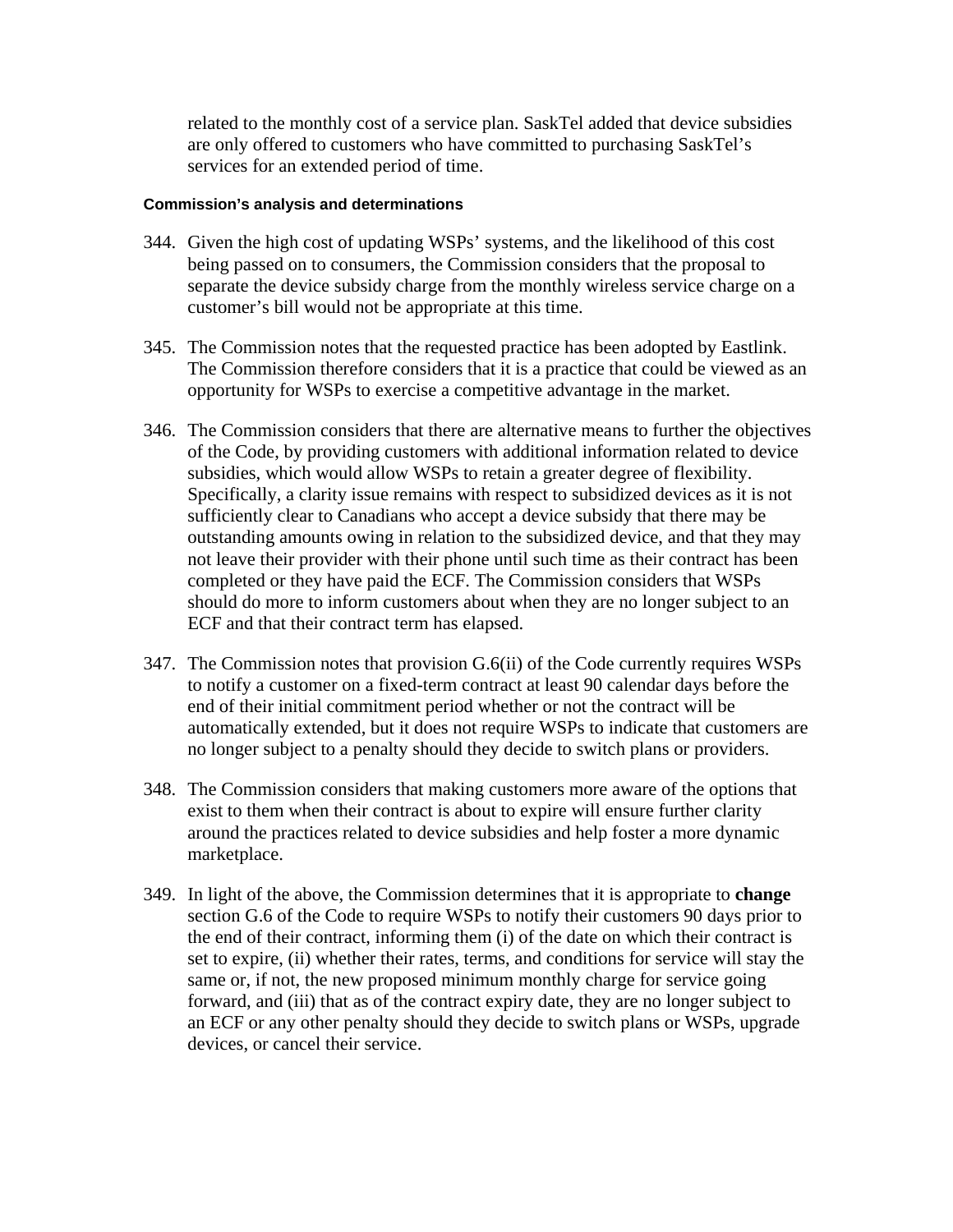# **Disconnection**

- 350. The Code's provisions on disconnection ensure that customers are made sufficiently aware of an impending disconnection or suspension of their service or the conditions under which such a disconnection or suspension may be triggered.
- 351. The Coalition submitted that the Commission's decision in Telecom Decision 2015-376, which clarified how the Code's disconnection rules interact with suspensions of service, should be incorporated in the Wireless Code in order to clarify these provisions.
- 352. Videotron asked the Commission to clarify that the one business day WSPs have to reconnect a customer who was wrongly disconnected (see section I.1(iii) of the Code) is to be calculated from when the WSP is made aware of the error, as opposed to when disconnection occurs.
- 353. The CCTS noted that it had received complaints from customers whose service was disconnected because they exceeded a pre-determined spending or credit limit, of which the customer was not notified. These customers did not receive notice prior to suspension. The CCTS suggested that the Commission require WSPs to disclose any spending/credit limit that are, or may be, applied in the customer's contract.

- 354. Parties who commented on this issue had no objection to incorporating any of the follow-up decisions into the Code as part of the review. In order to add clarity to the Code, the Commission considers that it is reasonable to reiterate this clarification and **change** the wording of the Code to reflect the clarification issued in Telecom Decision 2015-376.
	- WSPs must make reasonable attempts to notify customers before disconnecting their wireless service, as set out in the Wireless Code;
	- the disconnection rules apply to suspensions under certain circumstances, namely when the suspension of service is part of a process of potentially disconnecting a customer's service for non-payment;
	- with respect to how the disconnection requirements apply to suspension for non-payment, that
		- o the notification requirements apply in all instances before a disconnection, and in the first instance of a suspension in a disconnection cycle;
		- o the customer must be made aware of the specific terms leading to further suspensions and disconnection should the customer not pay according to the terms in their promise-to-pay agreement; and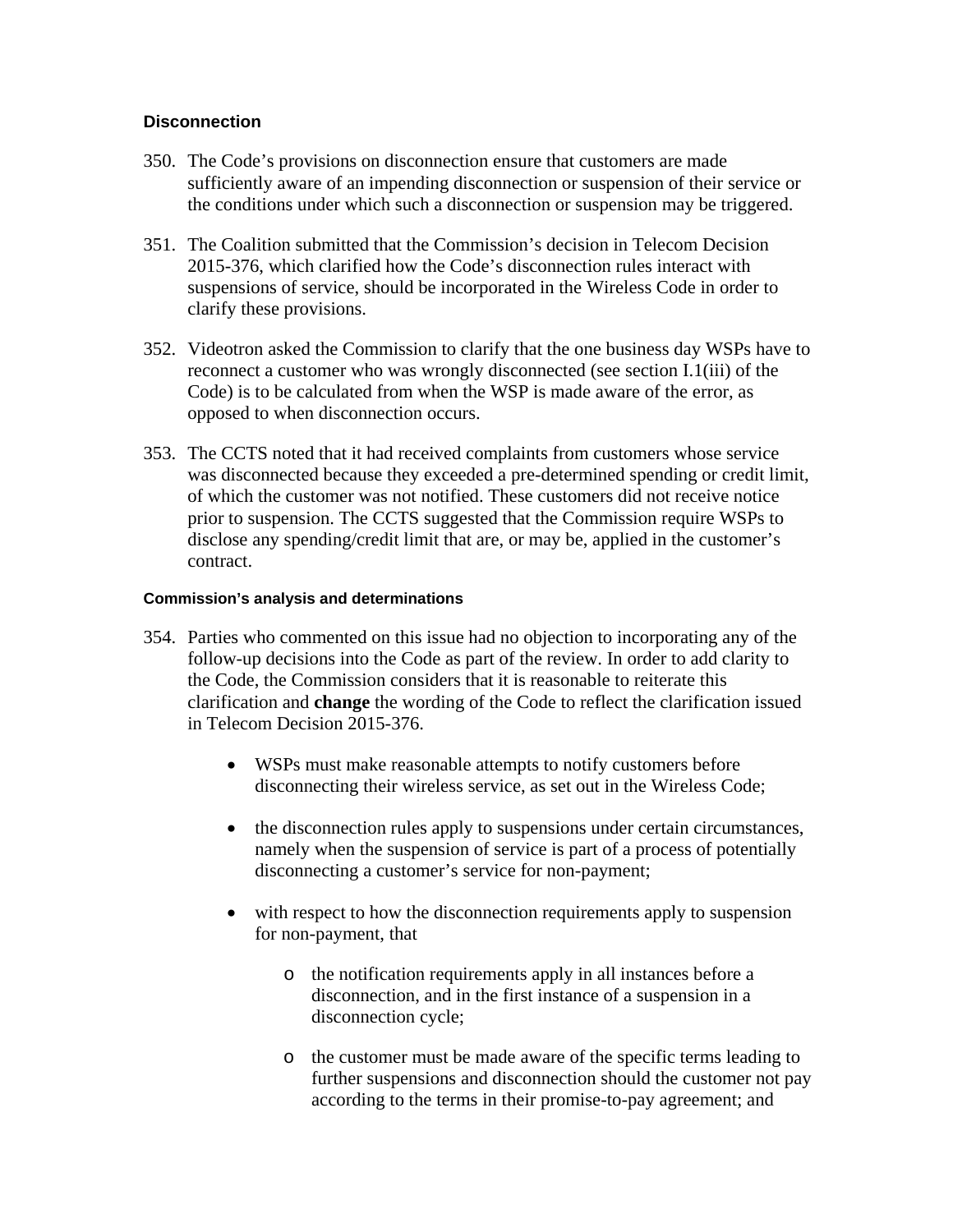- o if the consumer fulfills the terms of the promise-to-pay agreement, the disconnection cycle is to be considered complete and any future non-payment would start a new disconnection cycle;
- notwithstanding the above, the disconnection provisions of the Code do not apply to suspensions when a pre-set spending limit is reached, such as customers on credit-limited spending programs, however WSPs must ensure that the customer is aware that they are subject to a spending/credit limit that, if exceeded, could trigger a disconnection or suspension; and
- except in exceptional circumstances as defined in the Wireless Code, WSPs are required to notify customers twice prior to disconnection: at least 14 calendar days prior to disconnection, and again at least 24 hours prior to disconnection.
- 355. Further, to the extent that the obligation in provision I.1(iii) of the Code is ambiguous, it would be reasonable and not inconsistent with the objectives of the Code to interpret the time frame within which WSPs must reconnect customers disconnected in error as only beginning once the WSP has been made aware of the error.
- 356. In order to ensure that this clarification is reflected in the Code itself going forward, the provision should explicitly refer to the need for the WSP to be aware of the disconnection error. Accordingly, the Commission determines that it is appropriate to **change** the Code to specify that the one business day to reconnect a customer disconnected in error starts once the WSP is made aware of the error.

# **Expiration of prepaid balances**

- 357. The Code requires a WSP to keep open the accounts of customers with prepaid cards for at least seven days following the expiration of an activated card, at no charge, to give the customer more time to top up their account and retain their prepaid balance.
- 358. A number of individuals who intervened in the proceeding were generally opposed to the requirement that they must top-up prepaid balances; they would like to see the balance carry over indefinitely without having to contribute further to their accounts. Many likened the expiry of prepaid balances to the expiry of gift cards/certificates, which are protected under certain provincial consumer protection laws.
- 359. The Coalition questioned whether allowing prepaid balances to expire is consistent with the Code's objective of establishing consumer-friendly business practices.
- 360. Vaxination proposed that this section of the Code be amended to prohibit balance expiration. Vaxination submitted that customers should be able to deposit money into prepaid accounts in a manner similar to bank accounts. In Vaxination's view, these prepaid account deposits are separate from the purchase of a wireless service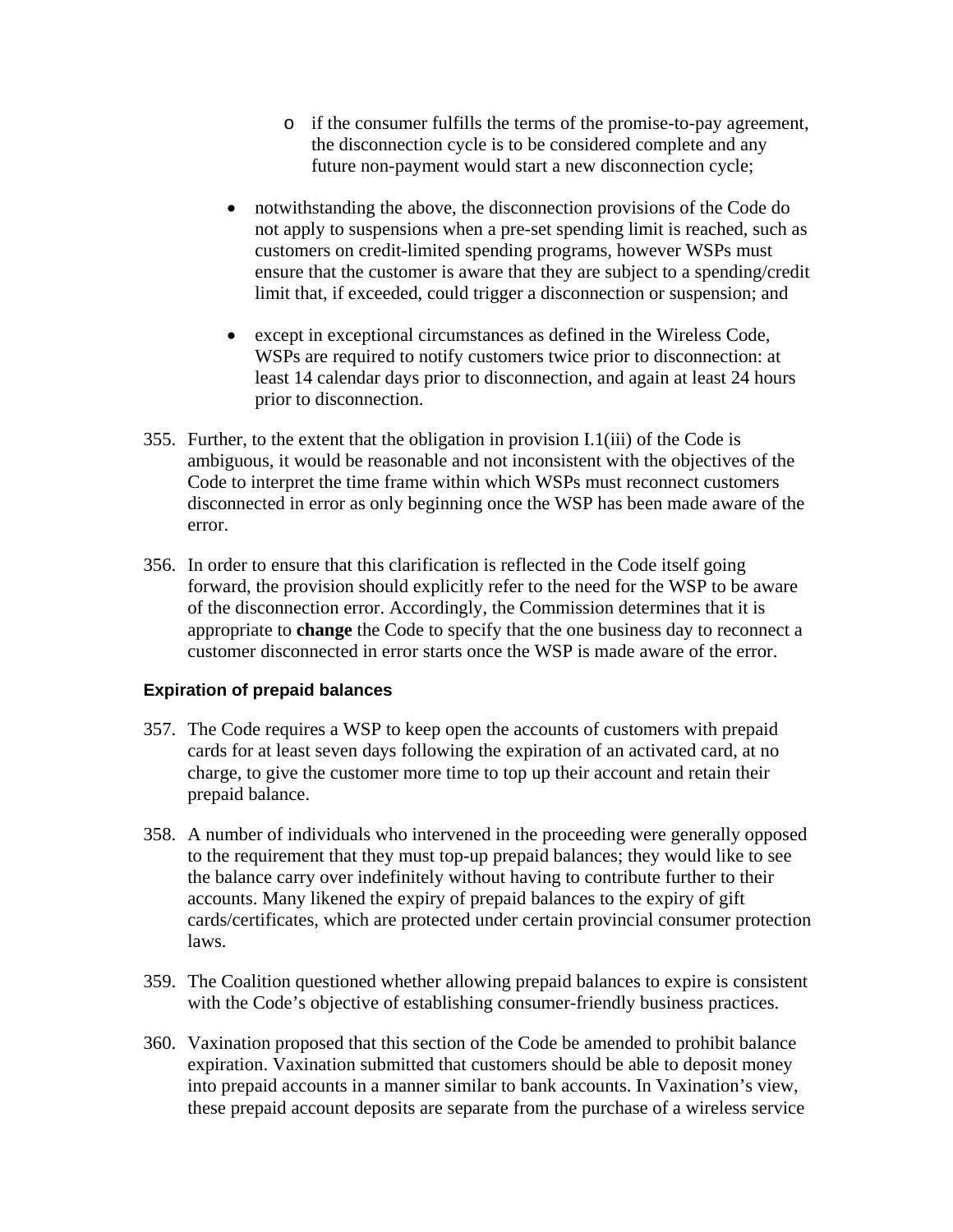using the funds in the prepaid account. WSPs should not be permitted to "seize" any unused funds in such accounts, which are unconnected to the provision of any wireless service.

### **Commission's analysis and determinations**

- 361. In the original Wireless Code policy, the Commission characterized prepaid card services as providing access to a WSP's network for a specific period of time, with specific usage limitations that are distinct for each aspect of the service.
- 362. In Telecom Decision 2014-101, the Commission rejected arguments that section J of the Code should be varied by, among other things, treating such cards in a manner similar to retail gift cards or because expiration amounted to the seizure of prepaid balances. This rejection is consistent with the characterization of prepaid cards as granting access to the network.
- 363. The evidence on the record of this proceeding does not establish that circumstances have changed sufficiently to warrant a substantially different approach going forward.
- 364. However, the Commission considers that regardless of whether a consumer purchases a wireless prepaid balance through a prepaid card or by some other means, the consumer receives access to the wireless network on terms and conditions set out by the WSP simply by virtue of having an active account with a positive prepaid balance. To that effect, prepaid cards are very similar to pay-asyou-go services and those pay-in-advance services that are paid for entirely in advance because they all require the customer to actively top-up their account balances in order to continue to use the services, and that payment always occurs prior to use of the services.
- 365. Section J of the Code was originally drafted to deal only with prepaid cards. However, it would be consistent with the Code's revised definitions of prepaid and postpaid services, as set out above, and with the objectives of the Code more broadly, to apply section J to all prepaid balances. Otherwise, customers with substantially similar plans could have different types of protection.
- 366. The Commission therefore determines that it is appropriate to **change** the Code to require WSPs to keep open the accounts of all prepaid customers for at least seven calendar days following the end of the customer's current commitment period, whether that commitment period is established via an activated prepaid card or otherwise by contributing to a prepaid account balance, at no charge.

# **Accessibility**

367. Accessibility groups have expressed a need to obtain various WSP customer services and products in alternative formats, such as sign language.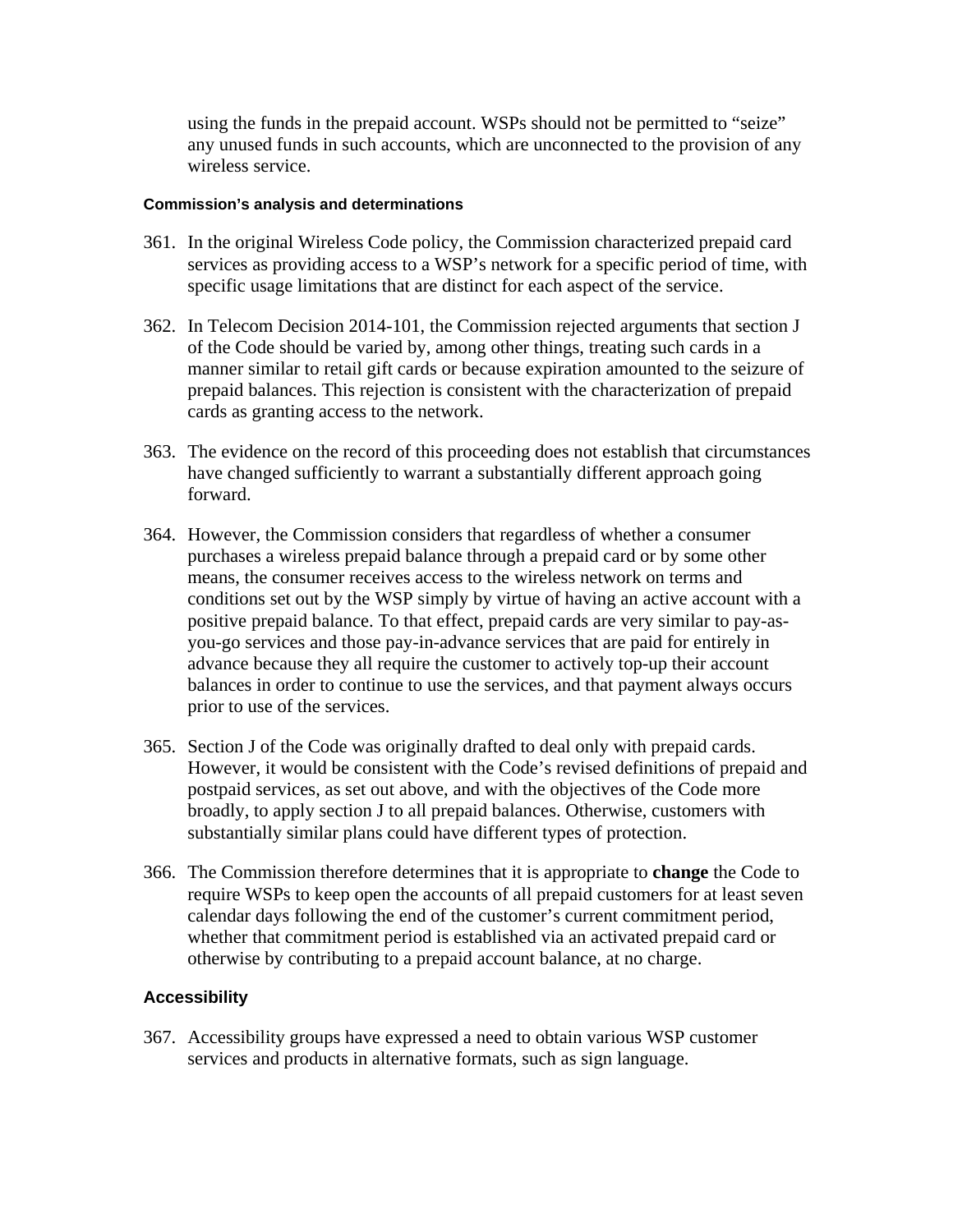### **Sign-language videos to describe terminologies that are commonly used in wireless contracts**

- 368. The DWCC submitted that there is currently not much information related to wireless contracts available in sign language. The DWCC noted that the contracts of each WSP vary, but there is common terminology used in all contracts. The DWCC requested that American Sign Language (ASL) or langue des signes québécoise (LSQ) videos be made available for these common terminologies.
- 369. The DWCC also requested that a unified group (either the Commission, the CCTS, or the CWTA) fund the production of these videos as an ongoing project.
- 370. MAC supported the proposal and noted that plain language of commonly used terms in wireless contracts presented via sign language or otherwise would be of great benefit to its constituents, but also to the public in general. MAC submitted that co-operation and collaboration between all implicated WSPs would be essential to the success of this proposal.
- 371. While Eastlink, RCCI, SaskTel, SSi Micro, and TCC opposed the creation of such videos,<sup>[24](#page-57-0)</sup> there was general consensus among all WSPs that, should the Commission determine that the proposal is in the public interest, a collaborative effort would be more feasible than a requirement that each WSP make such videos individually.

- 372. Clarity and understanding of terms and conditions by customers is key to ensuring Canadians can make informed choices about the services they are purchasing. For Canadian sign-language users, that clarity and understanding may be improved by increased access to sign-language materials.
- 373. The Commission considers that creating and implementing a list of commonly used terms on an industry level will ensure that only terms having the same meaning across the industry will be included in the videos. Also, the Commission considers that the creation of the videos will be in the interest of all Canadians in the Deaf and hard of hearing community, in every province and territory.
- 374. In addition, the Commission considers that although video relay service (VRS) is now available and Canadian sign-language users can use VRS to communicate effectively with their WPS, the creation of a centralized set of sign-language videos would ensure the information is being delivered in a consistent manner across providers and will leave less room for errors in the interpretations of the terms. Further, as these videos would describe terminology using plain language,

<span id="page-57-0"></span><sup>&</sup>lt;sup>24</sup> Eastlink, RCCI, SaskTel, SSi Micro, and TCC opposed the creation of such videos for a number of reasons, including potentially high costs and the belief that sign-language users can avail themselves of video relay service (VRS) if they have questions about their contracts. Eastlink also submitted that some terminologies have different meaning from company to company. SaskTel submitted that demand for such videos is very limited in Saskatchewan.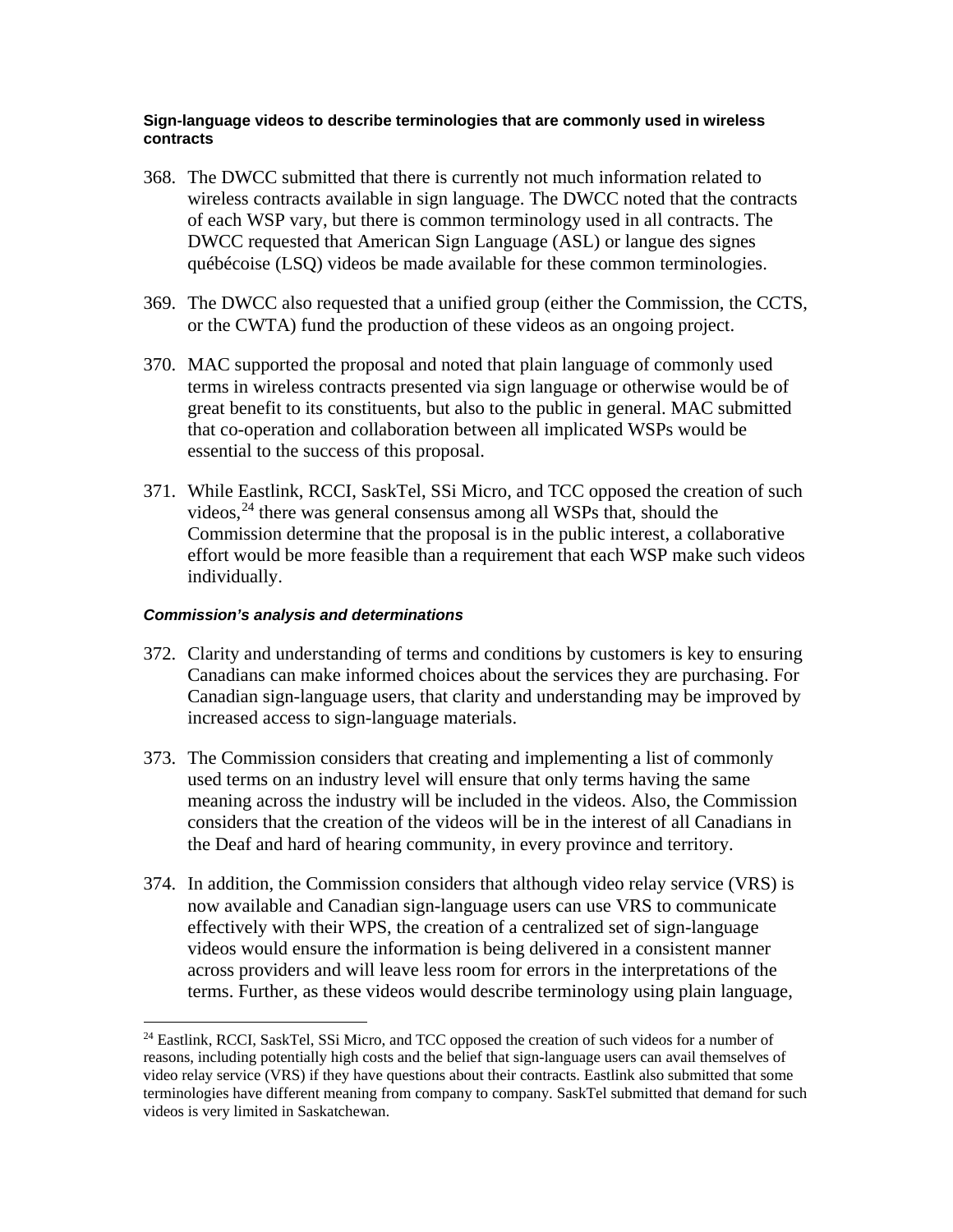the provision of closed captioning for the videos would also provide a broader audience with this important information.

- 375. The Commission finds that it would be inefficient to ask each WSP to create their own sign-language videos as this would be an unnecessary duplication of efforts that could lead to inconsistent messaging. The Commission considers that it would be more efficient and cost-effective to have one set of sign-language videos industry wide to explain commonly used terminology.
- 376. Given that Bell Canada, Eastlink, Freedom Mobile, RCCI, SaskTel, TCC, and Videotron have the majority of the market share and resources, the Commission considers that it is appropriate for those companies to assume responsibility for the creation and promotion of common terminology sign-language videos (in ASL and LSQ). The Commission also considers that it will be important to ensure that the Deaf and hard of hearing community is involved in all stages of the video-making process, including the identification of those terms that would be considered "common terminology."
- 377. In light of the above, the Commission jointly **directs** Bell Canada, Eastlink, Freedom Mobile, RCCI, SaskTel, TCC, and Videotron to work in collaboration to create and promote common terminology sign language videos (in ASL and LSQ), in consultation with the Deaf and hard of hearing community. These videos are to be created in the interest of all Canadians and must not be an advertising vehicle for any particular service provider. Consultations must begin **no later than four months** from the date of this decision. The videos must also be created with closed captioning. Bell Canada, Eastlink, Freedom Mobile, RCCI, SaskTel, TCC, and Videotron are to support this initiative with the resources necessary to allow for the meaningful and active participation of the Deaf and hard of hearing community.
- 378. The Commission encourages the CWTA to be an active participant and provide support as appropriate. The videos are to be made available on each company's website, as well as made available to any organization requesting them, free of charge, **no later than 12 months** from the date of this decision. The Commission will also promote the videos and provide links on its website.

#### **Sign-language videos promoting awareness of the Code**

- 379. The DWCC submitted that many Deaf, hard of hearing, and speech-impaired consumers are not aware that the Code exists or do not know how it applies to their services or how it could assist in resolving complaints to their WSPs. The DWCC requested that any awareness initiatives for the Code be accompanied by material that is accessible to Deaf and hard of hearing consumers.
- 380. There was general consensus among the WSPs that, if the Commission were to require the creation of sign-language videos, they should be developed by the industry working together as it would be more efficient and would ensure consistency.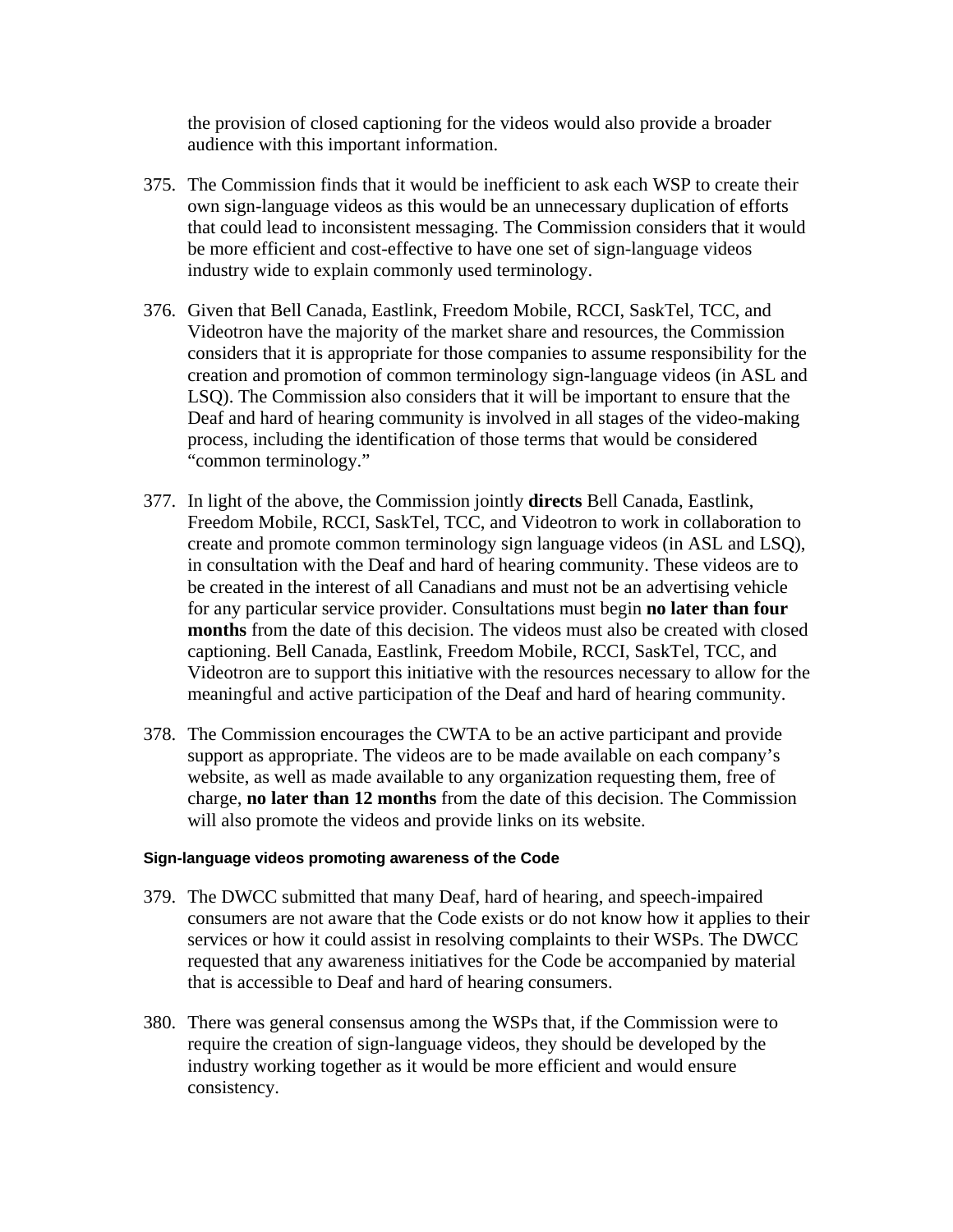### *Commission's analysis and determinations*

- 381. The Commission considers that requiring WSPs to produce sign-language videos in their awareness campaign of the Code is appropriate, and that additional measures to ensure consumers with disabilities were aware of the Code would help to further its objectives. However, the Commission also recognizes the need for consistent messaging in the videos.
- 382. The Commission therefore jointly **directs** Bell Canada, Eastlink, Freedom Mobile, RCCI, SaskTel, TCC, and Videotron to work in collaboration to create and promote sign-language videos (in ASL and LSQ) that will be included in awareness campaigns for the Code. These videos are to be created in the interest of all Canadians and must not be an advertising vehicle for any particular service provider. The videos must be developed in consultation with the Deaf and hard of hearing community. Consultations with the deaf and hard of hearing community must begin **no later than four months** from the date of this decision. The videos are also to be created with closed captioning. Bell Canada, Eastlink, Freedom Mobile, RCCI, SaskTel, TCC, and Videotron are to support this initiative with the resources necessary to allow for the meaningful and active participation of the Deaf and hard of hearing community.
- 383. The Commission encourages the CWTA to be an active participant and provide support as appropriate. The videos are to be made available on each company's website, as well as made available to any organization requesting them, free of charge, **no later than six months** from the date of this decision. The Commission will also promote the videos and provide links on its website.

# **Requirement to provide sign-language interpretation in-store**

- 384. The DWCC requested that consumers be able to arrange an in-store appointment with a WSP in advance to ensure sign-language interpretation can be present. The DWCC submitted that Video Remote Interpretation  $(VRI)^{25}$  $(VRI)^{25}$  $(VRI)^{25}$  is another means of customer service that would be acceptable to the Deaf community.
- 385. WSPs generally considered that this should not be a Code requirement since alternatives are already in place to serve the needs of the Deaf, hard of hearing, and deaf-blind community.
- 386. Eastlink and TCC submitted that clear written contract terms, in addition to services such as VRS, will make it considerably easier for Canadians in the Deaf and hard of hearing community to ask questions of WSPs about services. Some WSPs submitted that they already make in-store sign-language interpretation available, upon request of the customer. SaskTel submitted that it already has a Language Assistance Program in place that is able to provide language assistance for customers as required. This program utilizes internal SaskTel employees that

<span id="page-59-0"></span><sup>&</sup>lt;sup>25</sup> VRI is a service that uses devices such as web cameras or videophones to provide sign-language or spoken-language interpreting services.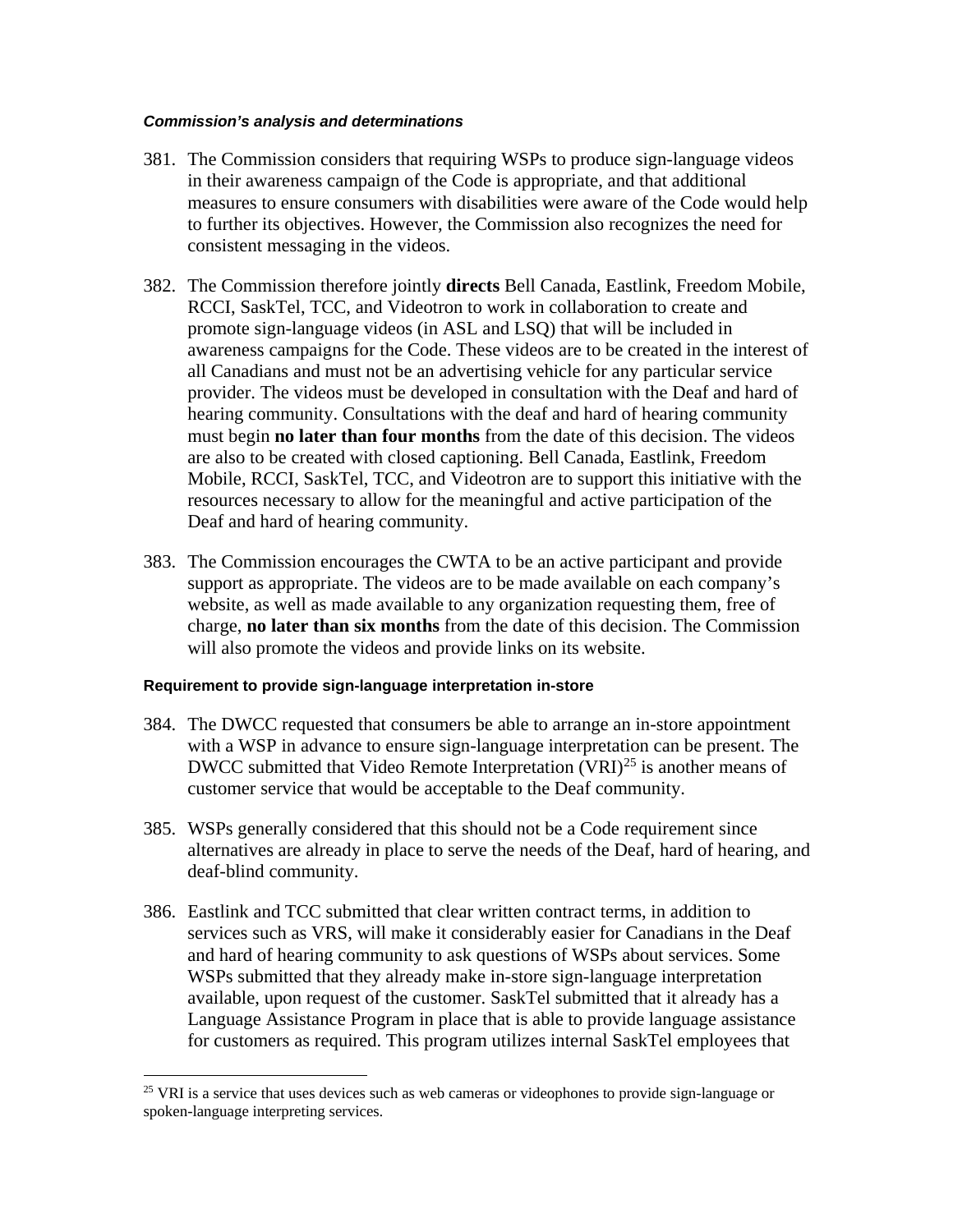are proficient in a specific language, including ASL, to act as interpreters for customers as required.

### *Commission's analysis and determinations*

- 387. Some of the major WSPs, of their own volition, offer in-store sign-language interpretation or language assistance, upon request. As such, the Commission does not believe that regulatory intervention is necessary at this time. The Commission encourages all WSPs to offer in-store sign-language interpretation, upon request by the customer.
- 388. Members of the Deaf and hard of hearing community are not always made aware of the availability of such services. In this regard, the Commission reiterates that WSPs must, as set out in [Telecom Regulatory Policy 2016-496,](http://www.crtc.gc.ca/eng/archive/2016/2016-496.htm) publicize all of their disability-specific products/services - including the availability of in-store sign-language interpretation - on their websites no later than six months from the date of that decision.

#### **Provision of marketing materials, related documents, and the Critical Information Summary in alternative formats**

389. MAC submitted that there should be an obligation for WSPs to provide the CIS, marketing, and supporting information such as privacy and fair use policies in the Code in accessible formats for persons with disabilities.

- 390. While the promotion of disability-specific wireless plans is addressed in the original Wireless Code policy, the Code has not been used to impose obligations relating to advertising.
- 391. The Commission recognizes that the resource implications of requiring WSPs to provide marketing materials consisting of sign-language videos could be high given that these materials change frequently. Further, this information is often readily available on the WSPs' websites.
- 392. As it relates to the provision of alternative formats for the related documents, section B.1(iii) of the Code does not currently include a provision requiring WSPs to provide a customer with related documents (e.g. privacy policy or fair use policy) in an alternative format for persons with disabilities upon request, at no charge, at any time during the commitment period. However, the Commission considers that this was an oversight, given the findings that it made in the proceeding leading to the initial Code, which determined that related documents should be accessible for persons with disabilities. Nothing on the record of this proceeding would suggest that such a requirement should not now be added to the Code.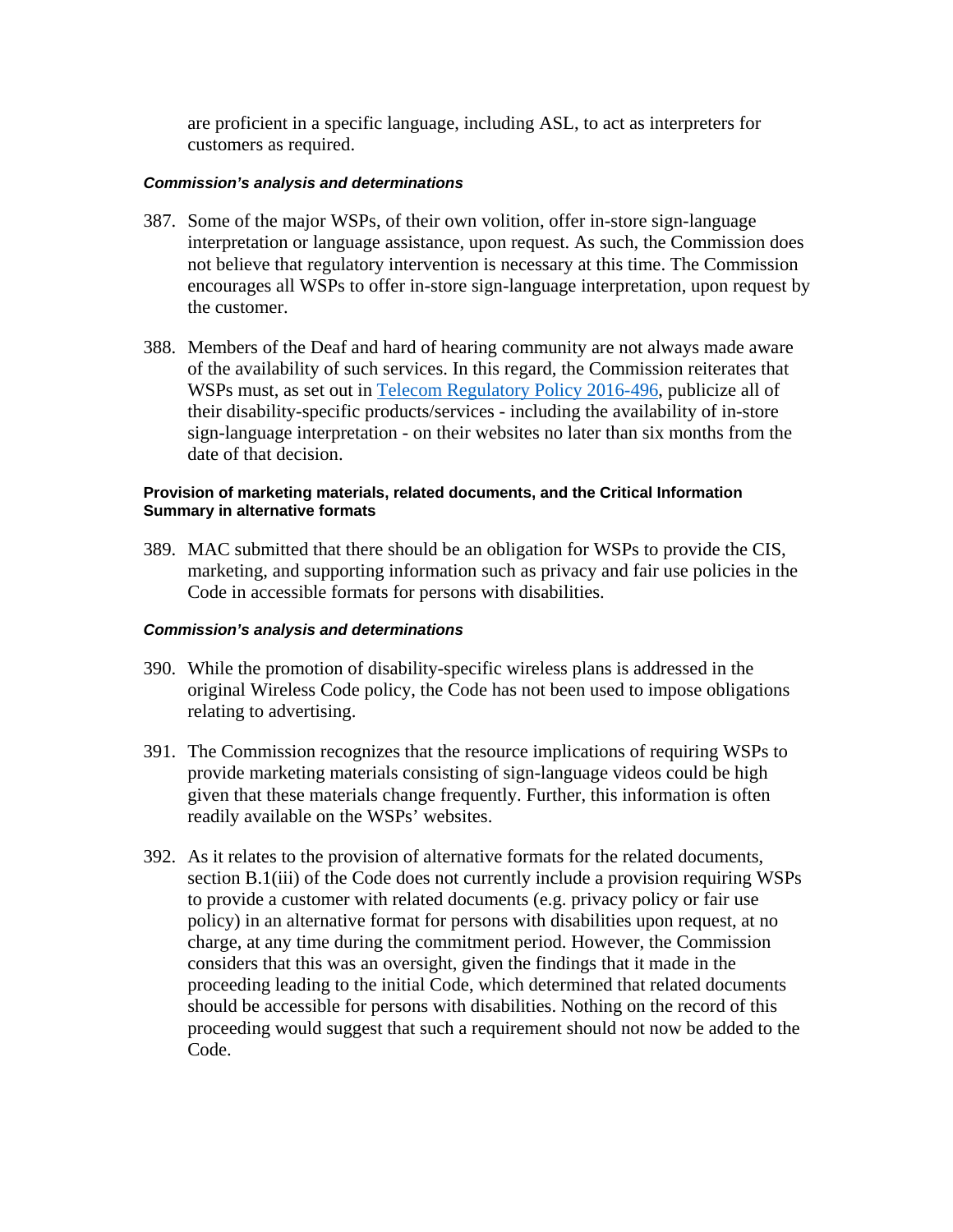393. The Commission considers that the related documents and the CIS are both important documents for customers to ensure they are informed of the terms and conditions of their contracts. The Commission therefore determines that it is appropriate to **change** sections B.1(ii), B.2(v), and C.1(v) of the Code to require WSPs to provide those documents in alternate formats for persons with disabilities upon request, at no charge.

#### **General reasonable accommodation provision**

- 394. MAC submitted that the specific accommodations in the Code should be supplemented by a more broad reasonable accommodation provision. Such a provision would be consistent with the objectives of the Code and the Act, as well as with the steps taken in [Telecom Regulatory Policy](http://www.crtc.gc.ca/eng/archive/2016/2016-496.htm) 2016-496 to ensure greater consumer empowerment more generally.
- 395. While MAC admitted that a reasonable accommodation provision could introduce ambiguity into the Code and confusion about the scope of WSP obligations, it considered that the flexibility afforded by such a provision would ultimately outweigh those concerns.
- 396. MAC also acknowledged that, while including a reasonable accommodation provision in the Code may replicate some of the protections already available under the *Canadian Human Rights Act,* resolving issues in relation to wireless services through the CCTS would likely be more expeditious than taking every issue to the Human Rights Commission.
- 397. The CCTS was of the view that it does not have the mandate, authority, or expertise to administer such a clause, and that it would not be appropriate to download potential responsibility for human rights issues to a non-governmental organization.
- 398. The CCTS further stated that it is better able to resolve disputes when requirements in the Code are clear and unambiguous. The CCTS submitted that a general "reasonable accommodation provision" would not serve this purpose.

- 399. Clear and unambiguous requirements in the Code ensure that all stakeholders better understand their rights and responsibilities, and ultimately help to further the objectives of the Code.
- 400. The Commission agrees with the view put forward during the proceeding that including a reasonable accommodation provision in the Code may be ambiguous and may create confusion about the scope of WSPs' obligations to customers with a disability.
- 401. The Commission considers that the specific accommodation provisions in relation to the provision of contracts and related documents in alternative formats and the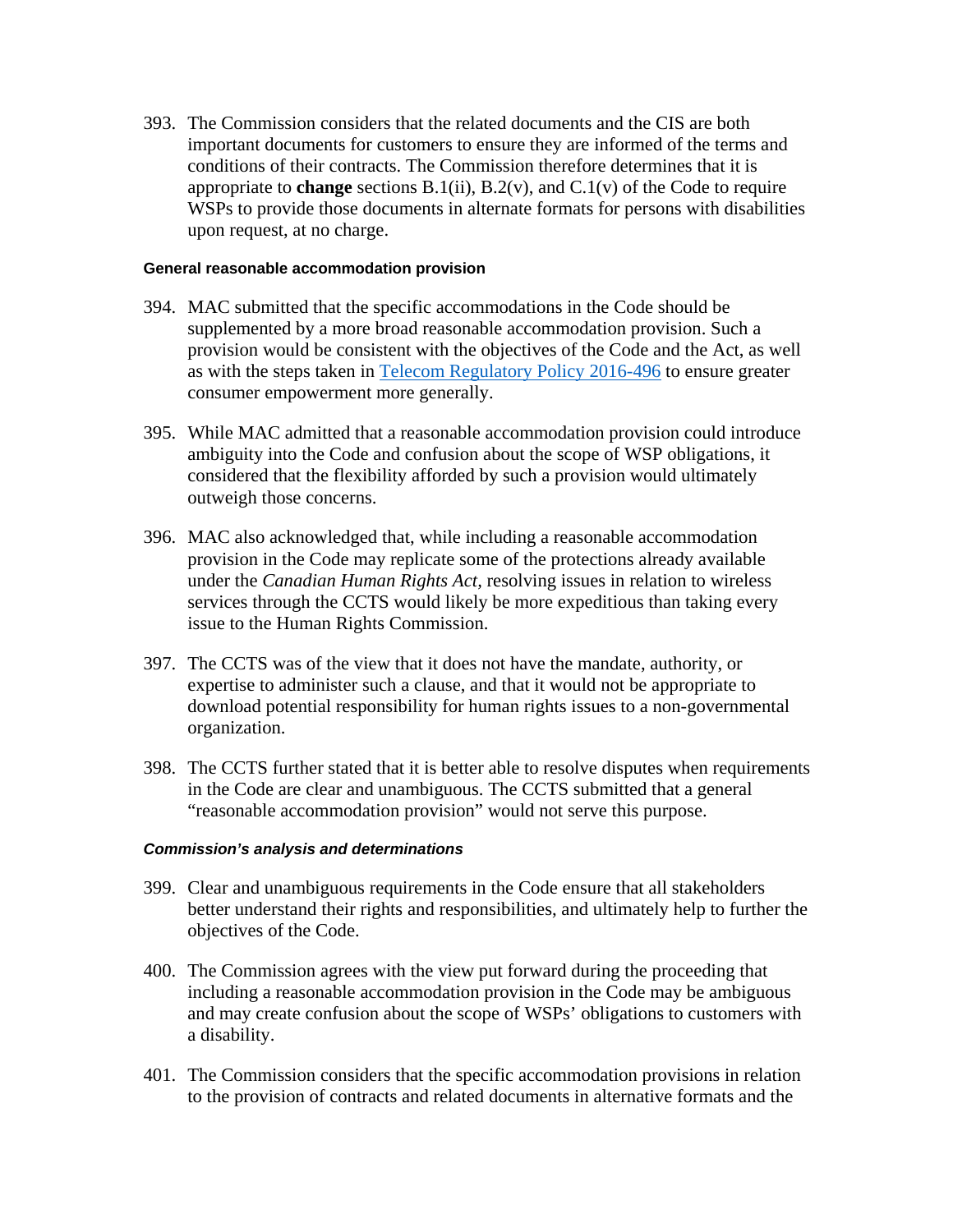extended trial-period provisions in the revised Code will provide clearer guidance to WSPs, the CCTS, and consumers, while ensuring that persons with disabilities fully benefit from the Code's protections, and will effectively advance the objectives of the Code.

402. The Commission therefore determines that a general reasonable accommodation provision is unnecessary at the present time.

# **Other proposals raised by parties**

- 403. Parties have also submitted other proposals relating to
	- international roaming notifications,
	- ECFs.
	- security deposits,
	- the definition of small business,
	- device software updates and security patches, and
	- an expedited process to appeal CCTS interpretations of the Code.
- 404. The Code requires WSPs to notify customers when their devices are roaming in another country, sets out a formula for ECFs in which the fees cannot be imposed after 24 months, and includes rules relating to requesting, reviewing, and returning security deposits that WSPs may require from a customer. The Commission noted in the original Wireless Code policy that the CCTS defines a "small business" as a business whose average monthly telecommunications bill is under \$2,500. Finally, the Code does not address device software updates and security patches. Currently any interested person may file an application seeking to clarify the interpretation of the Code, but these clarifications are only prospective and would not affect any complaints already handled by the CCTS.
- 405. Videotron submitted that WSPs should be given the flexibility to send only one international roaming notification over a seven-day period for travellers who are frequently entering new countries within that time frame.
- 406. SaskTel and TCC requested that the Code be amended to allow for options for the ECF to be reduced to \$0 for periods beyond 24 months, providing that a 24-month reduction to \$0 is also offered by the WSP for that same wireless device. The Coalition, the CWTA, Eastlink, Freedom Mobile, and Vaxination opposed extending ECFs to beyond two years, submitting that one of the most important provisions of the Code was the reduction of device subsidy amortization periods, thus contributing to market dynamism, and that doing so would undermine what was, and remains, a critical part of the Code's effectiveness.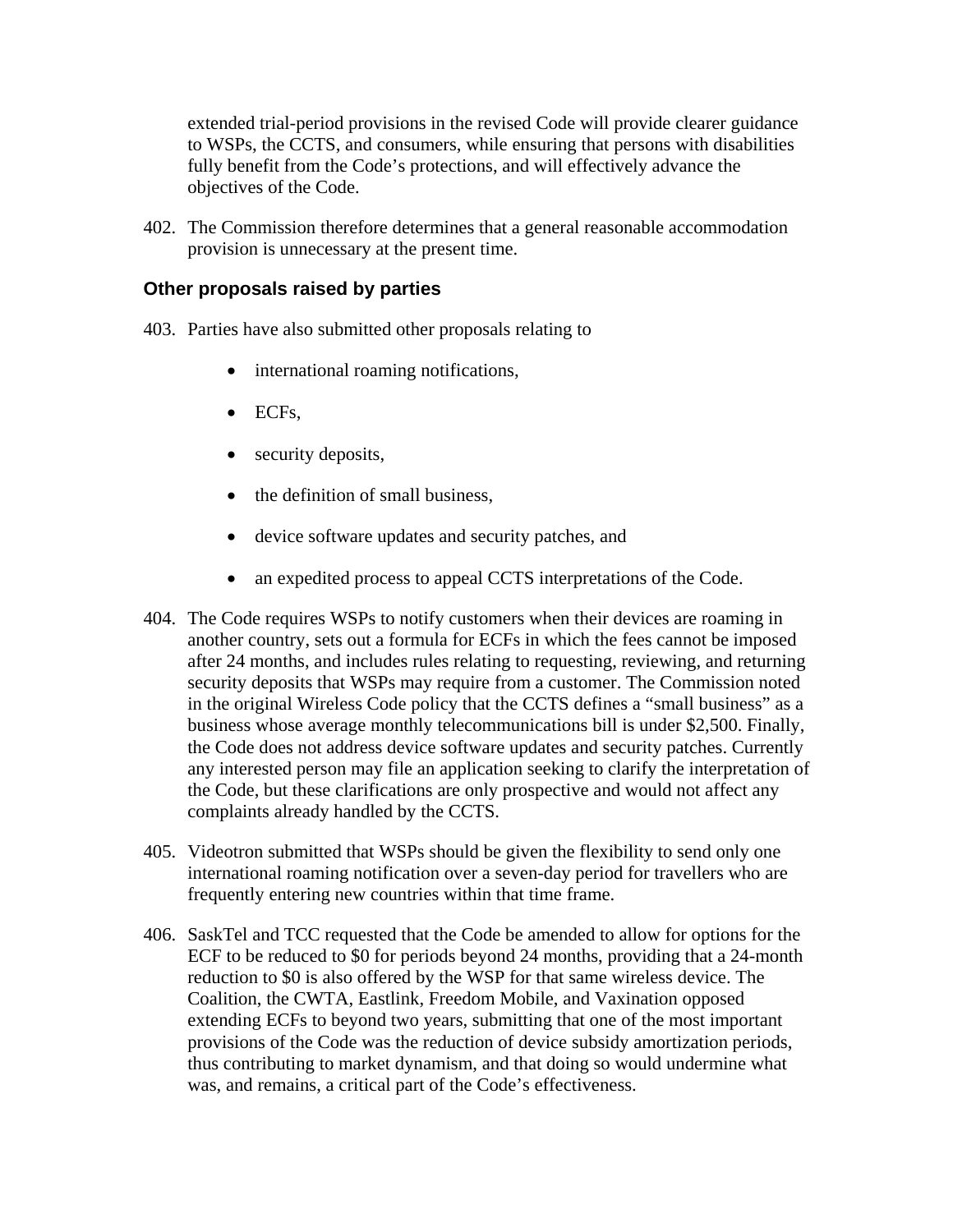- 407. Bell Canada, Eastlink, RCCI, SaskTel, and TCC requested that WSPs be able to recuperate the costs of any gifts with purchase or economic inducements offered to customers through ECFs, besides the device subsidy, if the customer chooses to terminate their agreement before the end of their commitment period. Many interveners opposed this recommendation, including the CCC, the Coalition, and Vaxination, submitting that offering such gifts or inducements is a cost of doing business for WSPs and the cost of competition should not be passed along to consumers. They further submitted that an increased ECF could lead to a barrier to switching WSPs, the potential for the artificial inflation of the price of the inducement, and an increase to the complexity of ECFs.
- 408. Some consumer groups, including the Coalition and l'Union, requested changes to the Code relating to information disclosure about the return of security deposits, how the deposit should be returned to the customer, and whether WSPs should be prohibited from imposing certain restrictions on customers with a security deposit.
- 409. RCCI requested that the Commission define a small business customer based on the number of employees at the time the contract is entered into. The CCTS opposed this proposal because it considered there must be consistency between the definition of small business used in the Code as compared to that used by the CCTS in its Procedural Code; $^{26}$  $^{26}$  $^{26}$  any discrepancies between the types of complaints the CCTS can accept and what types of customers are protected under the Code would result in confusion.
- 410. Two individuals requested that the Code require WSPs to pass along security patches and software updates in a timely manner, a proposal supported by the CCC, the Coalition, MAC, and Vaxination. All WSPs opposed this proposal, submitting that they do not control the timing of such updates and that they pass them along to customers as soon as possible.
- 411. RCCI proposed that the Commission put in place a mechanism for WSPs to appeal CCTS interpretations in an expedited manner. More specifically, RCCI recommended, as it did as part of the review of the CCTS`s mandate and structure in 2015-2016,<sup>[27](#page-63-1)</sup> that the Commission implement an expedited Part 1 Application process.

#### **Commission's analysis and determinations**

412. The Commission considers that, in general, these proposals would not considerably further the objectives of the Code, nor would they provide additional clarity with regard to specific provisions of the Code. The Commission considers that the provisions in question are working effectively with regard to the issues raised and

<span id="page-63-0"></span><sup>&</sup>lt;sup>26</sup> The Procedural Code sets out the processes that apply to the handling of complaints by the CCTS and governs the interaction between the CCTS and participating service providers in the course of dealing with a complaint.

<span id="page-63-1"></span><sup>&</sup>lt;sup>27</sup> See Broadcasting and Telecom Regulatory Policy 2016-102.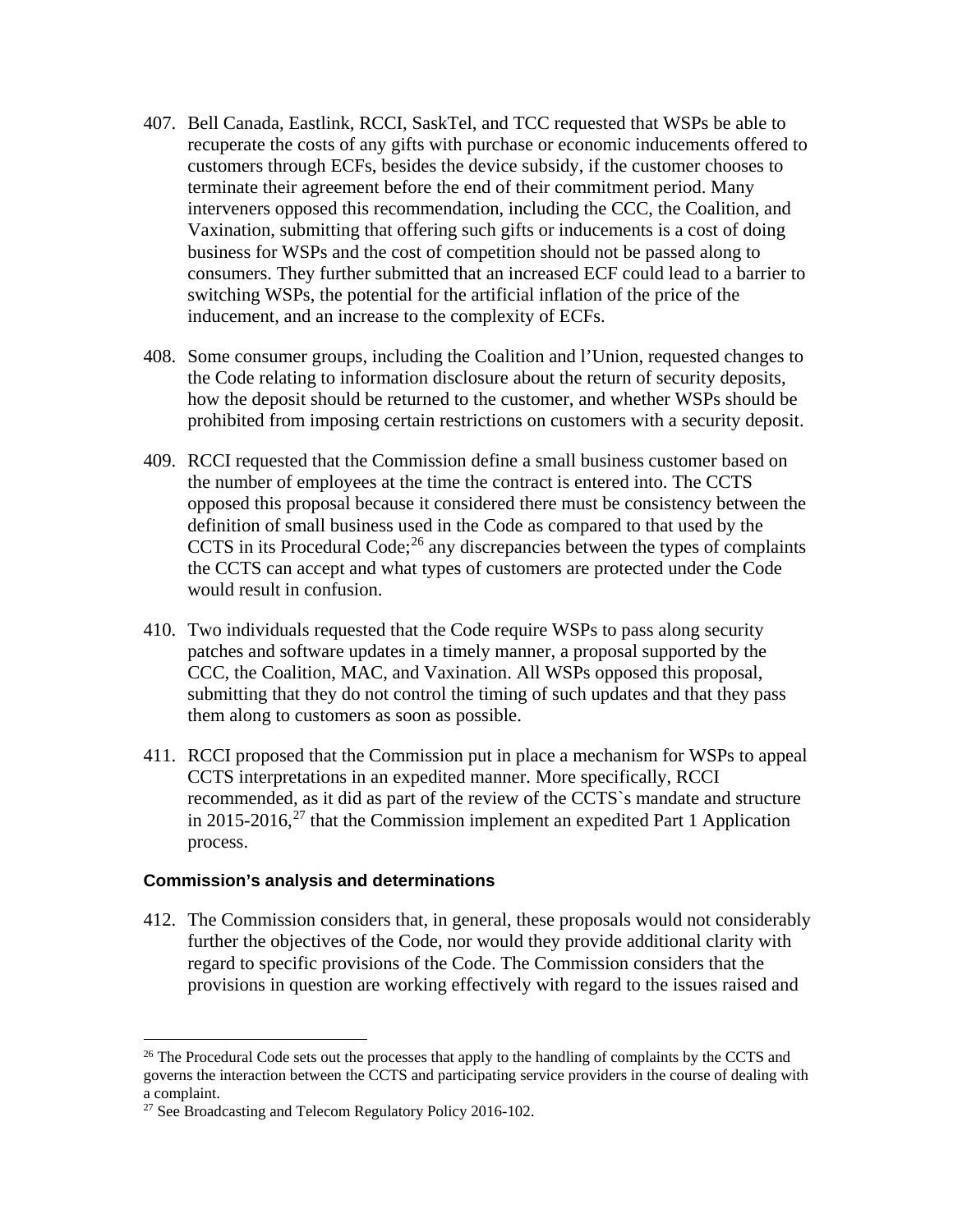that some proposals, particularly with regard to ECFs, would be counter to the objectives of the Code or otherwise detrimental to consumers.

- 413. The Commission considers that any review of the definition of how the CCTS defines a small business would be better suited to the next review of the CCTS.
- 414. The Commission notes that the issue of an expedited Part 1 Application process was considered as part of the most-recent review of the CCTS`s mandate and structure and ultimately rejected.
- 415. The Commission does not consider that RCCI has provided evidence that a reconsideration is appropriate as part of this proceeding. Further, the Commission considers that RCCI's request in this regard is outside the scope of this proceeding.
- 416. In summary, the Commission determines that the above-noted proposals should not be adopted as part of the current proceeding.

# **Awareness of the Code**

- 417. The Commission invited detailed comments on whether any additional measures should be taken to enhance consumer awareness or understanding of the Code.
- 418. The Wireless Code currently requires WSPs to promote it in various ways, including by training their staff on the Code and including a prominent link to the Code and the consumer checklist on their websites.
- 419. Parties disagreed about whether the Commission should require WSPs to do more to promote the Code to consumers. WSPs stated that they believe awareness levels of the Code are satisfactory and that no new initiatives are necessary. The CCC, the CCTS, the Coalition, the FRPC, and l'Union submitted that awareness of the Code is critical to the Code's effectiveness and that the WSPs should be doing more to promote the Code to consumers.
- 420. Some parties proposed that WSPs do the following to promote the Code to consumers: use text messaging (the Coalition); use automated messages in their interactive voice response (IVR) systems (call centres) [the Coalition]; provide a leaflet of the simplified Code and how to contact the CCTS (the CCC); and/or prominently display the most pertinent parts of the Code in their stores (Community Legal Aid).
- 421. WSPs generally opposed each suggestion. Bell Canada and Freedom Mobile argued that WSPs should not be required to provide text messages about the Code or the CCTS because it would be inefficient and costly. Bell Canada, the CCTS, SaskTel, and RCCI argued that the use of automated messages in the IVR systems could create confusion by inappropriately directing customers to the CCTS before they have attempted to resolve a complaint with their WSP. Freedom Mobile argued that providing a paper document would be of limited value since it could be easily lost, would range in cost for each WSP, and is not consistent with an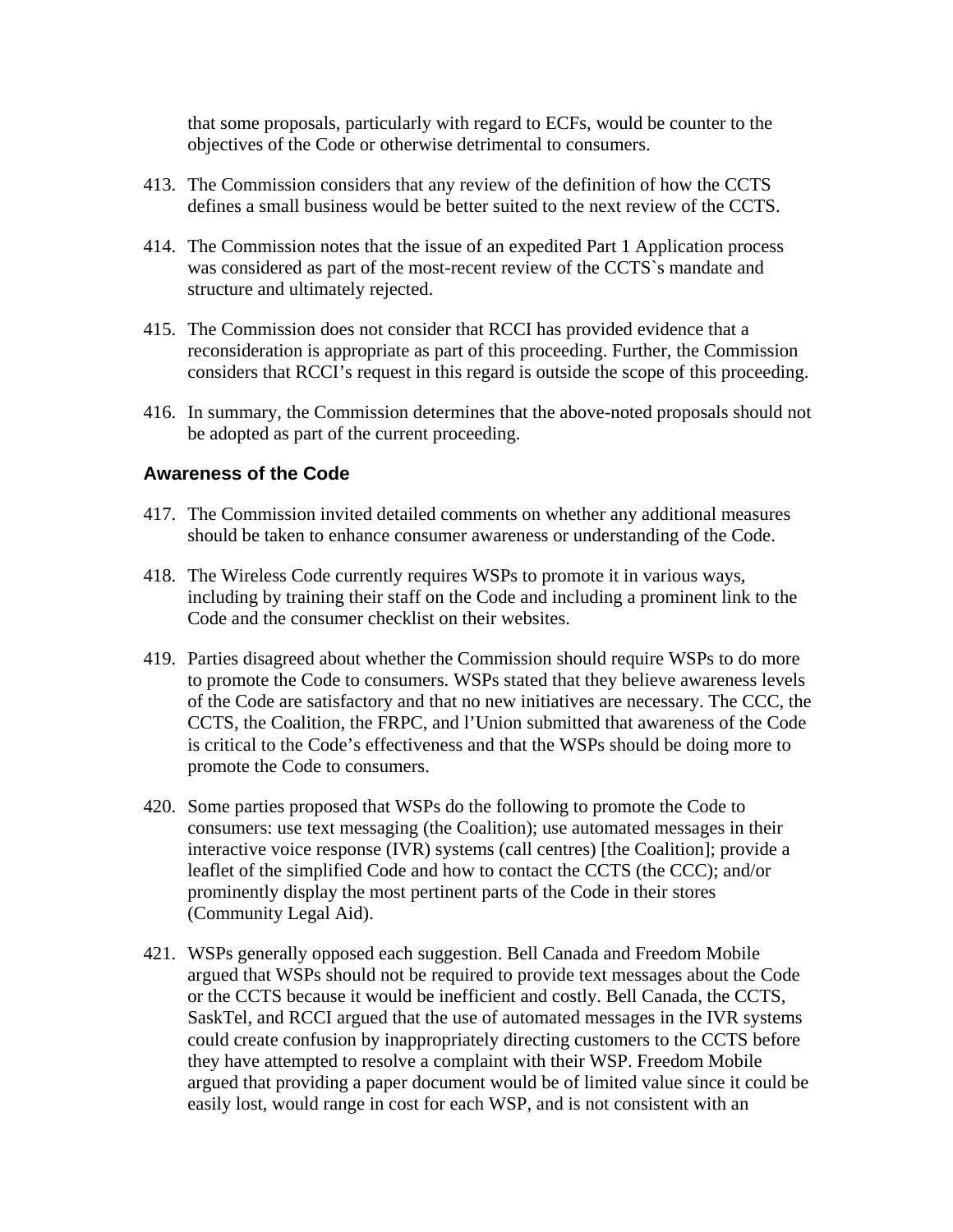increasingly digital marketplace. WSPs submitted that, while displaying the Code in their stores was unnecessary in light of their current obligations to promote the Code, this approach would generally be more cost-effective than producing a leaflet to give to all wireless customers.

- 422. Consumer awareness of their rights and responsibilities under the Code, and their right to complain to the CCTS, is critical to ensuring the Code's ongoing effectiveness.
- 423. The Commission considers that more needs to be done to promote consumer awareness of the Code and the rights of consumers, including their right to complain to the CCTS when they are unable to resolve a complaint with their WSP.
- 424. The Commission continues to consider that because consumers' dealings with wireless services occur through WSPs, consumers need access to knowledgeable staff or resources to ensure that they obtain the information they need. The Commission finds it appropriate to maintain its requirements on how WSPs must promote the Code since these target WSPs' interactions with customers through their customer service representatives, websites, or bills. The Commission also considers that visual displays of consumers' rights under the Code in WSPs' stores, based on the consumer checklist in Appendix 2 of this decision, would benefit customers who choose to sign up for services in-store without imposing an undue burden on WSPs.
- 425. The Commission considers that WSPs must inform customers of their right to complain to the CCTS at the second level of escalation of their complaint with the WSP. The Commission considers that, to assess whether customers are being appropriately directed to the CCTS by WSPs, the Commission requires data from WSPs on how many customers they referred to the CCTS each year.
- 426. In light of all of the above, the Commission **directs** WSPs, by **1 December 2017**, to
	- (a) ensure that their customer service representatives are (i) knowledgeable of the Code; (ii) able to effectively describe the Code's provisions; and (iii) able to explain recourse options for customers;
	- (b) provide prominent links to the consumer checklist on their websites, on their home page, and on all pages on which their wireless service plans and offerings are described;
	- (c) visually display information from the consumer checklist in their stores and kiosks;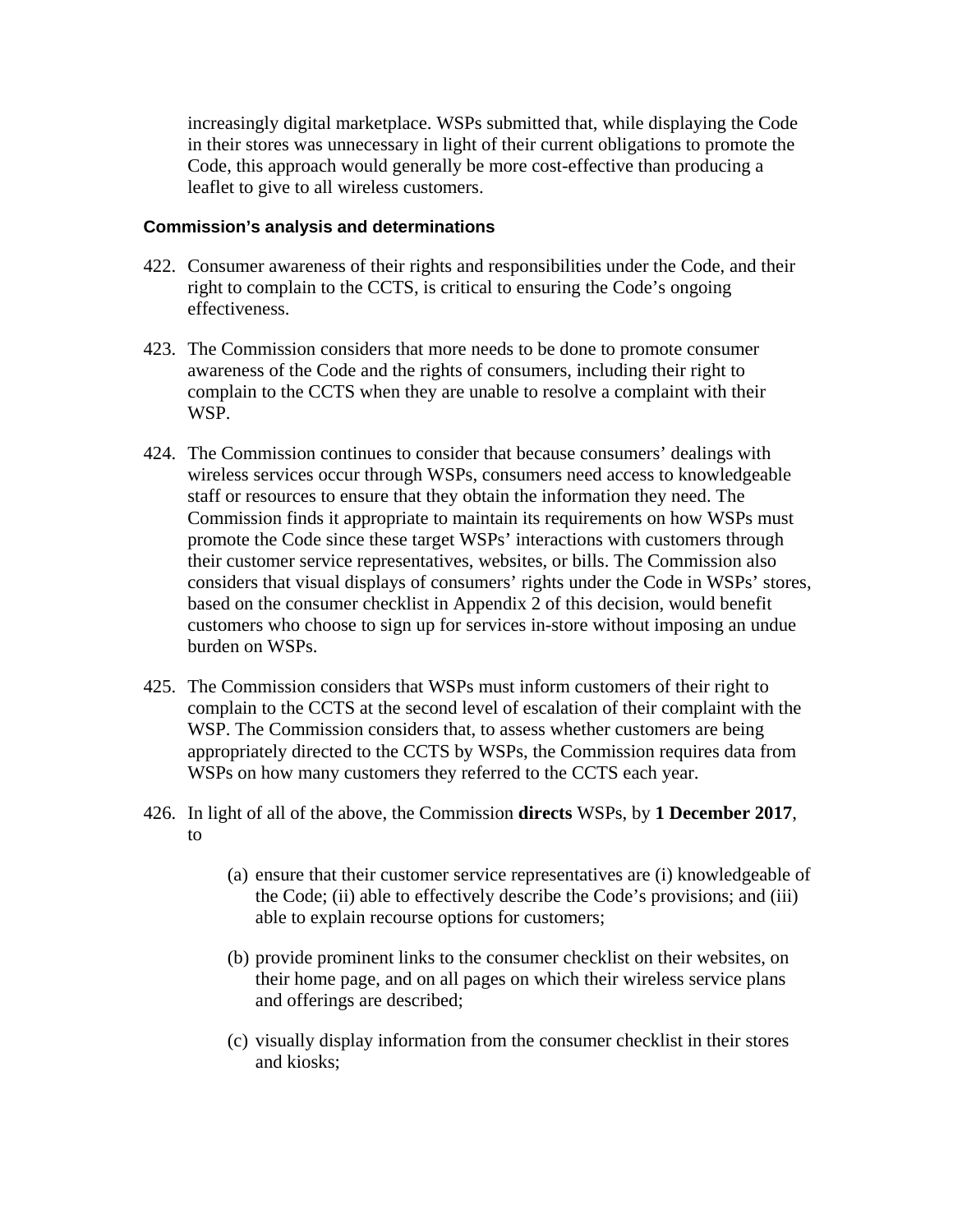- (d) add a notification regarding the consumer checklist to their billing statements on two separate occasions: one notification in the month that the revised Code takes effect, and one notification three months later, and semi-annually thereafter;
- (e) inform customers of their right of recourse to the CCTS immediately upon a failure to resolve a complaint at the second level of escalation, and again at subsequent levels of escalation within the WSP's internal process; and
- (f) retain statistics on an ongoing basis on how many customers, out of the total number of customers who make a formal complaint, they informed about the CCTS, and provide these statistics to the Commission as part of the compliance reporting process on an annual basis. Reports are to be submitted by **31 March of each year**.

# **Implementation**

- 427. WSPs generally submitted that the Code could be implemented within six months after the decision is published, subject to certain qualifications. For instance, many WSPs provided examples of specific proposals that should have a longer implementation timeline. Various WSPs submitted that more time would be needed to implement proposals related to the separate selling of devices and wireless services, multi-user plans, and unlocking, with some WSPs suggesting that up to 18 months would be necessary. Some WSPs also submitted that more time could be needed based on the number of changes to be introduced to the Code. TCC argued that it would need to know which specific changes were being implemented in order to comment properly.
- 428. Further, most WSPs submitted that the Code should only apply to new contracts on a going-forward basis. TCC submitted that there was no pressing need to implement any changes to the Code on a retrospective basis and argued that, in any event, the Commission may not have the ability to apply these changes to existing contracts. Further, it argued that doing so could violate the Policy Direction.<sup>[28](#page-66-0)</sup>
- 429. WSPs gave various estimates as to the costs that would be associated with specific proposals.
- 430. The Coalition suggested that the revised Wireless Code should apply to new contracts on a going-forward basis and after a reasonable period for the industry to adjust to the new changes.
- 431. Videotron requested that WSPs be permitted to apply for implementation extensions, if their specific circumstances warranted it, as was the case during the initial implementation of the Code.

<span id="page-66-0"></span> <sup>28</sup> *Order Issuing a Direction to the CRTC on Implementing the Canadian Telecommunications Policy Objectives*, P.C. 2006-1534, 14 December 2006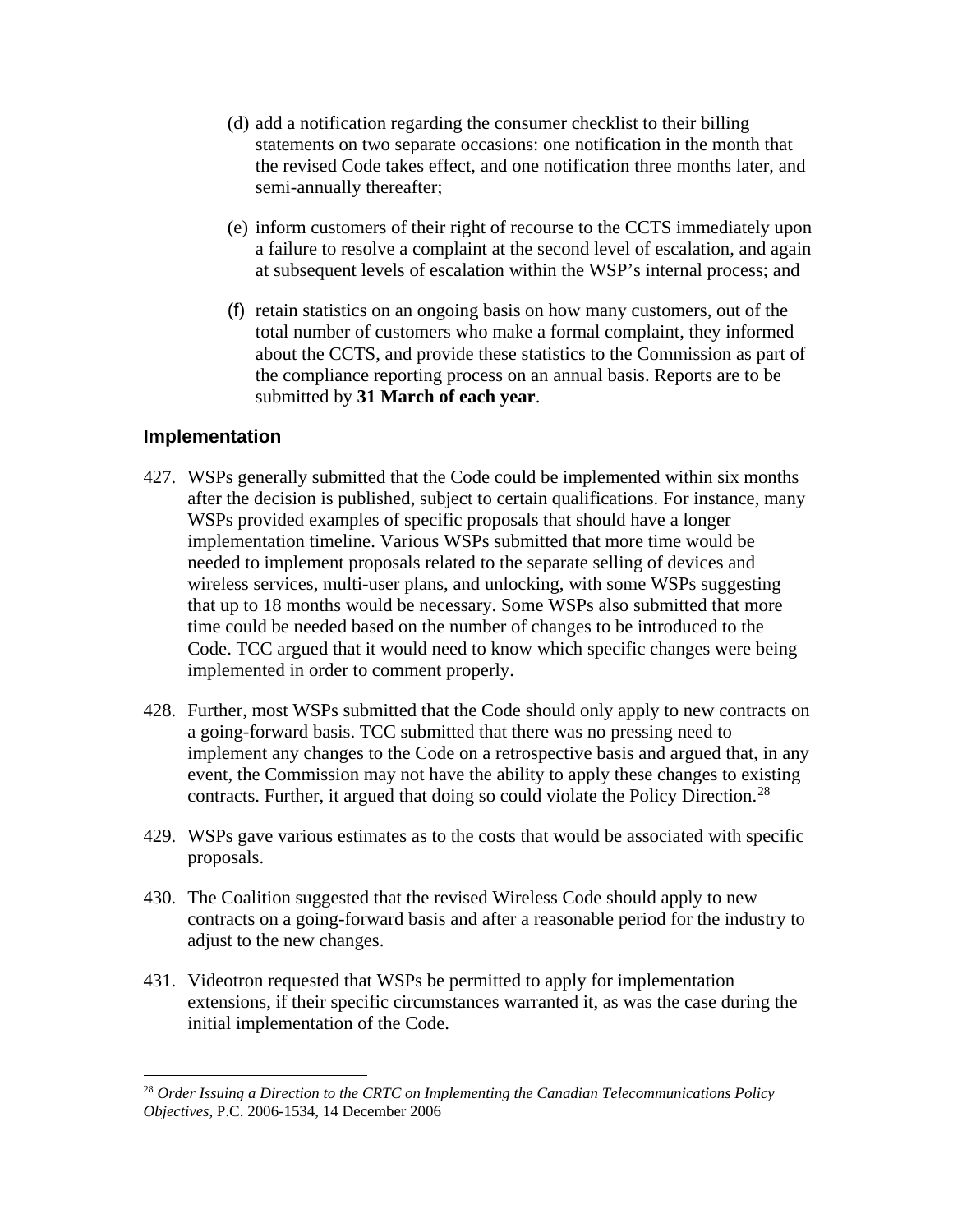- 432. The CCTS submitted that, for the purpose of administering the Code, the simultaneous implementation of all revised Code provisions for new and existing contracts was far preferable. If simultaneous implementation was not possible, the Commission should publish clear transitional rules outlining the phased application of the revised provisions.
- 433. There was general consensus among WSPs and consumer groups that implementation reports should be submitted to the Commission.

- 434. The key issues to be determined are (i) when the amendments to the Code should take effect; (ii) to which contracts they should apply; and (iii) what effect the clarification of existing Code provisions set out in this decision should have in the transitional period between this decision and the coming info effect of the revised Code.
- 435. The revised Code set out in Appendix 1 of this decision will take effect on **1 December 2017.**
- 436. For all contracts entered into, amended, or extended (but not for existing contracts), WSPs must adhere to the following revised Code provisions as of **1 December 2017**:
	- $B.1(i)$  WSPs must allow customers to expressly choose between an electronic or paper copy of their contract; if the customer opts for an electronic copy of the contract, it must be sent to the customer within 1 business day of the contract being entered into;
	- $C.1(iii)(d)-(e) WSPs must respect new information disclosure$ requirements for the CIS regarding the trial period and unlimited services;
	- F.1(i) Devices must be provided unlocked;
	- G.4 WSPs must allow customers to use at least 50% of their regular monthly voice, text, and data allotments during the standard trial period of 15 calendar days, or 100% for the extended trial period of 30 calendar days for persons with disabilities; and
	- Definitions of prepaid and postpaid services WSPs must treat any wireless services that may be billed all or in part after use and for which overage charges can be incurred as postpaid services under the Code.
- 437. For all contracts, regardless of when they were entered into, WSPs must adhere to the following revised Code provisions as of **1 December 2017**:
	- Preamble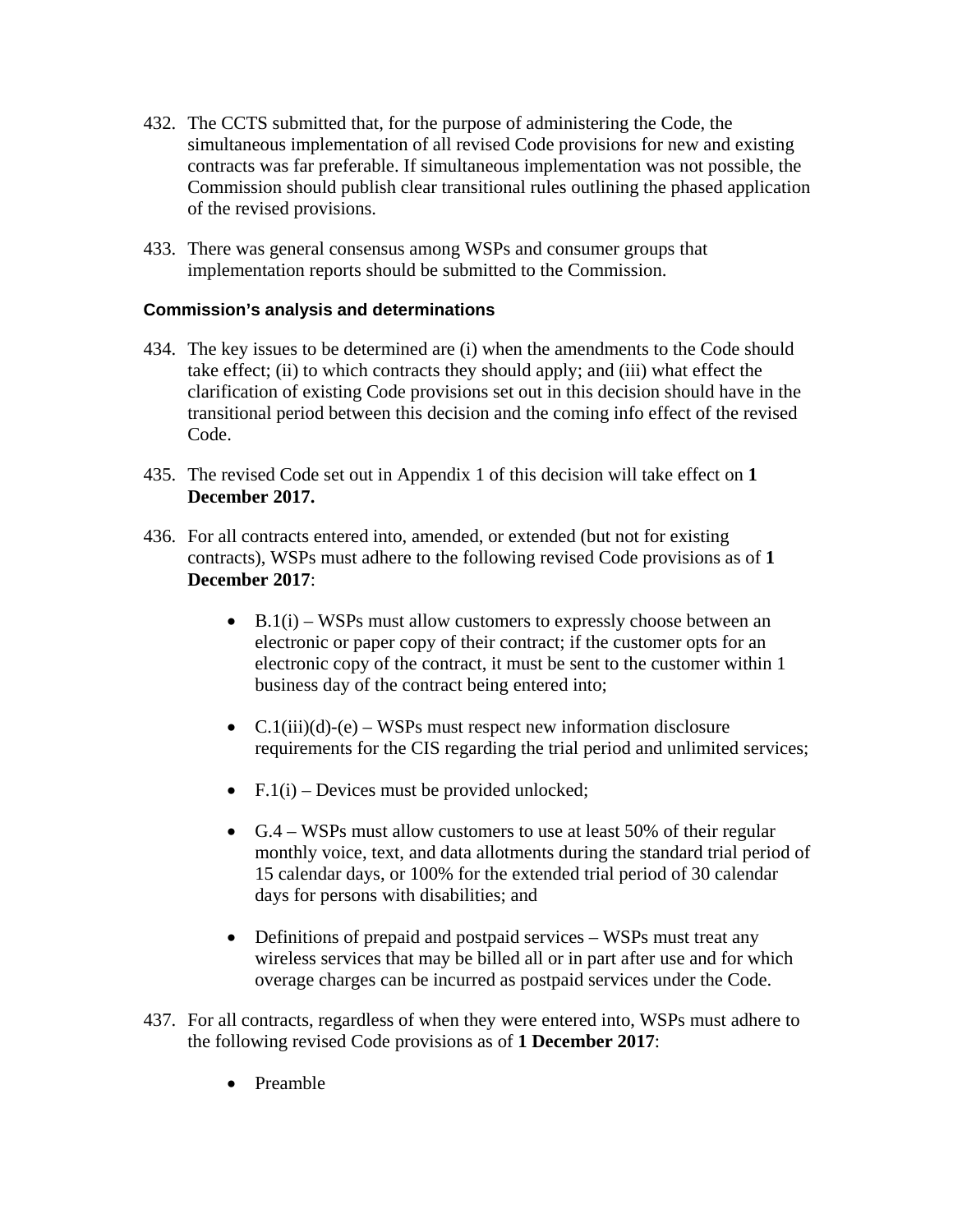- A.1 WSPs must communicate with customers in a way that is clear, timely, accurate and uses plain language;
- B.1(ii) and B.2(v) Related documents must be provided in an alternative format to postpaid and prepaid customers with disabilities upon request, at no charge;
- B.1(iii)(a) and related definitions  $-$  Key contract terms include voice, text, and data services that the customer agreed to upon entering the contract and will receive for the duration of the contract;
- B.1(iii)(d)ii-iv; B.2(iv)(a)ii-iv.; C.1(iii)(g) and G.2 How the ECF applies to postpaid and prepaid tab contracts;
- C.1(ii) Information in the CIS cannot replace information in the contract;
- C.1(v) CIS must be provided in alternative formats to customers with disabilities upon request, at no charge;
- D and related definitions Consent needed from account holder or authorized user for WSP-initiated changes to key contract terms and conditions; account holder must be notified;
- E and related definitions Account holder and device user to be notified when roaming internationally; consent needed from account holder or authorized user to exceed caps; caps apply on per-account basis; caps apply to data roaming add-ons, data add-ons, and flex plans; WSP cannot charge for a service that the account holder or authorized user did not expressly purchase;
- $F.1(ii)$  Devices must be unlocked upon request, at no charge;
- $G.6(ii)$  New information disclosure requirements for the 90-day notification at the end of a fixed-term contract;
- I.1(iii) WSP must reconnect service disconnected in error no later than one business day after they are made aware of the error;
- I.2 Notice of disconnection applies to some suspensions of service; and
- J WSPs must allow at least seven calendar days after prepaid balance expiry to top up the account for any prepaid service.

438. Unchanged provisions of the Code remain in effect as of the date of this decision.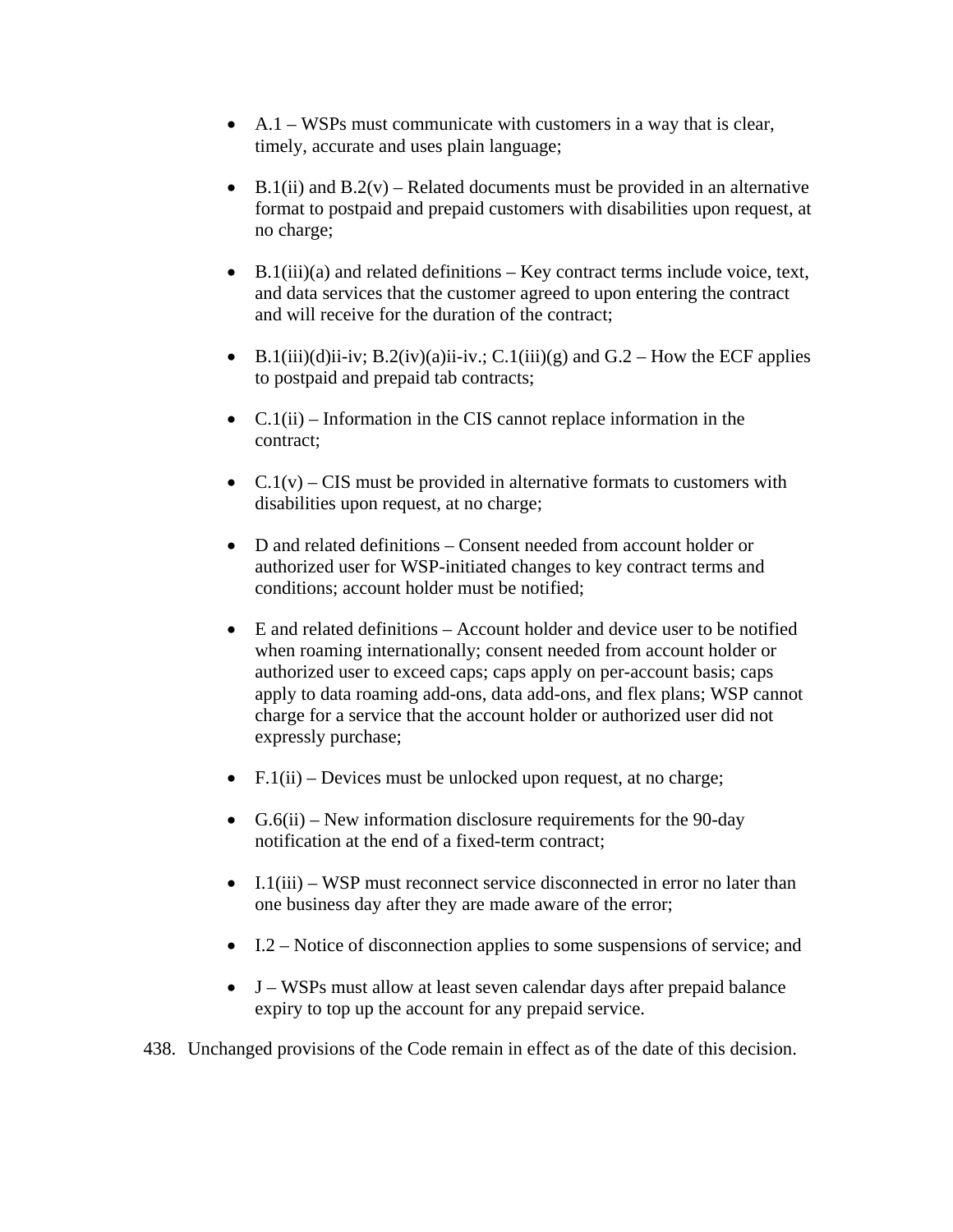439. As for those existing Code provisions that have been clarified in the present decision, the CCTS is to apply the clarified interpretations of these provisions immediately.

# **Effective date of the revised Code**

- 440. Most WSPs agreed that a revised Code could be implemented within six months. The targeted changes adopted by the Commission are generally based on proposals discussed at length on the record of the proceeding. They do not include some of the proposals that WSPs submitted would require the most time and resources to implement, such as the proposal to sell devices separately from wireless services. The Commission considers that the approximate six-month time frame balances the needs of WSPs to make changes to their systems and practices, and the associated costs, while ensuring that consumers benefit from changes to the Code, and that the important policy objectives of the Code, and consequently of the Act, are advanced, within a reasonable amount of time following this decision. A longer implementation timeline would unduly delay these desirable outcomes.
- 441. In the original Wireless Code policy, WSPs were given six months to implement the whole Code, in an environment where no mandatory code of conduct had previously existed. Here, the Commission is only making targeted changes to preexisting obligations in an environment where a thoroughgoing mandatory code already exists.
- 442. The Commission considers that if a particular WSP is faced with unique barriers to the implementation of a specific provision in the Code that would make it technically impossible or financially unreasonable for the WSP to implement that provision by the effective date (**1 December 2017**), it can file an application to obtain an extension of this timeline. The WSP must provide detailed evidence and rationale that shows that its circumstances are unique and that the burden it faces is exceptional and unreasonable.

# **Application of the Code to new and existing contracts**

- 443. Those amendments that are to apply only to new, amended, or extended contracts generally deal with protections that a consumer could only benefit from upon agreement to a new contract. Those amendments that the Commission has determined are to apply both to new and existing contracts as of **1 December 2017** are those that, generally speaking, would benefit a consumer throughout the course of their contract. Further, most of the changes to be applied to new and existing contracts deal only with how WSPs are to communicate with or provide information to existing customers.
- 444. The Commission has made findings throughout this decision that these changes to the Code will increase the protections available to consumers, and improve their ability to make informed decisions in the competitive market, including the potential decision to switch service providers. It follows, therefore, that the objectives of the Code and the ultimate dynamism of the market will be advanced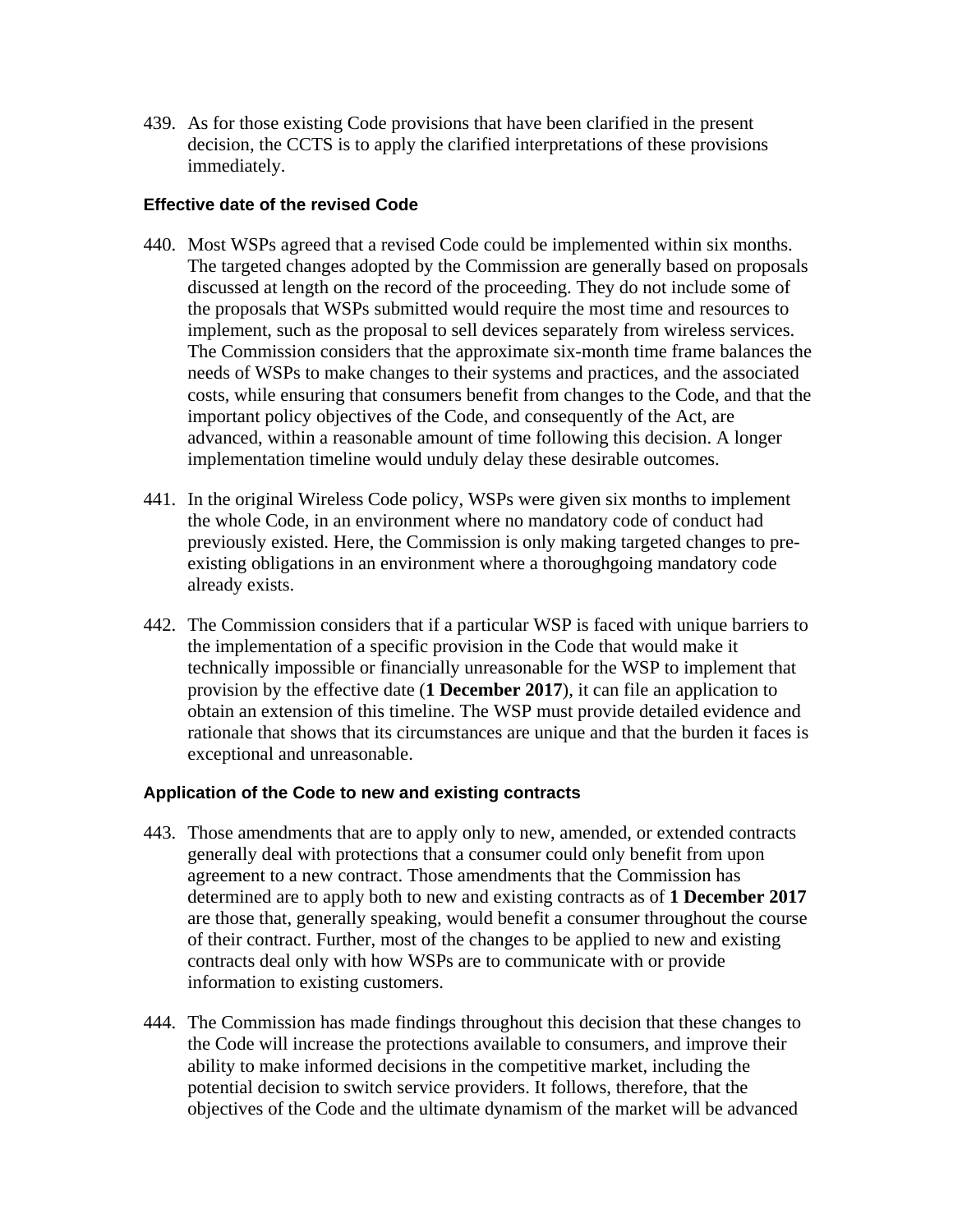by the broad application and timely introduction of these changes. Applying these new protections only to new contracts would frustrate the advancement of the telecommunications policy objectives to which the Code responds. The Commission, however, is required by the Act to exercise its powers with a view to implementing these policy objectives. Accordingly, the Commission determines that certain amendments - in particular, those set out in paragraph 437 - must apply to all contracts as of **1 December 2017**.

# **Transitional guidance for clarified provisions of the existing Code**

- 445. Given that the Commission has made certain determinations in this proceeding that clarify how certain existing Code obligations are to be interpreted, further guidance is necessary for these existing provisions in respect of the transitional period between the date of this decision and 1 December 2017.
- 446. Many of these clarifications reiterate Commission determinations made in previous proceedings. Specifically, these clarifications relate to the following existing Code provisions:
	- B.1; B.2; C.1; G.2 How the Code applies to postpaid and prepaid tab contracts;
	- B.1(i)(a) and B.1(i)(b) That the obligation to provide a permanent copy of the contract is not engaged upon automatic renewal of a contract;
	- G.5 –The prohibition against 30-day cancellation policies entails the payment of pro rata refunds to postpaid customers who are billed for wireless services in advance;
	- I.2 The notice required before disconnection applies in certain cases of suspension of service; and
	- Finally, with regard to the Code's application, the Commission reiterated its determination that the Code applies to all contracts between an individual and a WSP where the individual is responsible for some or all charges related to the contract.
- 447. Some clarifications provide additional guidance not explicitly dealt with previously. Specifically, the Commission has explained in this decision how the following existing Code provisions must be interpreted:
	- B.1(iii)(a) and associated definitions WSPs must treat voice, text, and data as key terms, if these services are included in the contract for the duration of the contract term;
	- $C.1(ii)$  Information provided in the CIS does not fulfill any requirement to provide the same or similar information in the written contract;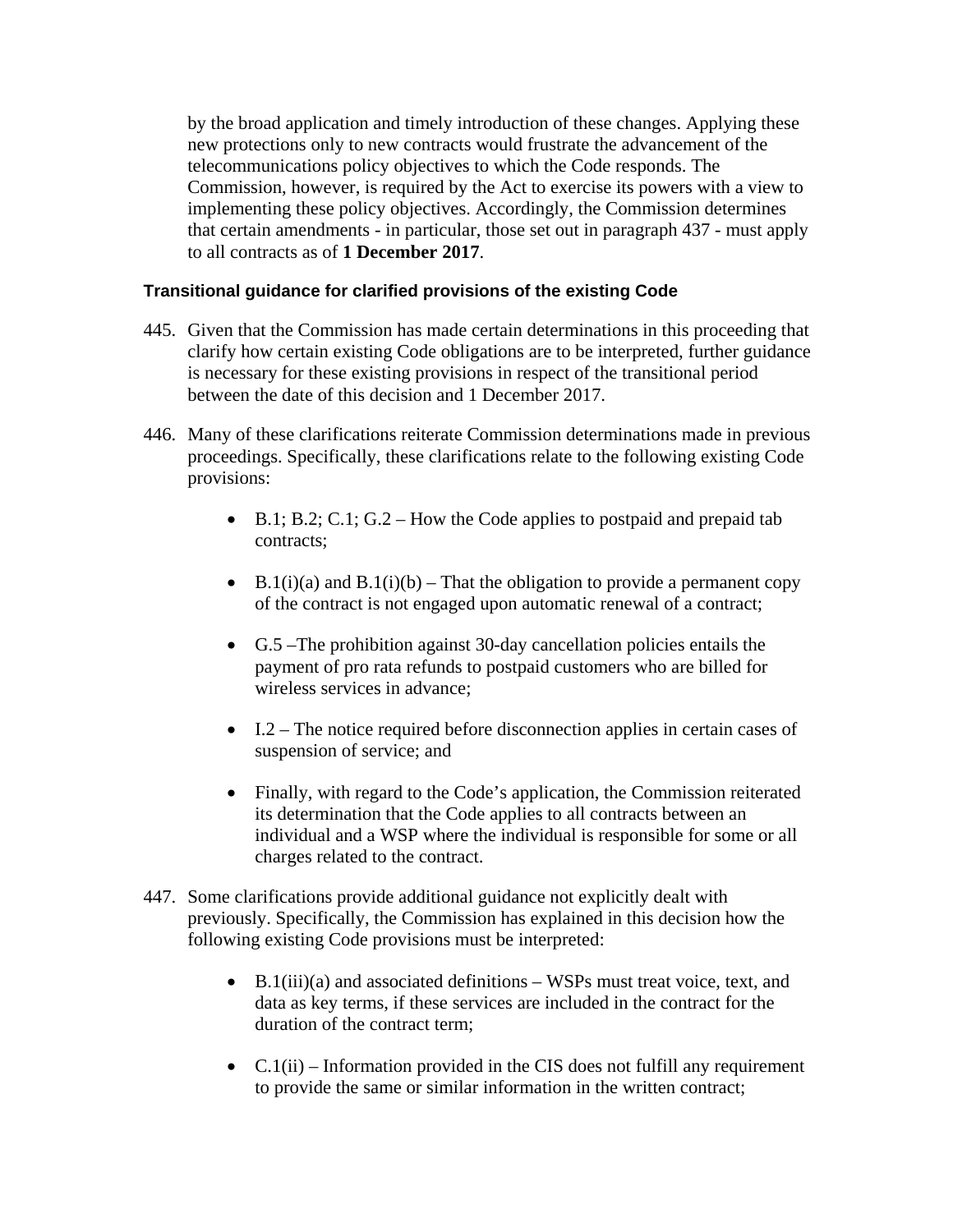- D.1-2; E.1-4 and associated definitions WSPs must obtain consent from the account holder or authorized user of a multi-user plan to incur data roaming or overage charges beyond the Code-established caps, or to change the key terms or conditions of the contract; the data roaming cap and data overage caps apply on a per-account basis, rather than per-device basis; the caps apply to roaming packages, flex-plans, and add-ons; and
- I.1(iii) WSPs must reconnect customers disconnected in error within one business day of being notified of the error.
- 448. In all cases these clarifications simply interpret the existing obligations of the Code according to the interpretive guidance already provided for in the Code, and consistent with the Code's objectives. Many of these clarifications generally reflect the manner in which the CCTS already interprets these provisions of the Code, and so any additional burden placed on WSPs as result will not be substantial.
- 449. In fact, if the CCTS were to stop interpreting these provisions along these lines, it would remove an important consumer protection, contrary to the objectives of the Code. Further, WSPs could have sought clarification from the Commission if they were in disagreement with a CCTS interpretation at any point prior to this review. Accordingly, the CCTS is to apply these interpretations from the date of this decision.
- 450. The Commission reminds parties that any interested person may file an application seeking to clarify the interpretation of the Code going forward.

# **Directions**

- 451. The Commission therefore **directs** Canadian carriers that offer and provide retail mobile wireless voice and data services to individuals or small business customers to adhere to the rules set out in the attached Wireless Code, and according to the implementation schedule set out above, as a condition of offering and providing these services pursuant to section 24 of the Act no later than **1 December 2017**.
- 452. The Commission **directs** persons other than Canadian carriers that offer and provide retail mobile wireless voice and data services to individuals or small business customers (WSP resellers) to adhere to the rules set out in the attached Wireless Code, and according to the implementation schedule set out above, as a condition of providing these services pursuant to section 24.1 of the Act no later than **1 December 2017**.
- 453. The Commission also **directs** Canadian carriers, as a condition of providing telecommunications services that WSP resellers use to provide retail mobile wireless services, no later than **1 December 2017**, to (i) include in their tariffs, and in service contracts or other arrangements with these WSP resellers, the requirement that the purchaser of the service, and any or all of their wholesale customers and subordinate wholesale customers, abide by the rules set out in the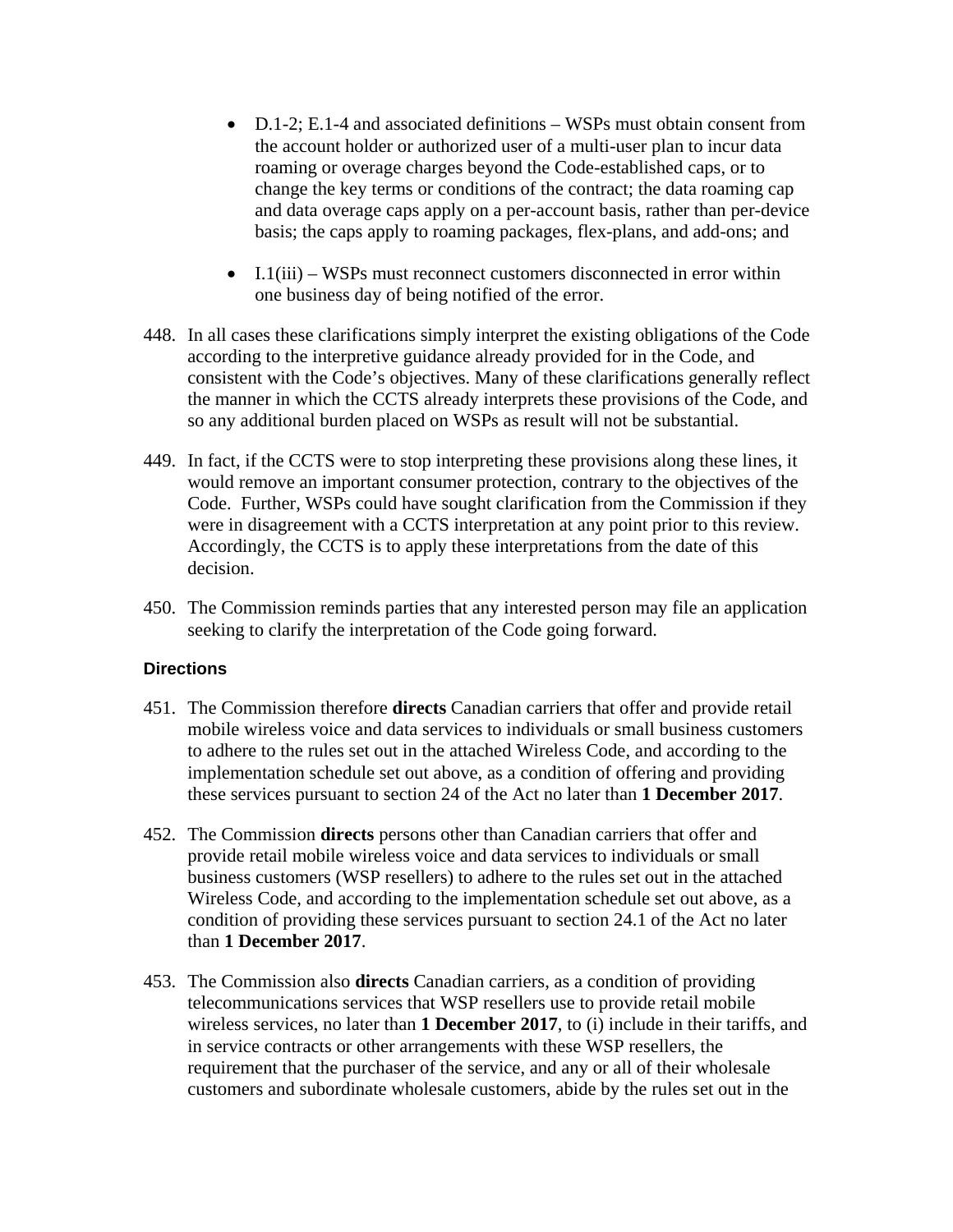attached Wireless Code according to the implementation schedule set out above; and (ii) report, in a timely manner, non-compliance by WSP resellers with this obligation, whether actual or suspected, by letter addressed to the Secretary General, including the name and contact information of the WSP reseller, as well as any details regarding the alleged non-compliant behaviour, and to implement any remedial directions from the Commission.

## **Compliance monitoring and future reviews of the Code**

- 454. The Commission sought comments from parties to the proceeding as to whether the Code should be reviewed again in the future to ensure its ongoing effectiveness.
- 455. Most parties generally agreed that the Code should be reviewed again in the future in order to assess how the market has changed and determine whether adjustments to the Code are necessary, with the exception of SaskTel.
- 456. Time frames proposed by parties ranged from three to seven years, with most WSPs and consumer groups agreeing that the review should occur within five years.
- 457. The CCTS submitted that re-examining the Code every few years is effective: it allows sufficient time to identify changes in the marketplace that may require changes to the Code.
- 458. The Coalition suggested that future reviews of the Code should occur in five years and be coordinated or combined with the review of the CCTS in 2022-2023, arguing that the mandate and structure of the CCTS should be considered alongside the major instrument it administers (the Wireless Code). The CCTS cautioned against this proposal, stating that it believes it is beneficial to focus on aspects of the CCTS's mandate and structure that require review without having to review the substance of industry codes at the same time, which would significantly distract from this focus.
- 459. Consumer groups and WSPs agreed that the Commission should continue to collect and publish public opinion research to help assess the effectiveness of the Code and the impacts the Code is having on consumer experiences and behaviour. Consumer groups and academic researchers also suggested other methodologies that may be effective, such as in-field mystery shopper studies.
- 460. Eastlink, SaskTel, and RCCI were opposed to having to complete annual compliance reports. Bell Canada submitted that compliance reports should be conducted every two years.
- 461. Consumer groups and the DWCC submitted that WSPs should complete annual compliance reports. MAC submitted that the WSPs should submit reports every six months for the first two years, and the FRPC suggested that they submit reports every three months.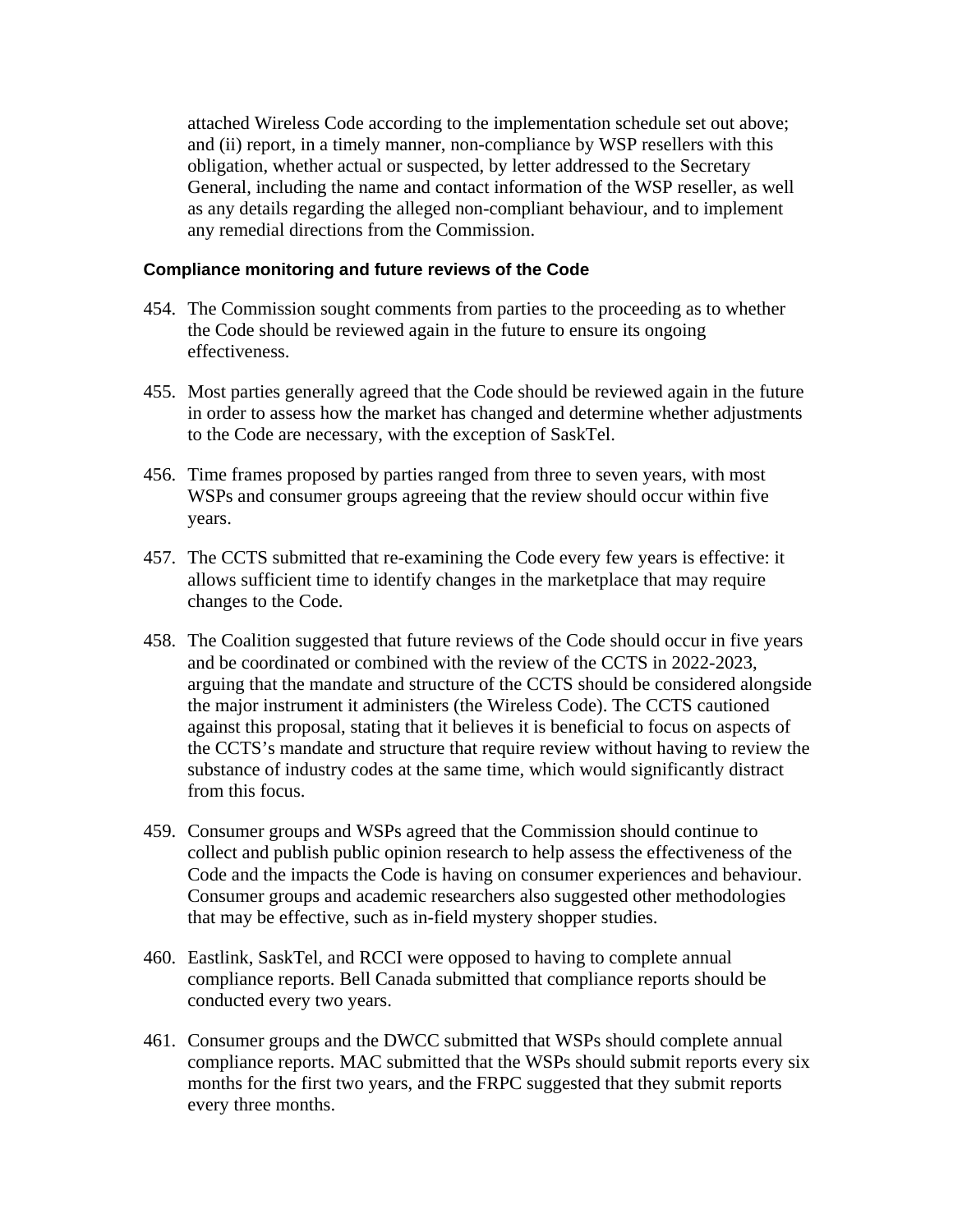## **Commission's analysis and determinations**

- 462. The Commission considers that before the next review can be held, WSPs will need time to fully implement any new or modified requirements that result from this proceeding. The time frame for the review should allow for a sufficient period of time to pass that would allow the Commission to assess the effect of these changes on the retail wireless market. The time frame for the next review must also take into account how quickly wireless services, plans, contracts, and devices change. The market is, and is expected to remain, rapidly evolving.
- 463. There was general consensus that a five-year time frame for the next review is reasonable. The Commission considers that five years will provide sufficient time to assess the revised Code's effect on the market while taking into account the ongoing evolution of the market. The Commission thus intends to initiate the next formal review of the Code within five years of the revised Code coming into effect (**1 December 2017**).
- 464. The Commission does not consider that it would be appropriate or feasible to combine future reviews of the Code with those of the CCTS. The CCTS's mandate covers not only wireless services, but a variety of telecommunications services and, in the near future, broadcasting services. It would be overly complex for the Commission, stakeholders, and the public to review the CCTS in conjunction with the Wireless Code, the TVSP Code, the Deposit and Disconnection Code,<sup>[29](#page-73-0)</sup> and any other industry codes developed in the future to be administered by the CCTS. It would also be inconsistent to review the CCTS and the Wireless Code together, but in isolation from other codes. The Commission therefore intends that future reviews of the Code should remain separate from those of the CCTS.
- 465. The Commission notes parties' support for public opinion research relating to the Code and suggestions for other evaluation and monitoring methodologies. The Commission intends to continue to monitor the efficacy of the Wireless Code, using the most appropriate tools to do so.
- 466. With regard to compliance, the Commission considers that there is value in conducting ongoing compliance monitoring, over and above the implementation reports WSPs are already required to submit. Ongoing compliance monitoring allows the Commission to assess whether there are any systemic issues with WSPs' interpretation and implementation of the Code, and to ensure that WSPs are consistently applying the Code. It also offers WSPs an opportunity to flag and promptly address any issues; for more problematic cases of non-compliance, the Commission may conduct a show cause proceeding.
- 467. The Commission **directs** WSPs to submit compliance reports on an annual basis, **by 31 March of each year**, to support the Commission's role in monitoring WSPs for systemic non-compliance and enforcing the Code.

<span id="page-73-0"></span> <sup>29</sup> See Telecom Decision 2011-702.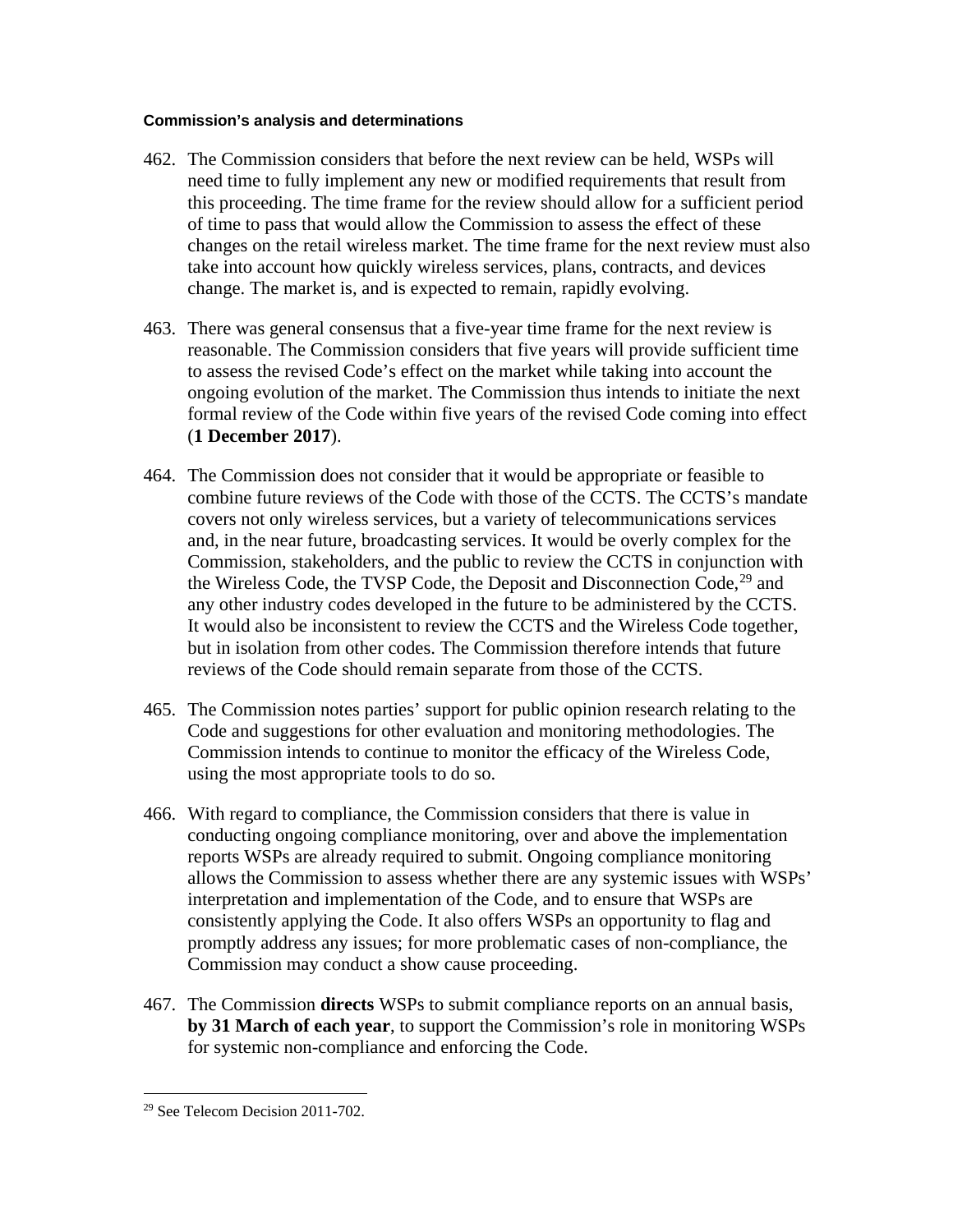# **Consistency with the Policy Direction**

- 468. In Telecom Decision 2012-556, the Commission considered that the most efficient, least-intrusive way of ensuring that consumers were sufficiently empowered to participate effectively in the competitive wireless market would be to develop a mandatory code of conduct for WSPs.
- 469. In the original Wireless Code policy, the Commission determined that the specific measures implemented in the Code were consistent with the requirements of the Policy Direction, including that the Commission rely on market forces to the maximum extent feasible as the means of achieving the telecommunications policy objectives set out in the Act.
- 470. The record of this proceeding establishes that the Code has not placed undue or unjustified barriers on the operation of WSPs in the competitive wireless market.
- 471. As far as the changes to the Code set out in the present policy are concerned, the evidence is that these changes are necessary precisely because market forces alone have not ensured that consumers benefit from these additional protections, which are required for their effective participation in the wireless market.
- 472. These changes are efficient and proportionate to their purpose, and minimally interfere with market forces. That is, the Commission has only changed those areas of the Code and only to the extent necessary to ensure that the objectives of the Code and the Act are properly advanced. The impacts on WSPs and their business models that may be occasioned by these changes have been carefully considered, and the Commission notes that these companies will retain a substantial degree of flexibility in structuring their affairs in the competitive wireless market in order to win, retain, and serve their customers.
- 473. Further, the Code will continue to apply in a symmetrical and competitively neutral manner, as all WSPs, regardless of the technology they use, the geographic market in which they operate, their size, or the specific retail mobile wireless services that they offer, will be subject to the requirements of the Code as a directly imposed condition of service.
- 474. The Commission reiterates that the establishment of the revised Code and the furthering of its objectives serve to advance the policy objectives set out in paragraphs  $7(a)$ , (b), (f), and (h) of the Act.

# **Related documents**

- *Modern telecommunications services – The path forward for Canada's digital economy*, Telecom Regulatory Policy CRTC 2016-496, 21 December 2016
- *Review of the Wireless* Code, Telecom Notice of Consultation CRTC 2016-293, 28 July 2016, as amended by Telecom Notices of Consultation CRTC 2016-293-1, 23 September 2016; 2016-293-2, 26 October 2016; 2016-293-3,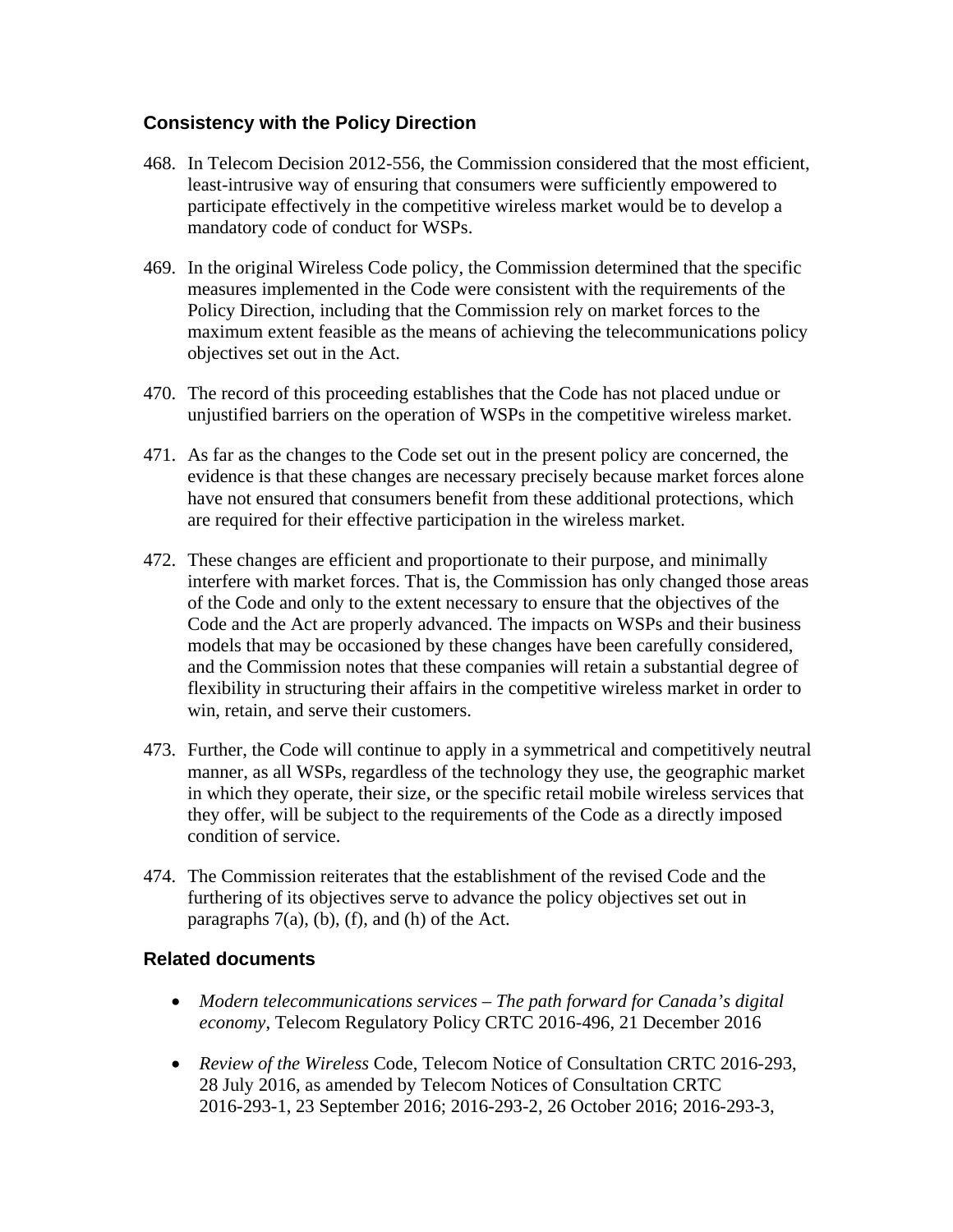5 January 2017; 2016-293-4, 24 January 2017; and 2016-293-5, 17 February 2017

- *Quebecor Media Inc. - Prohibition of 30-day cancellation policies - Application regarding pro-rated refunds for cancelled services*, Telecom Decision CRTC 2016-171, 5 May 2016
- *Review of the structure and mandate of the Commissioner for Complaints for Telecommunications Services Inc.* – Broadcasting and Telecom Regulatory Policy CRTC 2016-102, 17 March 2016
- *The Television Service Provider Code*, Broadcasting Regulatory Policy CRTC 2016-1, 7 January 2016
- *Wireless Code – Requests for clarification on how the disconnection rules apply to suspensions*, Telecom Decision CRTC 2015-376, 14 August 2015
- *Prohibition of 30-day cancellation policies*, Broadcasting and Telecom Regulatory Policy CRTC 2014-576, 6 November 2014
- *Wireless Code – Clarification of how the Wireless Code applies to corporate wireless service plans*, Telecom Decision CRTC 2014-528, 8 October 2014
- *Wireless Code – Request by DiversityCanada Foundation to review and vary Telecom Regulatory Policy 2013-271 regarding expiry of prepaid wireless service cards*, Telecom Decision CRTC 2014-101, 5 March 2014
- *Wireless Code – Request by Quebecor Media Inc. to review and vary Telecom Regulatory Policy 2013-271 regarding the definition of "indeterminate contracts,"* Telecom Regulatory Policy CRTC 2013-598, 8 November 2013
- *Requests for clarification on how the Wireless Code applies to tab contracts*, Telecom Regulatory Policy CRTC 2013-586, 31 October 2013
- *The Wireless Code*, Telecom Regulatory Policy CRTC 2013-271, 3 June 2013
- *Decision on whether the conditions in the mobile wireless market have changed sufficiently to warrant Commission intervention with respect to mobile wireless services*, Telecom Decision CRTC 2012-556, 11 October 2012
- *CISC non-consensus report – Draft Deposit and Disconnection Code*, Telecom Decision CRTC 2011-702, 14 November 2011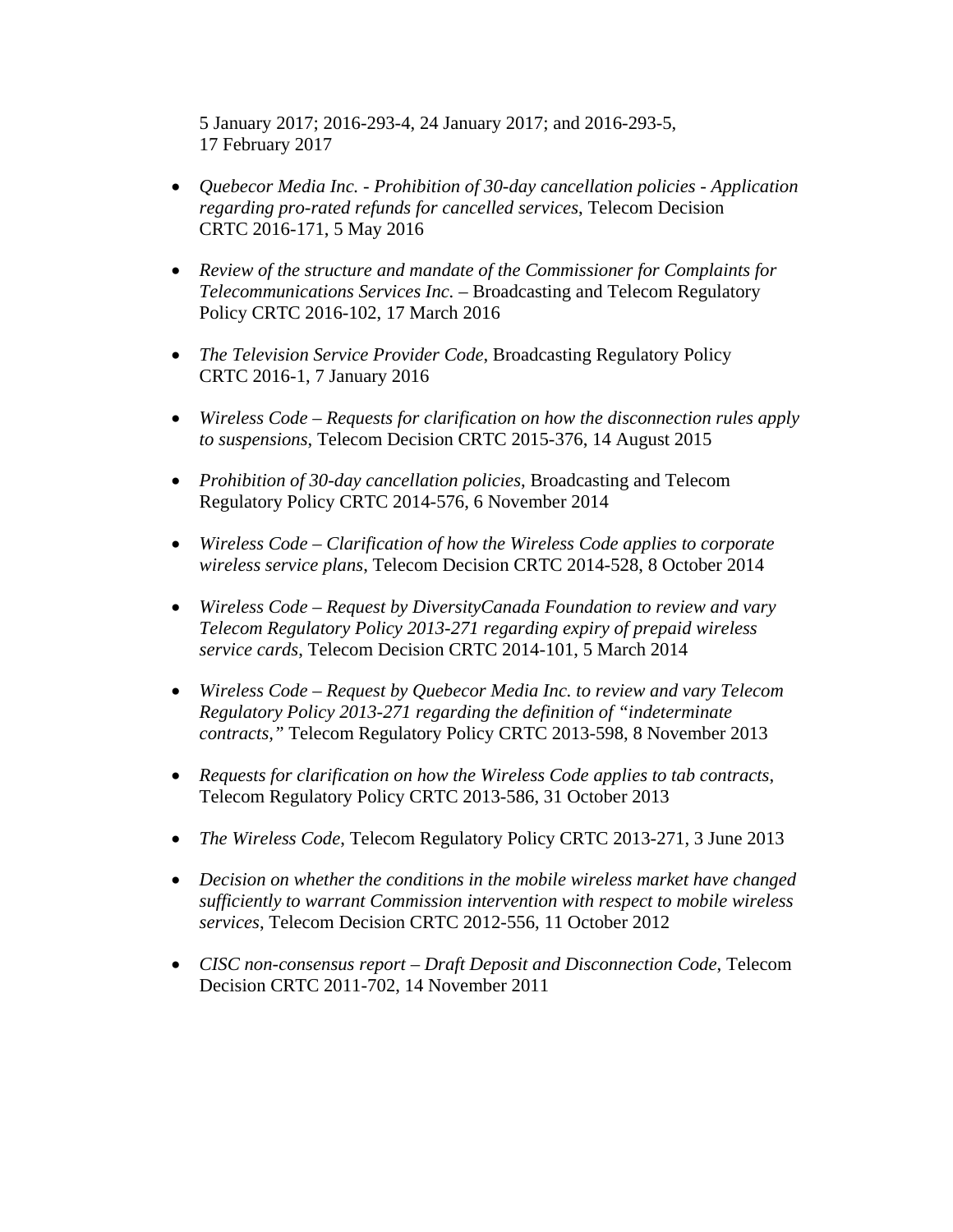# **Appendix 1 to Telecom Regulatory Policy CRTC 2017-200**

# **The Wireless Code**

The Canadian Radio-television and Telecommunications Commission (CRTC) has created this Wireless Code (the Code) so that consumers of retail mobile wireless voice and data services (wireless services) will be better informed of their rights and obligations contained in their contracts with wireless service providers (service providers).

The Wireless Code will

- (i) make it easier for individual and small business customers to obtain and understand the information in their wireless service contracts;
- (ii) establish consumer-friendly business practices for the wireless service industry where necessary; and
- (iii) contribute to a more dynamic wireless market.

The Code applies to all wireless services, whether purchased on a stand-alone basis or as part of a bundle, and whether purchased in person, online, or over the phone. All service providers must comply with the Code. All sections of the Code apply to postpaid services. The following sections of the Code also apply to prepaid services: A.1-3; B.2; E.1, E.4, and E.5; F.1-4; G.1-4; and J.1.

Definitions of terms used in the Code, including the differences between prepaid services and postpaid services, are provided at the end of the Code. Defined terms are indicated in *italics and bold* the first time they appear in the Code.

A customer who believes that their service provider is not adhering to the Code must first try to resolve the problem directly with the service provider. If the customer is not satisfied with the service provider's response, they can contact the Commissioner for Complaints for Telecommunications Services Inc. (CCTS) as follows:

Mail: P.O. Box 56067 Minto Place RO, Ottawa ON K1R 7Z1 Website: [www.ccts-cprst.ca](http://www.ccts-cprst.ca/) Toll-free: 1-888-221-1687 TTY: 1-877-782-2384 Email: [response@ccts-cprst.ca](mailto:response@ccts-cprst.ca) Fax: 1-877-782-2924

# **Preamble**

## **1. Interpretation**

(i) In interpreting the Code: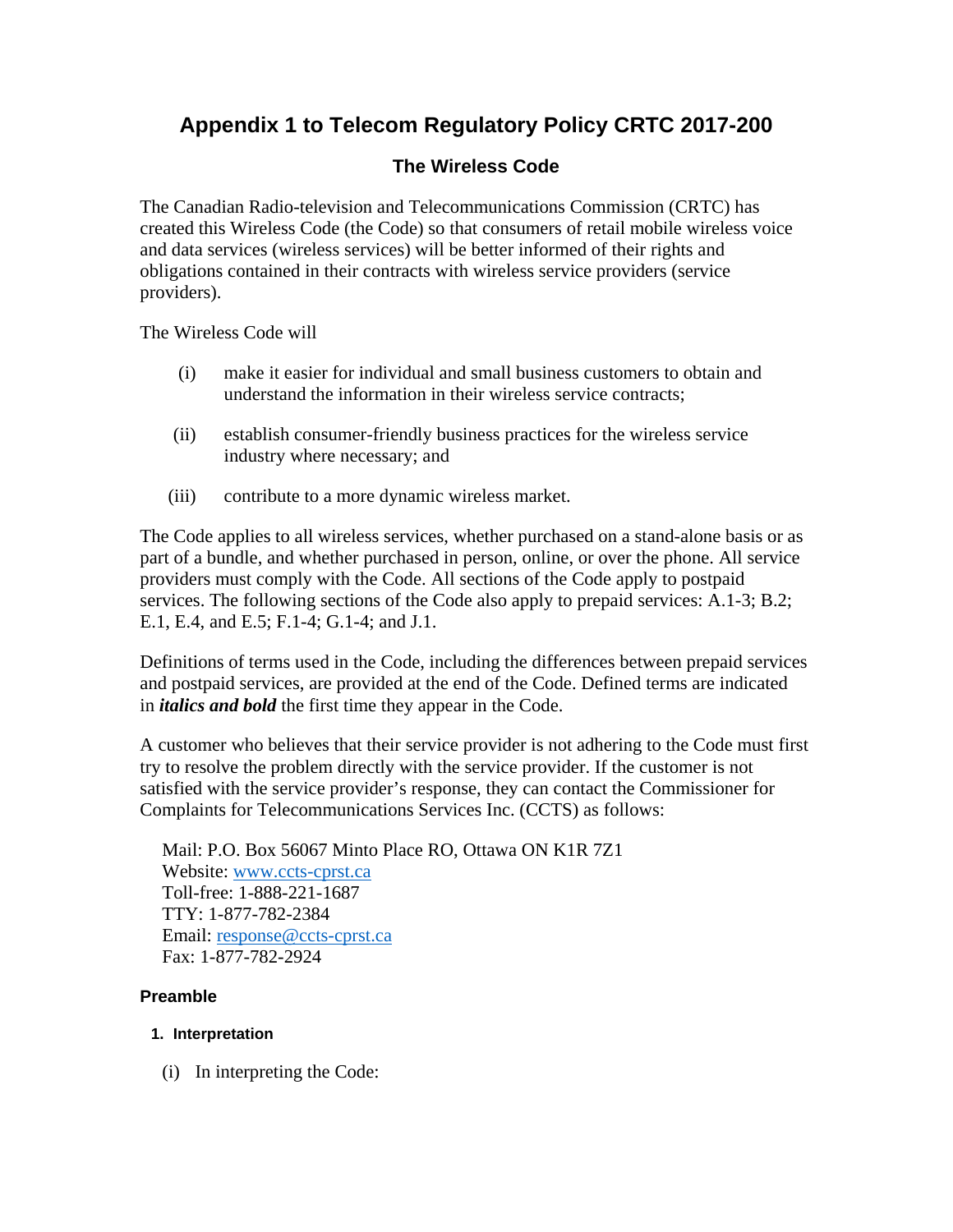- (a) If any part of the Code or a *contract* for wireless services is ambiguous, or if it is unclear how the terms of the Code or the contract are to be applied, then the Code and the contract must be interpreted in a manner that is favourable to the *customer*;
- (b) A *service provider* may not require a customer to waive a right under the Code, contractually or otherwise, in order to receive the service provider's services; and
- (c) The Code and its provisions are to be interpreted purposively, by reference to their objectives. In order to understand the objectives of the Code and any specific provision of the Code, reference shall be made to Telecom Regulatory Policy CRTC 2013-271 and Telecom Regulatory Policy CRTC 2017-200.

# **A. Clarity**

## **1. Plain language**

- (i) A service provider must communicate with customers in a way that is clear, timely, accurate, and uses plain language.
- (ii) A service provider must ensure that its *written contracts* and *related documents*, such as *privacy policies* and *fair use policies*, are written and communicated in a way that is clear and easy for customers to read and understand.

## **2. Prices**

(i) A service provider must ensure that the prices set out in the contract are clear and must indicate whether these prices include taxes.

## **3.** *Unlimited services*

- (i) A service provider must not charge a customer any *overage charge* for services purchased on an unlimited basis.
- (ii) A service provider must not limit the use of a service purchased on an unlimited basis unless these limits are clearly explained in the fair use policy.

## **B. Contracts and related documents**

## **1.** *Postpaid service* **contracts**

(i) A service provider must give the customer a *permanent copy* of the contract and related documents, in the format of the customer's choosing (electronic or paper), at no charge in the following circumstances: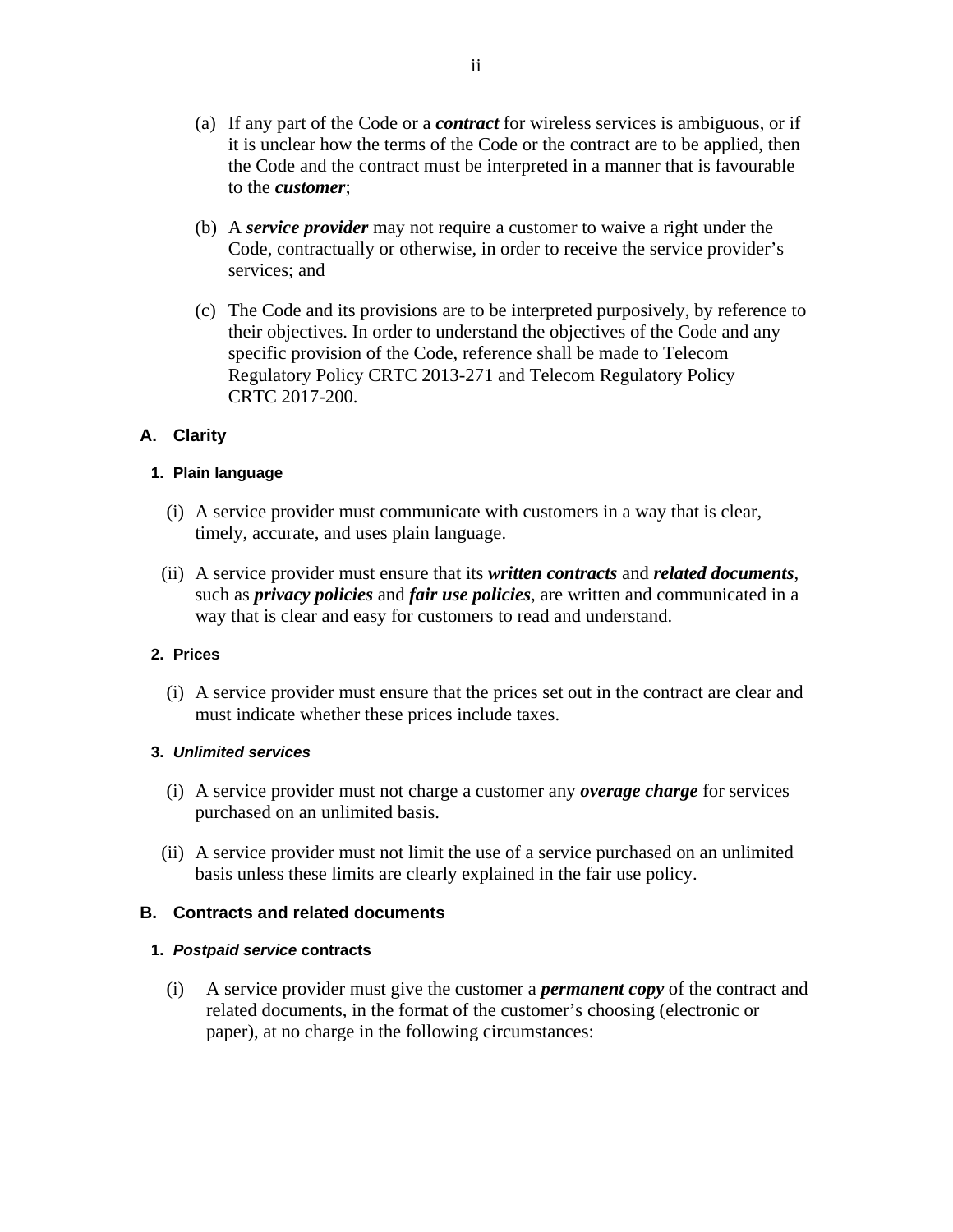- (a) If the contract is agreed to in person, the service provider must give the contract and related documents to the customer immediately after the customer agrees to the contract.
- (b) If the contract is not agreed to in person (i.e. if it is agreed to over the phone, online, or otherwise at a distance), the service provider must:
	- i. Where the customer chooses to receive a paper copy of the contract, send the contract and related documents to the customer within 15 calendar days of the customer agreeing to the contract.
	- ii. Where the customer chooses to receive the contract electronically, send the contract and related documents to the customer no later than one business day after the contract was entered into.
- (c) If a service provider fails to provide the contract within the required time frame, or if the terms and conditions of the permanent copy of the contract conflict with the terms and conditions that the customer agreed to, the customer may, within 30 calendar days of receiving the permanent copy of the contract, cancel the contract without paying an *early cancellation fee* or any other penalty.
- (d) The service provider must also provide the customer with a permanent copy of the contract in the format of the customer's choosing (electronic or paper) upon request at no charge, at any time during the *commitment period*.
- (ii) A service provider must provide a customer with a copy of the contract and related documents in an alternative format for persons with disabilities upon request, at no charge, at any time during the commitment period.
- (iii) Contracts for postpaid services must set out all of the information listed below in a clear manner (items a-m):

#### *Key contract terms and conditions*

- (a) the services included in the contract, such as voice, text and data services, that the customer agreed to upon entering into the contract and will receive for the duration of the contract, and any limits on the use of those services that could trigger overage charges or additional fees;
- (b) the *minimum monthly charge* for services included in the contract;
- (c) the commitment period, including the end date of the contract;
- (d) if applicable
	- i. the total early cancellation fee;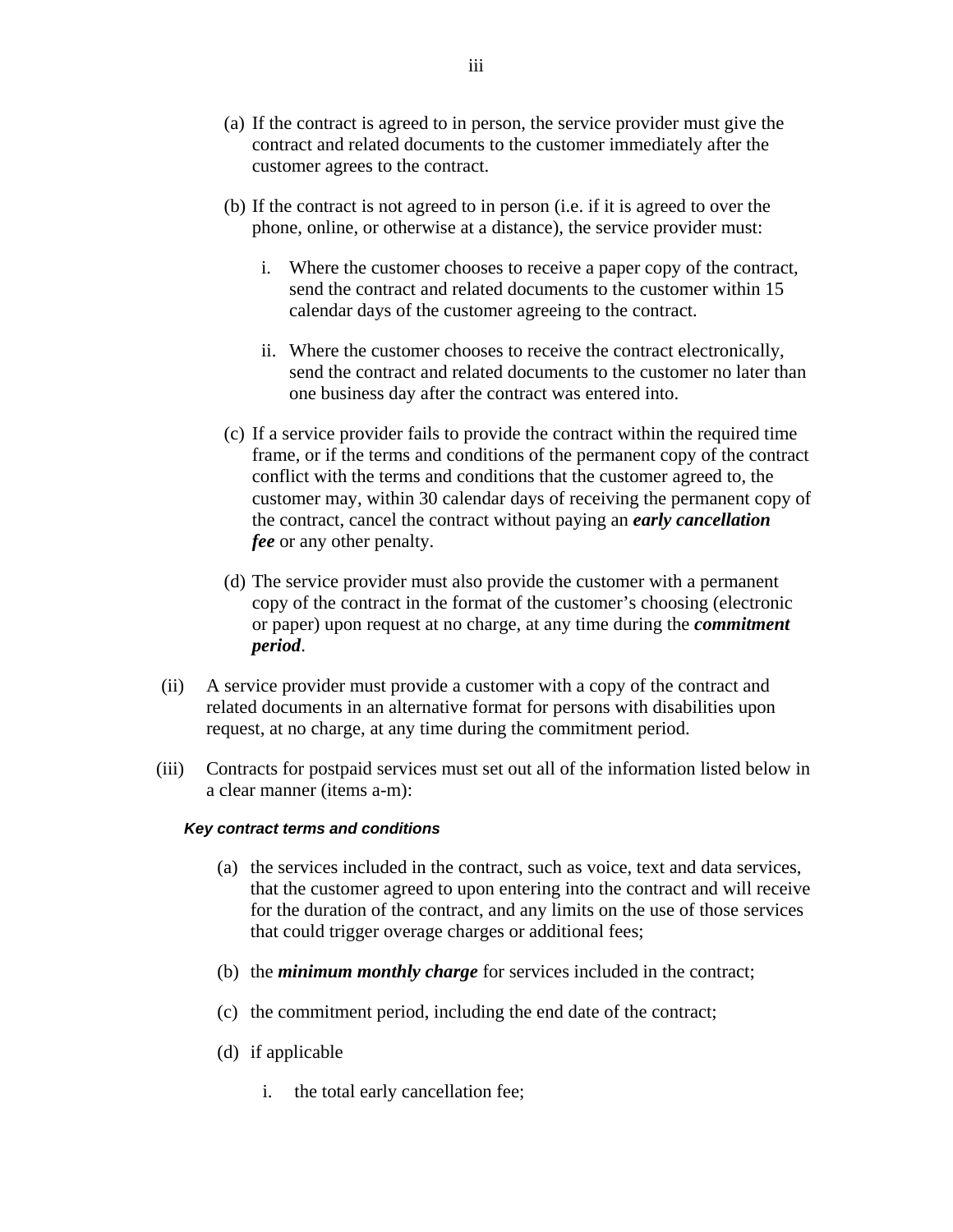- ii. the amount by which the early cancellation fee will decrease each month, or for *tab contracts*, where the early cancellation fee reduction is not a fixed dollar amount, either the minimum amount by which the early cancellation fee will reduce each month, or the percentage amount that will be used to determine the monthly early cancellation fee reduction;
- iii. the date on which the customer will no longer be subject to the early cancellation fee. The date may be presented as an outside limit (i.e. no later than date X); and
- iv. for tab contracts where the early cancellation fee is not reduced by a fixed dollar amount each month, an example of how the fee is calculated;
- (e) if a *subsidized device* is provided as part of the contract,
	- i. the retail price of the device, which is the lesser of the manufacturer's suggested retail price or the price set for the device when it is purchased from the service provider without a contract; and
	- ii. the amount the customer paid for the device.

#### **Other aspects of the contract**

- (f) an explanation of all related documents, including privacy policies and fair use policies;
- (g) all one-time costs, itemized separately;
- (h) the trial period for the contract, including the associated limits on use;
- (i) rates for *optional services* selected by the customer at the time the contract is agreed to;
- (j) whether the contract will be extended automatically on a month-to-month basis when it expires, and, if so, starting on what date;
- (k) whether upgrading the device or otherwise amending a contract term or condition would extend the customer's commitment period or change any other aspect of the contract;
- (l) if applicable, the amount of any security deposit and any applicable conditions, including the conditions for return of the deposit; and
- (m) where customers can find information about
	- i. rates for optional and *pay-per-use services*;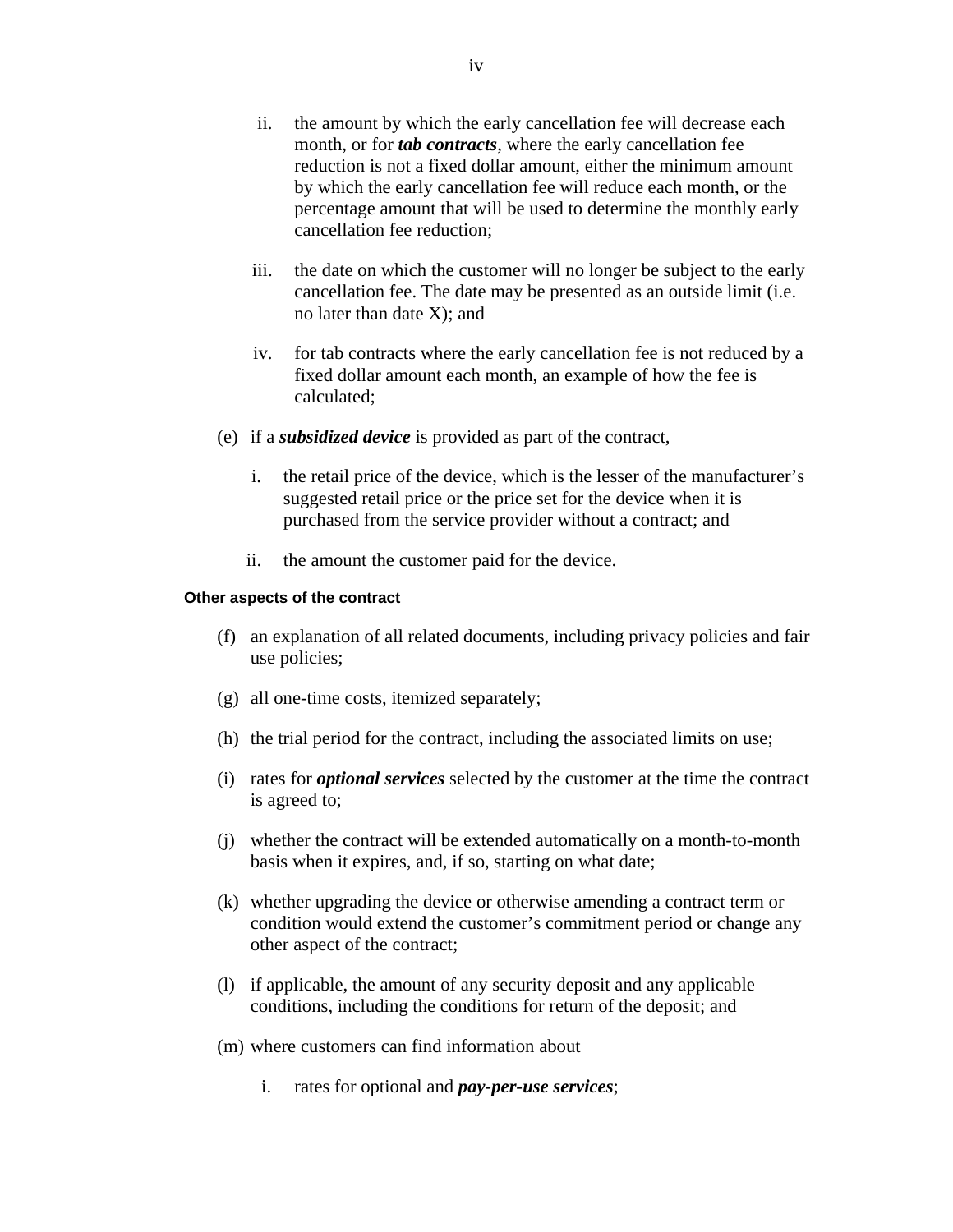- ii. the device manufacturer's warranty;
- iii. tools to help customers manage their bills, including notifications on data usage and *roaming*, data caps, and usage monitoring tools;
- iv. the service provider's service coverage area, including how to access complete *service coverage maps*;
- v. how to contact the service provider's customer service department;
- vi. how to make a complaint about *wireless services*, including contact information for the *Commissioner for Complaints for Telecommunications Services Inc. (CCTS)*; and
- vii. the Wireless Code.

#### **2.** *Prepaid service* **contracts**

- (i) A service provider must inform the customer of all conditions and fees that apply to the prepaid balance.
- (ii) A service provider must explain to the customer how they can
	- (a) check their usage balance;
	- (b) contact the service provider's customer service department; and
	- (c) complain about the service, including how to contact the CCTS.
- (iii) A service provider must provide this information separately if it does not appear on a prepaid card or in the written contract.
- (iv) If a device is provided as part of a prepaid service contract, a service provider must also inform the customer of
	- (a) where applicable
		- i. the total early cancellation fee;
		- ii. the amount by which the early cancellation fee will decrease each month, or for tab contracts, where the early cancellation fee reduction is not a fixed dollar amount, either the minimum amount by which the early cancellation fee will reduce each month, or the percentage amount that will be used to determine the monthly early cancellation fee reduction;
		- iii. the date on which the customer will no longer be subject to the early cancellation fee. The date may be presented as an outside limit (i.e. no later than date X); and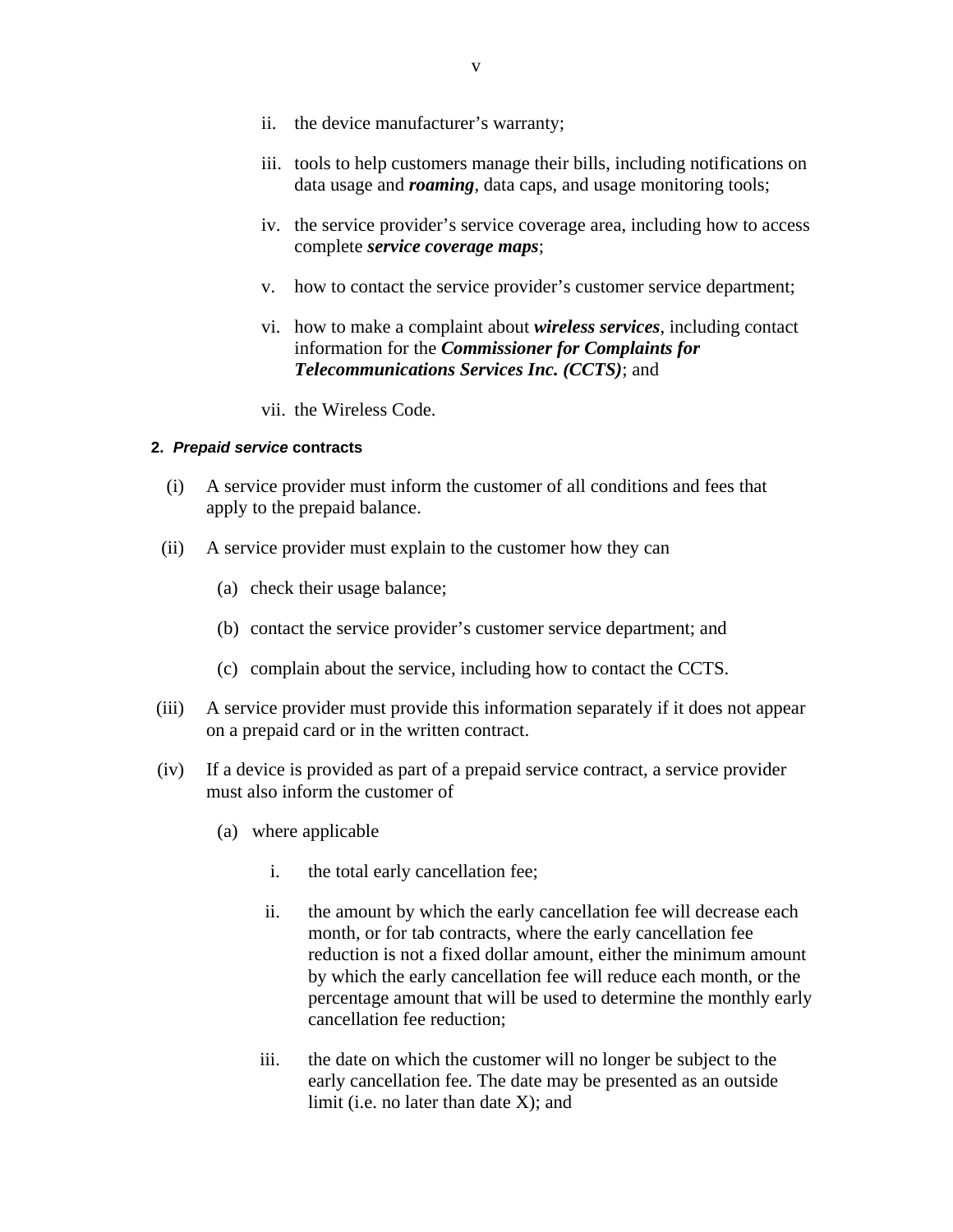- iv. for tab contracts where the early cancellation fee is not reduced by a fixed dollar amount each month, an example of how the fee is calculated;
- (b) the retail price of the device, which is the lesser of the manufacturer's suggested retail price or the price set for the device when it is purchased from the service provider without a contract;
- (c) the amount the customer paid for the device; and
- (d) where customers can find information about device upgrades and the manufacturer's warranty.
- (v) A service provider must give the customer a copy of the contract and related documents in an alternative format for persons with disabilities upon request, at no charge, at any time during the commitment period.

## **C. Critical Information Summary**

## **1. General**

- (i) A service provider must provide a Critical Information Summary to customers when they provide a permanent copy of the contract for postpaid services. This document summarizes the most important elements of the contract for the customer.
- (ii) The Critical Information Summary may be provided as a separate document from the written contract or prominently as the first pages of the written contract. In either case, the information provided in the Critical Information Summary does not replace or fulfill any requirements to provide the same or similar information within the actual written contract.
- (iii) A service provider must ensure that the Critical Information Summary contains all of the following:
	- (a) a complete description of all key contract terms and conditions (see provisions B.1(iii)a-e listed above);
	- (b) the total monthly charge, including rates for optional services selected by the customer at the time the contract is agreed to;
	- (c) information on all one-time charges and additional fees;
	- (d) information about the trial period, including:
		- i. descriptions of usage limits, duration and conditions for the standard trial period, and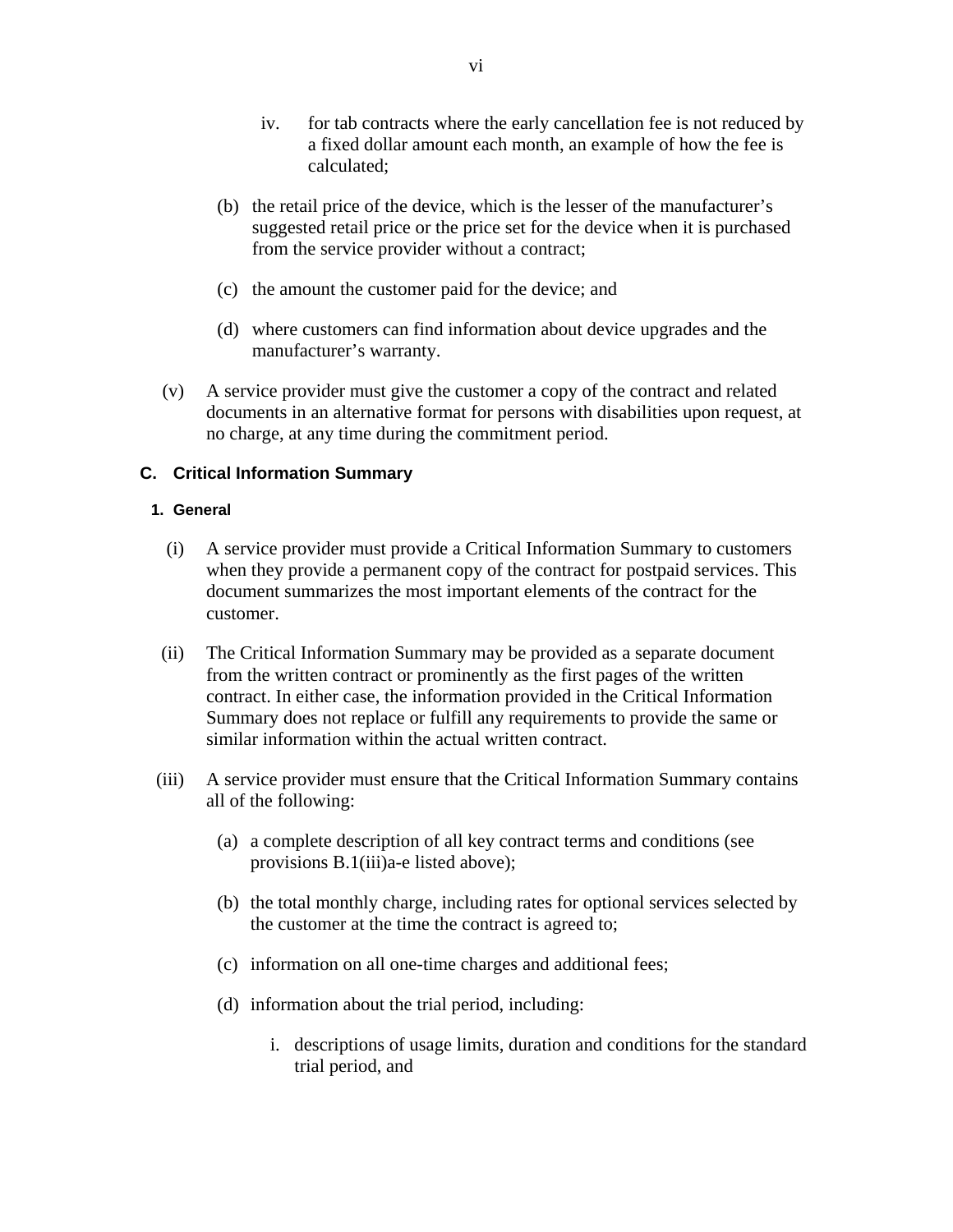- ii. descriptions of usage limits, duration and conditions for the extended trial period for customers who self-identify as having a disability;
- (e) a description of any limits imposed on services purchased on an unlimited basis;
- (f) information on how to complain about the service provider's wireless services, including how to contact the service provider's customer service department and the CCTS; and
- (g) for tab contracts, where the early cancellation fee is not reduced by a fixed dollar amount each month, an example of how this fee is calculated;
- (iv) A service provider must ensure that the Critical Information Summary
	- (a) accurately reflects the content of the contract; and
	- (b) is clear and concise (does not exceed two pages), uses plain language, and is in an easily readable font; and
- (v) A service provider must provide a customer with a copy of the Critical Information Summary in an alternative format for persons with disabilities upon request, at no charge, at any time during the commitment period.

## **D. Changes to contracts and related documents**

## **1. Changes to key contract terms and conditions**

- (i) A service provider must not change the key contract terms and conditions of a postpaid wireless contract during the commitment period without the *account holder*'s or *authorized user*'s informed and express consent.
- (ii) When a service provider notifies a customer that it intends to change a key contract term or condition during the commitment period, the account holder or authorized user may refuse the change.
- (iii) As an exception, a service provider may only change a key contract term or condition during the commitment period without the account holder's or authorized user's express consent if it clearly benefits the customer by either
	- (a) reducing the rate for a single service; or
	- (b) increasing the customer's usage allowance for a single service.

## **2. Changes to other contract terms and conditions or related documents**

(i) If, during the commitment period, a service provider wishes to change other contract terms and conditions or the related documents, it must provide the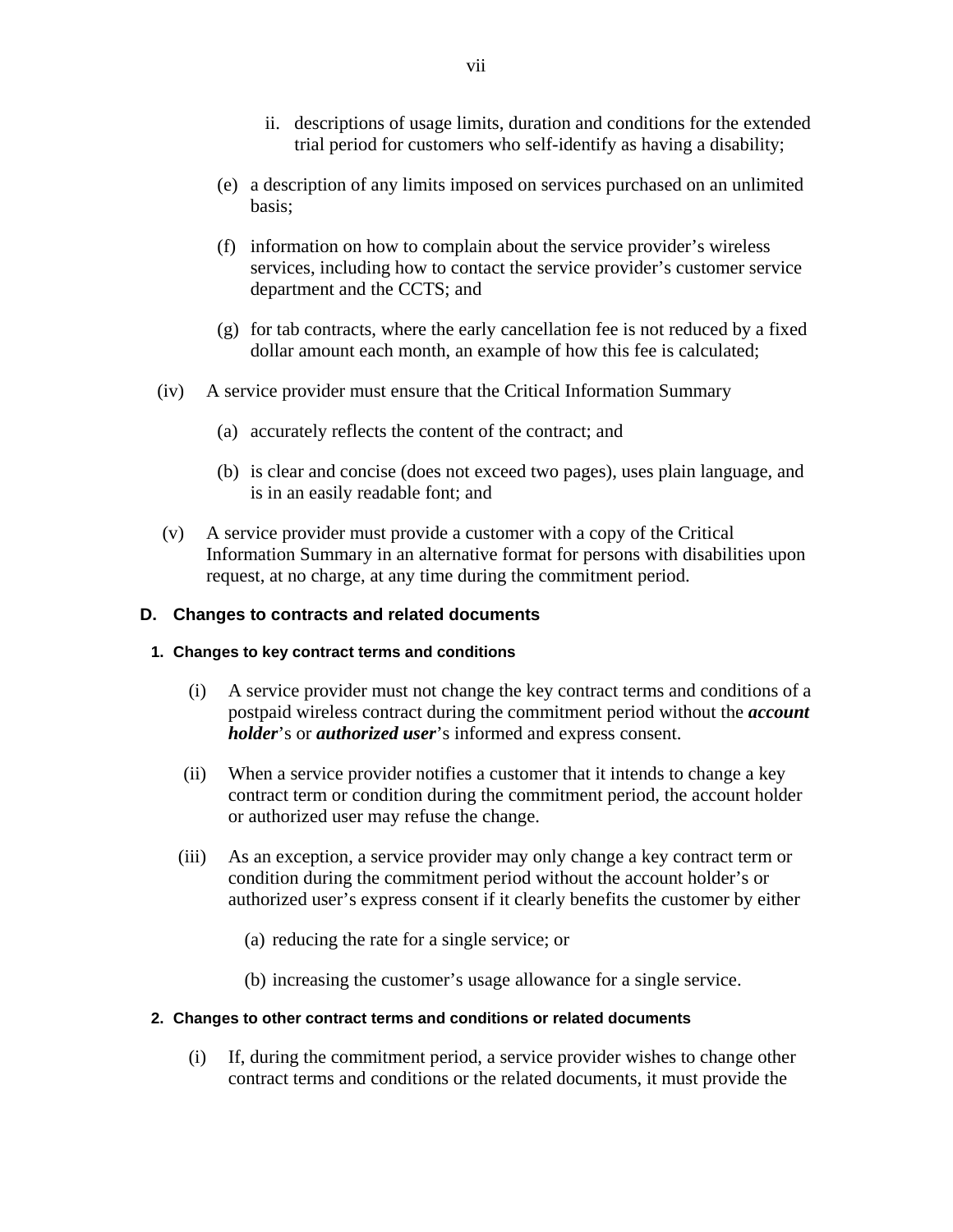account holder with at least 30 calendar days' notice before making such changes.

(ii) This notice must explain the change and when it will take effect.

## **E. Bill management**

## **1. International roaming notification**

- (i) When a device is roaming in another country, a service provider must notify the account holder, and the *device user*, at no charge. The notification must clearly explain the associated rates for voice, text messaging, and data services.
- (ii) The account holder or device user may opt out of receiving these notifications at any time.

## **2. Cap on data roaming charges**

- (i) A service provider must suspend national and international data roaming charges once they reach \$100 within a single monthly billing cycle, unless the account holder or authorized user expressly consents to pay additional charges.
- (ii) A service provider must provide this cap at no charge.
- (iii) In all instances, this cap applies on a per-account basis, regardless of the number of devices associated with the account.
- (iv) Any amount that the customer pays in data roaming fees, whether via a *roaming add-on* (before use) or via overage fees (after use), counts toward this cap.

## **3. Cap on data overage charges**

- (i) A service provider must suspend data overage charges once they reach \$50 within a single monthly billing cycle, unless the account holder or authorized user expressly consents to pay additional charges.
- (ii) A service provider must provide this cap at no charge.
- (iii) In all instances, this cap applies on a per-account basis, regardless of the number of devices associated with the account.
- (iv) For a customer with a *flex plan*, the customer begins incurring overage fees after the first tier of data is exceeded, and the service provider must suspend data service when they reach an additional \$50 in overage fees, unless the account holder or authorized user expressly consents to additional charges.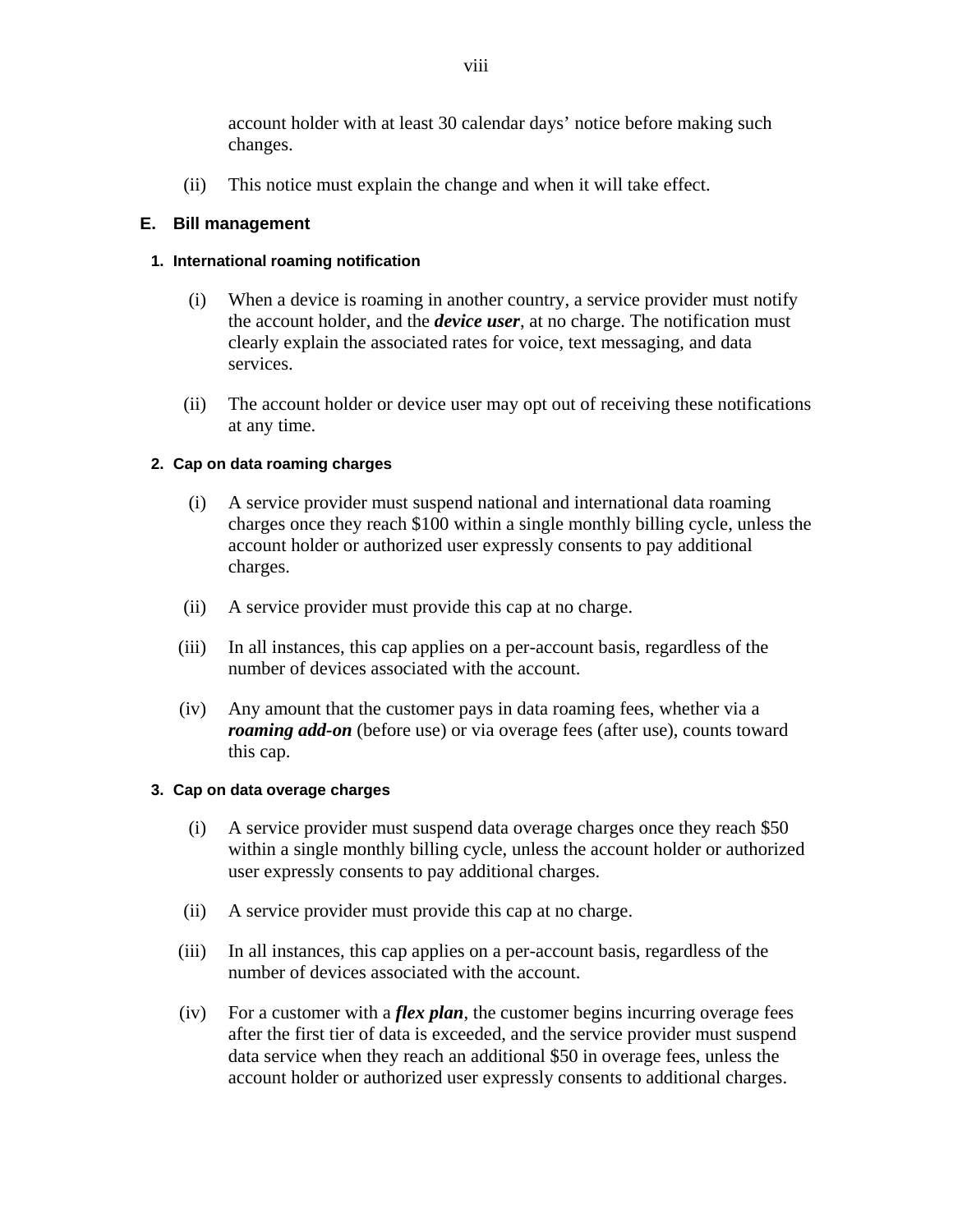(v) For a customer with a *data add-on*, the price of the data add-on must be included in the calculation of the \$50 cap on data overage fees.

## **4. Unsolicited wireless services**

(i) A service provider must not charge for any device or service that the account holder or authorized user has not expressly purchased.

## **5.** *Mobile premium services*

(i) If a customer contacts their service provider to inquire about a charge for a mobile premium service, the service provider must explain to the customer how to unsubscribe from the mobile premium service.

## **F. Mobile device issues**

## **1. Unlocking**

- (i) Any device provided by a service provider to the customer for the purpose of providing wireless services must be provided unlocked.
- (ii) If a device is, or becomes, *locked* to a service provider's network, that service provider must unlock the device, or give the customer the means to unlock the device, upon request, at no charge.

## **2. Warranties**

(i) A service provider must inform the customer of the existence and duration of a manufacturer's warranty on a device before offering an extended warranty or insurance on that device.

## **3. Lost or stolen devices**

- (i) When a customer notifies their service provider that their device has been lost or stolen,
	- (a)the service provider must immediately suspend the customer's service at no charge; and
	- (b)the terms and conditions of the contract will continue to apply, including the customer's obligation to pay
		- i. all charges incurred before the service provider received notice that the device was lost or stolen; and
		- ii. either the minimum monthly charge (and taxes), if the customer continues with the contract, or the applicable early cancellation fee, if the customer cancels the contract; and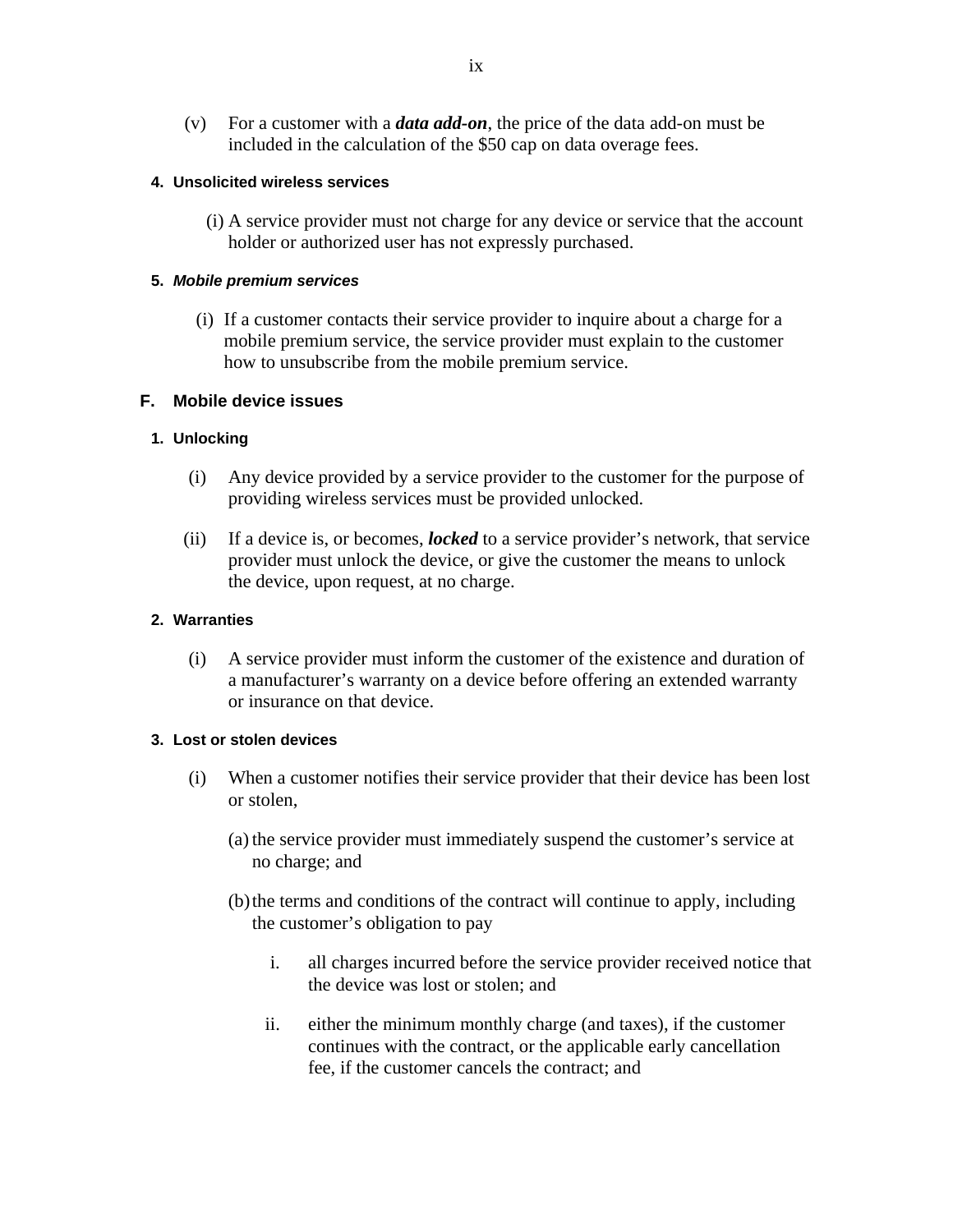(ii) If the customer notifies the service provider that their device has been located or replaced and requests that their service be restored, the service provider must restore the service at no charge.

## **4. Repairs**

- (i) A service provider must suspend wireless service charges during device repairs upon request if all of the following conditions are met:
	- (a) the device was provided as part of a contract with the service provider and is returned to the service provider for repair;
	- (b) the device is under the manufacturer's or the service provider's warranty;
	- (c) the service provider did not provide a free replacement device for use during the repair; and
	- (d) the customer would incur an early cancellation fee if they were to cancel their wireless services.

## **G. Contract cancellation and extension**

## **1. Early cancellation fees – General**

- (i) If a customer cancels a contract before the end of the commitment period, the service provider must not charge the customer any fee or penalty other than the early cancellation fee. This fee must be calculated in the manner set out in sections G.2 and G.3 below.
- (ii) When calculating the time remaining in a contract to determine the early cancellation fee, a month that has partially elapsed at the time of cancellation is considered a month completely elapsed.

## **2. Early cancellation fees – Subsidized device**

- (i) When a subsidized device is provided as part of the contract,
	- (a) for *fixed-term contracts*: The early cancellation fee must not exceed the value of the *device subsidy*.
		- i. The early cancellation fee must be reduced by an equal amount each month, for the lesser of 24 months or the total number of months in the contract term, such that the early cancellation fee is reduced to \$0 by the end of the period.
		- ii. For tab contracts, the early cancellation fee must be reduced by either a minimum amount or percentage amount each month in the contract term, for the lesser of 24 months or the total number of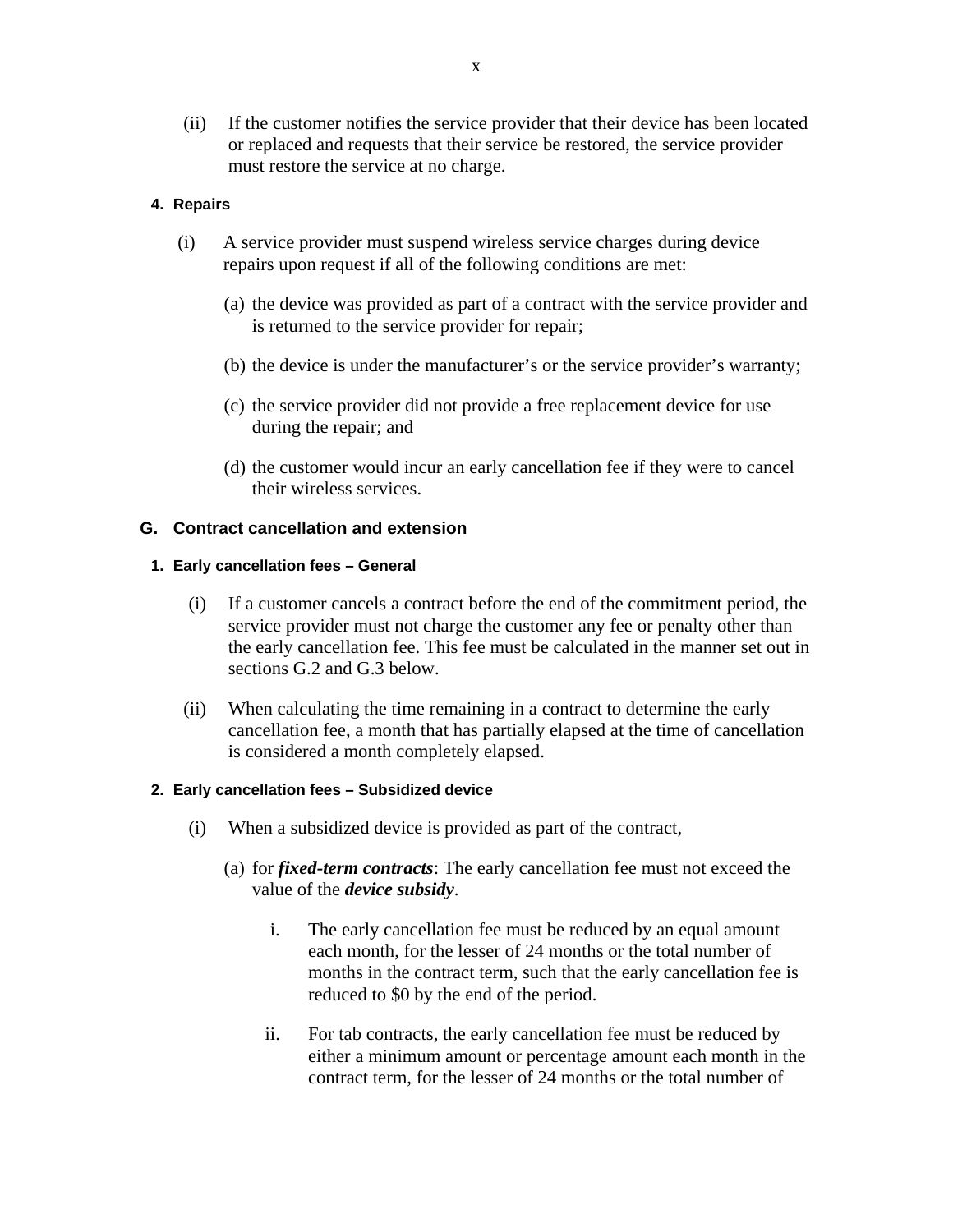months in the contract term, such that the early cancellation fee is reduced to \$0 by no later than the end of the period.

- (b) for *indeterminate contracts*: The early cancellation fee must not exceed the value of the device subsidy.
	- i. The early cancellation fee must be reduced by an equal amount each month, over a maximum of 24 months, such that the early cancellation fee is reduced to \$0 by the end of the period.
	- ii. For tab contracts, the early cancellation fee must be reduced by either a minimum amount or percentage amount each month, over a maximum of 24 months such that the early cancellation fee is reduced to \$0 by no later than the end of the period.
- (ii) When calculating the early cancellation fee,
	- (a) the value of the device subsidy is the retail price of the device minus the amount that the customer paid for the device when the contract was agreed to; and
	- (b) the retail price of the device is the lesser of the manufacturer's suggested retail price or the price set for the device when it is purchased from the service provider without a contract.

#### **3. Early cancellation fees – No subsidized device**

- (i) When a subsidized device is not provided as part of the contract,
	- (a)for fixed-term contracts: The early cancellation fee must not exceed the lesser of \$50 or 10% of the minimum monthly charge for the remaining months of the contract, up to a maximum of 24 months. The early cancellation fee must be reduced to \$0 by the end of the period.
	- (b)for indeterminate contracts: A service provider must not charge an early cancellation fee.

#### **4. Trial period**

- (i) When a customer agrees to a contract through which they are subject to an early cancellation fee, a service provider must offer the customer a trial period lasting a minimum of 15 calendar days to enable the customer to determine whether the service meets their needs.
- (ii) The trial period must start on the date on which service begins.
- (iii) A service provider may establish limits on the use of voice, text, and data services for the trial period for all services that are not purchased on an unlimited basis.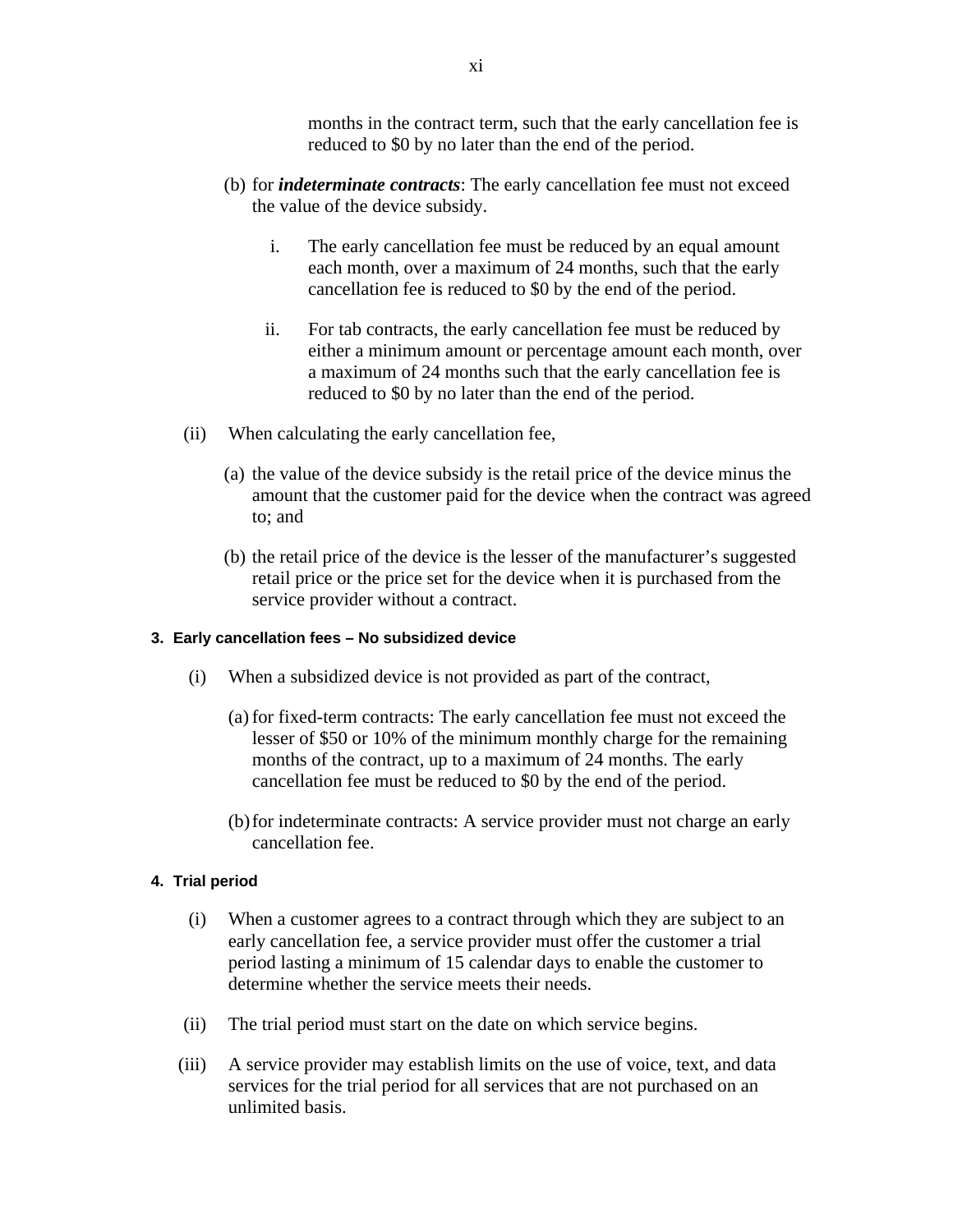- (a) For single-user plans, the standard trial period usage limits must correspond to at least half of the permitted monthly usage specified in the customer's contract.
- (b)For *multi-user plans*, the trial period usage limits must correspond to at least half of the permitted monthly usage for the entire account, as specified in the contract.
- (iv) If a customer self-identifies as a person with a disability, the service provider must offer an extended trial period lasting a minimum of 30 calendar days, and the permitted usage amounts must be at least double the service provider's general usage amounts for the standard trial period.
- (v) During the trial period, customers may cancel their contract without penalty or early cancellation fee if they have
	- (a) used less than the permitted usage; and
	- (b)returned any device provided by the service provider, in near-new condition, including original packaging.

## **5. Cancellation date**

- (i) Customers may cancel their contract at any time by notifying their service provider.
- (ii) Cancellation takes effect on the day that the service provider receives notice of the cancellation.

## **6. Contract extension**

- (i) To ensure that customers are not disconnected at the end of the commitment period, a service provider may extend a contract, with the same rates, terms and conditions, on a month-to-month basis.
- (ii) A service provider must notify a customer on a fixed-term contract at least 90 calendar days before the end of their initial commitment period whether or not the contract will be automatically extended. This notification must include
	- (a) the date on which the contract is set to expire;
	- (b)a statement informing the customer that as of that date, they can switch plans, change services providers, or cancel their service without penalty; and
	- (c)information explaining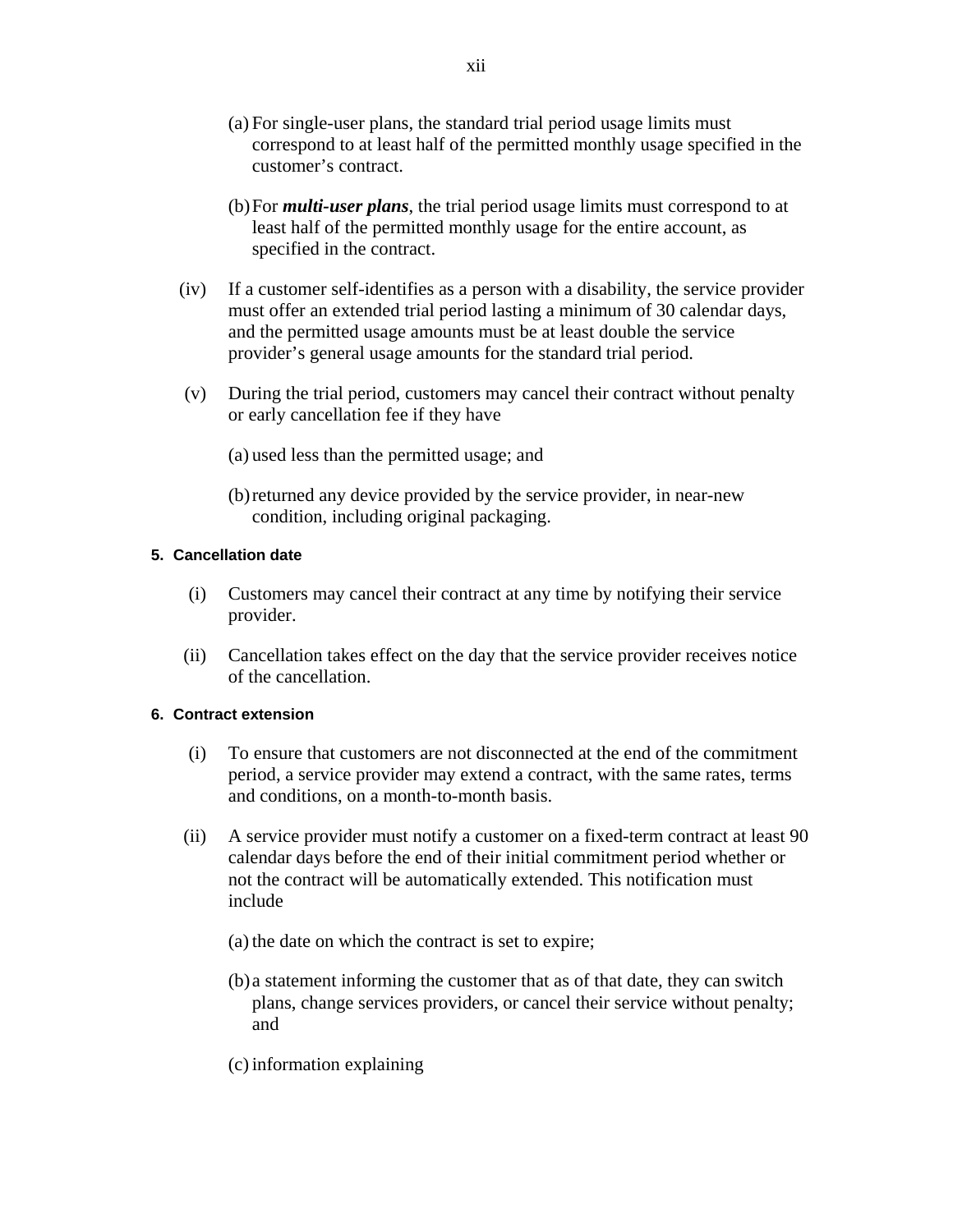- i. whether the contract will be automatically extended with the same rates, terms, and conditions, on a month-to-month basis; and
- ii. if the contract is not being automatically extended, the proposed new minimum monthly charge for service going forward
- (iii) At the time that a service provider offers a customer a device upgrade, the service provider must clearly explain to the customer any changes to the existing contract terms caused by accepting the new device, including any extension to the commitment period.

## **H. Security deposits**

## **1. Requesting, reviewing, and returning a security deposit**

- (i) If a service provider requires a security deposit from a customer, the service provider must
	- (a)inform the customer of the reasons for requesting the deposit;
	- (b)keep a record of those reasons for as long as the service provider holds the deposit;
	- (c)specify in the written contract the conditions for the return of the security deposit;
	- (d)review the continued appropriateness of retaining the deposit at least once per year; and
	- (e) return the security deposit with interest to the customer, retaining only any amount owed by the customer, no more than 30 calendar days after
		- i. the contract is terminated by either the customer or the service provider; or
		- ii. the service provider determines that the conditions for the return of the security deposit have been met;
- (ii) A service provider must calculate interest on security deposits using the Bank of Canada's overnight rate in effect at the time, plus at minimum 1%, on the basis of the actual number of days in a year, accruing on a monthly basis; and
- (iii) A service provider may apply the security deposit toward any amount past due and may require customers to replenish the security deposit after such use in order to continue providing service.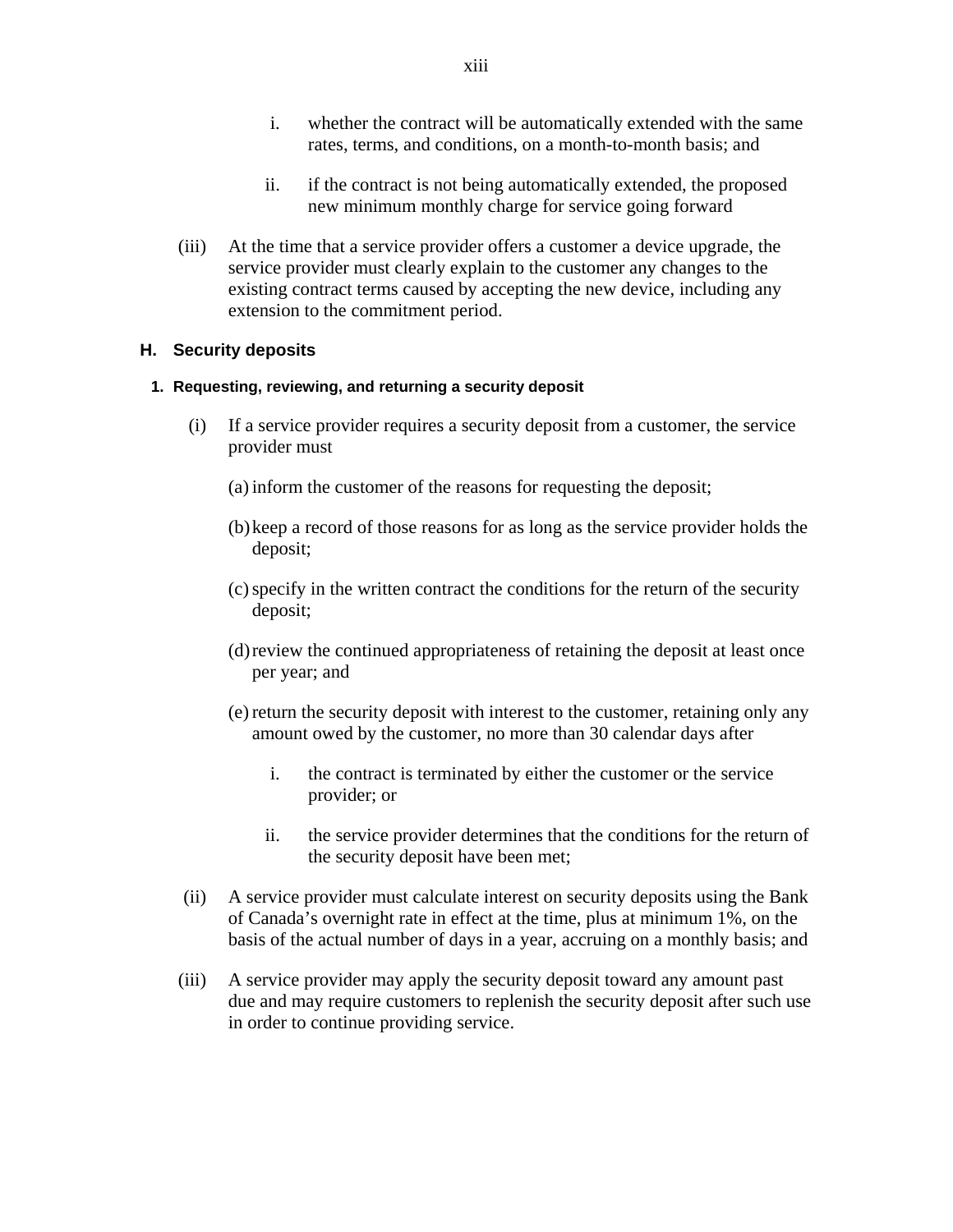### **I.** *Disconnection*

#### **1. When disconnection may occur**

- (i) If the grounds for disconnecting a customer are failure to pay, a service provider can disconnect a customer's postpaid service only if the customer
	- (a)fails to pay an account that is past due, provided it exceeds \$50 or has been past due for more than two months;
	- (b)fails to provide or maintain a reasonable security deposit or alternative when requested to do so by the service provider; or
	- (c) agreed to a deferred payment plan with the service provider and fails to comply with the terms of this plan.
- (ii) Except with customer consent or in other exceptional circumstances, disconnection may occur only on weekdays between 8 a.m. and 9 p.m. or on weekends between 9 a.m. and 5 p.m., unless the weekday or weekend day precedes a statutory holiday, in which case disconnection may not occur after noon. The applicable time is that of the customer's declared place of residence.
- (iii) If a service provider disconnects a customer in error, the service provider must restore service to the customer no later than 1 business day after they are made aware of the error and must not impose reconnection charges.

## **2. Notice before disconnection**

- (i) If a service provider intends to disconnect a customer, it must notify the customer before disconnection, except in cases where
	- (a) action is necessary to protect the network from harm;
	- (b)the service provider has a reasonable suspicion that fraud is occurring or likely to occur; or
	- (c) a pre-set spending limit is reached, such as for customers on credit-limited spending programs, in instances where the customer was previously made aware of this limit;
- (ii) In all other cases, before a disconnection, including the first instance of a *suspension* in a disconnection cycle, a service provider must give reasonable notice to the customer at least 14 calendar days before disconnection. The notice must contain the following information:

 $(a)$  the reason for disconnection and amount owing (if any);

(b) the scheduled disconnection date;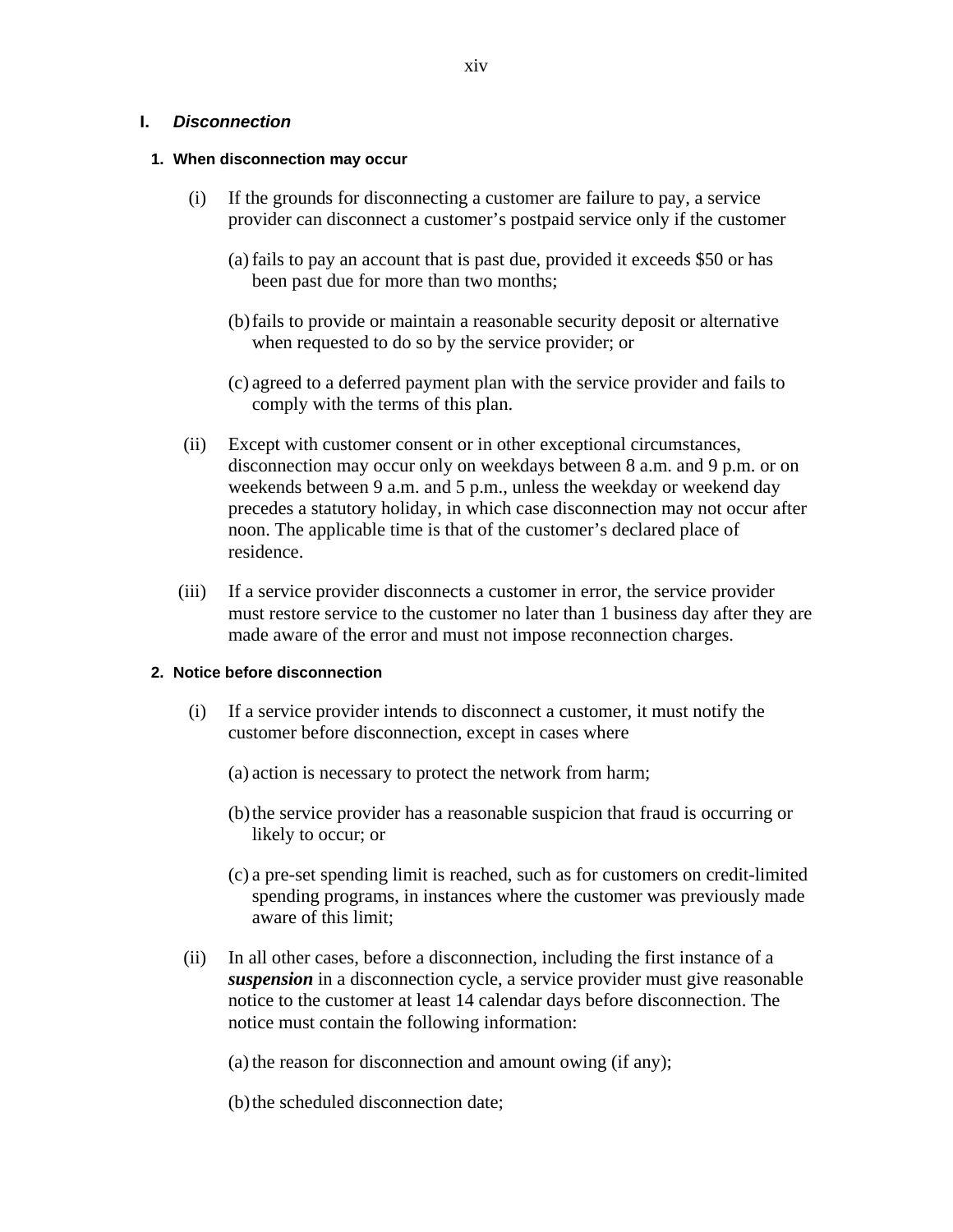- (c) the availability of deferred payment plans;
- $(d)$  the amount of the reconnection charge (if any); and
- (e) contact information for a service provider representative with whom the disconnection can be discussed;
- (iii) A service provider must provide a second notice to advise a customer that their service will be disconnected at least 24 hours before disconnection, except if
	- (a) repeated attempts to contact the customer have failed;
	- (b)action is necessary to protect the network from harm; or
	- (c)the service provider has a reasonable suspicion that fraud is occurring or likely to occur;
- (iv) A service provider must notify a customer of the specific terms leading to further suspensions or disconnection should the customer not pay according to the terms in their promise-to-pay agreement; and
- (v) Should a customer fulfill the terms of their promise-to-pay agreement, the service provider must treat any future non-payment by the customer as the start of a new disconnection cycle.

## **3. Disputing disconnection charges**

- (i) A service provider must not disconnect a customer if
	- (a)the customer notifies the service provider on or before the scheduled disconnection date listed in the notice that they dispute the reasons for the disconnection;
	- (b)the customer pays the amount due for any undisputed portion of the charges; and
	- (c)the service provider does not have reasonable grounds to believe that the purpose of the dispute is to evade or delay payment.

## **J. Expiration of prepaid balances**

## **1. General**

(i) Upon the expiry of the commitment period of a prepaid customer, a service provider must allow at least seven calendar days for the customer to top up their account, at no charge, in order to maintain an active account and retain any existing balance.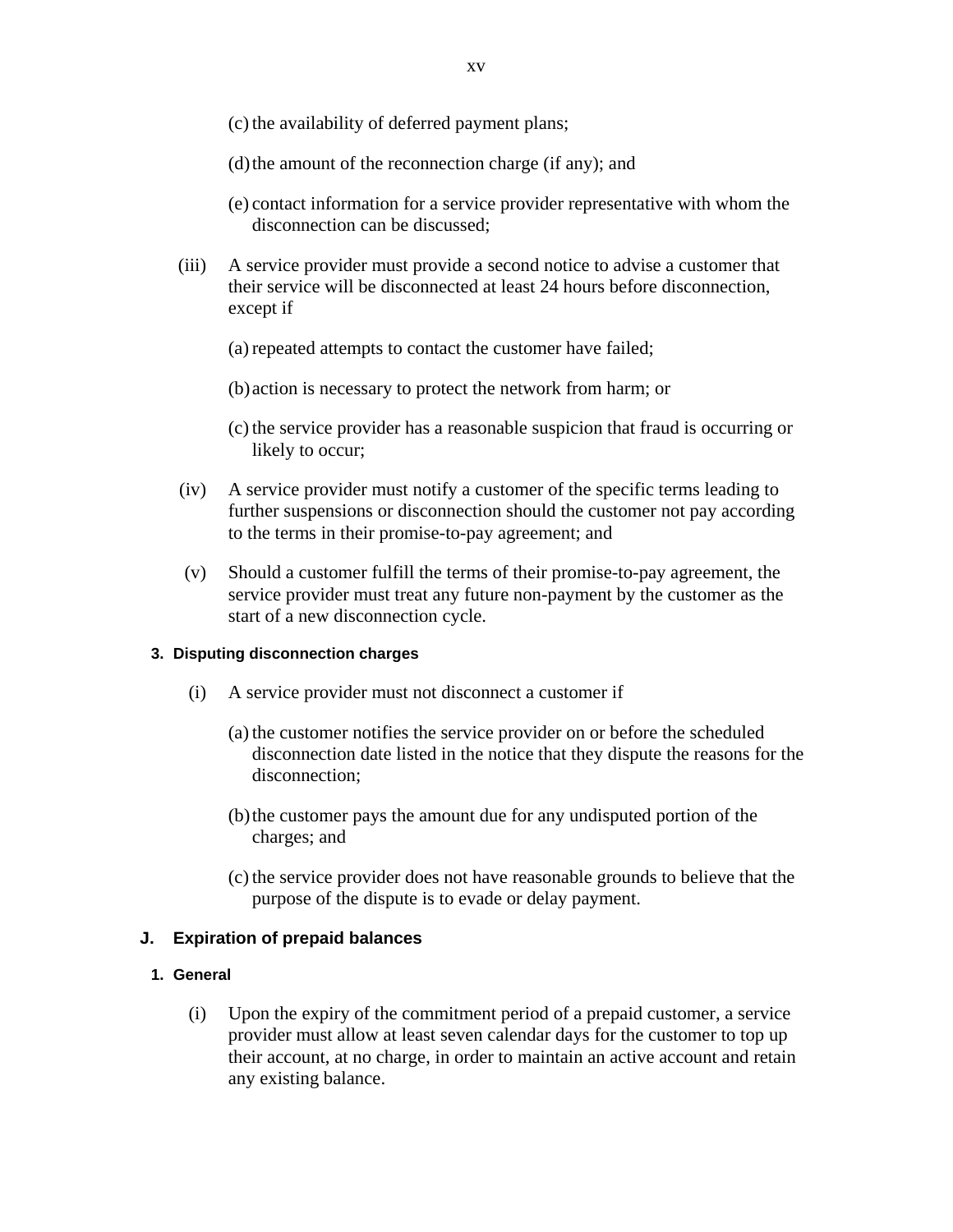(ii) This rule applies whether the commitment period of the prepaid customer is established via an activated prepaid card or otherwise, by contributing amounts to a prepaid account balance.

## **The Wireless Code – Definitions**

#### **Account holder**

A person who is responsible for payment under a contract.

## **Authorized user**

A device user who has been authorized by the account holder to consent to additional charges on the account or changes to key contract terms and conditions.

#### **Canadian Radio-television and Telecommunications Commission (CRTC)**

A public organization that regulates and supervises the Canadian broadcasting and telecommunications systems to ensure that Canadians have access to a world-class communication system.

## **Commissioner for Complaints for Telecommunications Services Inc. (CCTS)**

An independent organization dedicated to working with customers and their telecommunications service providers to resolve complaints relating to their telecommunications services. The CCTS (i) responds to and resolves complaints from customers in order to ensure that they are treated in a way that is consistent with the Wireless Code; and (ii) collects data on complaints related to the Wireless Code. This data is published on the CCTS's website at www.ccts-cprst.ca.

#### **Commitment period**

The term or duration of the contract. For fixed-term contracts, the commitment period is the entire duration of the contract. For indeterminate contracts, the commitment period is the current month or billing cycle.

#### **Contract and written contract**

A contract is a binding agreement between a service provider and a customer to provide wireless services.

A written contract is a written instrument that expresses the content of the contract.

## **Customers**

Individuals or small businesses subscribing to wireless services, including account holders, device users, and authorized users.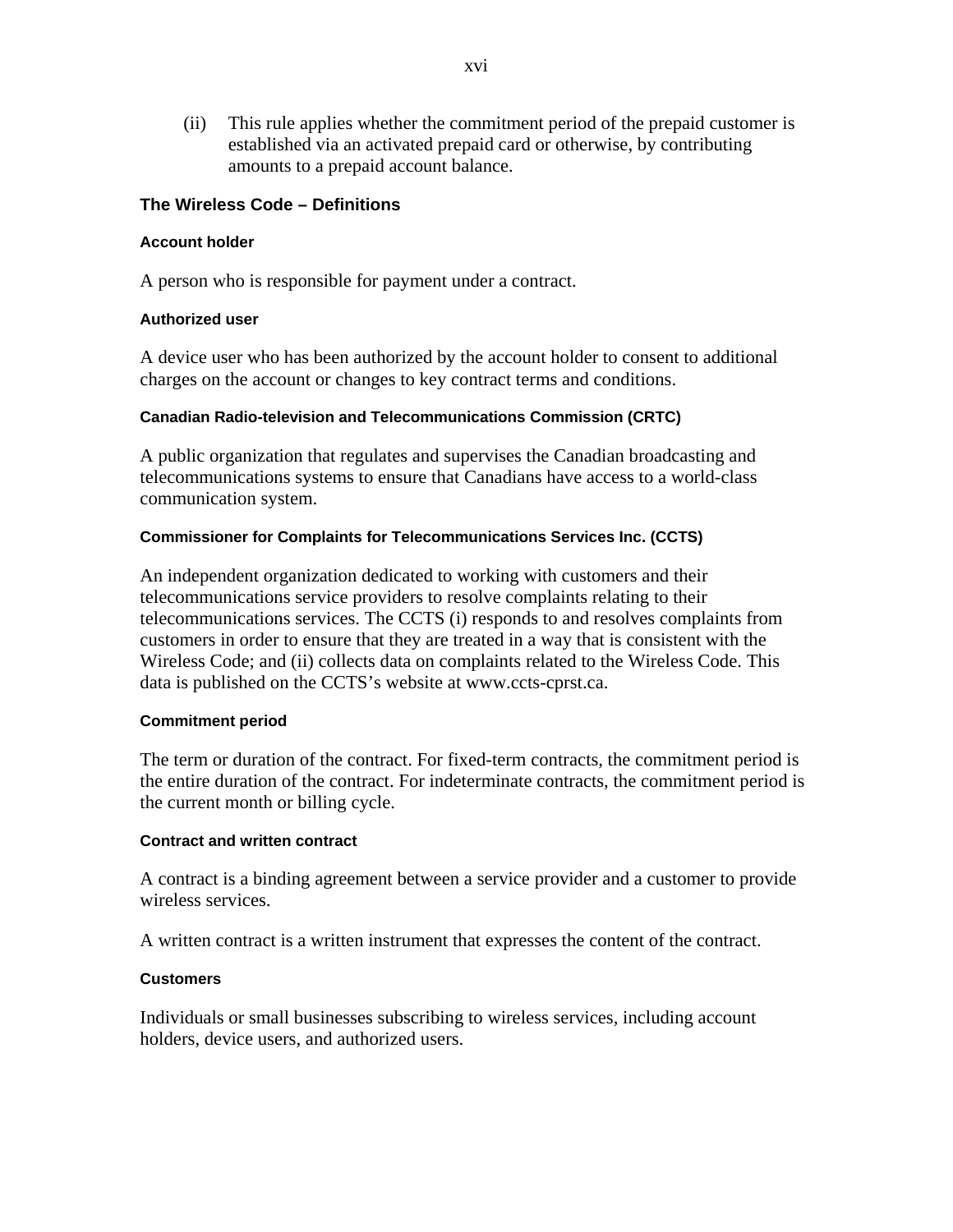## **Data add-on**

A data add-on is a package that a customer can add to their plan for a single billing cycle with no commitment beyond that billing cycle and without changing the plan itself.

## **Device subsidy**

The difference between (i) the lesser of the manufacturer's suggested retail price of a device or the price set for the device when it is purchased from the service provider without a contract; and (ii) the amount a customer paid for the device when they agreed to the contract.

## **Device user**

A person who uses a device associated with a contract, including authorized users.

## **Disconnection**

The termination of wireless services by a service provider.

## **Early cancellation fee**

A fee that may be applied when a customer's service is cancelled before the end of the commitment period.

## **Fair (or acceptable) use policy**

A policy that explains what is considered to be unacceptable use of the service provider's wireless services and the consequences of unacceptable use (e.g. using the service to engage in an activity that constitutes a criminal offence). Violations of a fair or acceptable use policy may result in (i) disconnection or service suspension; or (ii) a modification of the services available to the customer.

## **Fixed-term contracts**

Contracts that have a set duration (usually one or two years).

## **Flex plan**

A plan that provides a tiered approach to using and purchasing data. Such plans usually include a minimum monthly data fee and a series of additional flat fees that customers may pay as they use more data.

## **Indeterminate contracts**

Indeterminate contracts do not have a set duration. They automatically renew each month.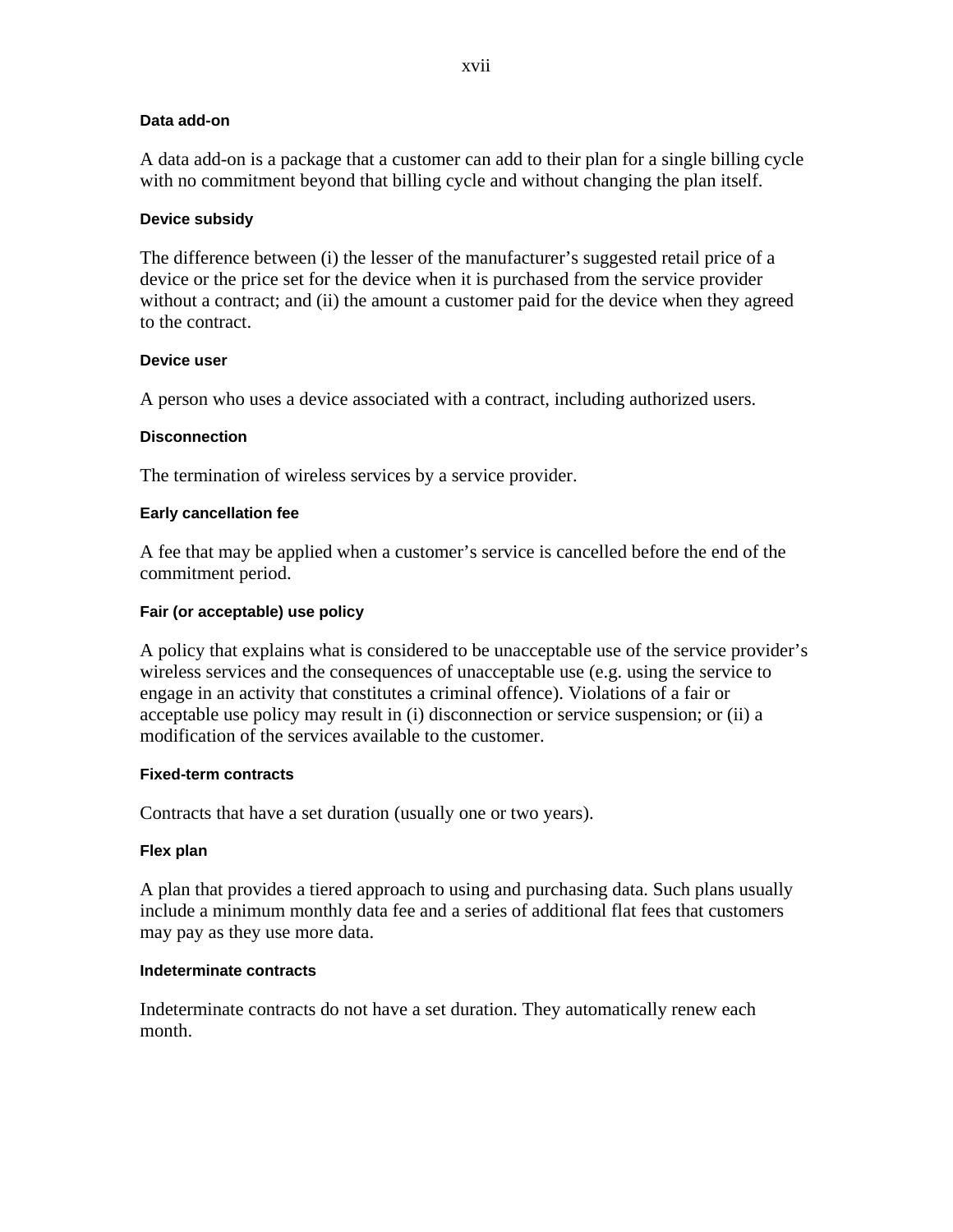## **Key contract terms and conditions**

The elements of the contract, such as voice, text, and data services, that the customer agreed to upon entering into the contract and will receive for the duration of the contract, and that the service provider cannot change without the customer's express consent. Key contract terms are listed in section B.1(iii)a-e of the Code.

## **Locked**

When a wireless device is programmed to work only with the network through which the service provider provides wireless services to the customer.

## **Minimum monthly charge**

The minimum amount that customers will have to pay for wireless services each month if they do not use optional services or incur any additional fees or overage charges. This charge may be subject to taxes, as set out in the contract.

## **Mobile premium services (or premium text messaging services)**

Text message services that customers may subscribe to for an additional charge, usually on a per-message basis.

## **Multi-user plan**

A contract for wireless services in which an account holder pays for the wireless services of at least two device users, regardless of whether the account holder is also a device user (also known as a shared plan or family plan).

## **Optional services**

Services that a customer can choose to add to their wireless plan, usually for an additional charge, such as caller identification (ID) or call forwarding. Optional services include data add-ons and roaming add-ons.

## **Overage charge**

A charge for exceeding an established limit on the use of a service.

## **Pay-per-use services**

Services that a customer can choose to add to their wireless plan, such as international roaming, which are typically measured and charged on a usage basis.

## **Permanent copy**

An inalterable copy (e.g. a paper copy or PDF version) of the contract that is free of hyperlinks that can be changed by the service provider, as of the date of signing or the date of the latest amendment.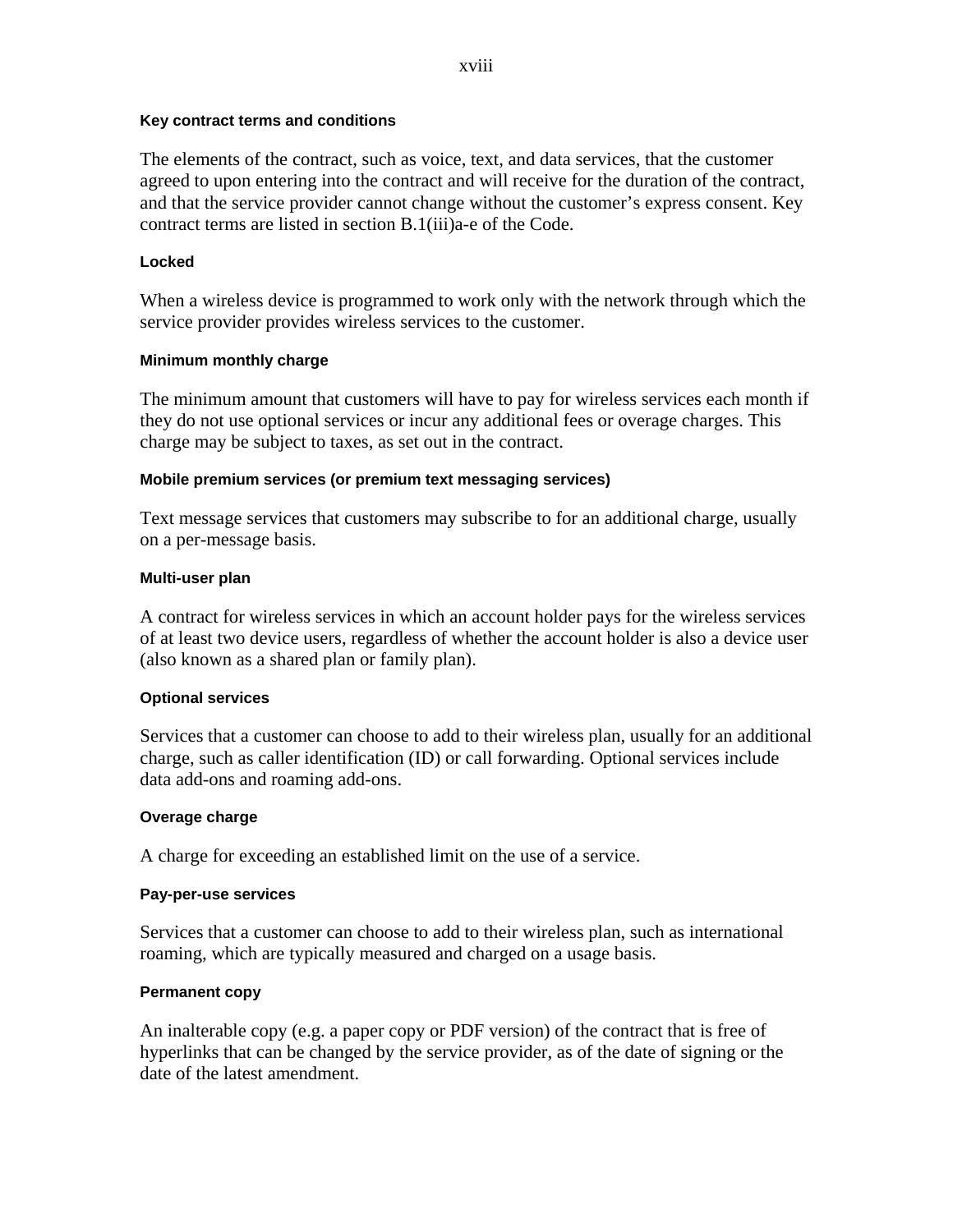## **Postpaid services**

Wireless services that may be billed all or in part after use, for example in a monthly bill, and for which overage charges can be incurred. For greater clarity, any pay-in-advance plan where the service provider may bill the customer for some or all charges after use or where the customer may incur overage charges beyond the prepaid balance is treated as a postpaid plan for the purposes of the Code.

### **Prepaid services**

Wireless services that are purchased in advance of use only, such as the use of prepaid cards and pay-as-you-go services.

## **Privacy policy**

A policy that explains how service providers will handle customers' personal information.

#### **Related documents**

Any documents referred to in the contract that affect the customer's use of the service provider's services. Related documents include, but are not limited to, privacy policies and fair use policies.

#### **Roaming**

The use of wireless services outside the service provider's network area.

#### **Roaming add-on**

A roaming package that the customer can add to their plan for a single billing cycle, with no commitment beyond that billing cycle and without changing the plan itself.

#### **Service coverage maps**

An illustration of the extent of the service provider's network, showing where coverage is available.

## **Service provider**

A provider of retail mobile wireless voice and data services.

## **Subsidized device**

A wireless device that is sold to a customer by a service provider at a reduced price as part of a contract. A wireless device that is (i) purchased by the customer at full price; or (ii) not purchased as part of the contract is not a subsidized device.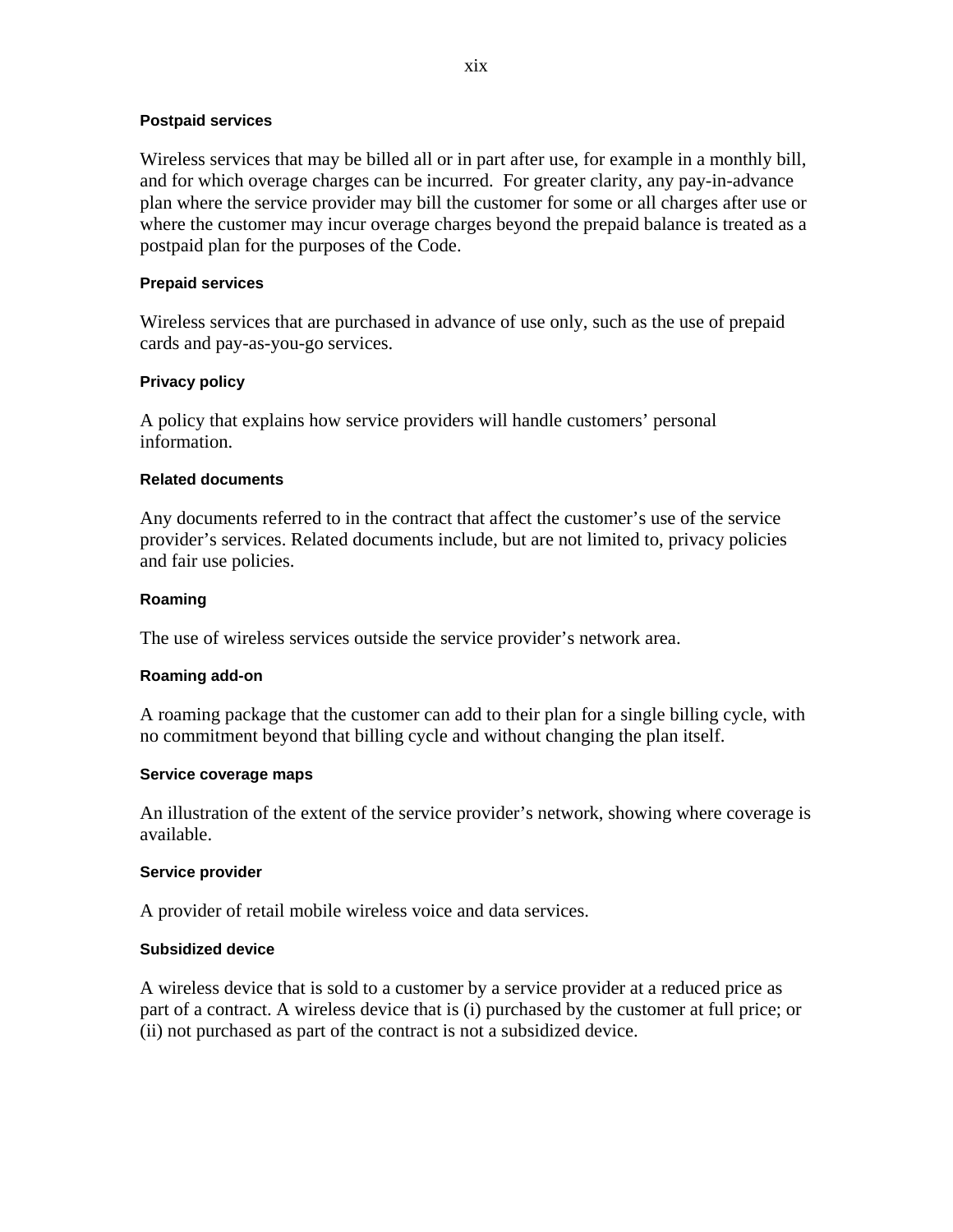## **Suspension (of a customer's service)**

A temporary halt in wireless service that can result from a lack of payment or hitting a pre-determined spending or usage limit. The customer's account and contract remain in force during service suspension.

## **Tab contract**

A contract where a customer obtains a device at a reduced upfront cost and the amount of the device subsidy goes onto the customer's tab. Thereafter, a percentage of the customer's monthly bill is used to pay down their tab.

## **Unlimited services**

The unlimited use of specific services (e.g. unlimited local calling), for a fixed price.

#### **Wireless services**

Retail mobile wireless voice and data (including text) services.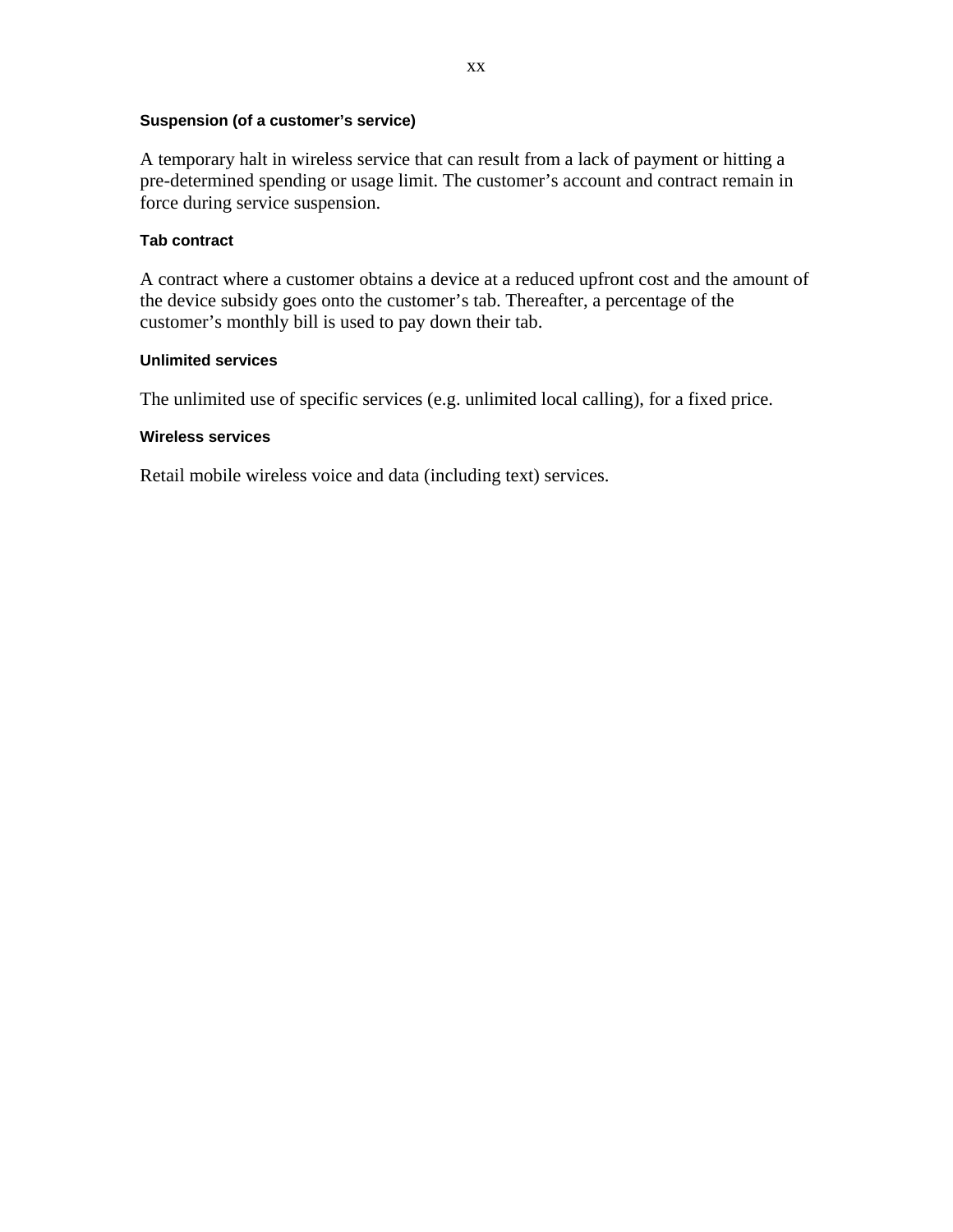# **Appendix 2 to Telecom Regulatory Policy CRTC 2017-200**

# **Your Rights as a Wireless Consumer**

The CRTC's Wireless Code establishes basic rights for all wireless consumers.

This checklist will help you to understand how the Code works for you. For more information, visit the CRTC's website at www.crtc.gc.ca.

Many of these rights apply now and more rights will begin to apply as of **1 December 2017**.

# **Do you pay a bill** *after* **you use your wireless service? If so, you have the right**

- to cancel your contract at no cost after a maximum of two years
- to be the only person to consent to additional charges on a shared or family plan, unless you authorize another user to do so
- to limit your data overage charges to \$50 a month and your data roaming charges to \$100 a month for your entire account, regardless of the number of devices or users associated with the account
- to refuse a change to the key terms and conditions of your contract, including the voice, text, and data services in your contract, the price for those services, and the duration of your contract
- to have your service suspended at no cost if your phone is lost or stolen
- to receive a Critical Information Summary, which explains your contract in under two pages
- to receive a notification when you are roaming in a different country, telling you what the rates are for voice services, text messages, and data usage
- to a contract that uses plain language and clearly describes the services you will receive, and includes information on when and why you may be charged extra

# **Starting on 1 December 2017, you will also have the right**

- to have your phone unlocked by your service provider immediately upon request, at no charge, and newly purchased phones from your service provider must be provided to you unlocked
- to cancel your contract and return your phone at no cost, within 15 calendar days if you have not used more than half of the usage specified in your monthly plan limits, if you are unhappy with your service